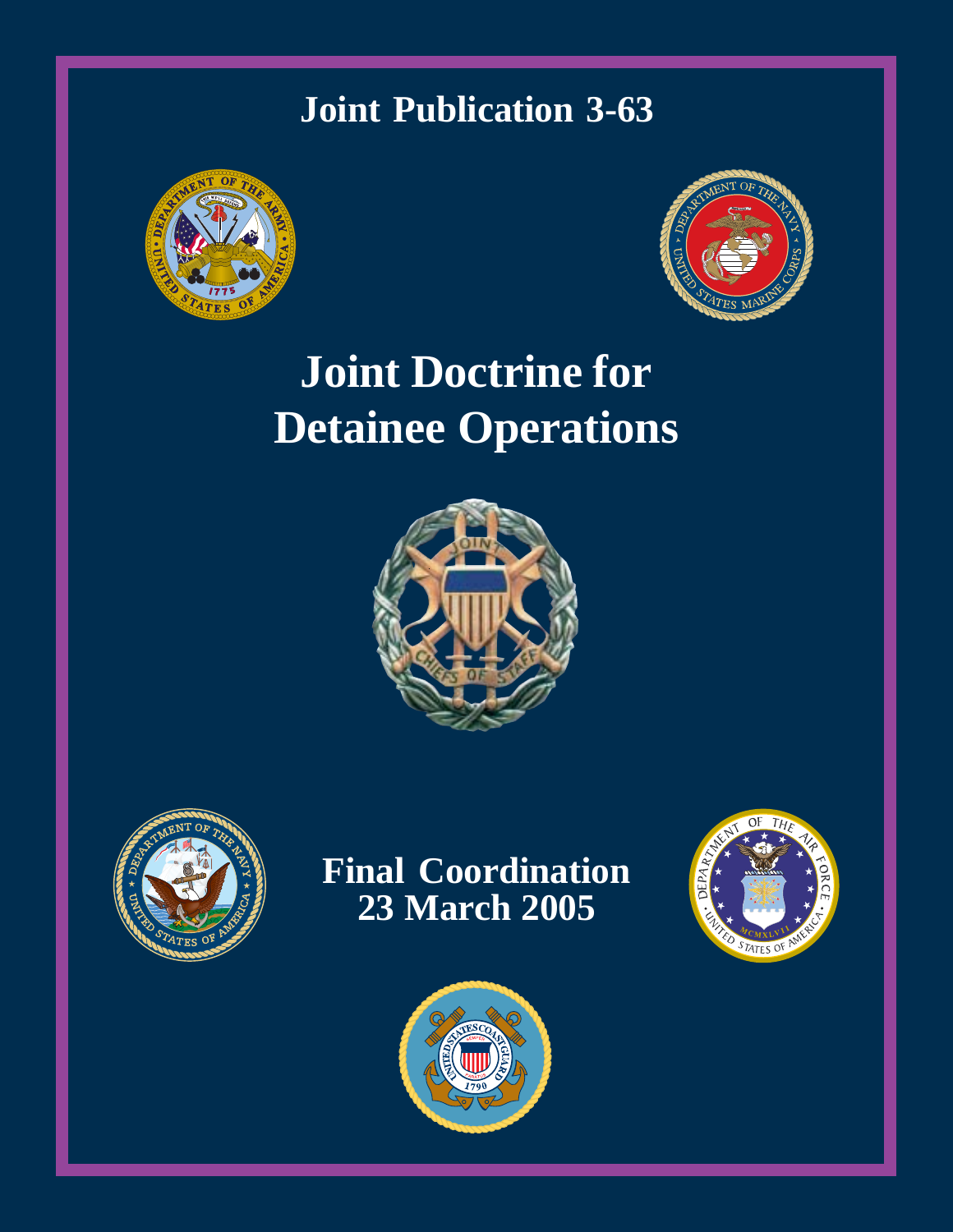# PREFACE

| $\mathbf{1}$   | 1. Scope                                                                                            |
|----------------|-----------------------------------------------------------------------------------------------------|
| $\overline{2}$ |                                                                                                     |
| 3              | This publication provides guidelines for planning and executing detainee operations. It             |
| 4              | outlines responsibilities and discusses organizational options, and command and control             |
| 5              | considerations across the range of military operations.                                             |
| 6              |                                                                                                     |
| 7              | 2.<br><b>Purpose</b>                                                                                |
| 8              |                                                                                                     |
| 9              | This publication has been prepared under the direction of the Chairman of the Joint Chiefs of       |
| 10             | Staff. It sets forth joint doctrine to govern the activities and performance of the Armed Forces of |
| 11             | the United States in operations and provides the doctrinal basis for interagency coordination and   |
| 12             | for US military involvement in multinational operations. It provides military guidance for the      |
| 13             | exercise of authority by combatant commanders and other joint force commanders (JFCs) and           |
| 14             | prescribes joint doctrine for operations and training. It provides military guidance for use by the |
| 15             | Armed Forces in preparing their appropriate plans. It is not the intent of this publication to      |
| 16             | restrict the authority of the JFC from organizing the force and executing the mission in a manner   |
| 17             | the JFC deems most appropriate to ensure unity of effort in the accomplishment of the overall       |
| 18             | objective.                                                                                          |
| 19             |                                                                                                     |
|                |                                                                                                     |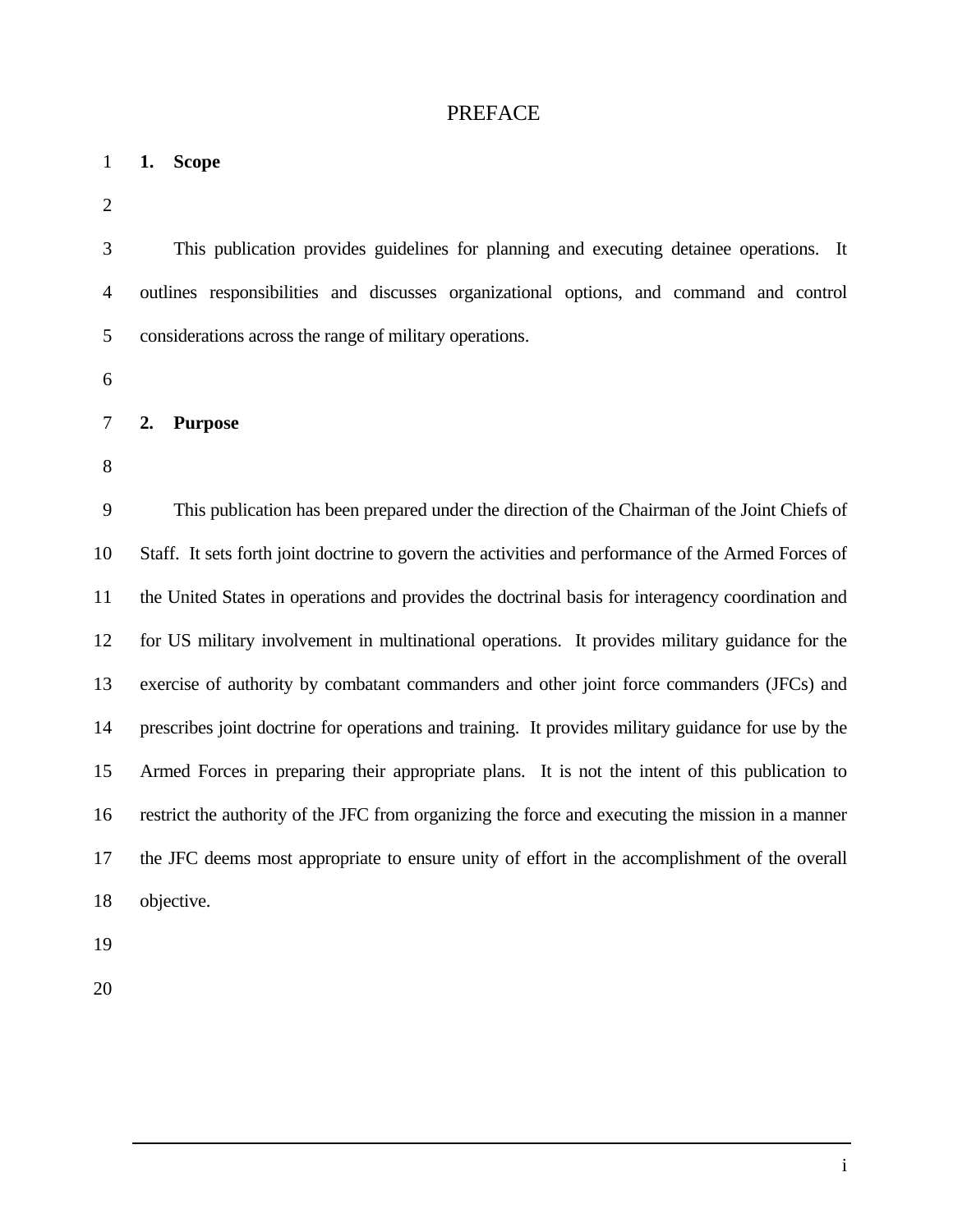#### 1 **3. Application**

2

3 a. Joint doctrine established in this publication applies to the commanders of combatant 4 commands, subunified commands, joint task forces, subordinate components of these commands, 5 and the Services.

6

7 b. The guidance in this publication is authoritative; as such, this doctrine will be followed 8 except when, in the judgment of the commander, exceptional circumstances dictate otherwise. If 9 conflicts arise between the contents of this publication and the contents of Service publications, 10 this publication will take precedence unless the Chairman of the Joint Chiefs of Staff, normally in 11 coordination with the other members of the Joint Chiefs of Staff, has provided more current and 12 specific guidance. Commanders of forces operating as part of a multinational (alliance or 13 coalition) military command should follow multinational doctrine and procedures ratified by the 14 United States. For doctrine and procedures not ratified by the United States, commanders should 15 evaluate and follow the multinational command's doctrine and procedures, where applicable and 16 consistent with US law, regulations, and doctrine.

| 17 |                                                |
|----|------------------------------------------------|
| 18 |                                                |
| 19 | For the Chairman of the Joint Chiefs of Staff: |
| 20 |                                                |
| 21 |                                                |
| 22 |                                                |
| 23 |                                                |
| 24 | NORTON A. SCHWARTZ                             |
| 25 | Lieutenant General, USAF                       |
| 26 | Director, Joint Staff                          |
| 27 |                                                |
| 28 |                                                |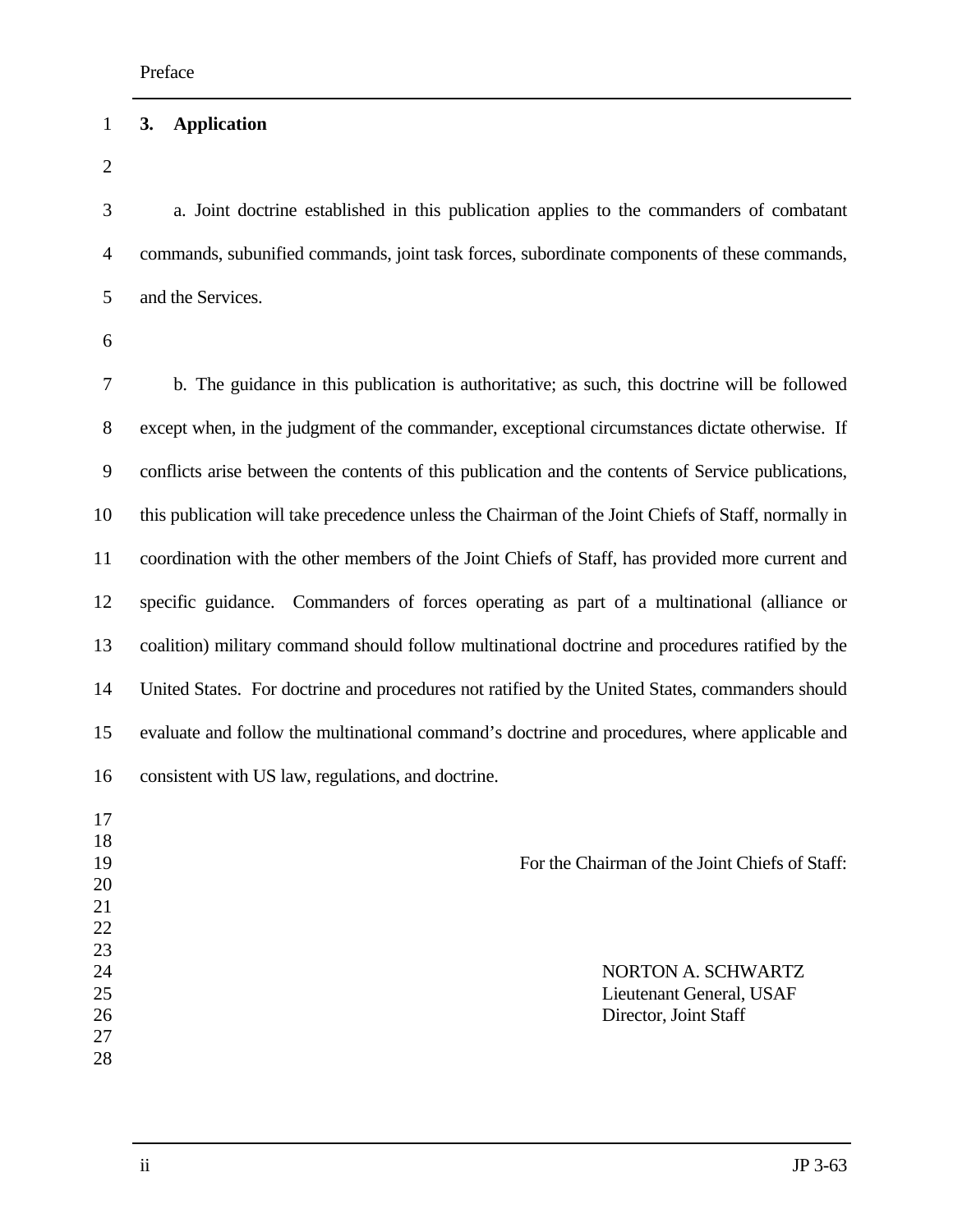| <b>TABLE OF CONTENTS</b> |
|--------------------------|
|--------------------------|

| 1              | <b>PAGE</b>                                   |
|----------------|-----------------------------------------------|
| $\overline{2}$ |                                               |
| 3              |                                               |
| 4              |                                               |
| 5              | <b>CHAPTER I</b>                              |
| 6              | <b>INTRODUCTION</b>                           |
| 7              |                                               |
| 8              |                                               |
| 9              |                                               |
| 10             |                                               |
| 11             |                                               |
| 12             |                                               |
| 13             |                                               |
| 14             | <b>CHAPTER II</b>                             |
| 15             | PLANNING AND TRAINING FOR DETAINEE OPERATIONS |
| 16             |                                               |
| 17             |                                               |
| 18             | $\bullet$                                     |
| 19             | ٠                                             |
| 20             | $\bullet$                                     |
| 21             | $\bullet$                                     |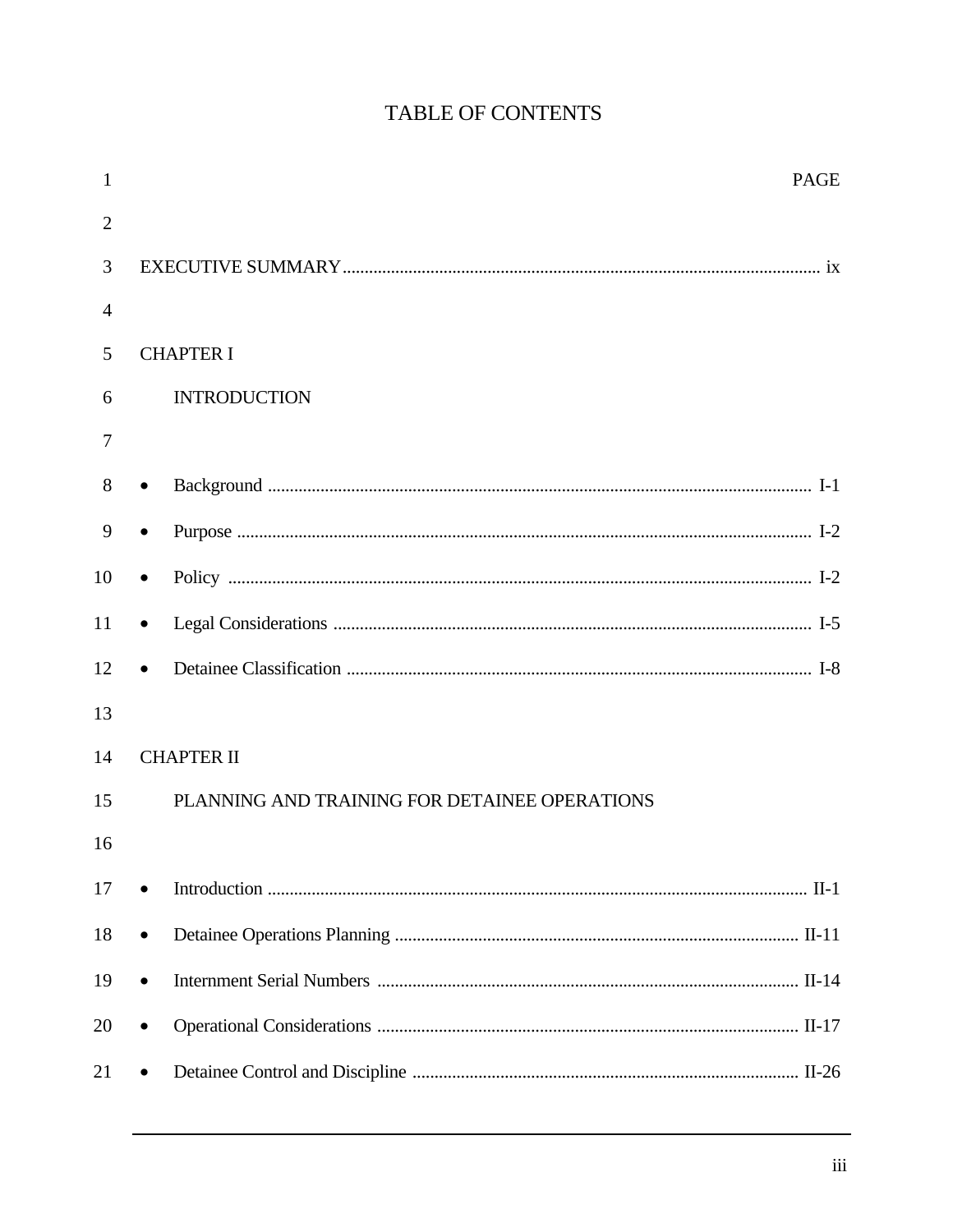Table of Contents

| 1              |                                                                                            |
|----------------|--------------------------------------------------------------------------------------------|
| $\overline{2}$ |                                                                                            |
| 3              |                                                                                            |
| $\overline{4}$ |                                                                                            |
| 5              | <b>CHAPTER III</b>                                                                         |
| 6              | <b>ROLES AND RESPONSIBILITIES</b>                                                          |
| 7              |                                                                                            |
| 8              |                                                                                            |
| 9              |                                                                                            |
| 10             |                                                                                            |
| 11             |                                                                                            |
| 12             |                                                                                            |
| 13             |                                                                                            |
| 14             |                                                                                            |
| 15             |                                                                                            |
| 16             |                                                                                            |
| 17             | Intelligence Analysts, Human Intelligence Collectors, Interpreters, and Translators  III-5 |
| 18             | Joint Force Intelligence Directorate Counterintelligence and Human Intelligence            |
| 19             |                                                                                            |
| 20             |                                                                                            |
| 21             |                                                                                            |
| 22             | ٠                                                                                          |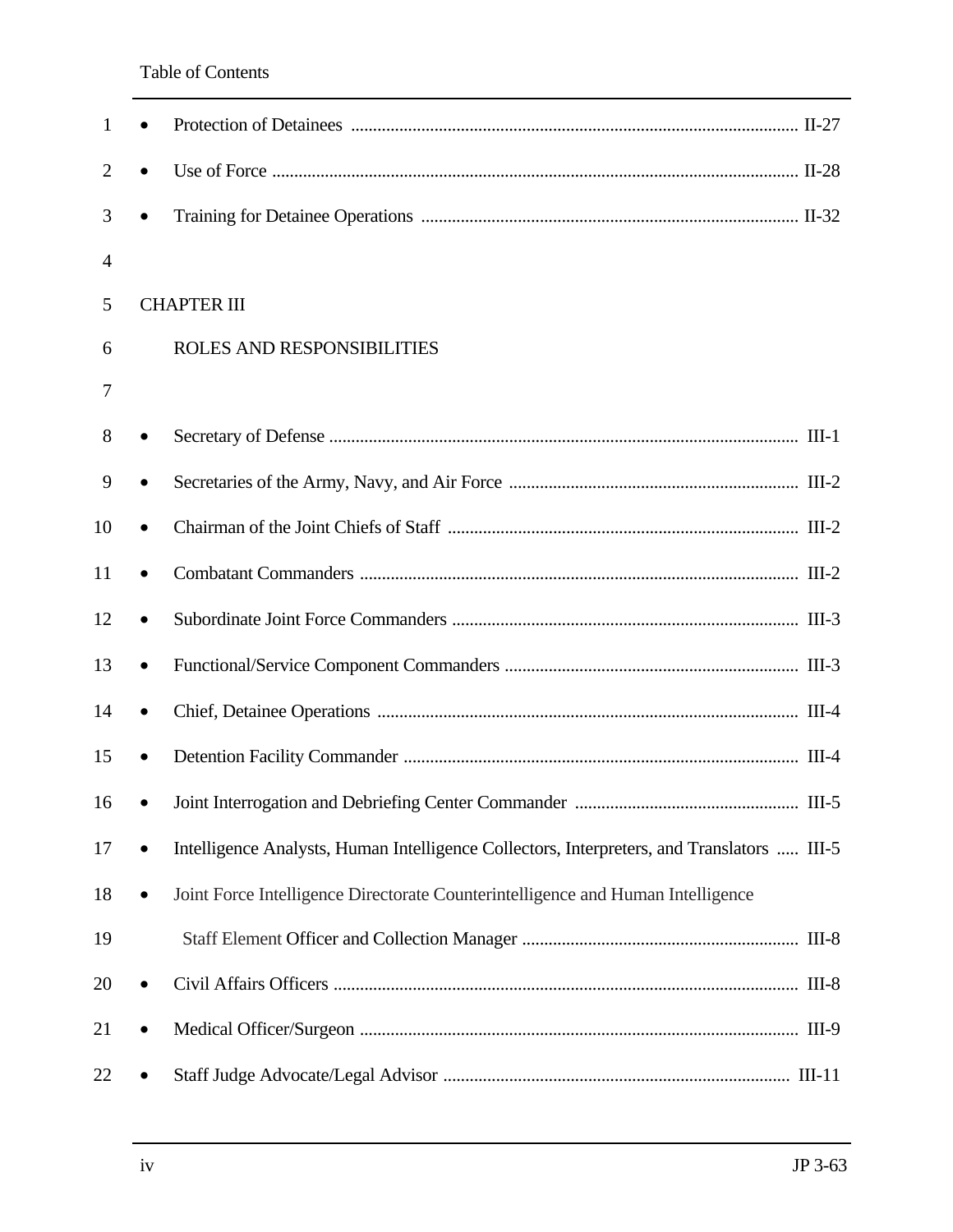| 1  |           |                                             |
|----|-----------|---------------------------------------------|
| 2  |           |                                             |
| 3  |           |                                             |
| 4  |           |                                             |
| 5  |           |                                             |
| 6  |           |                                             |
| 7  |           | <b>CHAPTER IV</b>                           |
| 8  |           | CAPTURE AND INITIAL DETENTION AND SCREENING |
| 9  |           |                                             |
| 10 |           |                                             |
| 11 |           |                                             |
|    |           |                                             |
| 12 |           |                                             |
| 13 |           |                                             |
| 14 |           | <b>CHAPTER V</b>                            |
| 15 |           | <b>TRANSPORT PROCEDURES</b>                 |
| 16 |           |                                             |
| 17 |           |                                             |
| 18 | $\bullet$ |                                             |
| 19 | $\bullet$ |                                             |
| 20 | ٠         |                                             |
| 21 | ٠         |                                             |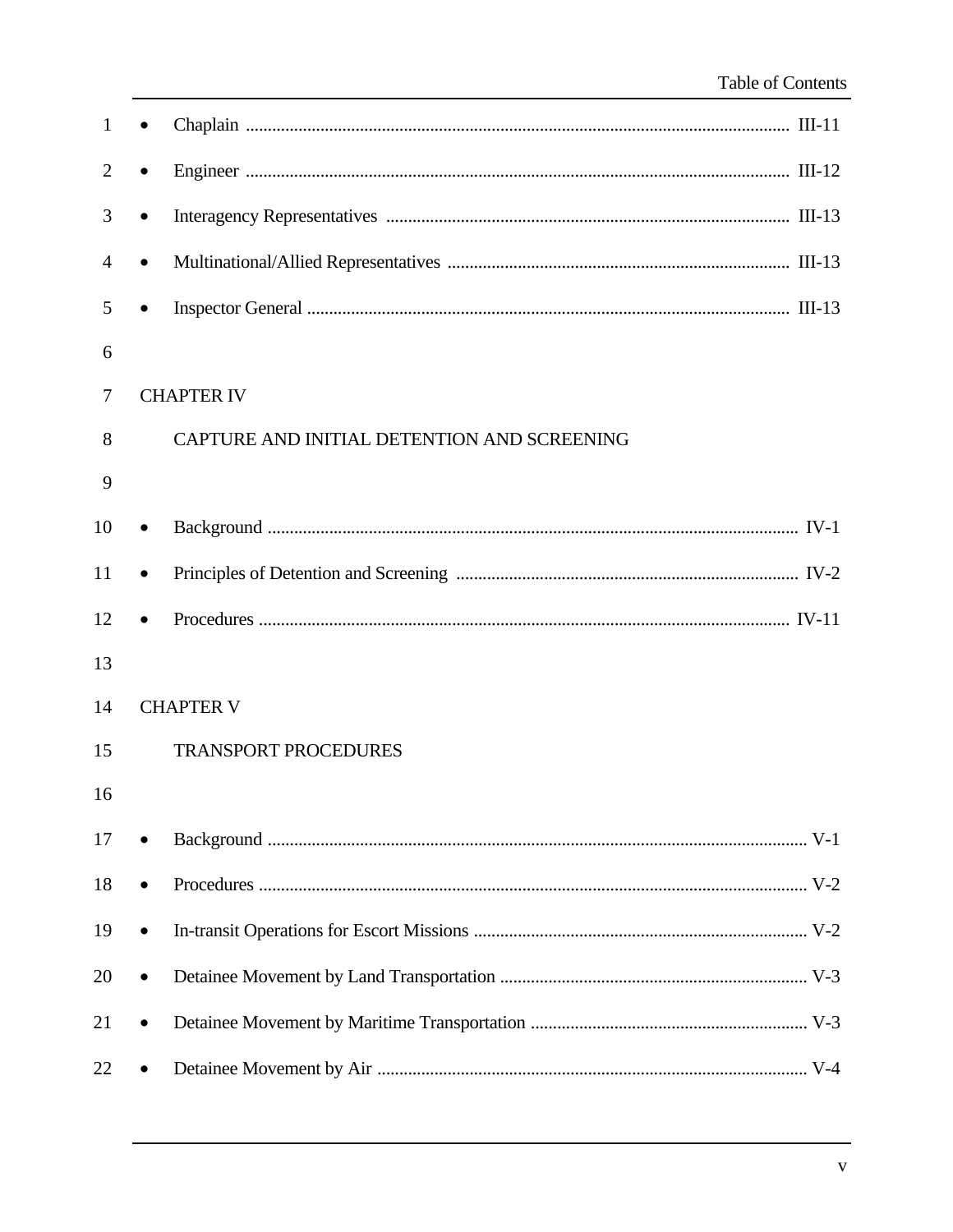Table of Contents

| 1              |                                                                              |
|----------------|------------------------------------------------------------------------------|
| $\overline{2}$ | <b>CHAPTER VI</b>                                                            |
| 3              | <b>LONG TERM DETENTION</b>                                                   |
| $\overline{4}$ |                                                                              |
| 5              |                                                                              |
| 6              |                                                                              |
| 7              |                                                                              |
| 8              |                                                                              |
| 9              |                                                                              |
| 10             |                                                                              |
| 11             | <b>CHAPTER VII</b>                                                           |
| 12             | <b>TRANSFER OR RELEASE FROM DETENTION</b>                                    |
| 13             |                                                                              |
| 14             |                                                                              |
| 15             |                                                                              |
|                | $\bullet$                                                                    |
| 16             | $\bullet$                                                                    |
| 17             | Transfer to Established Recognized National Authority, Allied Facilities, or |
| 18             |                                                                              |
| 19             |                                                                              |
| 20             |                                                                              |
| 21             |                                                                              |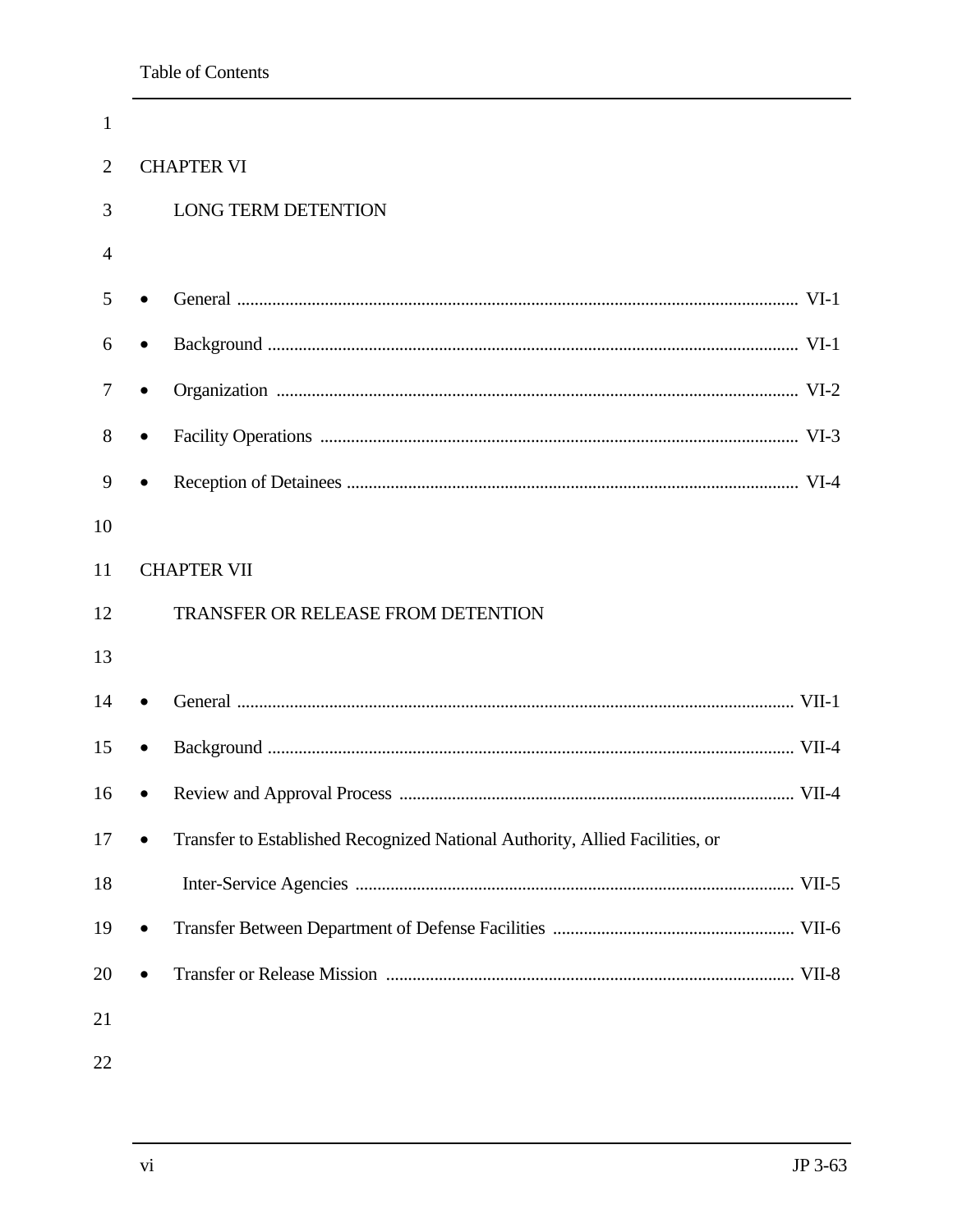| $\mathbf{1}$   | <b>APPENDIX</b> |                                                                       |  |
|----------------|-----------------|-----------------------------------------------------------------------|--|
| $\overline{2}$ |                 |                                                                       |  |
| 3              | $\mathsf{A}$    |                                                                       |  |
| $\overline{4}$ | B               | Detention of Enemy Combatants at Military Confinement Facilities  B-1 |  |
| 5              | $\mathcal{C}$   |                                                                       |  |
| 6              | D               |                                                                       |  |
| 7              | E               |                                                                       |  |
| 8              |                 |                                                                       |  |
| 9              | <b>GLOSSARY</b> |                                                                       |  |
| 10             |                 |                                                                       |  |
| 11             | Part I          |                                                                       |  |
| 12             | Part II         |                                                                       |  |
| 13             |                 |                                                                       |  |
| 14             | <b>FIGURE</b>   |                                                                       |  |
| 15             |                 |                                                                       |  |
| 16             | $II-1$          |                                                                       |  |
| 17             | $II-2$          |                                                                       |  |
| 18             | $II-3$          |                                                                       |  |
| 19             | $II-4$          |                                                                       |  |
| 20             | $IV-1$          |                                                                       |  |
| 21             |                 |                                                                       |  |
| 22             | $IV-3$          |                                                                       |  |
| 23             |                 |                                                                       |  |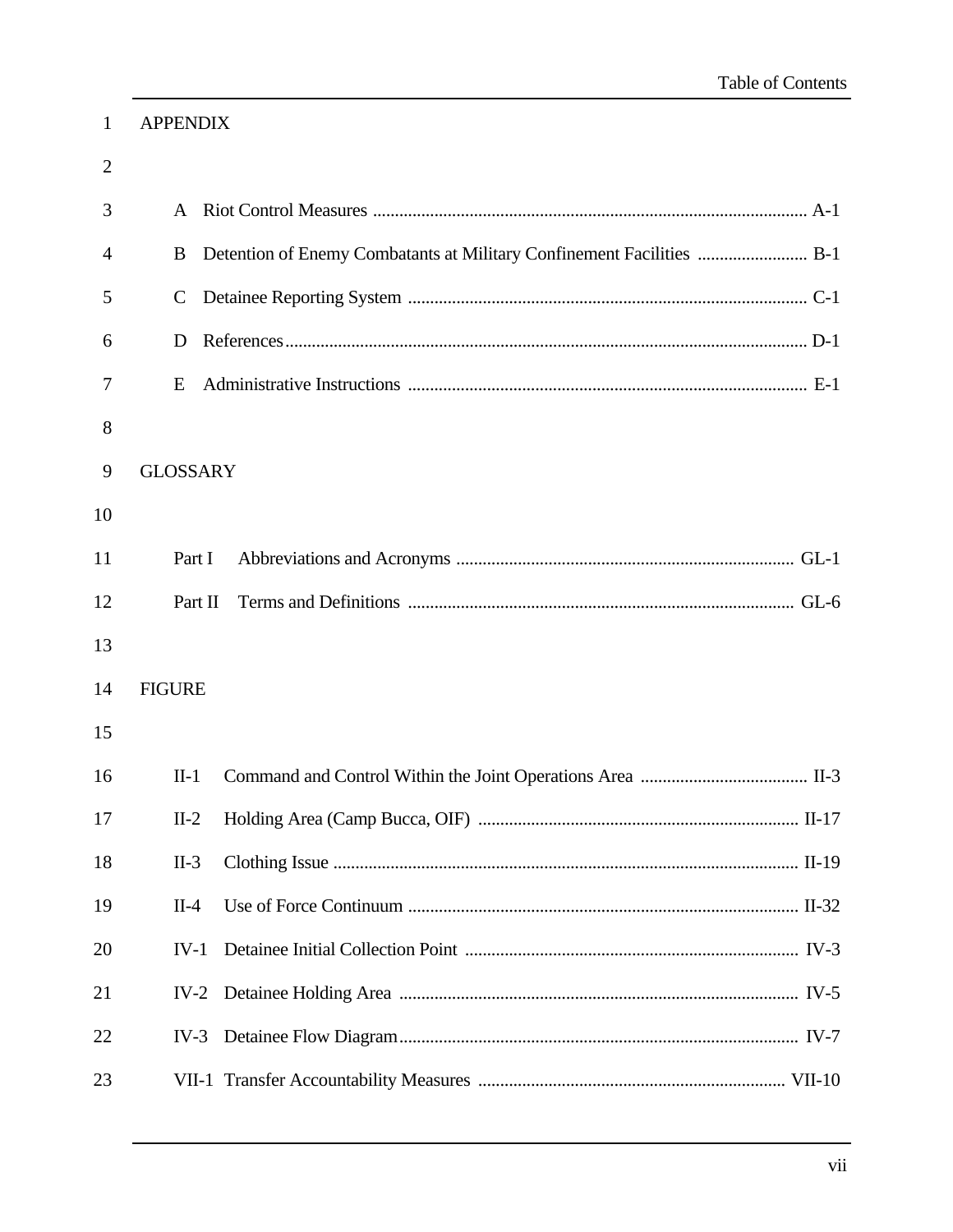| $\mathbf{1}$     |                            |
|------------------|----------------------------|
| $\sqrt{2}$       |                            |
| $\mathfrak{Z}$   |                            |
| $\overline{4}$   |                            |
| $\overline{5}$   |                            |
| $\sqrt{6}$       |                            |
| $\boldsymbol{7}$ |                            |
| $\,8\,$          |                            |
| $\overline{9}$   |                            |
| $10\,$           |                            |
| 11               |                            |
| 12               | <b>Intentionally Blank</b> |
| 13               |                            |
|                  |                            |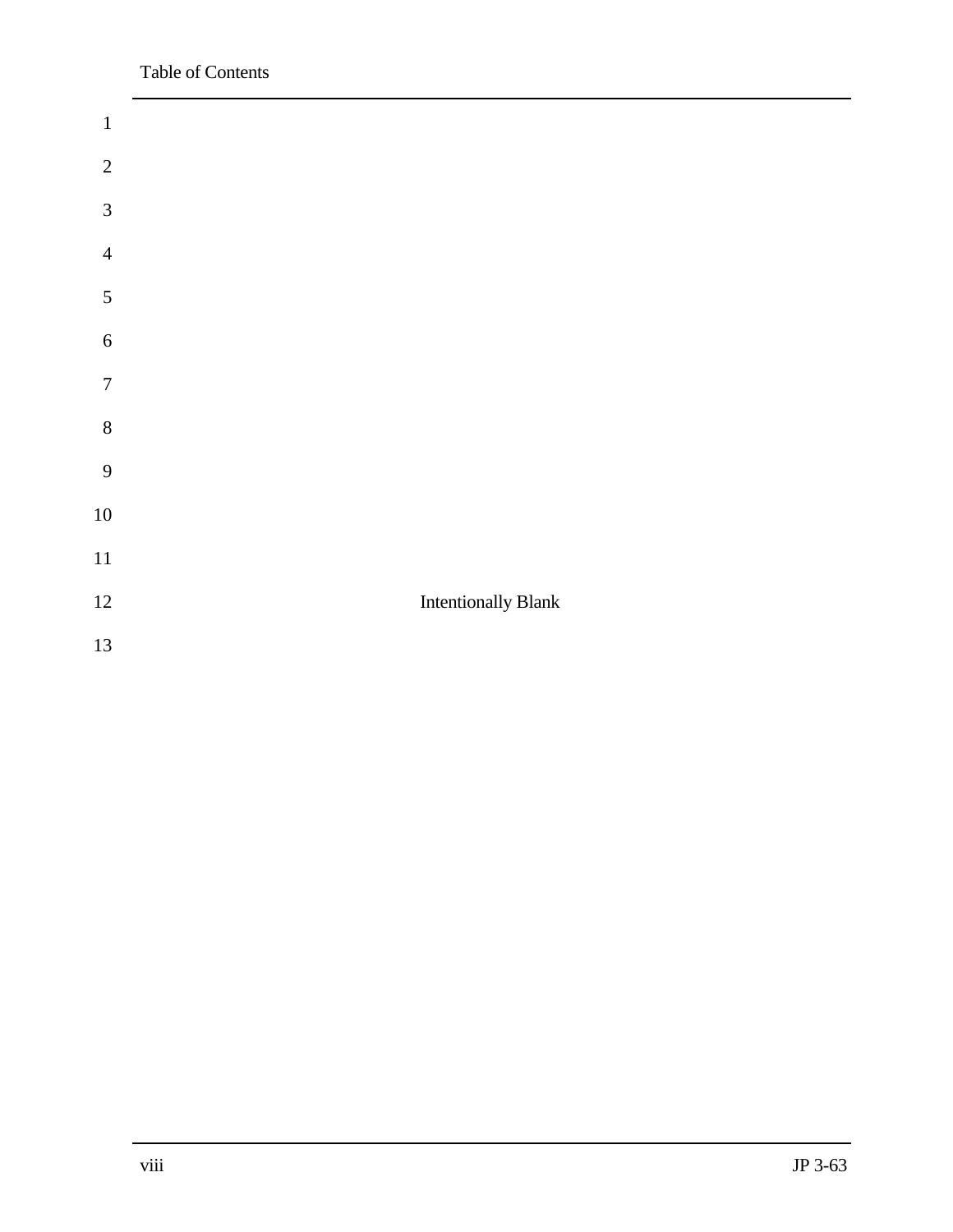#### EXECUTIVE SUMMARY **COMMANDER'S OVERVIEW**

- <span id="page-9-0"></span>**•**
- **•**

**•**

- 
- 
- **•**

**To be developed.**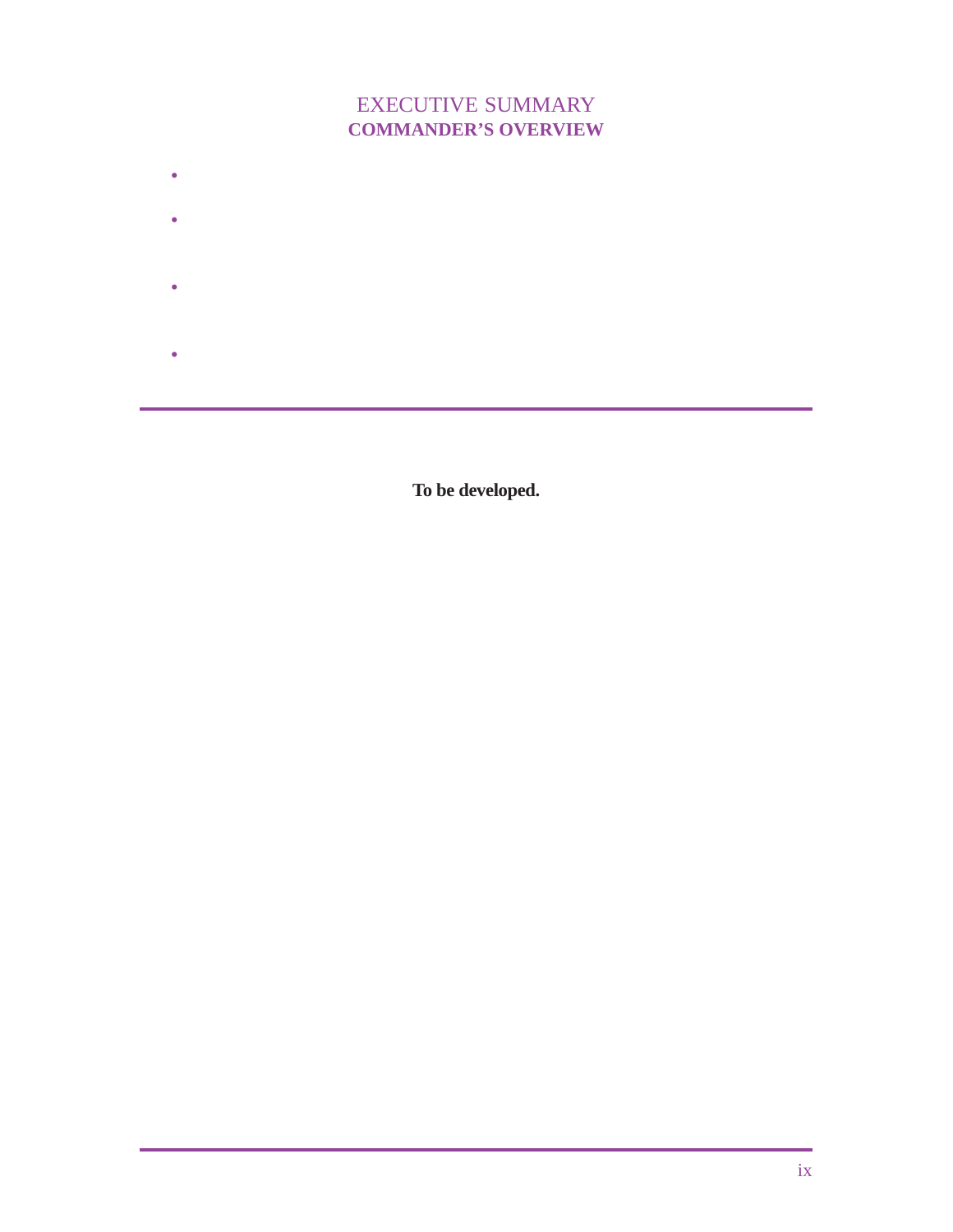Intentionally Blank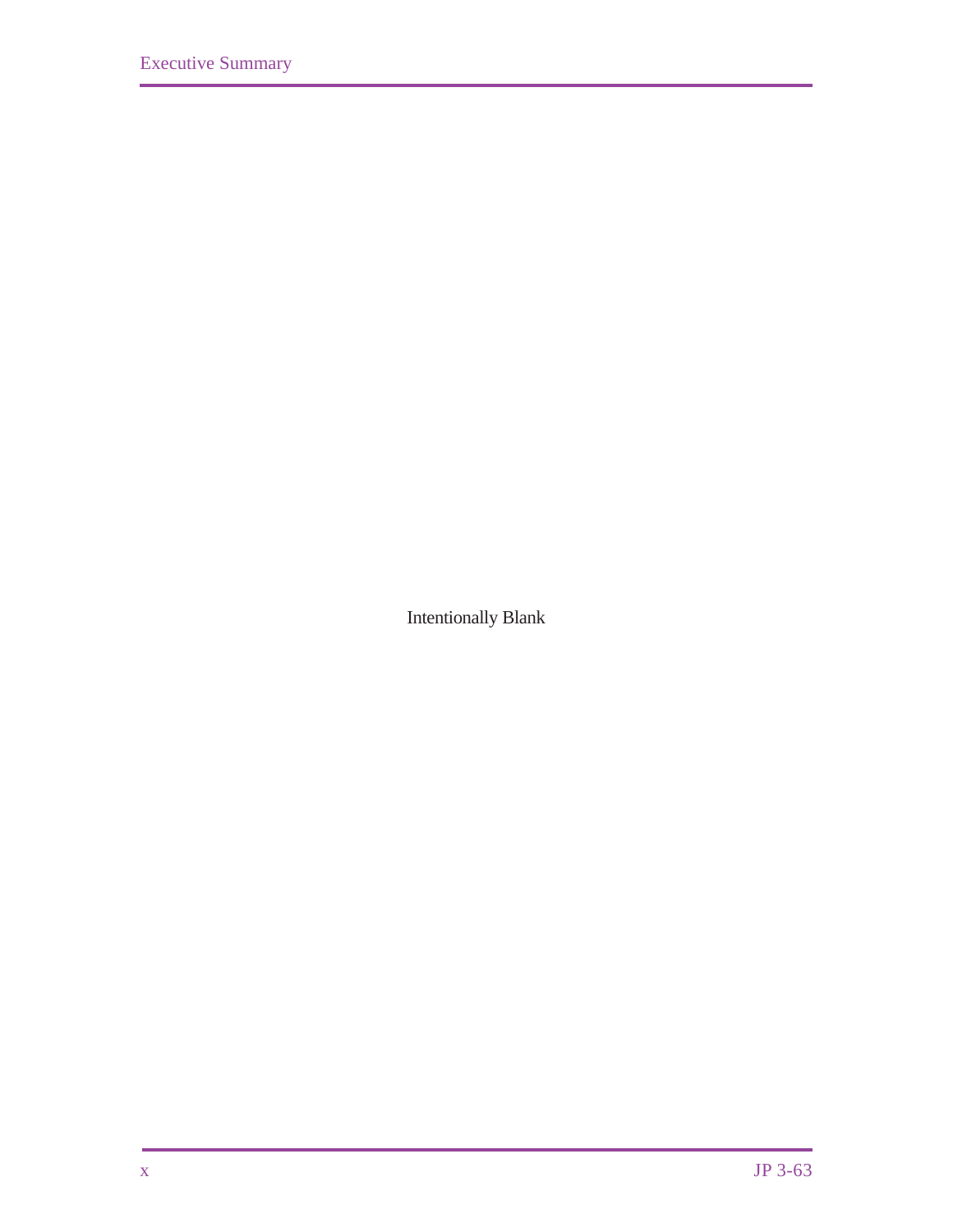#### CHAPTER I **INTRODUCTION**

<span id="page-11-0"></span>

| $\mathbf{1}$   | "American personnel are required to comply with all US laws, including the United         |
|----------------|-------------------------------------------------------------------------------------------|
| $\overline{2}$ | States Constitution, Federal statutes, including statutes prohibiting torture, and our    |
| 3              | treaty obligations with respect to the treatment of all detainees. The United States also |
| $\overline{4}$ | remains steadfastly committed to upholding the Geneva Conventions, which have             |
| 5              | been the bedrock of protection in armed conflict for more than 50 years. These            |
| 6              | Conventions provide important protections designed to reduce human suffering in           |
| 7              | armed conflict. We expect other nations to treat our service members and civilians in     |
| 8              | accordance with the Geneva Conventions. Our Armed Forces are committed to                 |
| 9              | complying with them and to holding accountable those in our military who do not."         |
| 10             |                                                                                           |
| 11             | <b>President George W. Bush</b>                                                           |
| 12             |                                                                                           |
| 13<br>1.       | <b>Background</b>                                                                         |

14

15 During the course of military operations, members of the United States armed forces must 16 be prepared to detain personnel who are no longer willing or able to continue fighting, and other 17 personnel based on established detention criteria (threat to US forces; threat to members of the 18 local population; other security interests). During the course of current and future operations, 19 US forces are likely to encounter additional categories of both traditional and non-traditional 20 combatants (terrorists, insurgents, criminals). Following the events of September 11, 2001, a 21 new category of detainee, enemy combatant (EC), was created for personnel who are not granted 22 or entitled to the privileges of the Geneva Convention. US forces must be prepared to take into 23 custody, maintain, protect, and account for all categories of potential detainees. It is imperative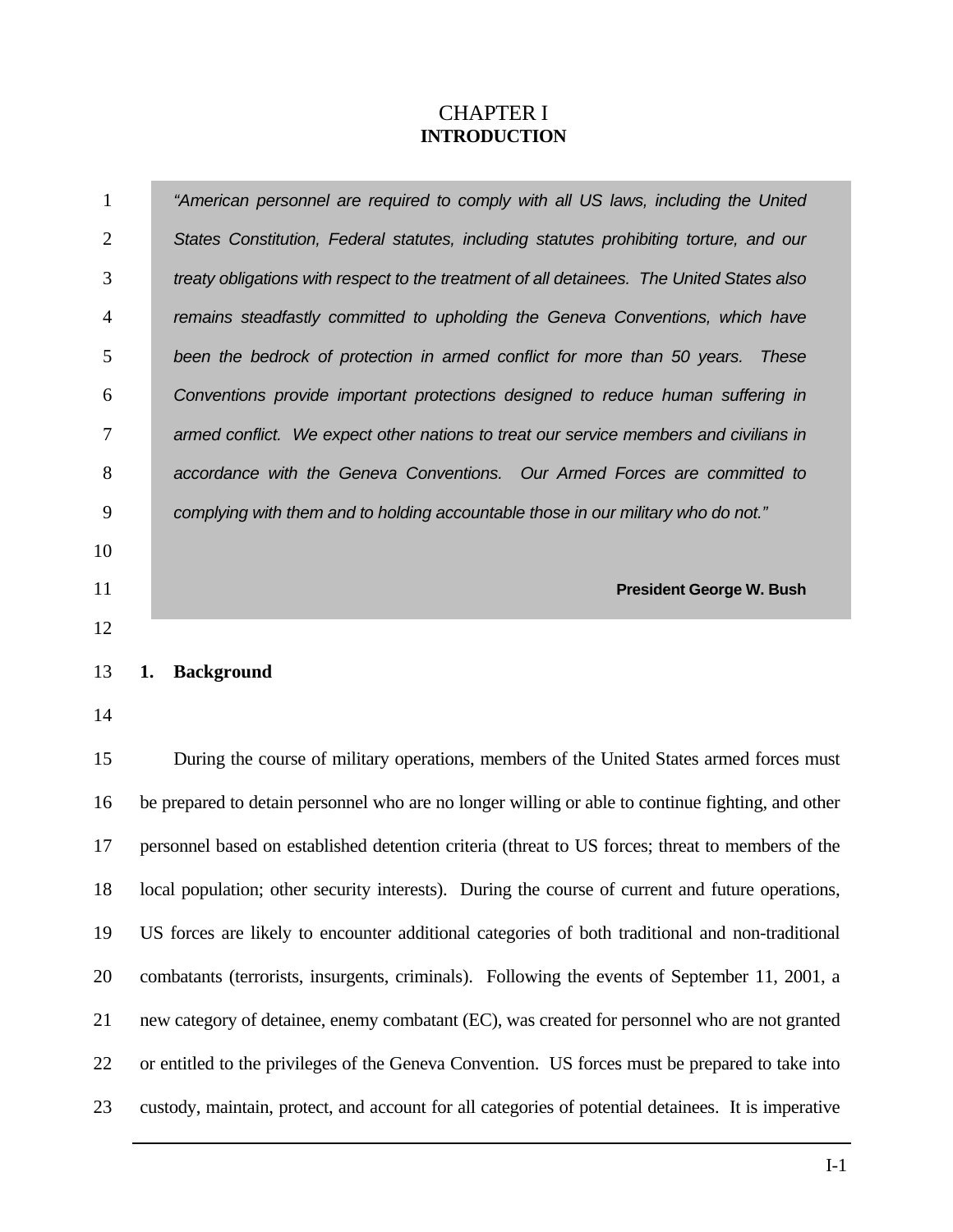<span id="page-12-0"></span>

| $\mathbf{1}$   | that all individuals detained by US forces are treated in accordance with applicable domestic and   |
|----------------|-----------------------------------------------------------------------------------------------------|
| $\overline{2}$ | international law, and national policy.                                                             |
| 3              |                                                                                                     |
| 4              | 2. Purpose                                                                                          |
| 5              |                                                                                                     |
| 6              | The purpose of this publication is to establish joint level doctrine that will govern detainee      |
| 7              | operations to support combatant commands, sub-unified commands, joint force commanders              |
| $8\,$          | (JFC), commanders of joint task forces (JTFs) and subordinate components of these commands.         |
| $\mathbf{9}$   | The challenges of today's security environment and the nature of the enemy requires clear           |
| 10             | operational and strategic guidance for detainee operations in a joint environment.<br>This          |
| 11             | publication shall provide commanders, Services and components with a single, consolidated           |
| 12             | source of doctrine that outlines accurate information on planning for detainee operations, roles    |
| 13             | and responsibilities during detainee operations; capture, initial detention, screening, medical and |
| 14             | transportation procedures, long term detention operations and transfer or release from detention.   |
| 15             |                                                                                                     |
| 16             | 3.<br><b>Policy</b>                                                                                 |
| 17             |                                                                                                     |
| 18             | Detainee operations must comply with the law of armed conflict (often referred to as the            |
| 19             | law of war) and implementing US policy. The key sources of US policy for detainee operations        |
| 20             | include the over-arching US Law of War Policy and the multi-Service Detainee Regulation.            |
| 21             |                                                                                                     |
| 22             | a. In general, the US Law of War Policy is set forth in Department of Defense Directive             |
| 23             | 5100.77, DOD Law of War Program, and CJCS Instruction 5810.01A, Implementation of DOD               |
|                |                                                                                                     |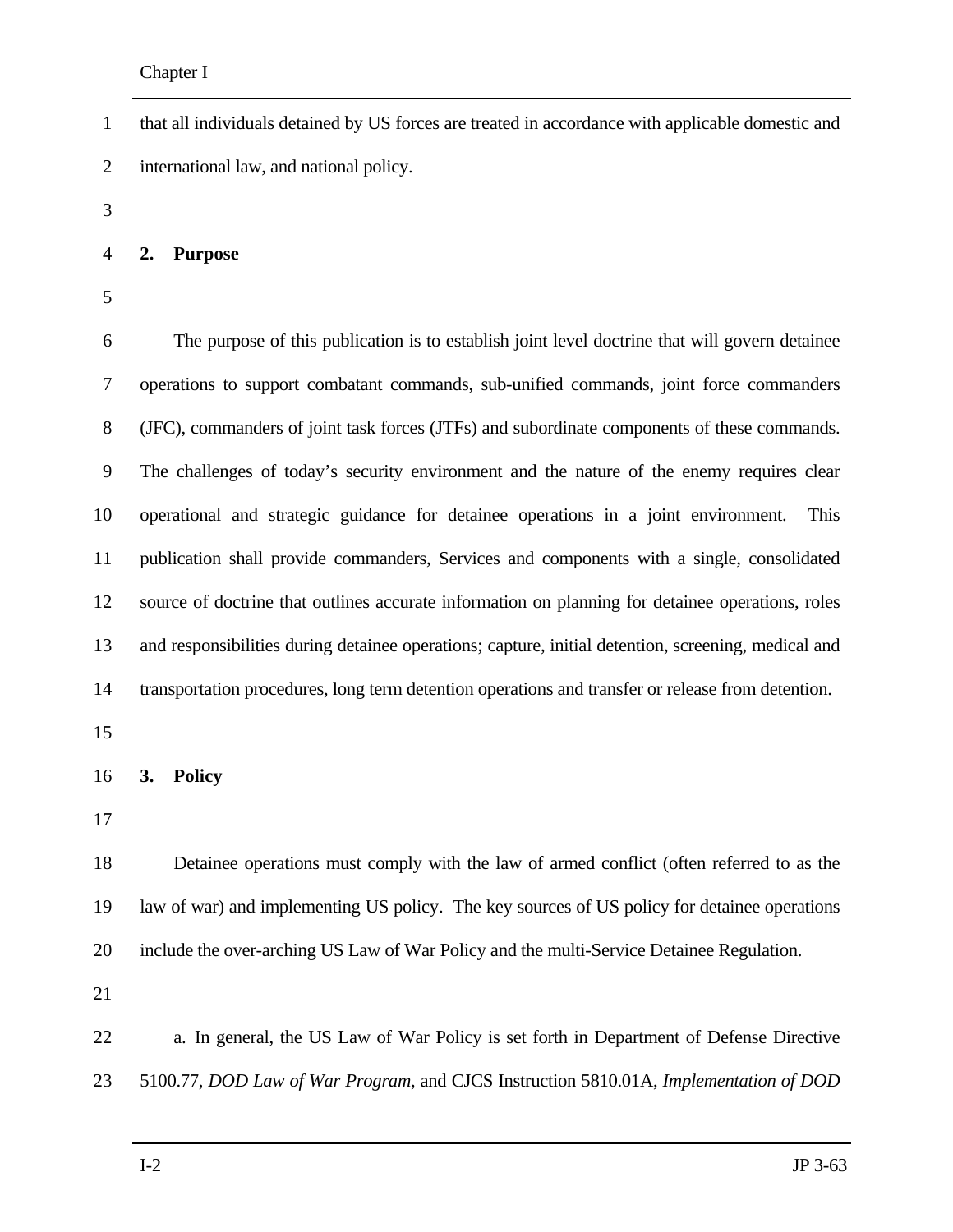| $\mathbf{1}$   | Law of War Program. In accordance with these directives, each of the Services and the Unified        |
|----------------|------------------------------------------------------------------------------------------------------|
| $\overline{2}$ | Combatant Commanders must further implement this Law of War Policy for their respective              |
| 3              | personnel. The Law of War Policy includes several critical provisions.                               |
| $\overline{4}$ |                                                                                                      |
| 5              | b. First and foremost, the US Law of War Policy directs that all the Armed Forces of the             |
| 6              | United States shall comply with the law of armed conflict during all armed conflicts, however        |
| $\tau$         | such conflicts are characterized and, unless otherwise directed by competent authorities, shall      |
| 8              | comply with the principles and spirit of the law of war during all other operations." (CJCS          |
| 9              | Instruction 5810.01A, Implementation of DOD Law of War Program).                                     |
| 10             |                                                                                                      |
| 11             | c. The law of armed conflict provides protections for certain individuals detained during the        |
| 12             | course of armed conflicts. In addition, United States policy requires that members of the armed      |
| 13             | forces comply with the law of armed conflict, and with the principles and spirit of the law of       |
| 14             | armed conflict during all military operations. Accordingly, all detained personnel shall be          |
| 15             | accorded the appropriate legal status under the law of armed conflict, and shall be treated          |
| 16             | humanely at all times.                                                                               |
| 17             |                                                                                                      |
| 18             | d. Joint force commanders shall follow the procedures outlined in applicable directives for          |
| 19             | the capture, transfer, transport, holding, or release of detainees. Joint forces detaining personnel |
| 20             | shall hand them over to Military Police for safeguarding as soon as practical (DODD 2310.1,          |
| 21             | DOD Program for Enemy Prisoners of War (EPOW) and Other Detainees). Joint forces shall               |
| 22             | initiate personnel and property accountability upon detention of personnel regardless of             |
| 23             | classification.                                                                                      |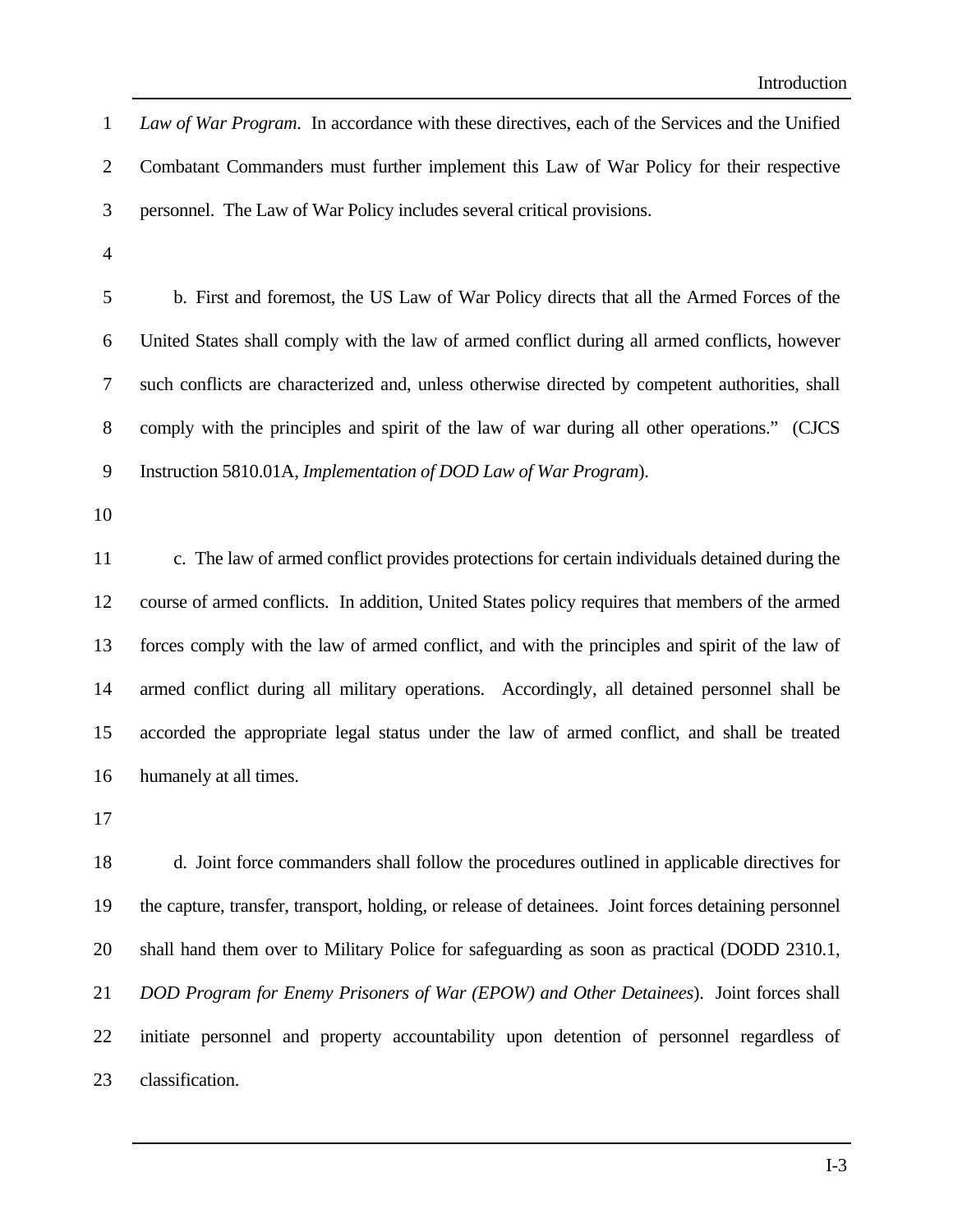1

2 e. **All alleged violations of the law of armed conflict committed by US or**  3 **coalition/allied personnel or by other persons must be promptly reported, thoroughly**  4 **investigated, and where appropriate, remedied by corrective action.** On-scene commanders 5 shall ensure that measures are taken to preserve evidence of alleged violations pending 6 investigation by US, coalition/allied or other appropriate authorities. (DODD 5100.77, *DOD*  7 *Law of Armed Conflict Program*).

8

9 f. **All persons detained by US Armed Forces during the course of military operations**  10 **shall be given humanitarian care and treatment from the moment they fall into the hands**  11 **of US forces until release. The inhumane treatment of detainees is prohibited by**  12 **international law and DOD policy.** There is no military necessity exception to this humane 13 treatment mandate. Accordingly, neither the stress of combat operations, the need for actionable 14 information, nor the provocations by captured/detained personnel justify deviation from this 15 obligation. Acts and/or omissions that constitute inhumane treatment are violations of the law of 16 armed conflict, and as such must be immediately reported and investigated by appropriate 17 authorities IAW DOD policy. Individuals responsible for such acts/omissions may be subject to 18 punishment for violations of the Uniform Code of Military Justice (UCMJ).

19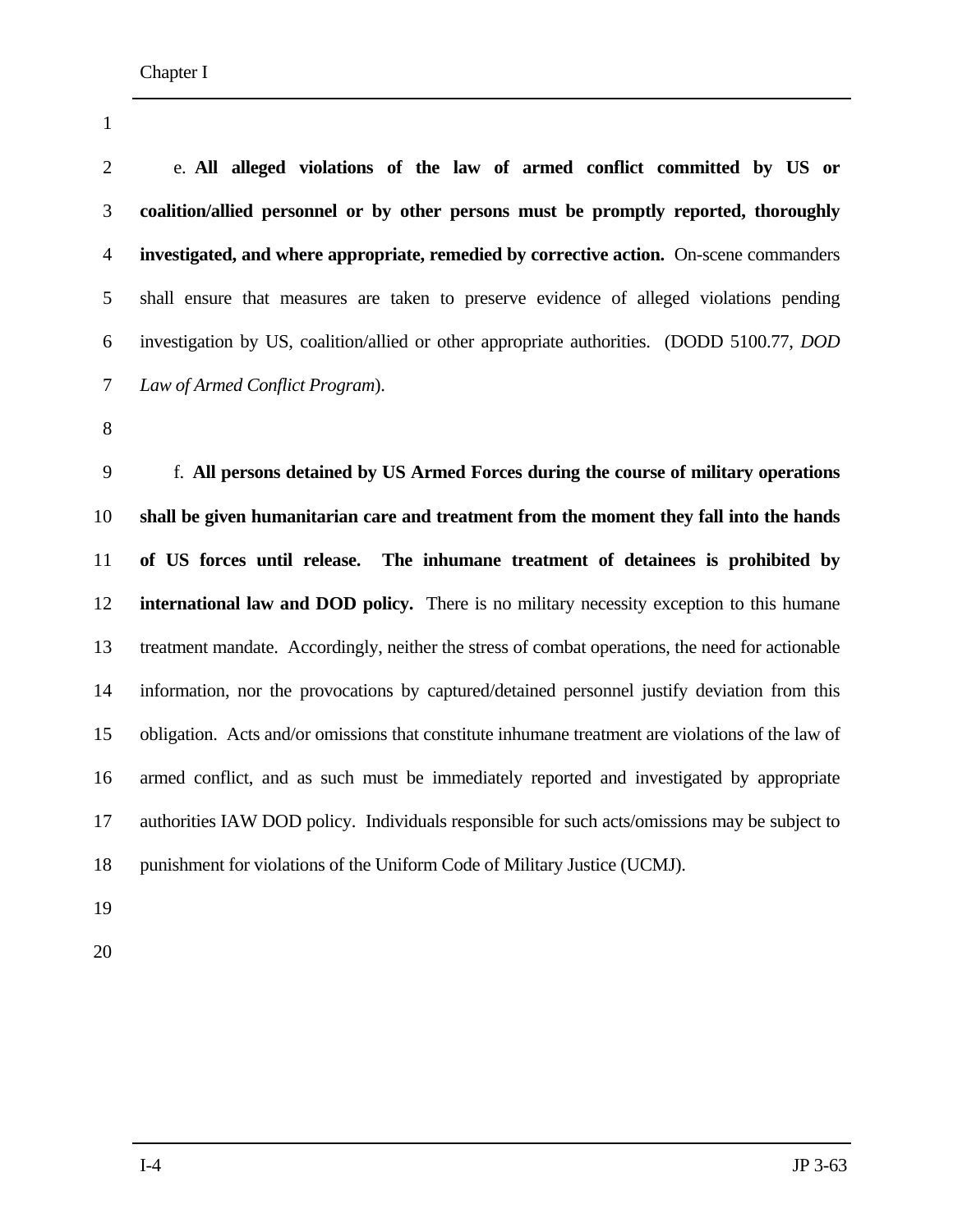## <span id="page-15-0"></span>**4. Legal Considerations**

| $\overline{2}$ |                                                                                                    |
|----------------|----------------------------------------------------------------------------------------------------|
| 3              | THE GENEVA CONVENTIONS                                                                             |
| $\overline{4}$ |                                                                                                    |
| 5              | The International Committee of the Red Cross (ICRC), founded in 1863, was a                        |
| 6              | major player in the development and subsequent ratification of the Geneva                          |
| 7              | Conventions as they are known today. Prior to World War II there were only                         |
| 8              | two conventions, "Geneva Convention for the Amelioration of the Condition                          |
| 9              | of the Wounded and Sick in Armed Forces in the Field" and "Geneva                                  |
| 10             | Convention Relative to the Treatment of Prisoners of War." Following World                         |
| 11             | War II and the massive reconstruction of numerous countries Max Huber, a                           |
| 12             | Swiss Jurist who had been president of the ICRC for many years, proposed                           |
| 13             | discussion to modify the existing Geneva Conventions. These talks resulted                         |
| 14             | in the four new Geneva Conventions that was signed by fifty-four nations by                        |
| 15             | the end of December 1949. The United States Senate ratified the Geneva                             |
| 16             | <b>Conventions in 1956.</b>                                                                        |
| 17             |                                                                                                    |
| 18             | SOURCE: The Road to Abu Ghraib: US Army Detainee Doctrine and                                      |
| 19             | <b>Experience, James Gephardt, Combat Studies Institute</b>                                        |
| 20             |                                                                                                    |
| 21             | a. As previously stated, detainee operations must comply with the law of armed conflict            |
| 22             | (LOAC). Often referred to as the law of war, LOAC is that part of international law that           |
| 23             | regulates the conduct of armed hostilities. LOAC encompasses all international law for the         |
| 24             | conduct of hostilities binding on the United States or its individual citizens, including treaties |
|                |                                                                                                    |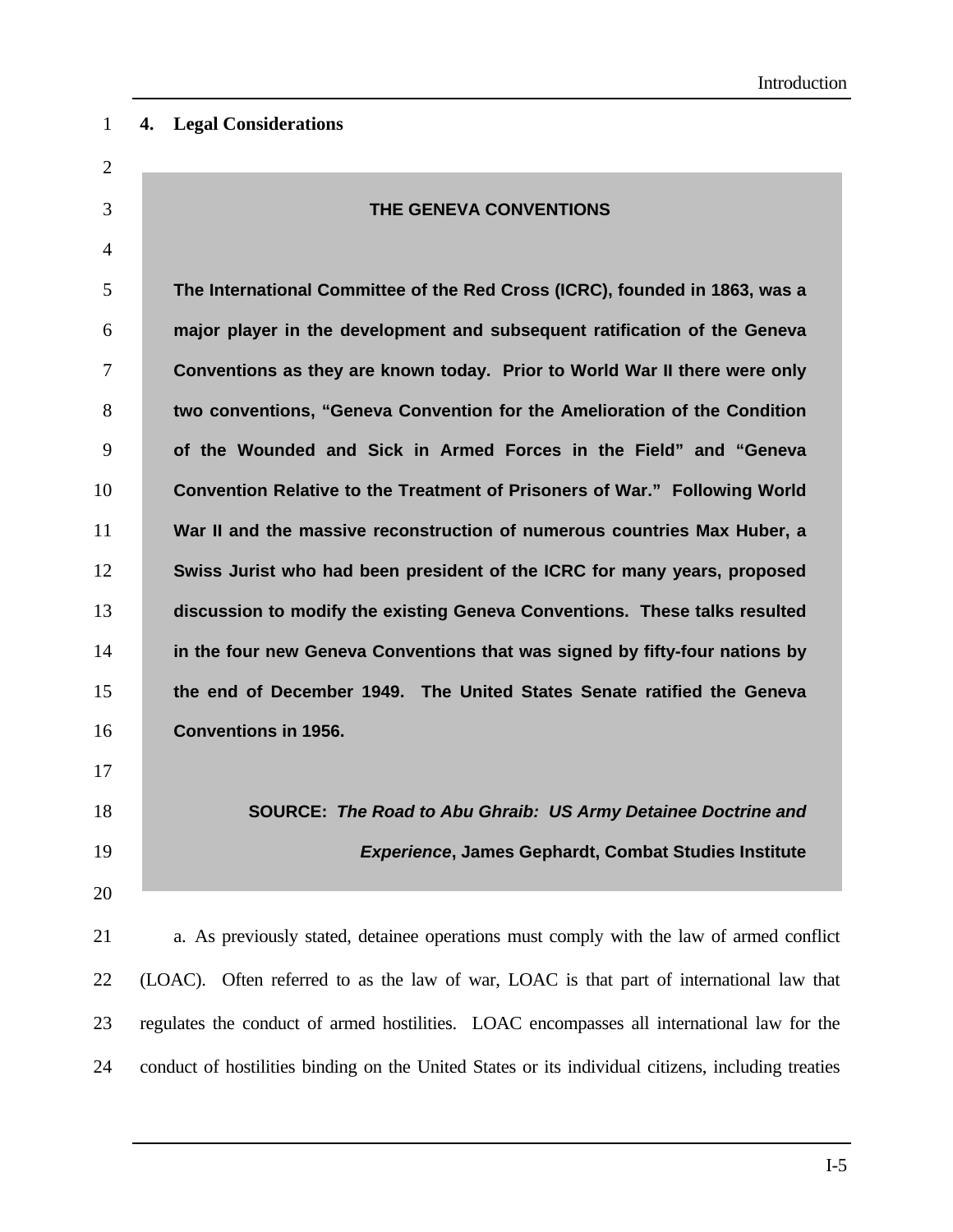| $\mathbf{1}$     | and international agreements to which the United States is a party, and applicable customary       |
|------------------|----------------------------------------------------------------------------------------------------|
| $\overline{2}$   | international law (DODD 5100.77, para 3.1; CJCSI 5810.01A, para 4a).<br>Customary                  |
| 3                | international law is the practice of states which has become accepted as legally binding upon      |
| $\overline{4}$   | states in their internationally relations.                                                         |
| 5                |                                                                                                    |
| 6                | b. The Geneva Conventions, comprised of four treaties, are fully applicable as a matter of         |
| 7                | international law to all military operations that qualify as international armed conflicts. These  |
| 8                | treaties were intended to provide comprehensive humanitarian standards for the treatment of war    |
| $\boldsymbol{9}$ | victims — a term used to refer to prisoners of war; wounded and sick members of an enemy           |
| 10               | armed force; wounded, sick, and shipwrecked members of naval forces; and civilians adversely       |
| 11               | effected by armed conflict. The US ratified the Geneva Conventions for the Protection of War       |
| 12               | Victims, 2 February 1956, giving them the full force and effect of any other law of the United     |
| 13               | The principles reflected in these treaties are also today considered customary<br>States.          |
| 14               | international law, binding on all nations during qualifying conflicts. Application of these        |
| 15               | principles by the Armed Forces of the United States to military operations that do not rise to the |
| 16               | level of international armed conflicts is also required as a matter of Department of Defense       |
| 17               | Policy. Although often referred to collectively as the "Geneva Conventions", the specific          |
| 18               | treaties are:                                                                                      |

19

20 (1) The **Geneva Conventions Relative to the Treatment of Prisoners of War**  21 **(GPW)**. This convention provides for the humane treatment of Enemy Prisoners of War 22 (EPOW). It regulates the treatment of EPWs (care, food, clothing, medical care, and housing),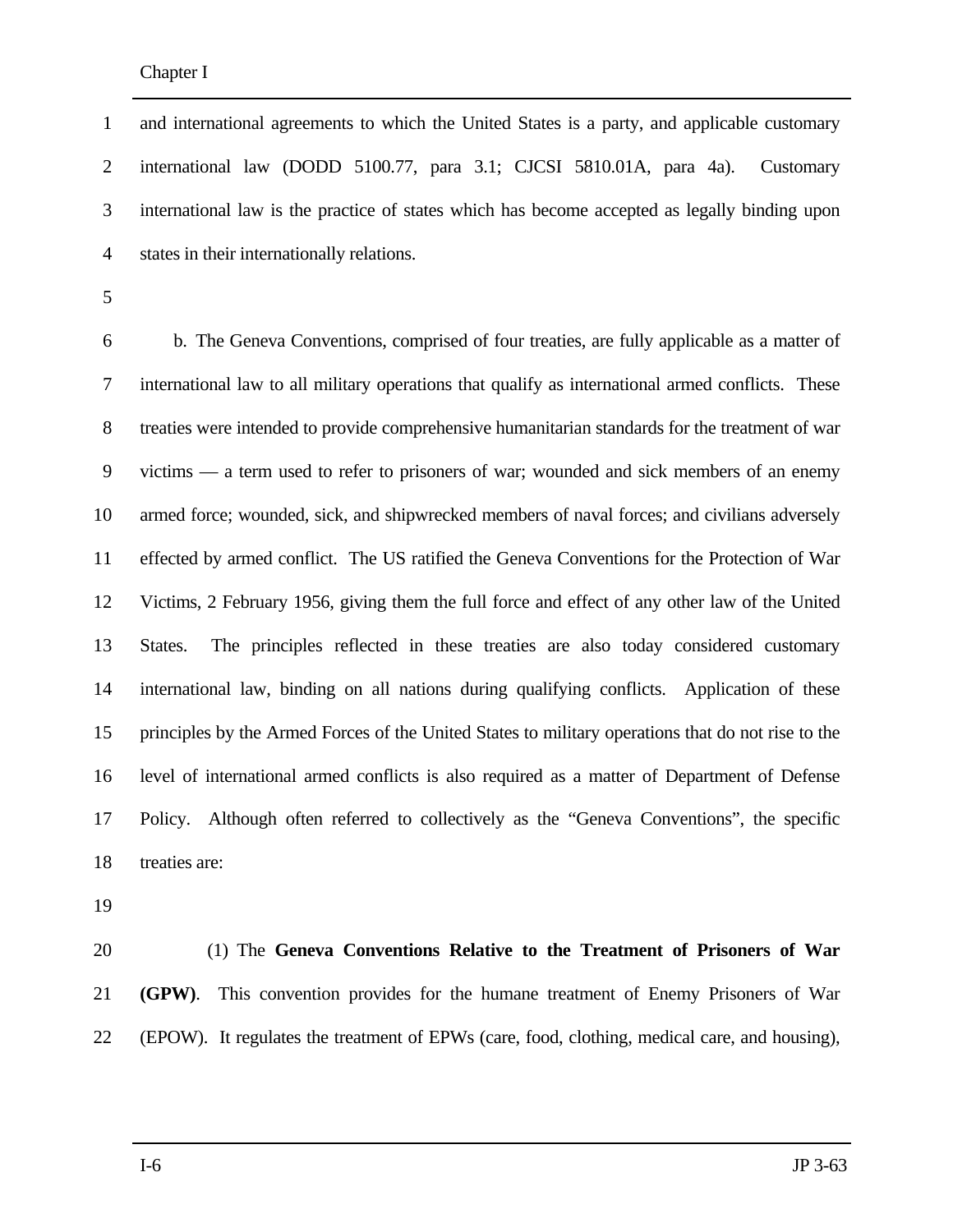1 discipline and punishment, labor and pay, external relations, representation, the international 2 exchange of information, and the termination of captivity.

3

4 (2) The **Geneva Conventions Relative to the Protection of Civilian Persons in**  5 **Time of War (GC)**. This convention deals with the protection of civilians who find themselves 6 under the control of an enemy nation (normally during a period of belligerent occupation). It 7 regulates the treatment of such civilians, to include establishing procedures for the deprivation of 8 liberty (arrest, internment, assigned residence); and provides a legal framework for the 9 relationship between civilians and the enemy authorities controlling them.

10

11 (3) **Geneva Convention for the Amelioration of the Condition of the Wounded**  12 **and Sick in Armed Forces in the Field, 2 February 1956 (GWS).** This convention provides 13 protection for members of the armed forces and other persons on the battlefield who are no 14 longer actively participating in hostilities as the result of becoming wounded or sick. It also 15 regulates the conduct and treatment of medical and medical support personnel. It mandates 16 humane treatment for wounded and sick personnel who fall into enemy hands, with an express 17 mandate that such individuals be protected against pillage and ill treatment, and provided 18 necessary and adequate care. It also provides for the collection of dead persons, the recording of 19 interment locations, and prohibits the abuse of remains.

20

21 (4) **Geneva Convention for the Amelioration of the Condition of Wounded, Sick,**  22 **and Shipwrecked Members of Armed Forces at Sea, 2 February 1956 (GWS [Sea]).** This 23 convention mandates the humane treatment and protection of members of the armed forces and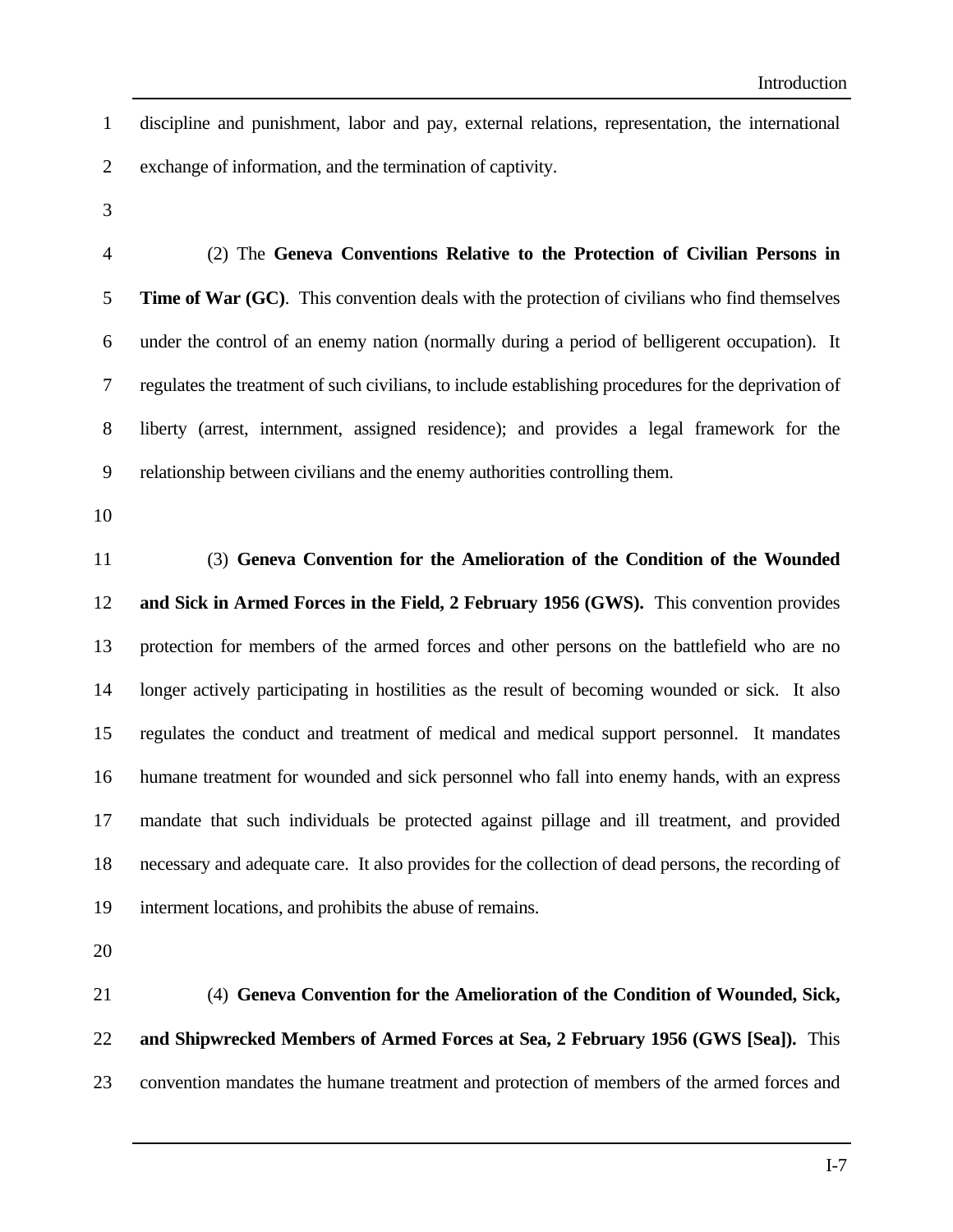<span id="page-18-0"></span>

| $\mathbf{1}$   | other persons at sea who are wounded, sick, or shipwrecked. It also protects hospital ships and     |
|----------------|-----------------------------------------------------------------------------------------------------|
| $\overline{2}$ | provides for burial at sea.                                                                         |
| 3              |                                                                                                     |
| 4              | c. Multi-service directives AR 190-8; OPNAVINST 3461.6; AFJI 31-304 and MCO                         |
| 5              | 3461.1 Enemy Prisoners of War, Retained Personnel, Civilian Internees and Other Detainees           |
| 6              | address legal considerations when conducting detainee operations. In addition, DODDs on the         |
| 7              | Law of Armed Conflict Program and EPOW and Other Detainees discuss legal issues regarding           |
| 8              | the reception, treatment, process and release of detainees.                                         |
| 9              |                                                                                                     |
| 10             | <b>Detainee Classification</b><br>5.                                                                |
| 11             |                                                                                                     |
| 12             | a. The DOD definition of the word "detainee" refers to any person captured or otherwise             |
| 13             | detained by an armed force. As a matter of policy, all detainees will be treated in accordance      |
| 14             | with the principles applicable to enemy prisoners of war unless and until a more precise legal      |
| 15             | status and accordant treatment is determined appropriate by competent authority. During the         |
| 16             | course of operations classified by the United States as international armed conflicts, captured     |
| 17             | opposition personnel who satisfy the requirements to qualify for application of the GPW will be     |
| 18             | granted appropriate status and accordant treatment as a matter of law. When there is doubt about    |
| 19             | whether these criteria are satisfied, a competent authority shall convene a tribunal pursuant to    |
| 20             | Article 5 of the GPW to resolve this doubt. Detaining officials must recognize that a               |
| 21             | determination that the applicable criteria have not been satisfied will often result in application |
| 22             | of the GC to the same individual.                                                                   |
| 23             |                                                                                                     |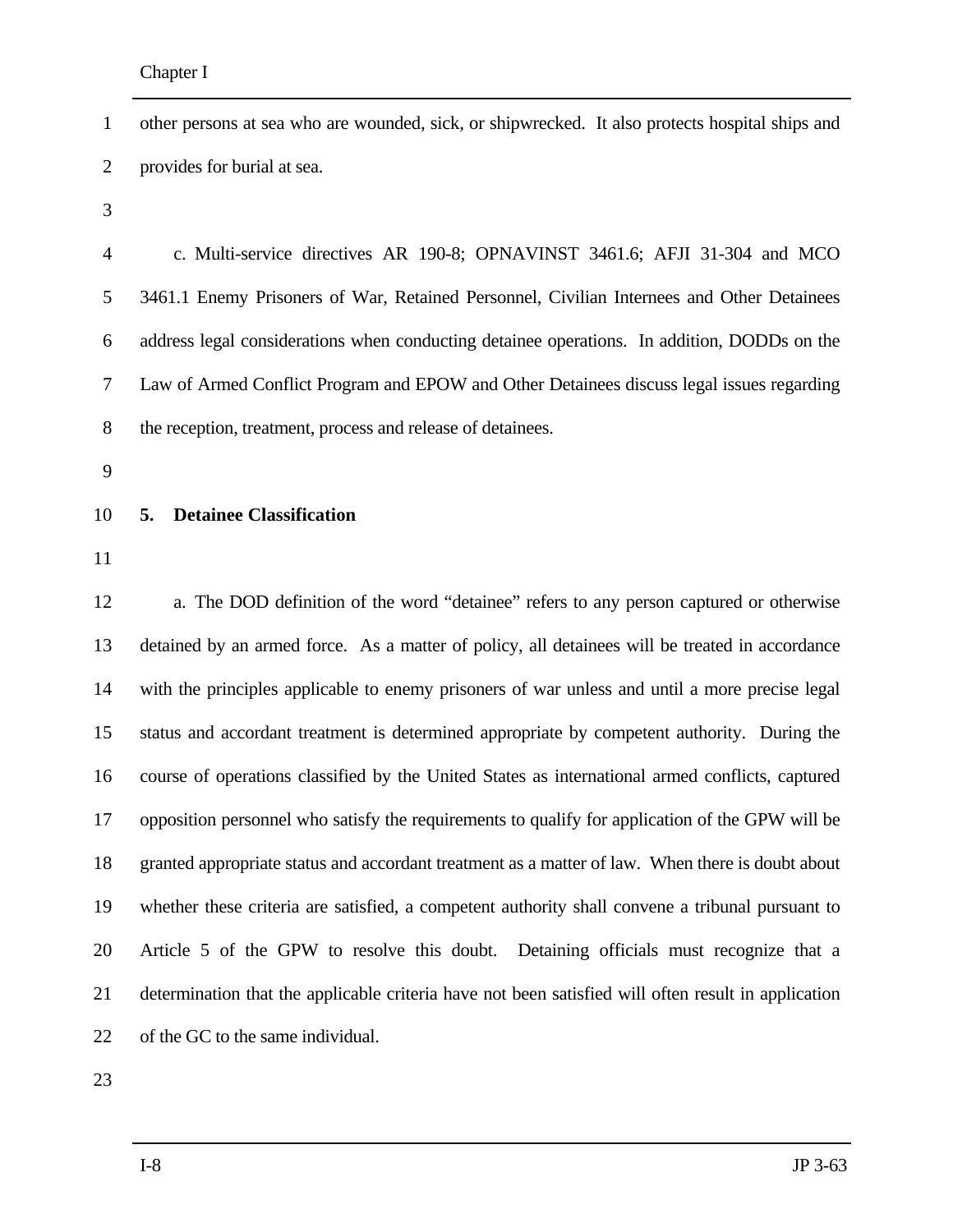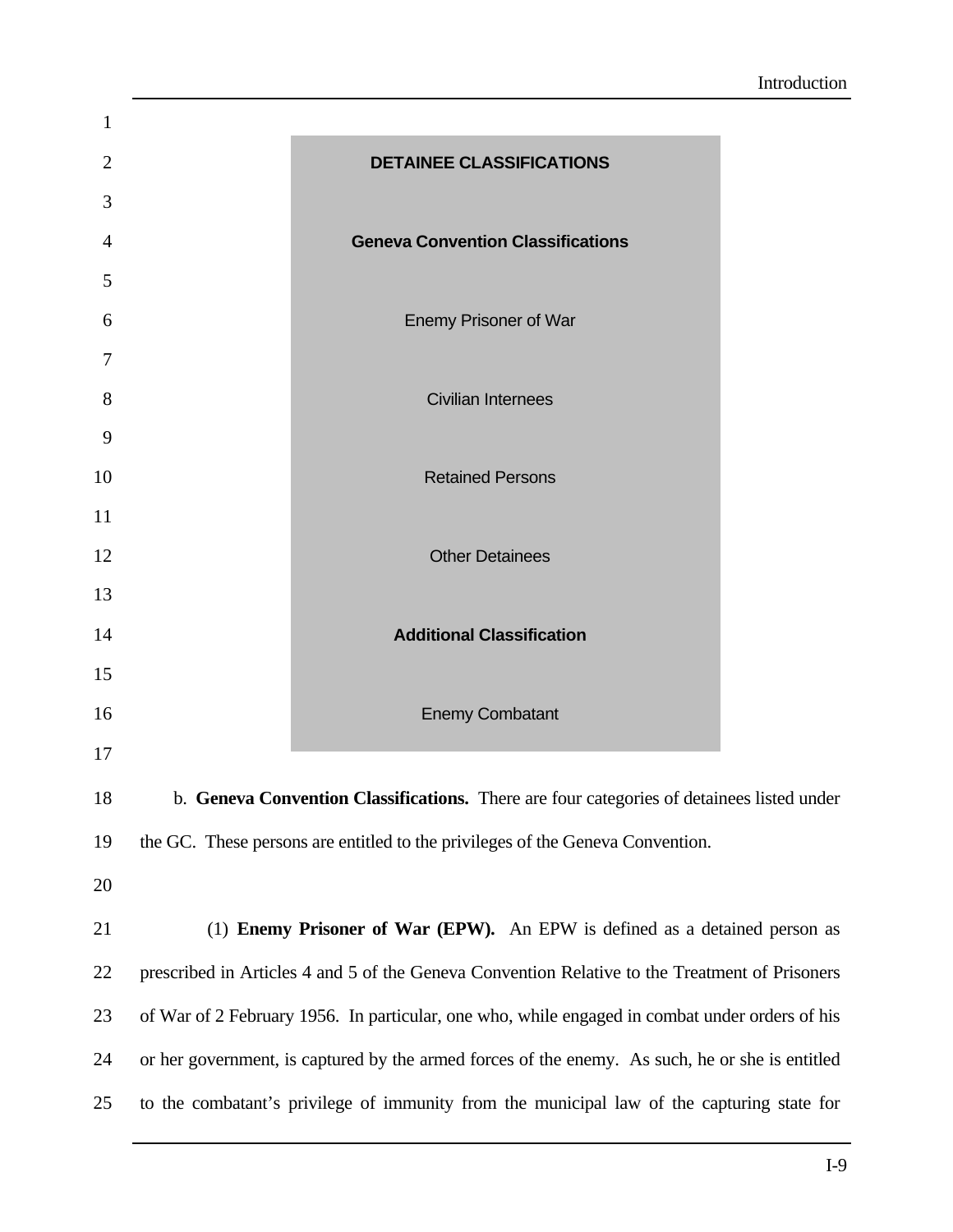1 warlike acts which do not amount to breaches of the law of armed conflict. For example, a 2 prisoner of war may be, but is not limited to any person belonging to one of the following 3 categories who has fallen into the power of the enemy; a member of the armed forces, organized 4 militia or volunteer corps, a person who accompanies the armed forces without actually being a 5 member thereof, a member of a merchant marine or civilian aircraft crew not qualifying for more 6 favorable treatment, or individuals who, on the approach of the enemy, spontaneously take up 7 arms to resist the invading forces (not sporadic or isolated pockets of civilian opposition). Such 8 personnel qualify for the benefits of the GPW as a matter of law. Individuals who qualify for 9 this status are immune for their pre-capture activities, so long as those activities complied with 10 the law of armed conflict (an individual who qualifies as an EPW who prior to capture 11 committed war crimes may be prosecuted for those war crimes).

12

13 (2) **Civilian Internee (CI).** A civilian who is interned during an international armed 14 conflict or belligerent occupation for security reasons or for protection or because he or she has 15 committed an offense (insurgent, criminals and other persons) against the detaining power. Such 16 individuals generally qualify for protected status in accordance with the GC, which also 17 establishes procedures that must be observed when depriving such civilians of their liberty. 18 (Article 78 of the GC III; Article 84 of GC IV and revision of AR 190-8).

19

20 (3) **Retained Person (RP).** Enemy personnel who come within any of the categories 21 below are eligible to be certified as retained personnel. 1. Medical personnel exclusively 22 engaged in the: a. Search for, collection, transport, or treatment of the wounded or sick; b. 23 Prevention of disease; and/or c. Staff administration of medical units and establishments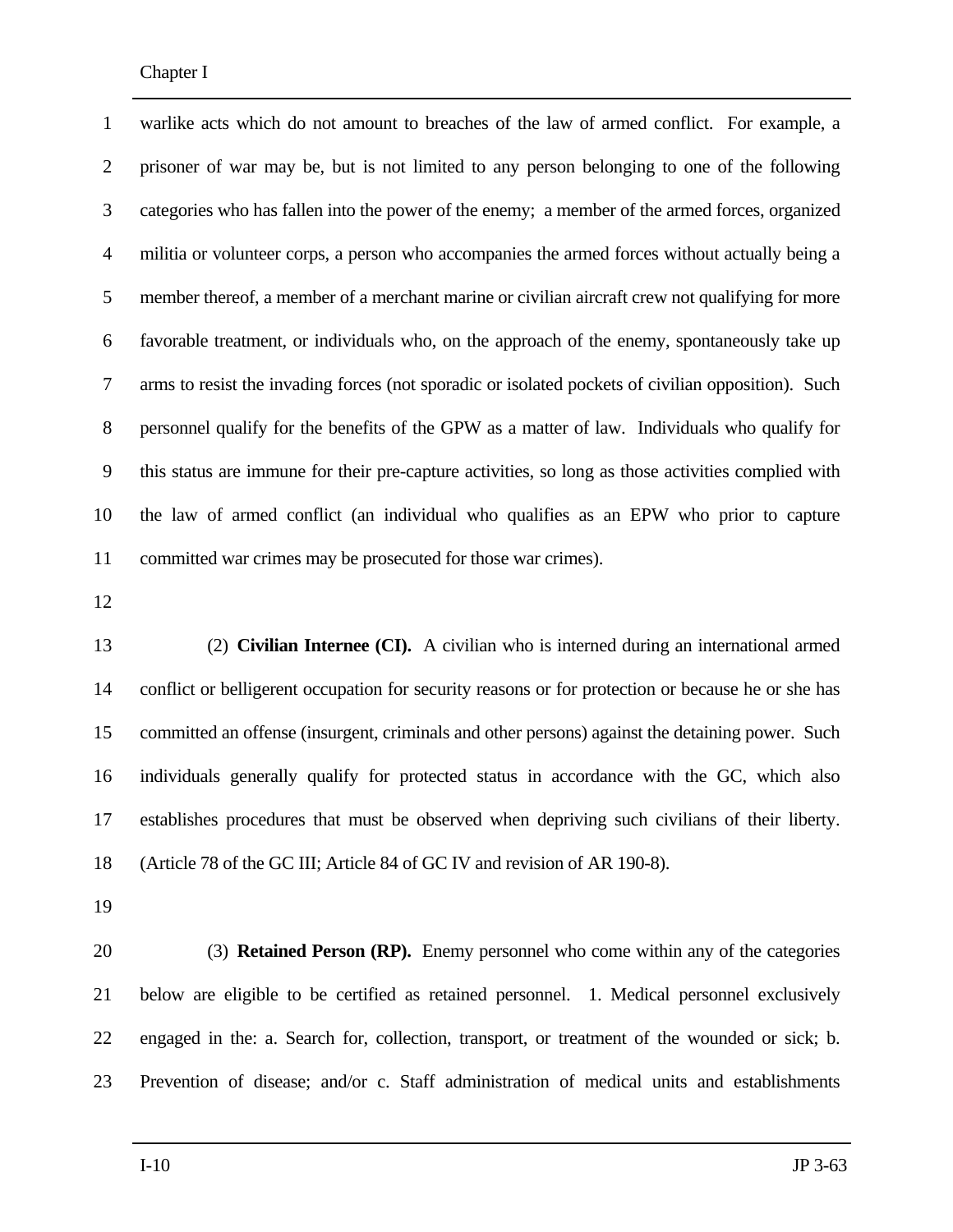| $\mathbf{1}$   | exclusively. 2. Chaplains attached to enemy armed forces. 3. Staff or National Red Cross           |
|----------------|----------------------------------------------------------------------------------------------------|
| $\overline{2}$ | societies and other voluntary aid societies duly recognized and authorized by their governments.   |
| 3              | The staff of such societies must be subject to military laws and regulations. (Article 33 of the   |
| $\overline{4}$ | GPW and revision of AR 190-8).                                                                     |
| 5              |                                                                                                    |
| 6              | (4) Other Detainees (OD). A person in the custody of US armed forces that has not                  |
| 7              | yet been classified as an EPW, CI or RP. OD is treated as EPW until a different legal status and   |
| $8\,$          | accordant treatment is established by competent authority in accordance with procedures            |
| 9              | established by law and policy. (JP 1-02 and revision of AR 190-8).                                 |
| 10             |                                                                                                    |
| 11             | c. Additional Classification. In reference to the Global War on Terror there is an                 |
| 12             | additional classification of detainees who, through their own conduct, are not entitled to the     |
| 13             | privileges and protection of the Geneva Conventions. These personnel, when detained, are           |
| 14             | classified as enemy combatants.                                                                    |
| 15             |                                                                                                    |
| 16             | (1) Enemy Combatant (EC). Although they do not fall under the provisions of the                    |
| 17             | Geneva Convention, they are still entitled to be treated humanely, subject to military necessity,  |
| 18             | consistent with the principles of GC, and without any adverse distinction based on race, color,    |
| 19             | religion, gender, birth, wealth, or any similar criteria, and afforded adequate food, drinking     |
| 20             | water, shelter, clothing, and medical treatment; allowed the free exercise of religion consistent  |
| 21             | with the requirements of such detention. There is a comprehensive list of terrorists and terrorist |
| 22             | groups identified under Executive Order 13224, located at http://www.treas.gov/ofac/. Anyone       |
| 23             | detained that is affiliated with these organizations will be classified as EC. Furthermore, there  |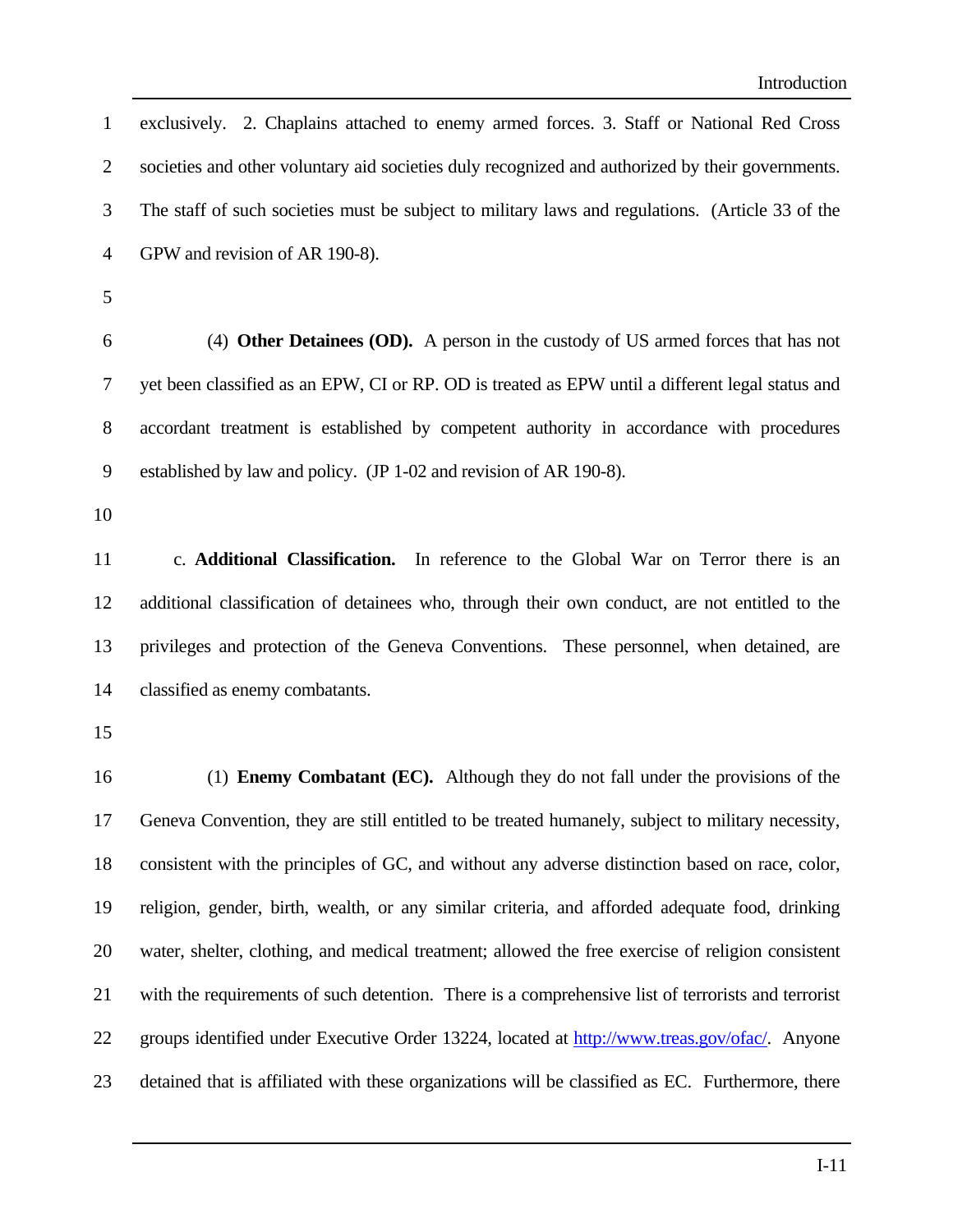| $\mathbf{1}$   | are individuals that may not be affiliated with the listed organizations that may be classified as |
|----------------|----------------------------------------------------------------------------------------------------|
| $\overline{2}$ | an EC. On these specific individuals, guidance should be obtained from higher headquarters.        |
| 3              | As defined by the Deputy Secretary of Defense, an EC is defined as:                                |
| $\overline{4}$ |                                                                                                    |
| 5              | "Any person that US or allied forces could properly detain under the laws and customs              |
| 6              | of war. For purposes of the war on terror an enemy combatant includes, but is not                  |
| 7              | necessarily limited to, a member or agent of AI Qaeda, Taliban, or another                         |
| 8              | international terrorist organization against which United States is engaged in an armed            |
| 9              | conflict. This may include those individuals or entities designated in accordance with             |
| 10             | references E or G, as identified in applicable Executive Orders approved by the                    |
| 11             | Secretary of Defense."                                                                             |
| 12             |                                                                                                    |
| 13             | Deputy Secretary of Defense global screening criteria, Feb 20, 2004                                |
|                |                                                                                                    |
| 14             |                                                                                                    |
| 15             | Reference E - Comprehensive List of Terrorists and Terrorist Groups Identified Under               |
| 16             | Executive Order 13224 (updates at http://www.treas.gov/ofac)                                       |
| 17             |                                                                                                    |
| 18             | Reference G Patterns of Global Terrorism. Department of State, 2002 (updates at                    |
| 19             | http://www.state.gov/s/ct/rls/pgtrpt/).                                                            |
| 20             |                                                                                                    |
| 21             | (2) Enemy combatants may be identified into the following sub-categories:                          |
| 22             |                                                                                                    |
| 23             | (a) Low Level Enemy Combatant (LLEC). Detainees who are not a threat                               |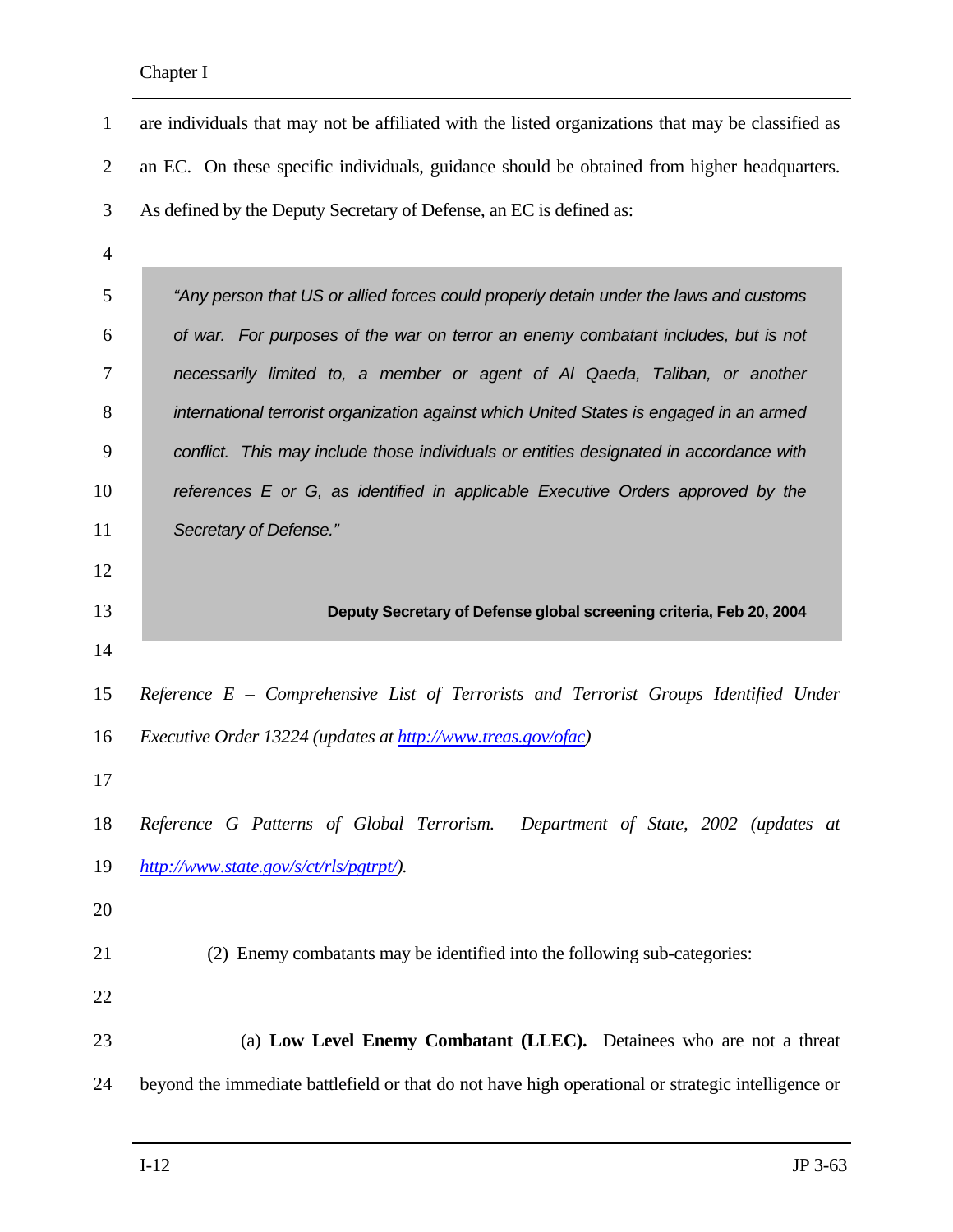| $\mathbf{1}$   | law enforcement value that requires the specialized type of exploitation capability available at a |
|----------------|----------------------------------------------------------------------------------------------------|
| $\overline{2}$ | Joint Interrogation and Debriefing Center.                                                         |
| 3              |                                                                                                    |
| $\overline{4}$ | (b) <b>High Value Detainee (HVD).</b> A detainee who possesses extensive and/or                    |
| 5              | high level information of value to operational commanders, strategic intelligence or law           |
| 6              | enforcement agencies and organizations.                                                            |
| 7              |                                                                                                    |
| 8              | (c) Criminal Detainee. A person detained because he is reasonably suspected of                     |
| 9              | having committed a crime against local nationals or their property or a crime not against US or    |
| 10             | coalition forces. Excludes crimes against humanity or atrocities. (Note: this sub-category may     |
| 11             | also be applied to CIs).                                                                           |
| 12             |                                                                                                    |
| 13             | (d) High Value Criminal (HVC). A detainee who meets the criteria of a HVD                          |
| 14             | and is reasonably suspected of having committed crimes against humanity or committed               |
| 15             | atrocities, a breach of humanitarian law that is an inhumane act committed against any person.     |
| 16             |                                                                                                    |
| 17             | (e) Security Detainee. A civilian interned during a conflict or occupation for his                 |
| 18             | or her own protection.                                                                             |
| 19             |                                                                                                    |
| 20             |                                                                                                    |
| 21             |                                                                                                    |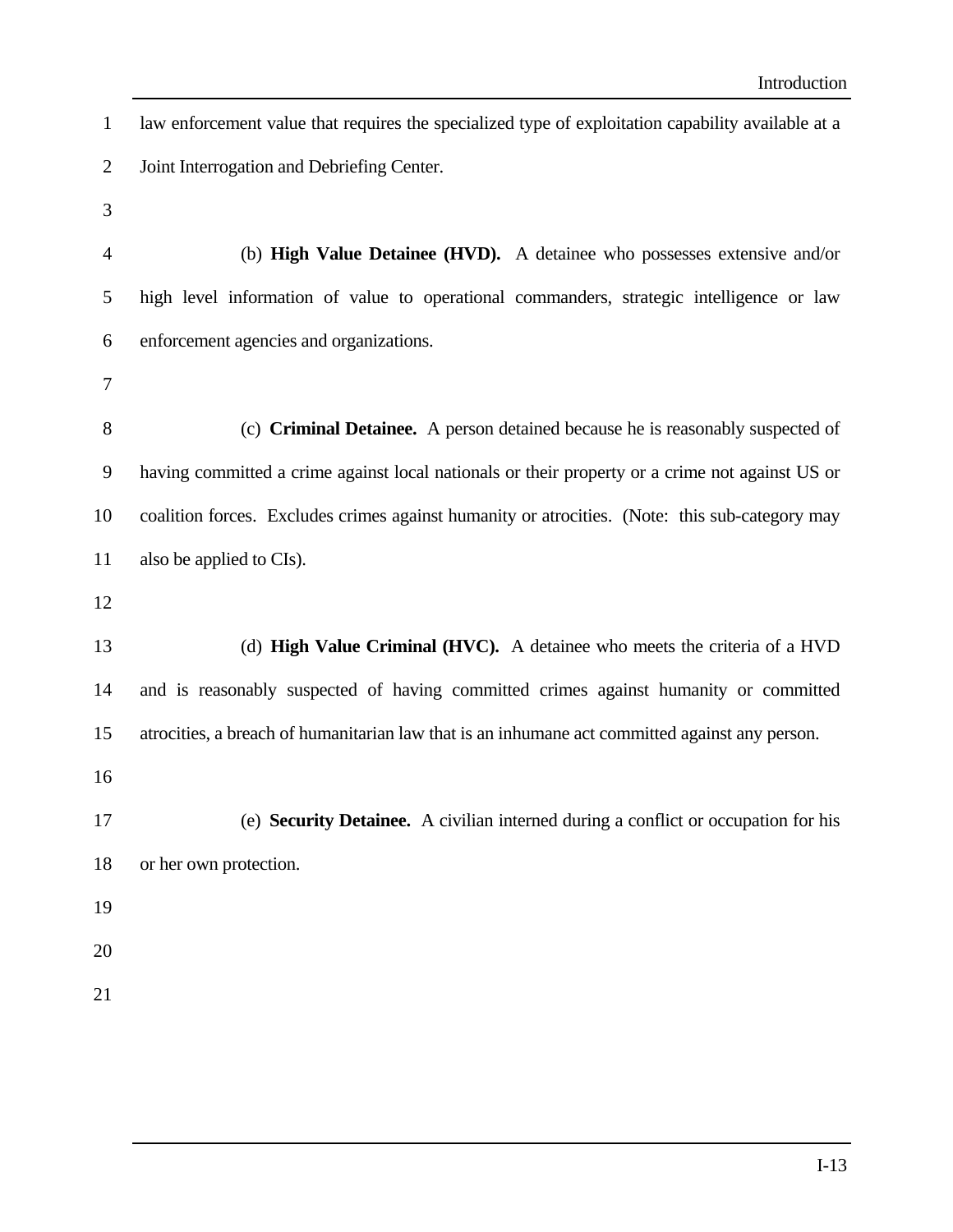| $\mathbf{1}$     |                            |
|------------------|----------------------------|
| $\overline{2}$   |                            |
| $\mathfrak{Z}$   |                            |
| $\overline{4}$   |                            |
| $\sqrt{5}$       |                            |
| $\sqrt{6}$       |                            |
| $\boldsymbol{7}$ |                            |
| $\,8\,$          |                            |
| 9                |                            |
| 10               |                            |
| 11               |                            |
| 12               | <b>Intentionally Blank</b> |
| 13               |                            |
|                  |                            |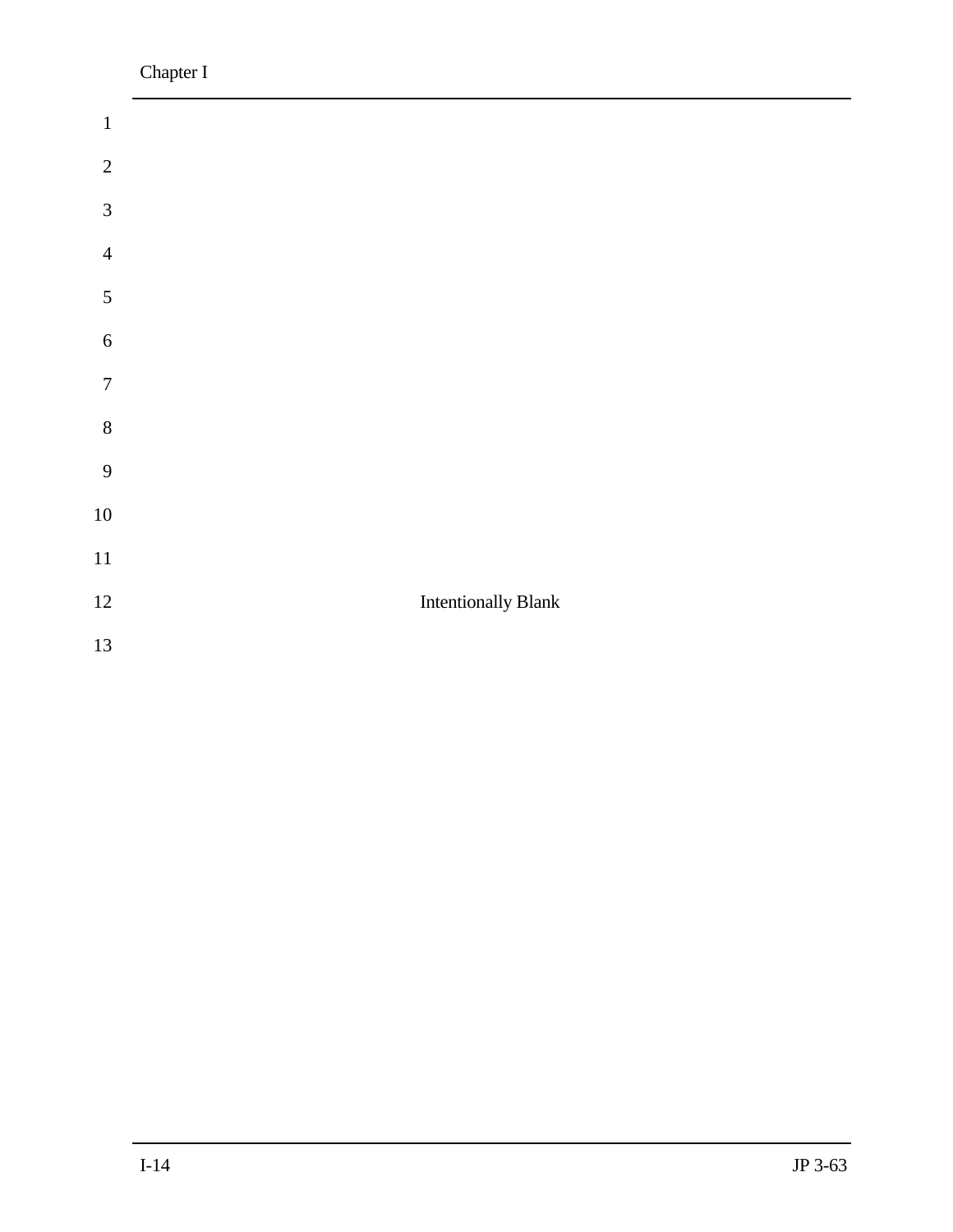CHAPTER II **PLANNING AND TRAINING FOR DETAINEE OPERATIONS** 

<span id="page-25-0"></span>

| $\mathbf{1}$   |                                                                                                    |
|----------------|----------------------------------------------------------------------------------------------------|
| $\overline{2}$ | "These times of increasing terror challenge the world. Terror organizations challenge              |
| 3              | our comfort and our principles. The United States will continue to take seriously the              |
| $\overline{4}$ | need to question terrorists who have information that can save lives. But we will not              |
| 5              | compromise the rule of law or the values and principles that make us strong."                      |
| 6              |                                                                                                    |
| 7              | <b>President George W. Bush</b>                                                                    |
| 8              |                                                                                                    |
| 9              | <b>Introduction</b><br>1.                                                                          |
| 10             |                                                                                                    |
| 11             | The joint force commander (JFC) must consider a plan for detainee operations within the            |
| 12             | joint operations area (JOA). The JFC must ensure all personnel are trained and logistically        |
| 13             | supported to conduct detainee operations. The commander should analyze the wide array of           |
| 14             | logistical and operational requirements to conduct detainee operations. These requirements         |
| 15             | begin with the correct number and type of personnel on the ground to conduct the operation.        |
| 16             | Secondly are the identification, collection and execution of a logistical plan to support detainee |
| 17             | operations throughout the joint operations area (JOA). Lessons learned from Operation Iraqi        |
| 18             | Freedom demonstrated that personnel conducting those operations and the material/facilities        |

19 necessary to execute the detainee operations were not prioritized on deployment data listings.

20 Responsibilities include:

21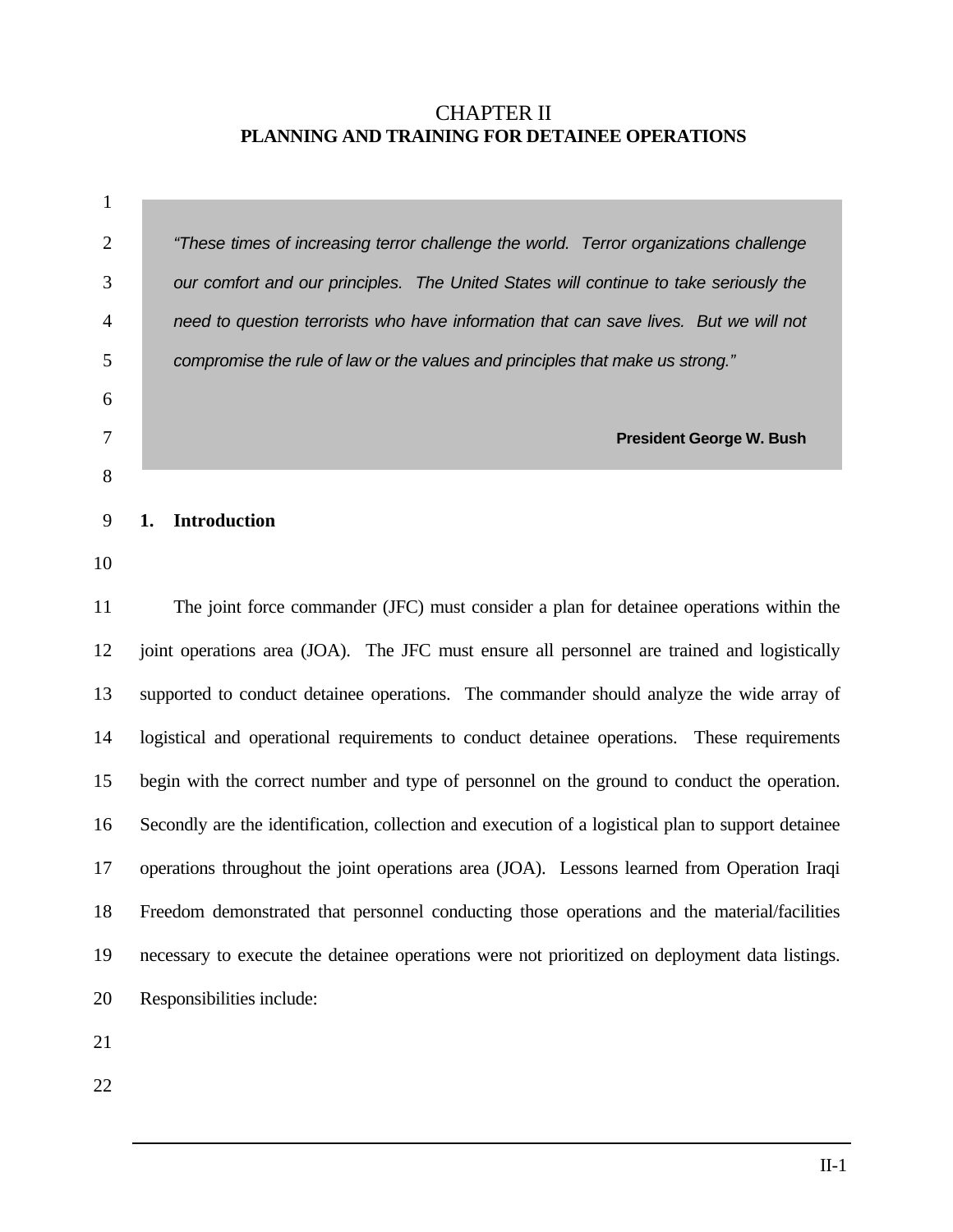1 a. **The JFC shall:** 2 3 (1) Designate a Chief, Detainee Operations (CDO), who will be the single individual 4 responsible for all aspects of detainee operations, to include detention facilities, joint 5 interrogation and debriefing centers (JIDCs), and detainee reporting requirements within the 6 JOA. 7 8 (2) Ensure the CDO, detention facilities, and JIDCs comply with applicable laws and 9 regulations. 10 11 b. **Chief, Detainee Operations (CDO).** The JFC shall designate a CDO who is primarily 12 responsible for all detention facility and interrogation operations in the JOA. The CDO shall 13 normally have detainee operations experience. The CDO shall have the following 14 responsibilities: 15 16 (1) Exercises operational control over all assigned and attached forces, detention 17 facilities and JIDCs within the JOA (see Figure II-1).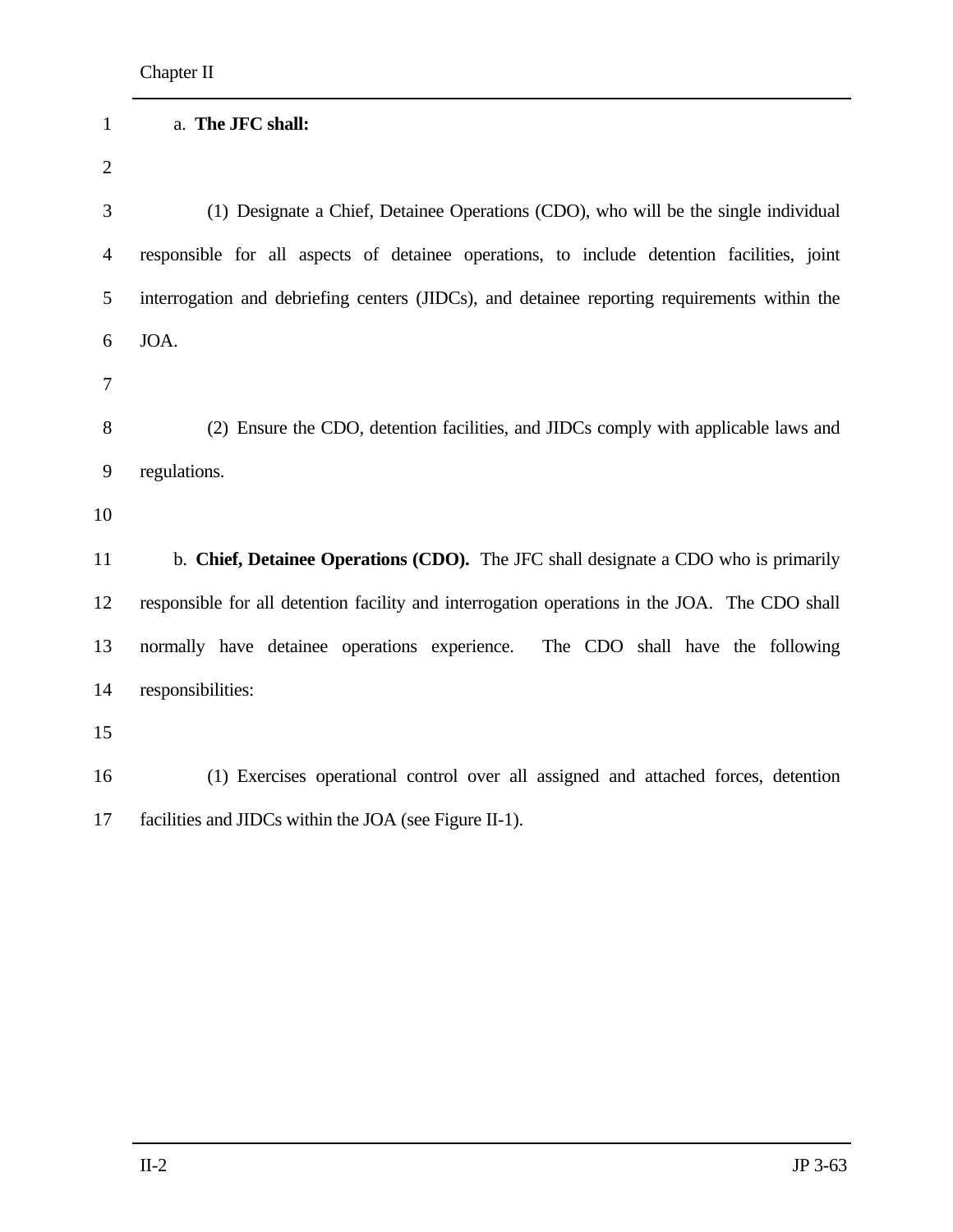<span id="page-27-0"></span>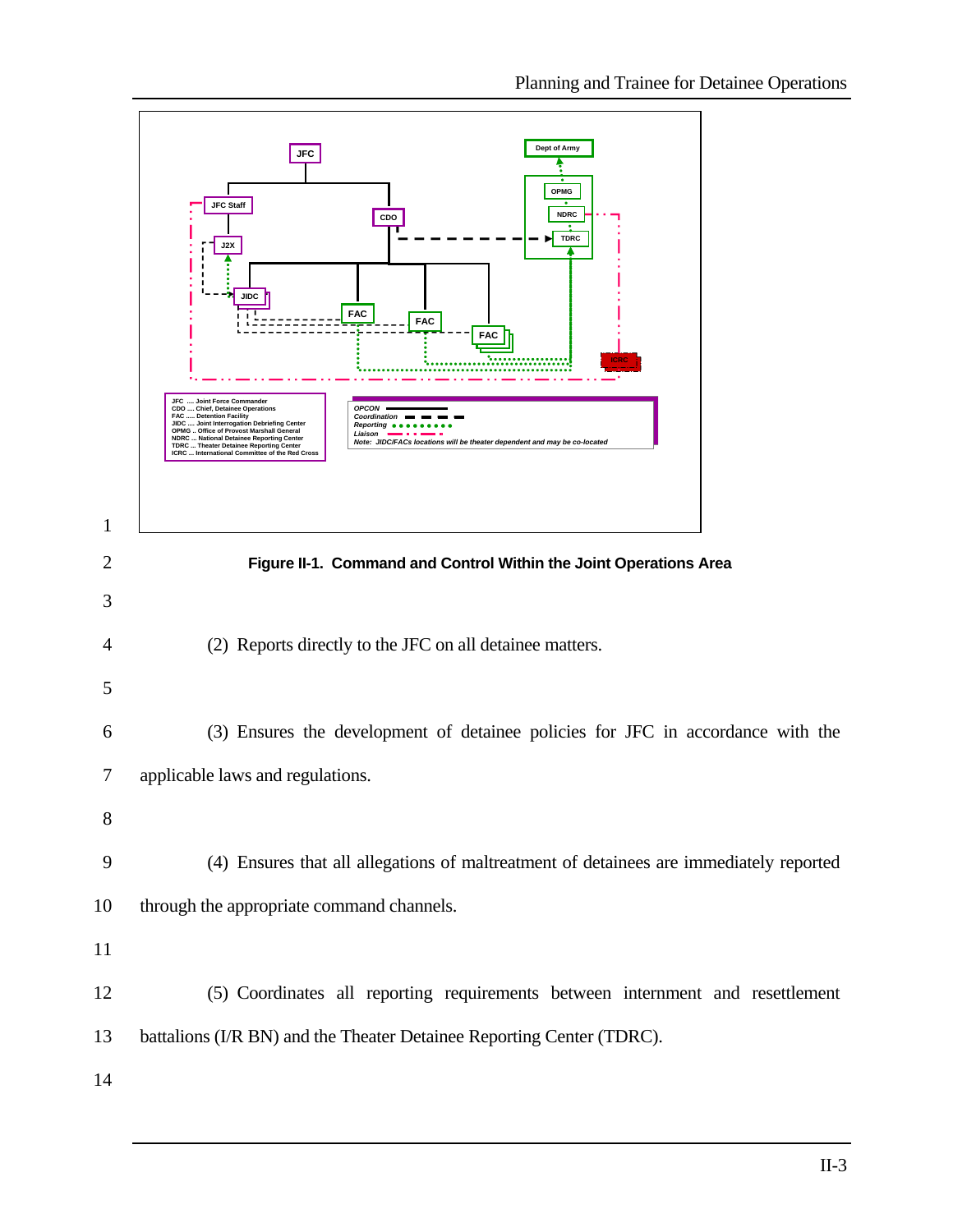| 1              | (6) Ensures JIDC commander(s) coordinate directly with J2X elements.                                |
|----------------|-----------------------------------------------------------------------------------------------------|
| $\overline{c}$ |                                                                                                     |
| 3              | (7) Ensures logistical requirements for detention facilities are determined and met.                |
| 4              | These logistical requirements range from initial setup of detention facilities to sustained         |
| 5              | operations throughout the life of a facility and must be factored in during the planning process    |
| 6              | for any operation that may involve detainee operations.                                             |
| 7              |                                                                                                     |
| 8              | (8) Coordinates with staff elements to conduct detainee operations to include                       |
| 9              | HUMINT collection management efforts.                                                               |
| 10             |                                                                                                     |
| 11             | (9) Coordinates with appropriate commanders and staffs to ensure that JFC priorities                |
| 12             | for detainee operations are disseminated throughout the JOA.                                        |
| 13             |                                                                                                     |
| 14             | (10) Coordinates all external visits to detainee facilities with Joint Visitors Bureau              |
| 15             | $(JVB)$ .                                                                                           |
| 16             |                                                                                                     |
| 17             | (11) Coordinates response as necessary to ICRC complaints and concerns and ensuring                 |
| 18             | they have been addressed by the command.                                                            |
| 19             |                                                                                                     |
| 20             | (12) Ensures procedures between the JIDC commander(s) and the detention facility                    |
| 21             | commander(s) are clearly delineated, in order to efficiently accomplish intelligence activities at  |
| 22             | the JIDC and security requirements at all facilities while maintaining all regulatory and statutory |
| 23             | guidelines with regard to the humane treatment of detainees.                                        |
|                |                                                                                                     |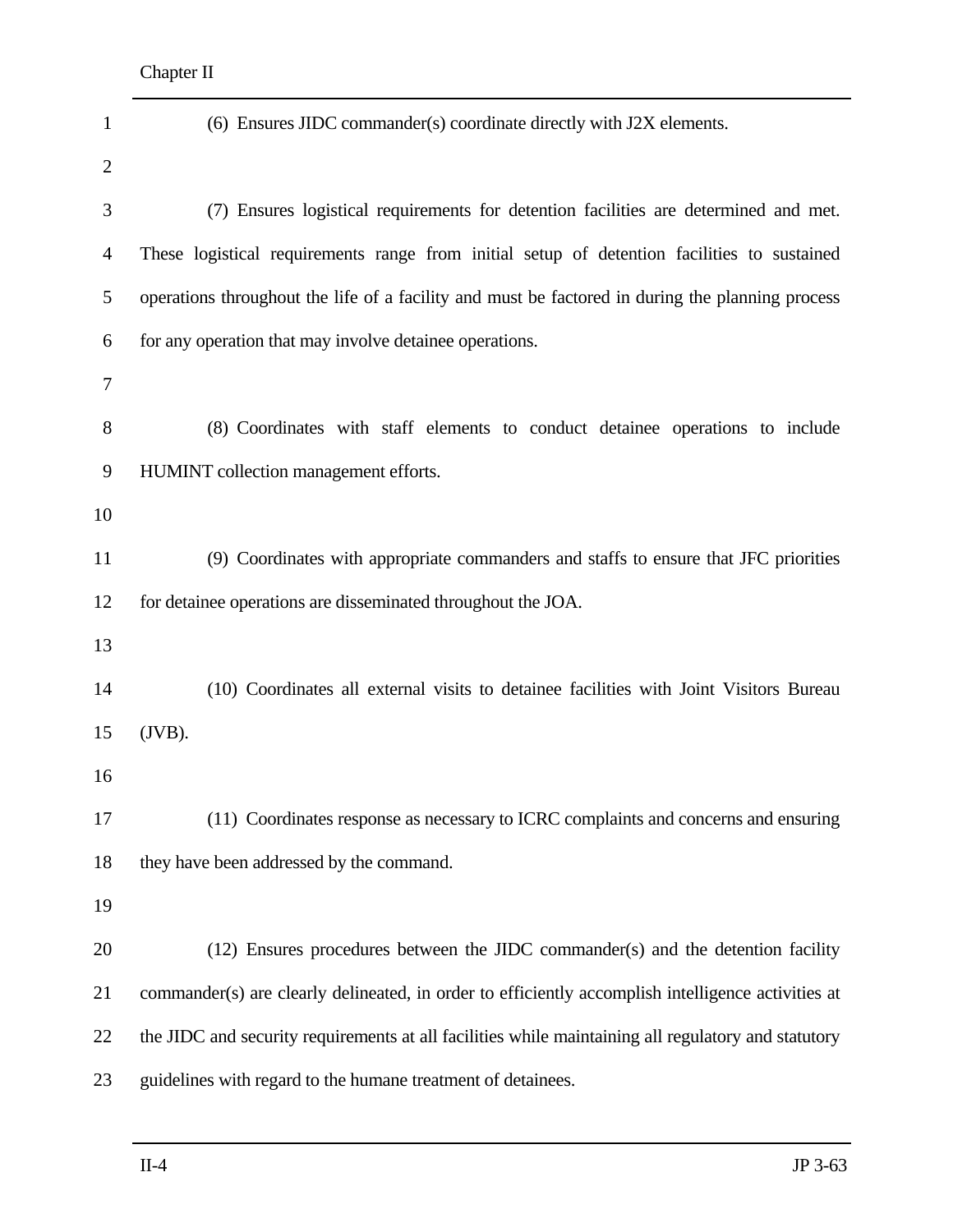| 1              |                                                                                                     |
|----------------|-----------------------------------------------------------------------------------------------------|
| $\overline{2}$ | (13) Ensures all logistical and operational needs to operate facilities and JIDCs are               |
| 3              | established and met. These logistical requirements range from initial setup of detention facilities |
| 4              | to sustained operations throughout the life of a facility and must be factored in during the        |
| 5              | planning process for any operation that may involve detainee operations.                            |
| 6              |                                                                                                     |
| 7              | (14) Drafts, edits, staffs and oversees detainee polices and procedures, fragmentary                |
| 8              | orders (FRAGOs), and directives.                                                                    |
| 9              |                                                                                                     |
| 10             | (15) Directs the issuance of Internment Serial Numbers (ISN).                                       |
| 11             |                                                                                                     |
| 12             | (16) Establishes, maintains, and supervises the detainee review process.                            |
| 13             |                                                                                                     |
| 14             | (17) Coordinates all visits by the representatives of the protecting power or designated            |
| 15             | agency.                                                                                             |
| 16             |                                                                                                     |
| 17             | (18) Coordinates with JFC legal advisor for guidance in all matters of planning and                 |
| 18             | execution of operations in order to maintain compliance with applicable laws and regulations.       |
| 19             |                                                                                                     |
| 20             | c. Detention Facility Commander (DFC). The DFC is the commander responsible for                     |
| 21             | the execution of all detention facility operations. He is responsible to the CDO for all matters    |
| 22             | relating to detention facility operations, to include security, law enforcement, administration,    |
|                |                                                                                                     |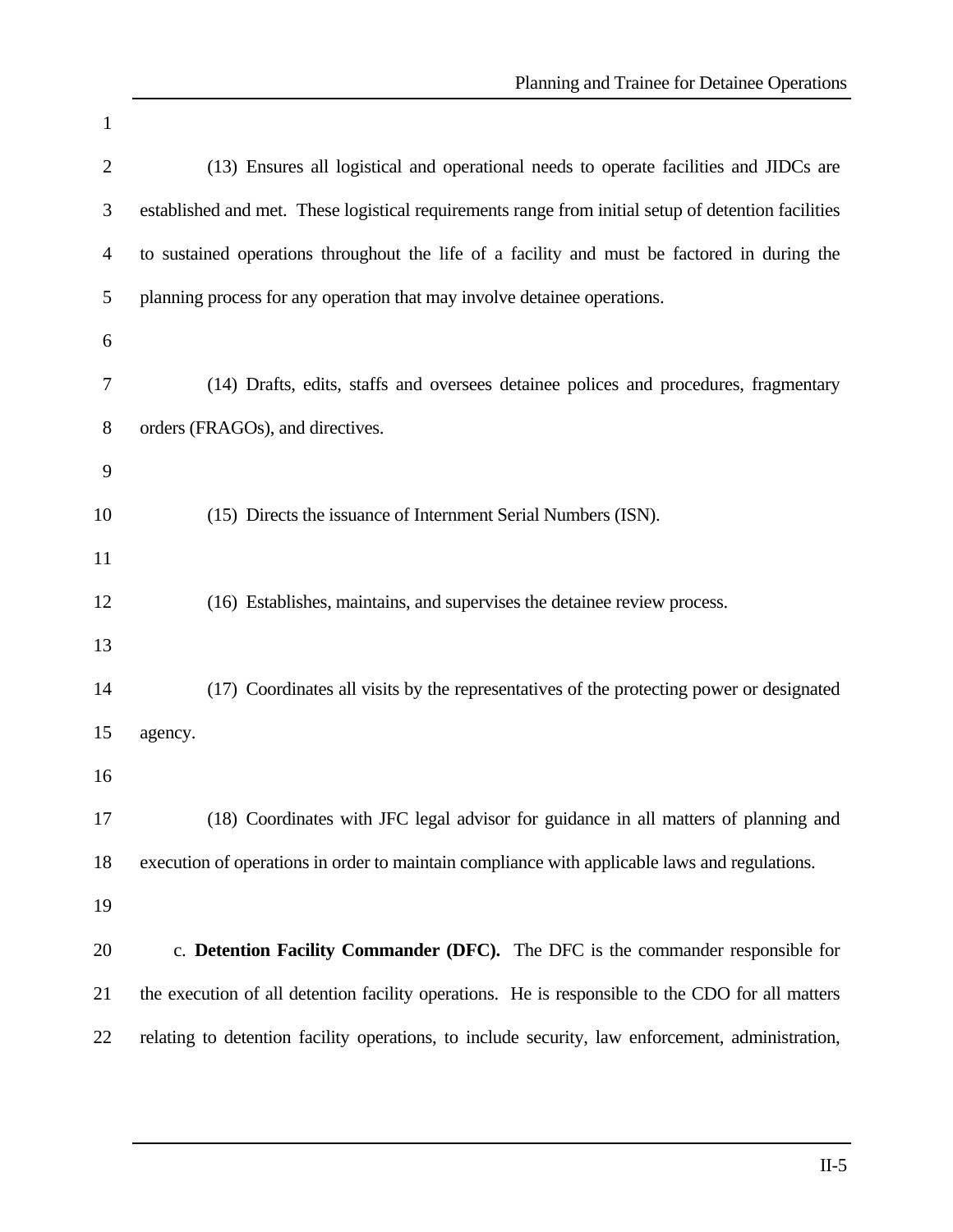| $\mathbf{1}$   | logistics and other operations support requirements. The DFC shall normally be a US Army           |
|----------------|----------------------------------------------------------------------------------------------------|
| $\overline{c}$ | Military Police officer. Accordingly, the DFC has the following responsibilities:                  |
| 3              |                                                                                                    |
| 4              | (1) Ensures the humane treatment of detainees at all times and all circumstances.                  |
| 5              |                                                                                                    |
| 6              | (2) Ensures the detention operations mission is conducted in accordance with all                   |
| 7              | applicable law and policy.                                                                         |
| 8              |                                                                                                    |
| 9              | (3) Ensures the safety, well-being and training of all personnel operating the facility.           |
| 10             |                                                                                                    |
| 11             | (4) Ensures the effective management and distribution of logistical resources to the               |
| 12             | facility.                                                                                          |
| 13             |                                                                                                    |
| 14             | (5) Ensures that all allegations of maltreatment of detainees are immediately reported             |
| 15             | through the appropriate command channels.                                                          |
| 16             |                                                                                                    |
| 17             | (6) Ensures that all personnel are properly trained on the rules for use of force, the law         |
| 18             | of land warfare, and all other applicable laws and policies, to include ensuring personnel have an |
| 19             | effective knowledge of the Detention Facility SOP.                                                 |
| 20             |                                                                                                    |
| 21             | (7) Plans for and when necessary executes effective perimeter and security of the                  |
| 22             | Detention Facility, including: personnel and material aspects, external response force operations  |
| 23             | and planning.                                                                                      |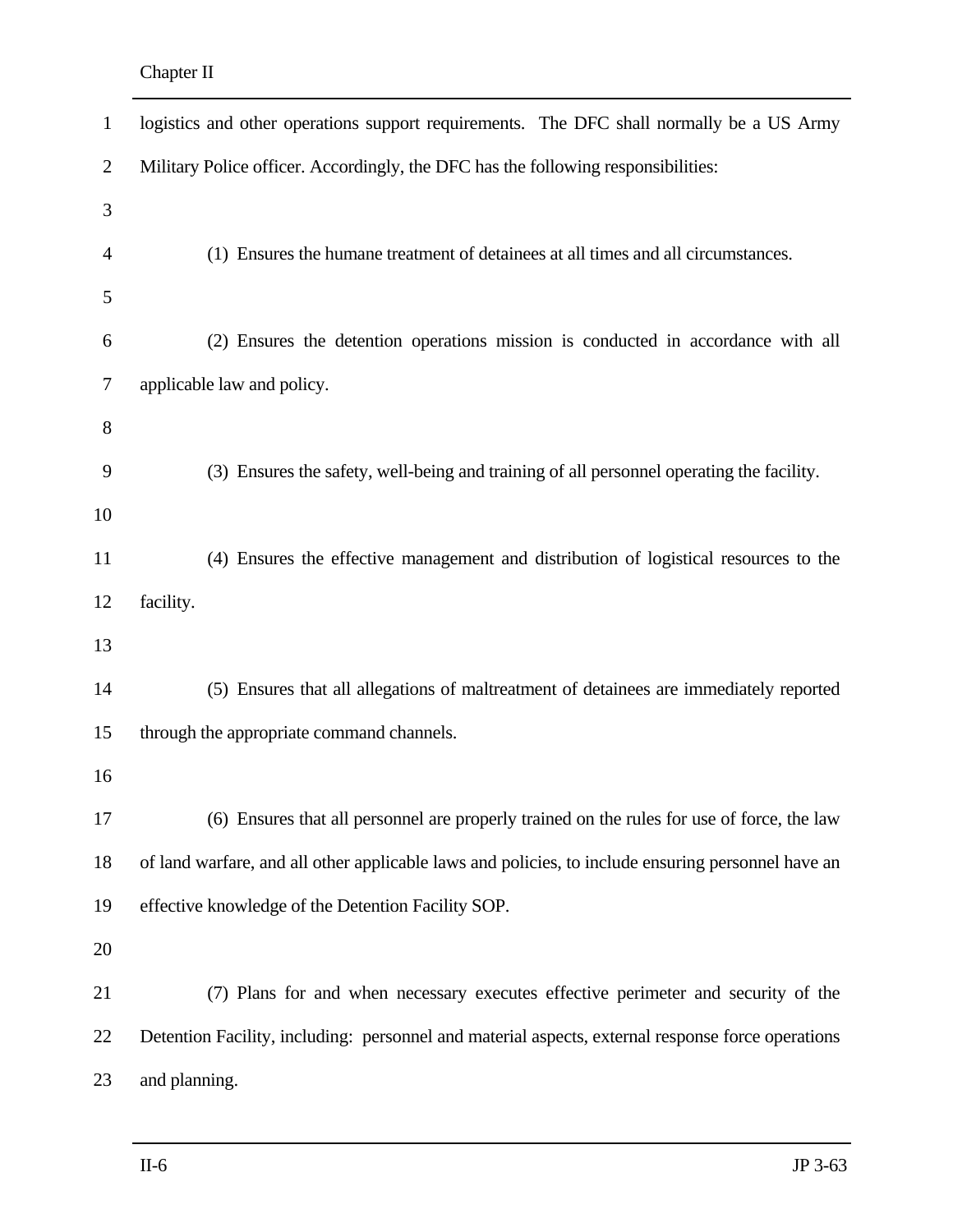| 1              |                                                                                                   |
|----------------|---------------------------------------------------------------------------------------------------|
| $\overline{2}$ | (8) Coordinating the escort guard for all detainee transportation entering or departing           |
| 3              | the facility.                                                                                     |
| 4              |                                                                                                   |
| 5              | (9) Coordinating with counterintelligence elements and the J2 for force protection                |
| 6              | issues of the detainee population and the facility guard force and tenant units.                  |
| 7              |                                                                                                   |
| 8              | (10) Ensuring proper reporting of detainee accountability through TDRC.                           |
| 9              |                                                                                                   |
| 10             | (11) Coordinating with military criminal investigative organizations (MCIO) and legal             |
| 11             | agencies for evidentiary measures and resolutions as required.                                    |
| 12             |                                                                                                   |
| 13             | d. Joint Interrogation and Debriefing Center (JIDC) Commander.<br>The JIDC                        |
|                |                                                                                                   |
| 14             | commander is the officer responsible for all matters relating to interrogation, intelligence      |
| 15             | collection and reporting, and interaction with other agencies involved in the intelligence and/or |
| 16             | He is responsible to the CDO for all matters relating to<br>evidence gathering process.           |
| 17             | interrogation operations, to include administration, logistics and other operations support       |
| 18             | requirements. The JIDC commander shall normally be an intelligence officer. Accordingly the       |
| 19             | JIDC commander has the following responsibilities:                                                |
| 20             |                                                                                                   |
|                | (1) Development and implementation of synchronized tactics, techniques and                        |
| 21<br>22       | procedures that comply with applicable law and policy.                                            |
| 23             |                                                                                                   |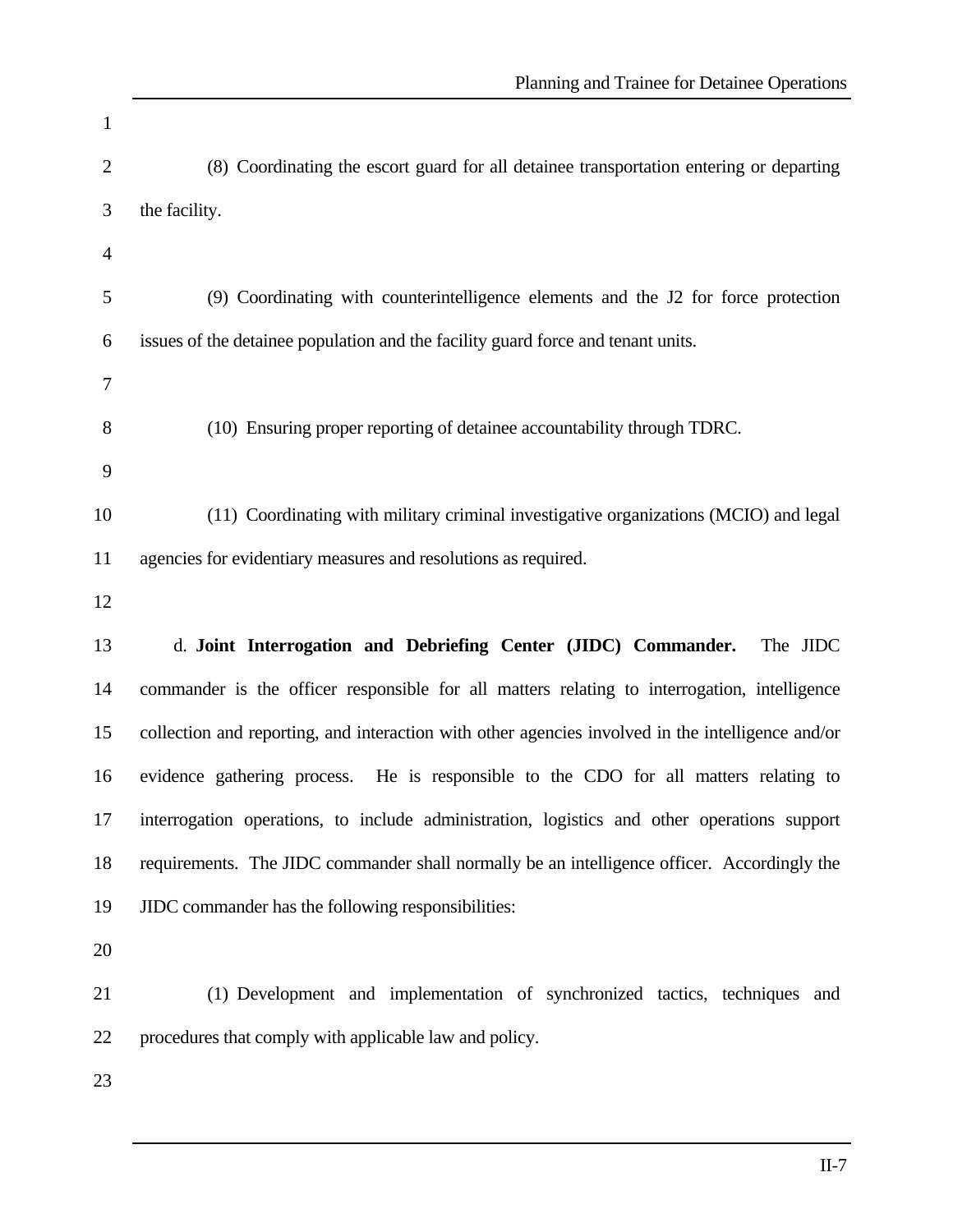| $\mathbf{1}$   | (2) Coordinating with the DFC to ensure roles and responsibilities of HUMINT                       |  |  |  |
|----------------|----------------------------------------------------------------------------------------------------|--|--|--|
| $\overline{2}$ | collectors and security personnel are understood and applied throughout all phases of the          |  |  |  |
| 3              | detainee operation. This responsibility specifically includes advising the DFC of the approved     |  |  |  |
| $\overline{4}$ | mission specific interrogation tactics, techniques and procedures.                                 |  |  |  |
| 5              |                                                                                                    |  |  |  |
| 6              | (3) Coordinating with the DFC for participation in base operations support to include              |  |  |  |
| 7              | tenant unit force protection, interpreter support, logistics and screening of the processing line. |  |  |  |
| 8              |                                                                                                    |  |  |  |
| 9              | (4) Keeping the DFC informed on interrogation operations.                                          |  |  |  |
| 10             |                                                                                                    |  |  |  |
| 11             | (5) Executes interrogation and debriefing operations according to priorities and                   |  |  |  |
| 12             | guidance outlined by the J2X.                                                                      |  |  |  |
| 13             |                                                                                                    |  |  |  |
| 14             | (6) Coordinating interrogation procedures with the DFC.                                            |  |  |  |
| 15             |                                                                                                    |  |  |  |
| 16             | (7) Coordinating with MCIO and legal agencies for evidentiary measures and                         |  |  |  |
| 17             | resolutions as required.                                                                           |  |  |  |
| 18             |                                                                                                    |  |  |  |
| 19             | (8) Ensures that all allegations of maltreatment of detainees are immediately reported             |  |  |  |
| 20             | through the appropriate command channels.                                                          |  |  |  |
| 21             |                                                                                                    |  |  |  |
| 22             | Note: [MCIO will be added to the glossary and upon approval of this publication will be added      |  |  |  |
| 23             | to the Joint Dictionary JP 1-02]                                                                   |  |  |  |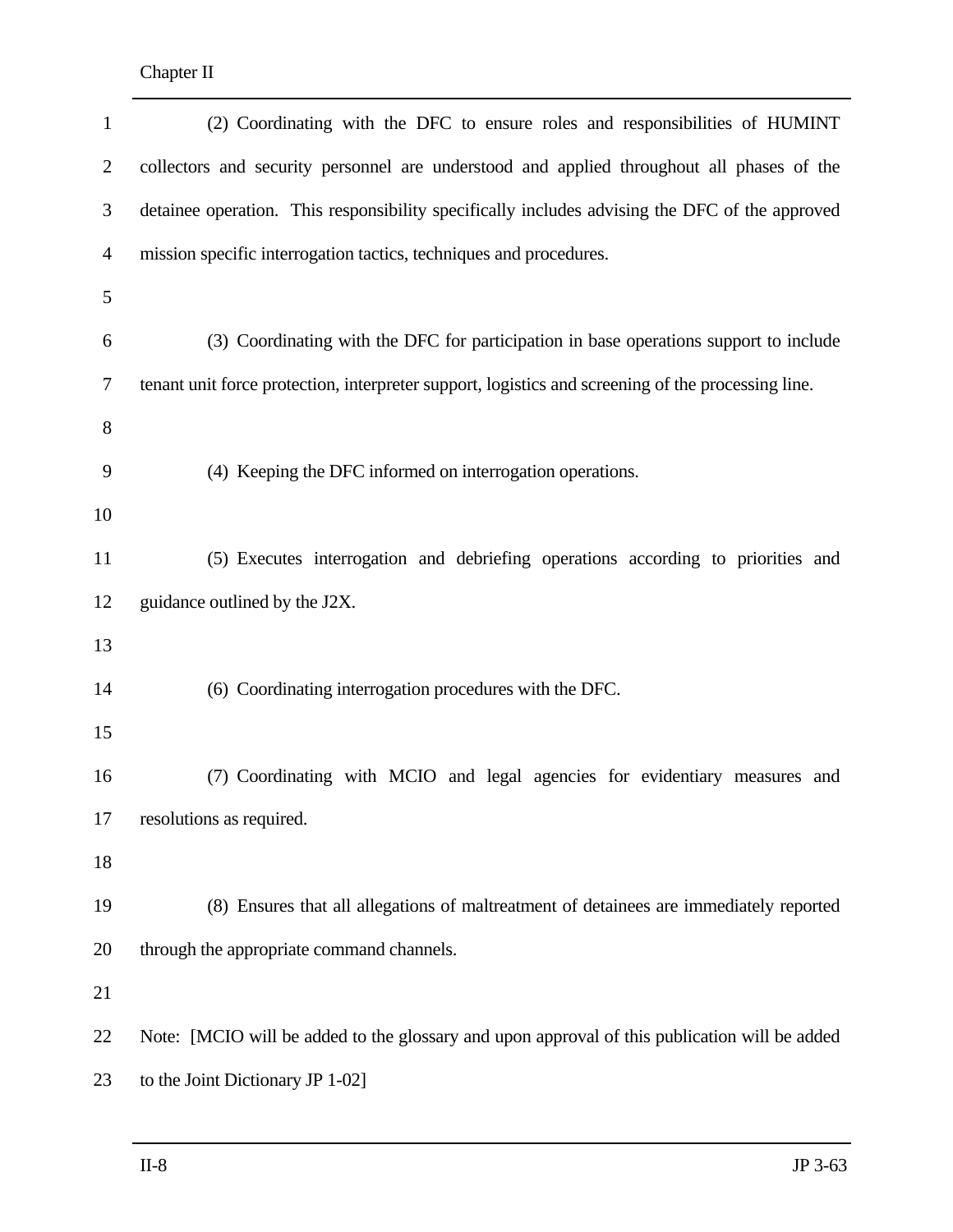| 1  |                                                                                          |  |  |  |
|----|------------------------------------------------------------------------------------------|--|--|--|
| 2  | e. JFC Surgeon                                                                           |  |  |  |
| 3  |                                                                                          |  |  |  |
| 4  | (1) Ensures detainees receive medical care in accordance with the applicable law and     |  |  |  |
| 5  | regulations.                                                                             |  |  |  |
| 6  |                                                                                          |  |  |  |
| 7  | (2) Develop policies for detainee medical care in accordance with applicable law and     |  |  |  |
| 8  | regulations.                                                                             |  |  |  |
| 9  |                                                                                          |  |  |  |
| 10 | (3) Tasks subordinate medical elements to support detainee operations.                   |  |  |  |
| 11 |                                                                                          |  |  |  |
| 12 | (4) Ensures that detainees interned at the strategic detention facility (SIF) receives   |  |  |  |
| 13 | level 2 and higher medical care as required (including dental and optometry).            |  |  |  |
| 14 |                                                                                          |  |  |  |
| 15 | f. JFC Legal Advisor                                                                     |  |  |  |
| 16 |                                                                                          |  |  |  |
| 17 | (1) Provides JFC with legal guidance regarding applicable law and regulations.           |  |  |  |
| 18 |                                                                                          |  |  |  |
| 19 | (2) Serves as the command liaison to the International Committee of the Red Cross        |  |  |  |
| 20 | (ICRC), and determines authorized ICRC activities related to detention operations.       |  |  |  |
| 21 |                                                                                          |  |  |  |
| 22 | (3) Provides technical expertise in support of required instruction and training related |  |  |  |
| 23 | to the law of war.                                                                       |  |  |  |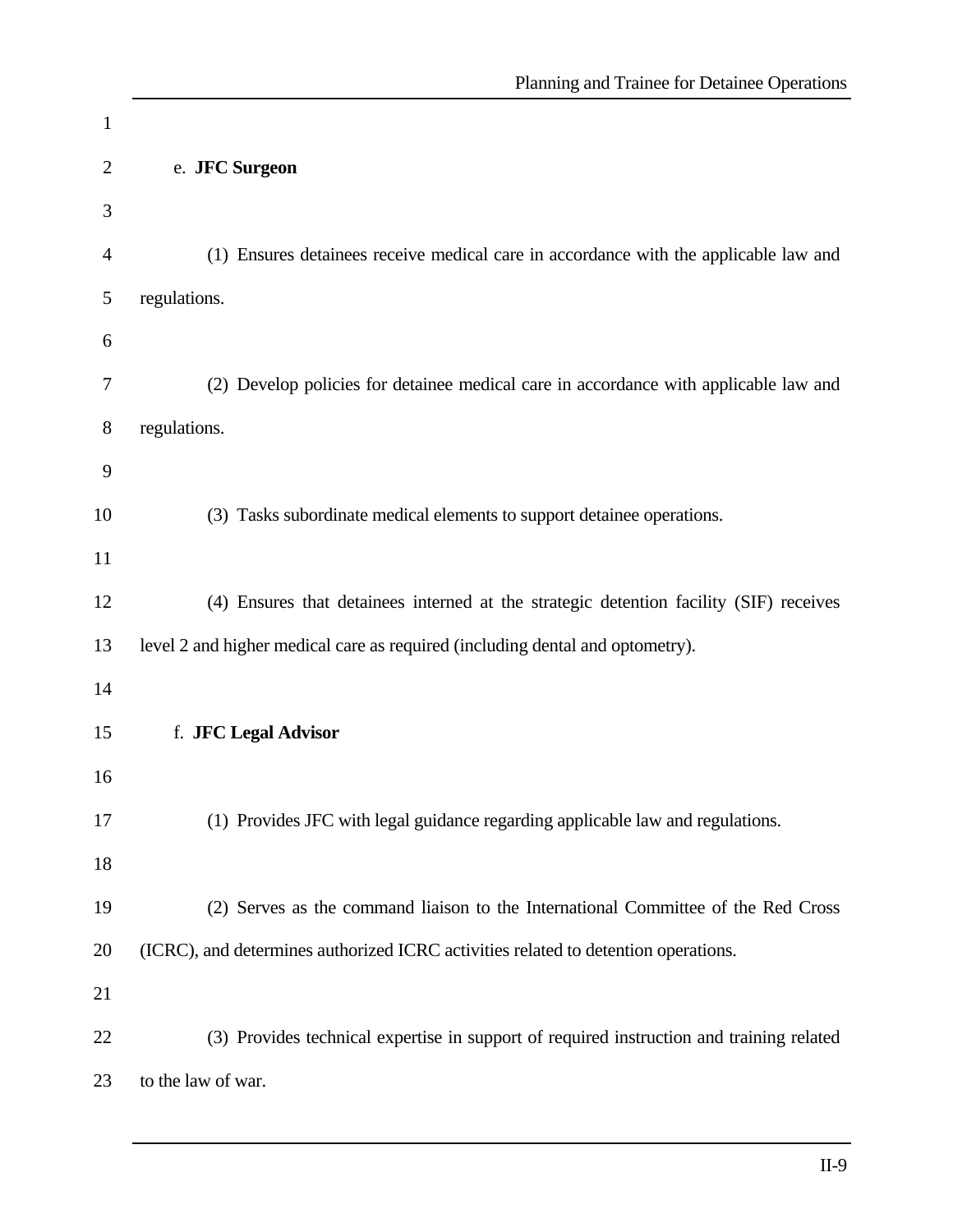| $\mathbf{1}$   |                                                                                  |                                                                                     |  |  |
|----------------|----------------------------------------------------------------------------------|-------------------------------------------------------------------------------------|--|--|
| $\overline{2}$ |                                                                                  | g. JFC Chaplain                                                                     |  |  |
| 3              |                                                                                  |                                                                                     |  |  |
| 4              |                                                                                  | (1) Advises JFC on religious needs and practices of detainees.                      |  |  |
| 5              |                                                                                  |                                                                                     |  |  |
| 6              |                                                                                  | (2) Develops policy for religious support of detainees.                             |  |  |
| 7              |                                                                                  |                                                                                     |  |  |
| 8              | h. JFC Public Affairs Officer (PAO)                                              |                                                                                     |  |  |
| 9              |                                                                                  |                                                                                     |  |  |
| 10             |                                                                                  | (1) Develops media policies regarding detainee operations for the JFC in accordance |  |  |
| 11             | with applicable law and regulations.                                             |                                                                                     |  |  |
| 12             |                                                                                  |                                                                                     |  |  |
| 13             | (2) Coordinates all media activity regarding detainees through chain of command. |                                                                                     |  |  |
| 14             |                                                                                  |                                                                                     |  |  |
| 15             |                                                                                  | <b>CRTICAL DETAINEE PLANNING CONSIDERATIONS</b>                                     |  |  |
| 16             |                                                                                  | Facility construction materials                                                     |  |  |
| 17             |                                                                                  | Sanitation requirements                                                             |  |  |
| 18             |                                                                                  | Medical & Dental                                                                    |  |  |
| 19             |                                                                                  | <b>JIDC</b>                                                                         |  |  |
| 20             |                                                                                  | Communications capability (NDRC)                                                    |  |  |
| 21             |                                                                                  | Security requirements                                                               |  |  |
| 22             |                                                                                  | Transportation                                                                      |  |  |
| 23             |                                                                                  | <b>Public Affairs</b>                                                               |  |  |
| 24             |                                                                                  | Legal                                                                               |  |  |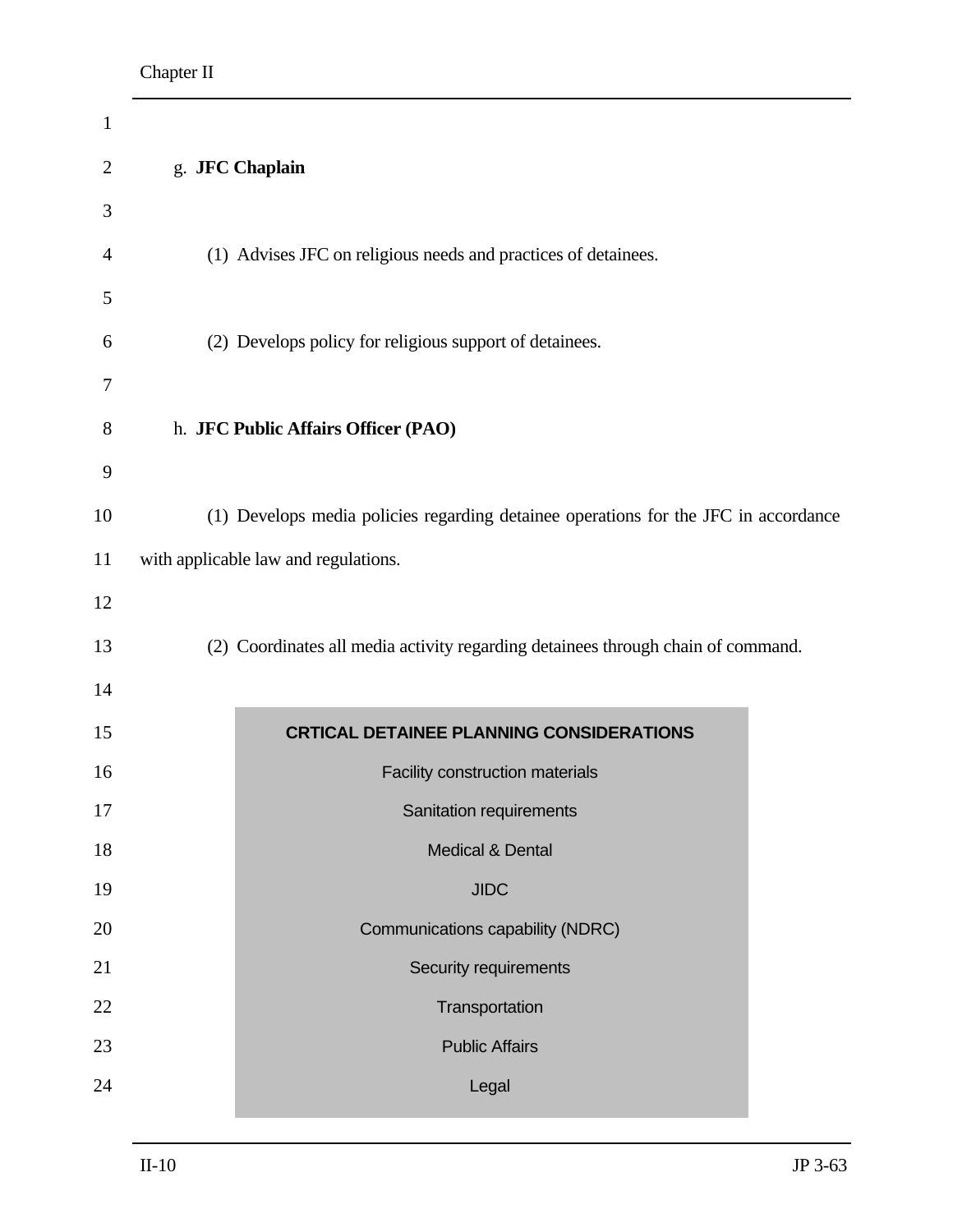<span id="page-35-0"></span>1

#### 2 **2. Detainee Operations Planning**

3

4 JFCs and their staffs must be aware of special considerations when planning detainee 5 operations. While some of these considerations are present in all operations, many increase the 6 demand upon units and commanders in the JOA and are of greater intensity in detainee 7 operations. JFC commanders should anticipate operational and logistics requirements well in 8 advance of conducting detainee operations. Site selection is critical and must incorporate a wide 9 range of factors including logistical supportability, security, mitigation of escape attempts and 10 engineering aspects. Consideration must be given to the garrison-support activities that support 11 an operating base where internment facilities are located. Comprehensive planning will 12 effectively provide DFC or JIDC commanders the resources needed to perform all associated 13 garrison-type activities that are inherent with facilities of this type. This planning will alleviate 14 potential distractions from the primary mission of detainee operations and JIDC facility 15 commanders.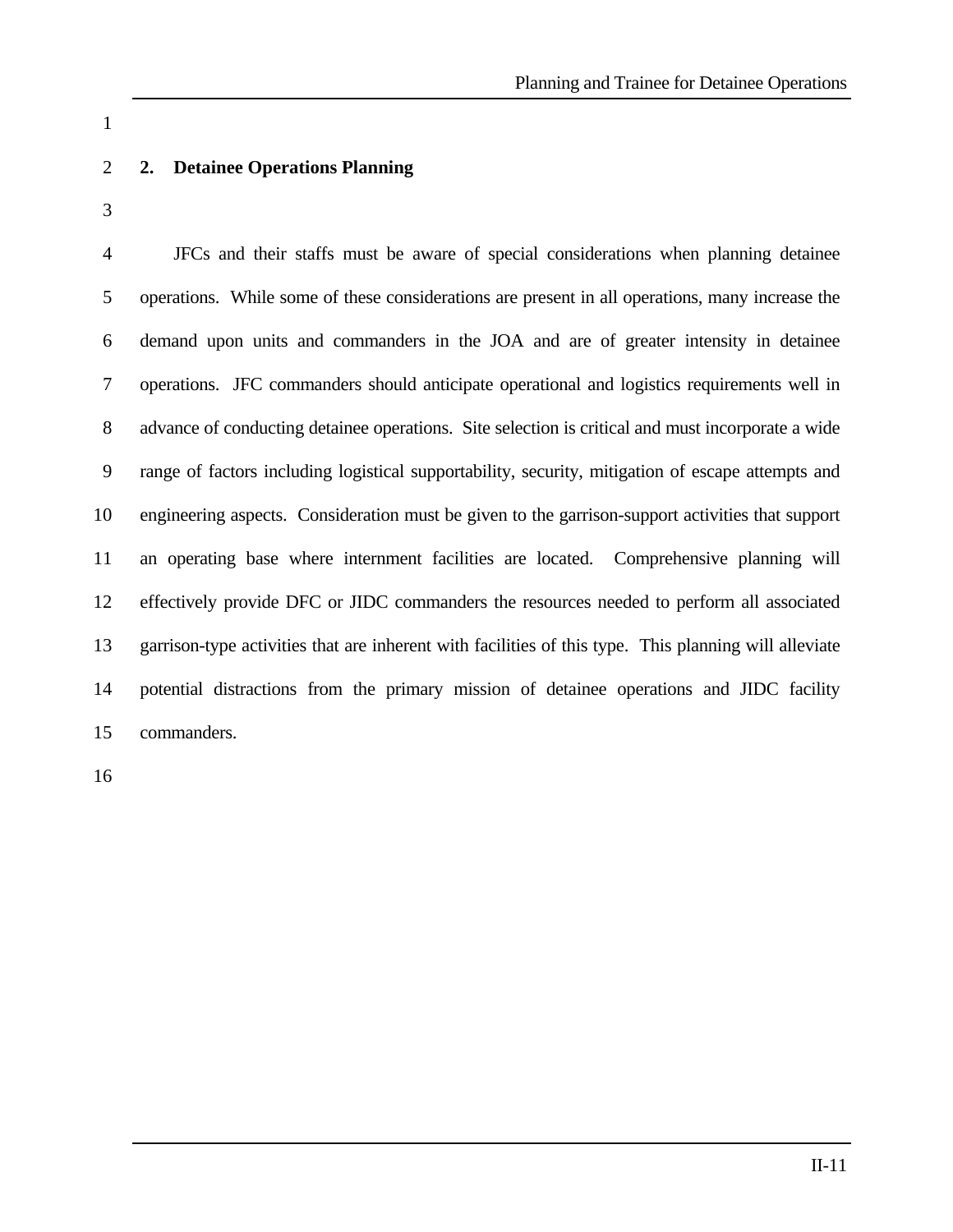| $\mathbf{1}$   |                                                                                         |
|----------------|-----------------------------------------------------------------------------------------|
| $\overline{2}$ | <b>KOREAN WAR EXPERIENCE IN EPW OPERATIONS</b>                                          |
| 3              |                                                                                         |
| $\overline{4}$ | "In Late January 1951, POW Camp 1 was designated a major subordinate                    |
| 5              | command of 3d Logistical Command and put under the administrative                       |
| 6              | headquarters of 60 <sup>th</sup> General Depot. The construction of four enclosures was |
| $\tau$         | begun on 1 February 1951 using prisoner labor. Each enclosure contained                 |
| 8              | eight compounds; each compound was planned to hold from 700 to 1,200                    |
| 9              | men. The compounds were separated from each other only by barbed wire.                  |
| 10             | This construction resulted in a complex designed to hold a maximum of                   |
| 11             | 38,400 prisoners, but grew to 53,500 by the end of February, 99,000 at the end          |
| 12             | of March, and 140,000 by June 1951. Another 7,000 to 10,000 prisoners                   |
| 13             | remained on the mainland at Pusan, the majority of them in the prison                   |
| 14             | hospital there."                                                                        |
| 15             |                                                                                         |
| 16             | There were many problems related to the over population of facilities at Koje-          |
| 17             | One problem was the establishment and maintenance of prisoner<br>do.                    |
| 18             | There was also a shortage of trained personnel to<br>personnel records.                 |
| 19             | process the prisoners who were made up of different nationalities. This, in             |
| 20             | turn, led to shortages in trained interpreters for use within the system.               |
| 21             |                                                                                         |
| 22             | "Another factor in the struggle for control of the camp was the shortage of             |
| 23             | trained guard personnel. The security force assigned to Camp Koje-Do                    |
| 24             | consisted of six escort guard companies and two Republic of Korea (ROK)                 |
| 25             |                                                                                         |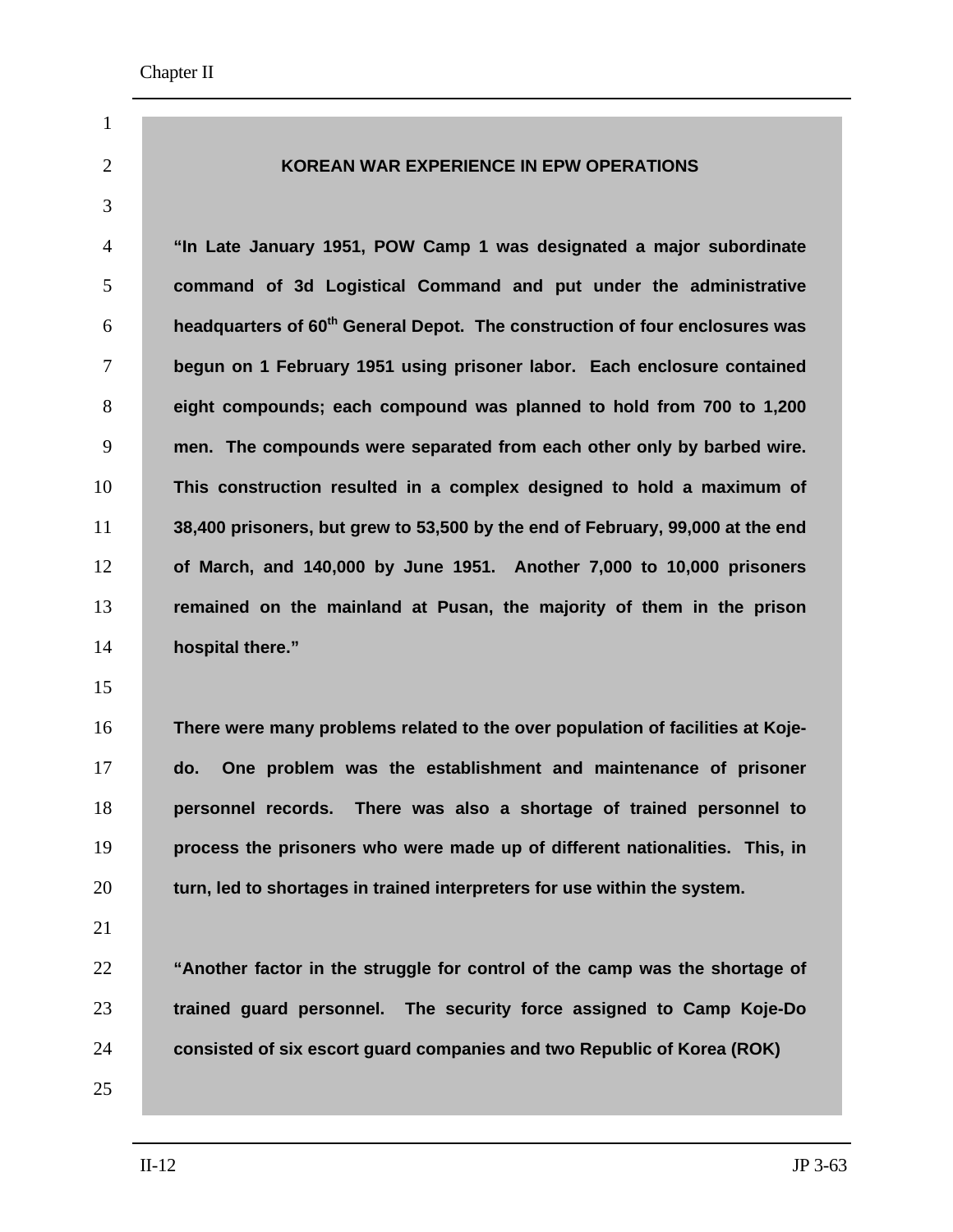| $\mathbf{1}$   | guard platoons. For a camp of this size, fifty escort guard companies were |
|----------------|----------------------------------------------------------------------------|
| $\overline{2}$ | needed. The reasons for using ROK guards, primarily language and shortage  |
| 3              | of American guards, were legitimate."                                      |
| $\overline{4}$ |                                                                            |
| 5              | Between 1966 and 1968, the United States Army conducted a detailed         |
| 6              | historical study of prisoner-of-war operations drawing the following       |
| 7              | conclusions from the Korean War:                                           |
| 8              |                                                                            |
| 9              | (1) An Army Commander should not be burdened with the administration       |
| 10             | of his communication zone (which included POW camps).                      |
| 11             |                                                                            |
| 12             | (2) A properly secured PW (POW) program required sufficient and            |
| 13             | qualified administrative and security personnel.                           |
| 14             |                                                                            |
| 15             | (3) PW (POW) camp locations and layouts should be determined before        |
| 16             | the fact, taking due considerations of terrain, water supply, and          |
| 17             | avoidance of towns and villages.                                           |
| 18             |                                                                            |
| 19             | (4) Positive identification of each individual prisoner and maintenance of |
| 20             | personnel records are required.                                            |
| 21             |                                                                            |
| 22             | (5) The Camp Commander must have the authority to apply an effective       |
| 23             | judicial system to enforce discipline among the prisoners.                 |
| 24             |                                                                            |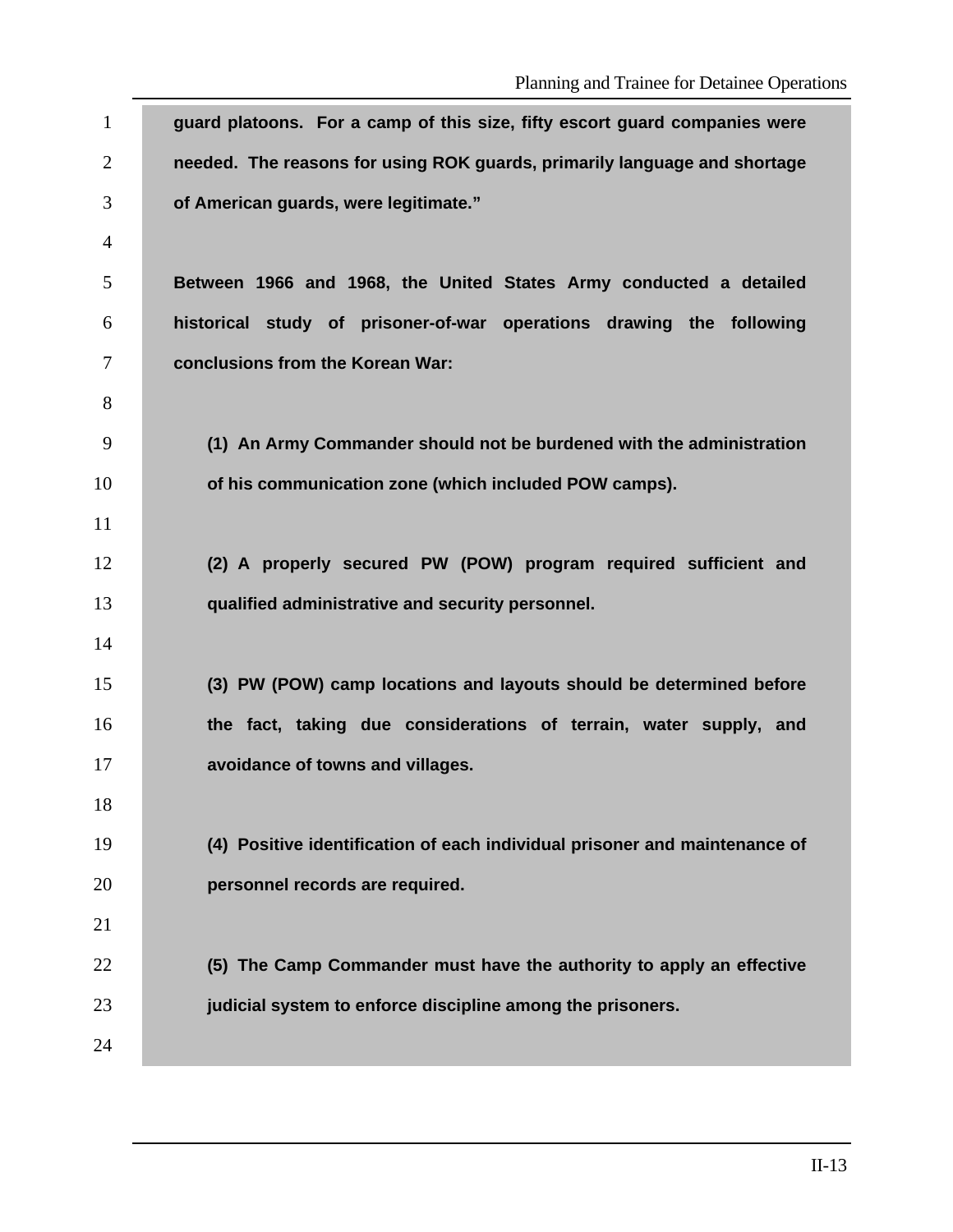| $\mathbf{1}$   | (6) The Camp Commander must have full authority to use the amount of                         |
|----------------|----------------------------------------------------------------------------------------------|
| $\overline{2}$ | force necessary to maintain absolute control of the camp.                                    |
| 3              |                                                                                              |
| 4              | (7) A pre-planned and coordinated intelligence and counter-intelligence                      |
| 5              | program should be developed to provide a continuous, timely flow of                          |
| 6              | intelligence information from the point of capture to the repatriation                       |
| 7              | phase.                                                                                       |
| 8              |                                                                                              |
| 9              | SOURCE: The Road to Abu Ghraib: US Army Detainee Doctrine and                                |
| 10             | <b>Experience, James Gephardt, Combat Studies Institute</b>                                  |
| 11             |                                                                                              |
| 12             | <b>Internment Serial Numbers</b><br><b>3.</b>                                                |
| 13             |                                                                                              |
| 14             | a. The internment serial number (ISN) is the DOD mandated identification number used to      |
| 15             | maintain accountability of detainees. Once an ISN is assigned, all further documentation, to |
| 16             | include medical records, will use only this number (no other numbering system will be used). |
| 17             | The ISN is generated by the Detainee Reporting System (DRS). DRS is the mandated detainee    |
| 18             | accountability database for all DOD agencies. The ISN is comprised of five components:       |
| 19             |                                                                                              |
| 20             |                                                                                              |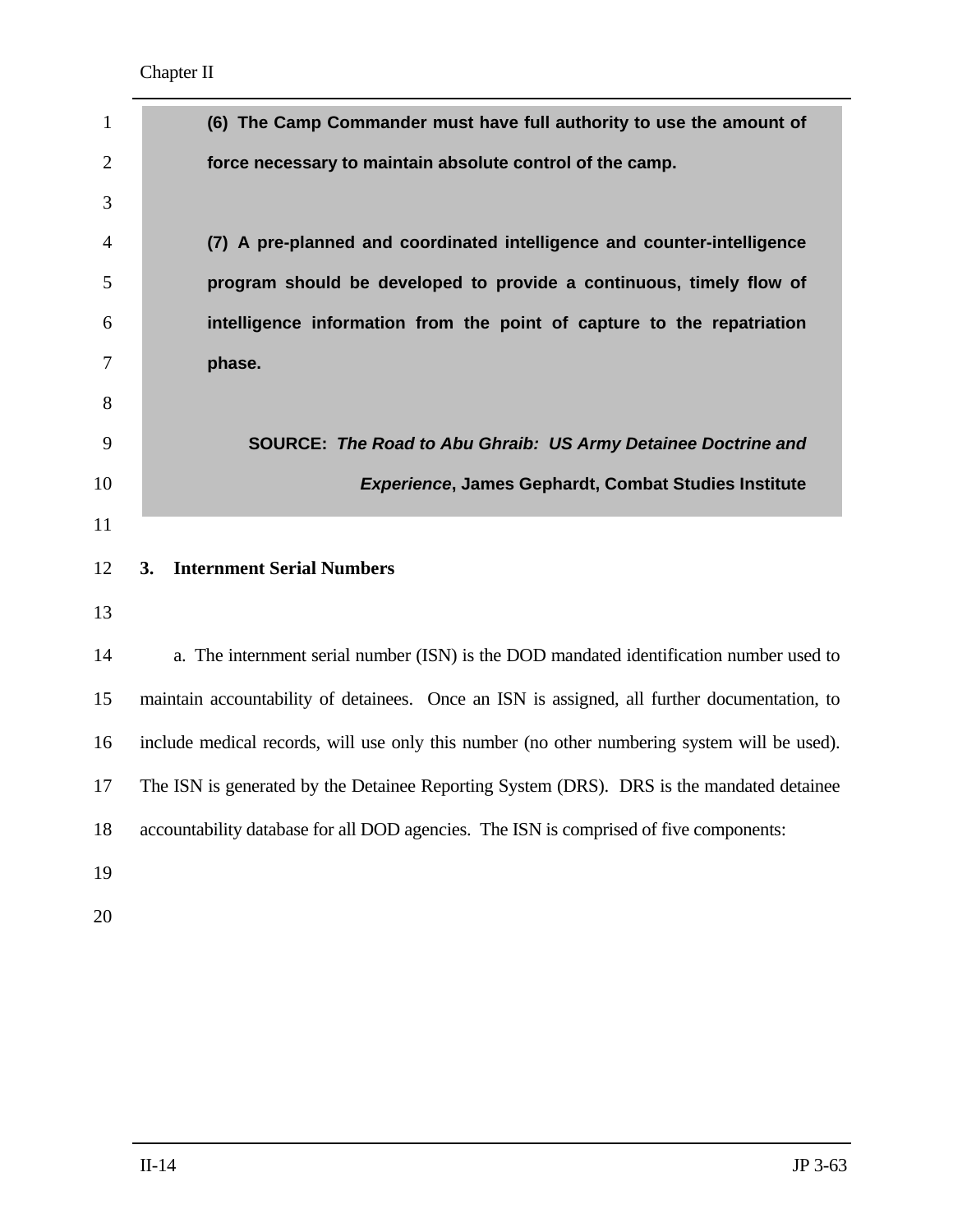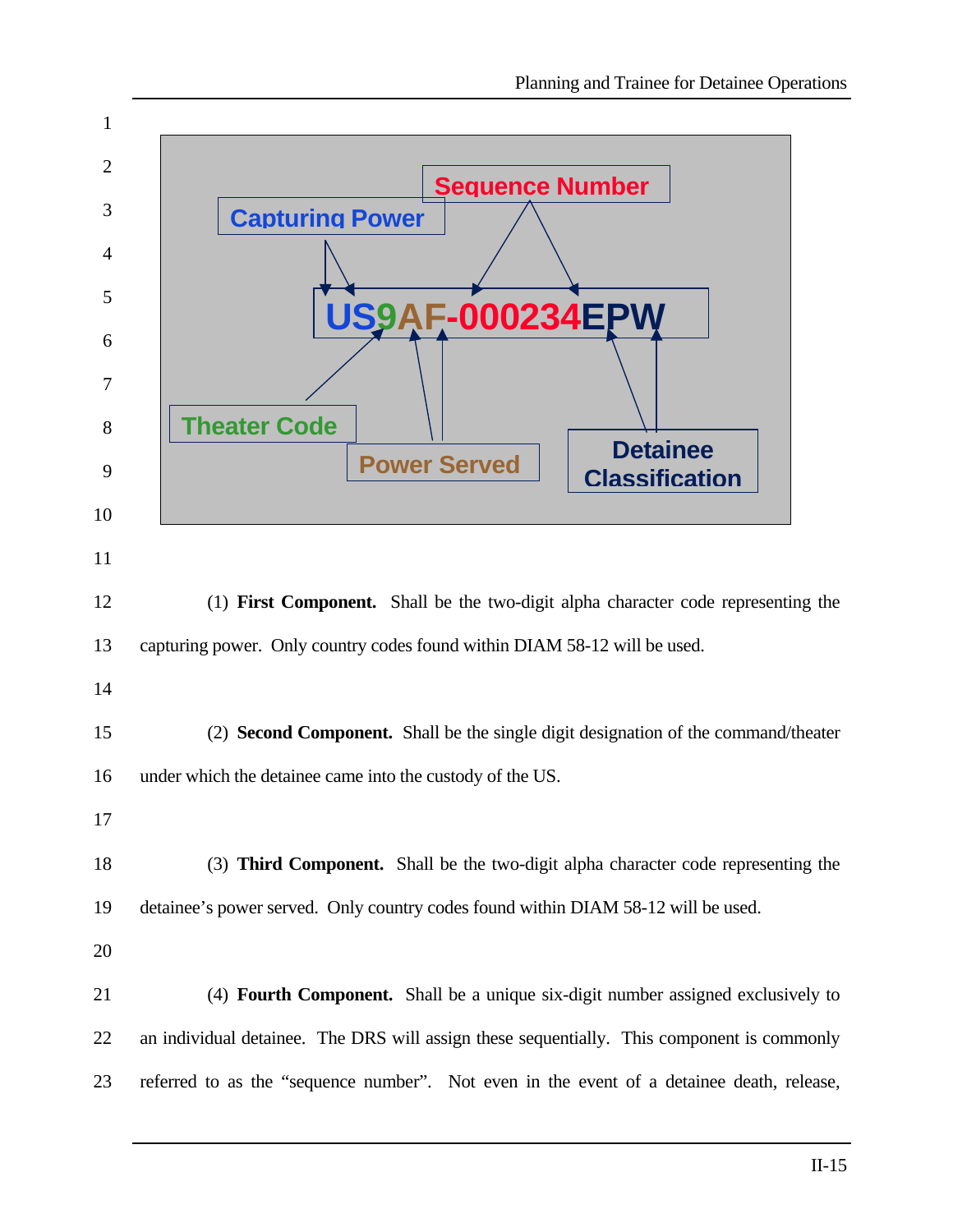| $\mathbf{1}$     | repatriation, transfer or escape shall a sequence number be reissued during the course of a single   |
|------------------|------------------------------------------------------------------------------------------------------|
| $\overline{2}$   | conflict. If a detainee is ever issued two sequence numbers the latter number will be voided and     |
| 3                | the NDRC will be notified. Voided sequence numbers will not be used at a later time.                 |
| $\overline{4}$   |                                                                                                      |
| 5                | (5) Fifth Component. Shall be a two- or three-digit alpha character code representing                |
| 6                | the Detainee's Classification, current classifications are: EPW-Enemy Prisoner of War; CI-           |
| 7                | Civilian Internee; RP-Retained Person; OD-Other Detainee or EC-Enemy Combatant.                      |
| 8                |                                                                                                      |
| $\boldsymbol{9}$ | b. The ISN, once issued, is reported through the TDRC to the National Detainee Reporting             |
| 10               | Center (NDRC). Once the DRS have created the ISN no component may be changed or                      |
| 11               | corrected at the theater level without approval from the NDRC. All changes to an ISN must be         |
| 12               | requested in writing and approved by the NDRC.                                                       |
| 13               |                                                                                                      |
| 14               | c. When required by law and/or policy, the NDRC provides detainee information to the                 |
| 15               | ICRC to satisfy US Geneva Convention obligations. The ICRC uses this information to provide          |
| 16               | notice of the status of the detained individual to his or her government. The US must be vigilant    |
| 17               | in executing all obligations to account for detainees and issue detainees an ISN when required by    |
| 18               | law and/or policy. Commanders should make every effort to standardize tracking detainees             |
| 19               | from point of capture through the issuance of an ISN. The unique capture tag number that is          |
| 20               | found on DD Form 2745 is the only authorized tracking number that may be used prior to the           |
| 21               | assignment of an ISN. After the ISN is assigned, previously generated documents should be            |
| 22               | annotated with the ISN. For example, medical channels should use the capture tag number and          |
| 23               | then use an ISN once that is issued to a detainee to track a detainee through the medical facilities |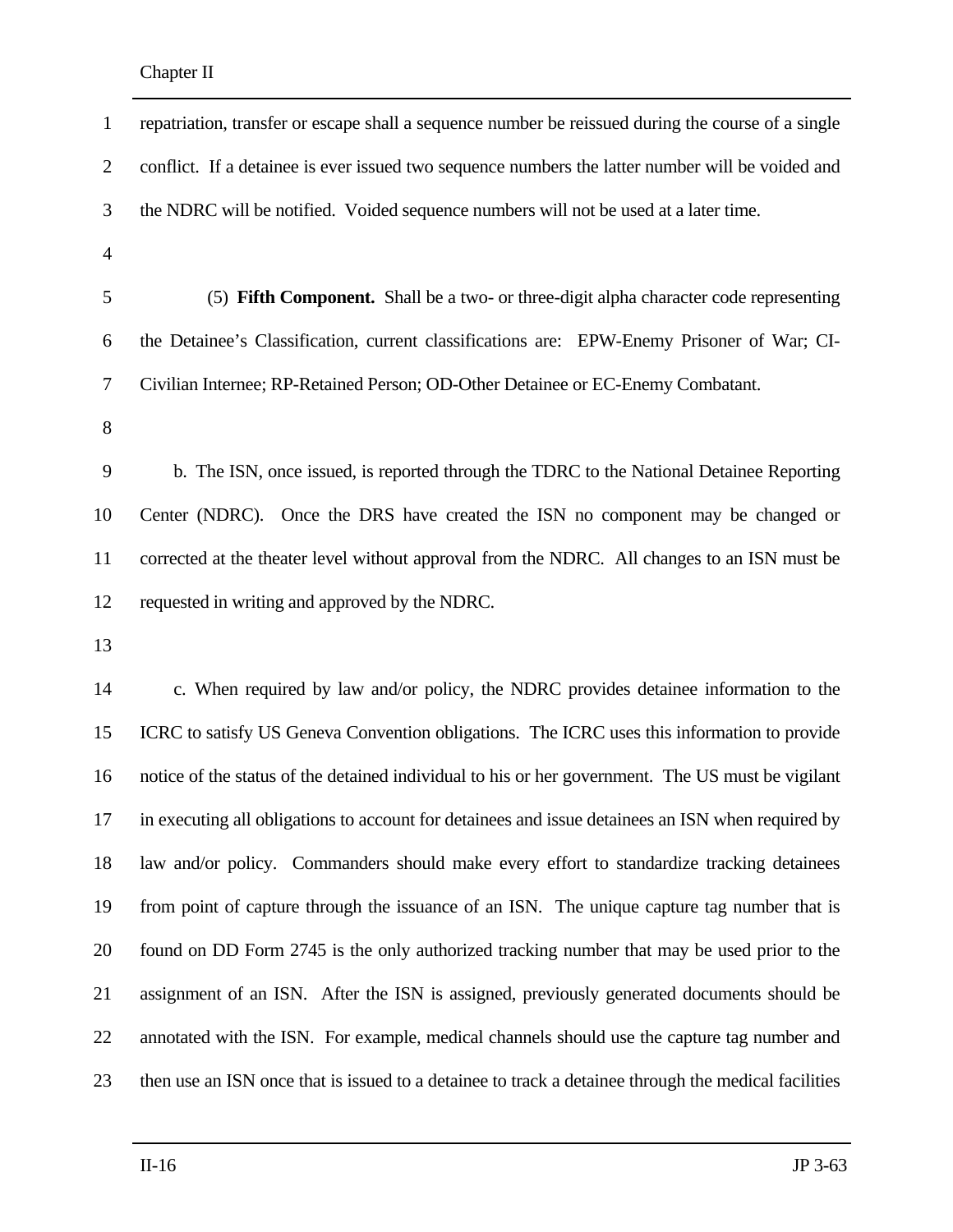- 1 and back to the detention facility. The DRS cross references the ISN and the capture tag number
- 2 for administrative purposes.
- 3



**Figure II-2. Holding Area (Camp Bucca, OIF)** 

4

## 5 **4. Operational Considerations**

6

7 It is essential that commanders recognize that conditions for the successful execution of 8 detainee operations are historically set in the planning phase of operations. To this end, 9 commanders should establish planning mechanisms that ensure effective consideration of 10 potential detainee related issues and the development of plans and procedures to respond to these 11 issues as early in the planning process as is feasible. Because such issues historically implicate 12 operations, intelligence, logistics, engineer, legal, religious, and information aspects of the 13 mission, this planning process must include all members of the staff potentially impacted by 14 detainee operations.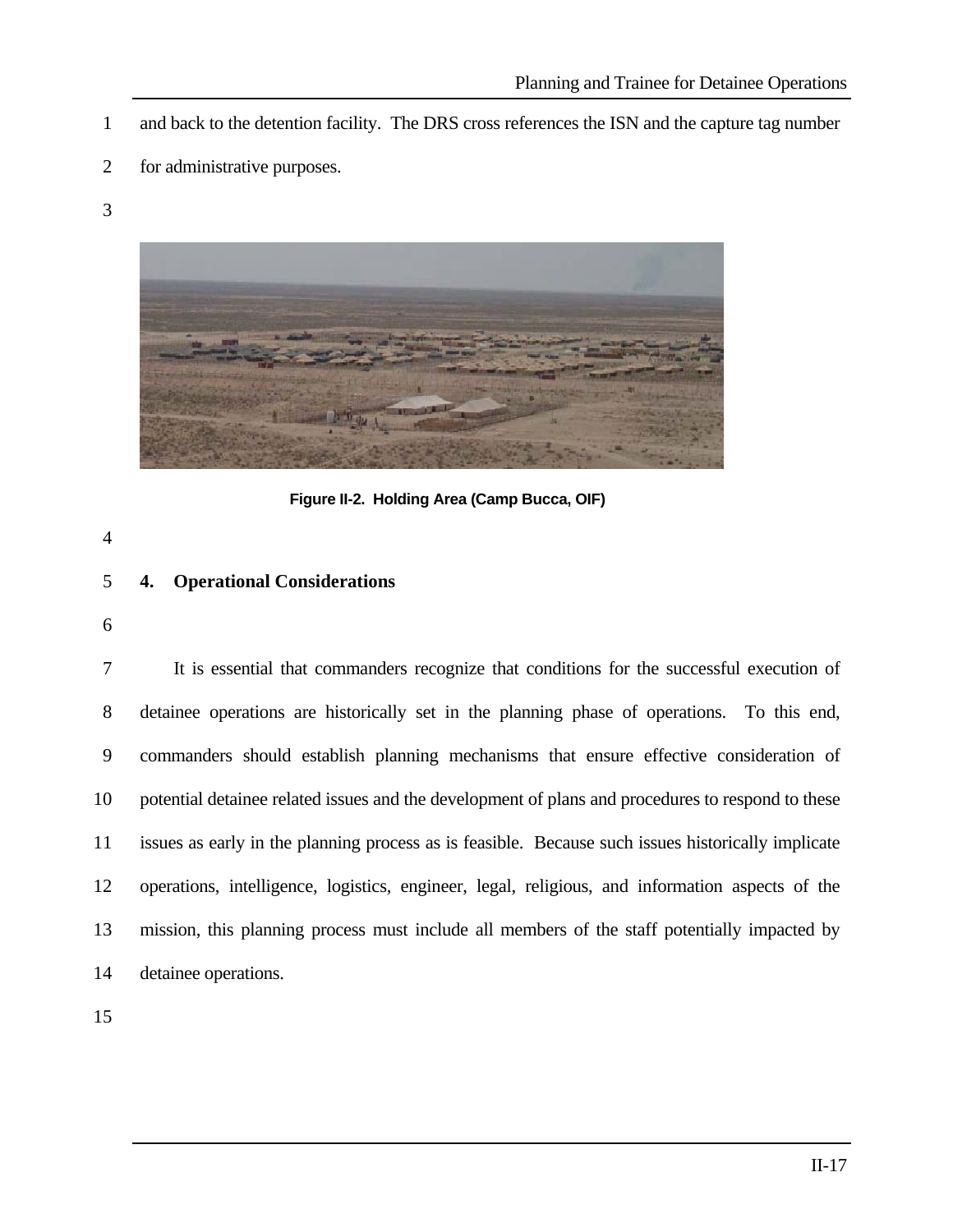1 a. **Logistics (Facilities, Sustenance, Hygiene Supplies, Clothing, etc.).** Internment 2 locations must not be set up in places particularly exposed to the dangers of combat. As a result, 3 to the extent possible, places of detention shall be protected from the hazards of the battlefield. 4 In order to protect detainees from the hazards of the battlefield, commanders must manage the 5 control of captured protective equipment that could be used to meet the requirements of 6 detainees, and must ensure that when planning for protective measures and force protection, the 7 potential presence of detainees is considered. As a general rule, detainees should derive the 8 same benefit from force protection measures as do members of the detaining force. Logistic 9 considerations should be reflected in the time-phased force and deployment data (TPFDD). To 10 the extent feasible, the facilities, individually or collectively provided for the use of detainees, 11 shall be protected from dampness and adequately heated and lighted, in particular between dusk 12 and lights out. Detainees shall be segregated according to guidelines of the Geneva 13 Conventions. When feasible, detainees shall be fed three meals a day. At a minimum, basic 14 daily food rations shall be sufficient in quantity, quality and variety to keep detainees in good 15 health and to prevent loss of weight or the development of nutritional deficiencies. The 16 justification for any deviation from the three meals per day standard shall be documented by the 17 commander of the detention facility and should be reviewed by both medical and legal support 18 personnel. Account shall also be taken of the habitual diet and religious/cultural requirements of 19 the detainees. The detaining power shall supply detainees who work with such additional rations 20 as are necessary for the labor on which they are employed. Sufficient drinking water shall be 21 supplied to detainees. Adequate clothing for the climate and a clothing replacement program 22 will be instituted at each facility. If replacement clothing is not available, commanders shall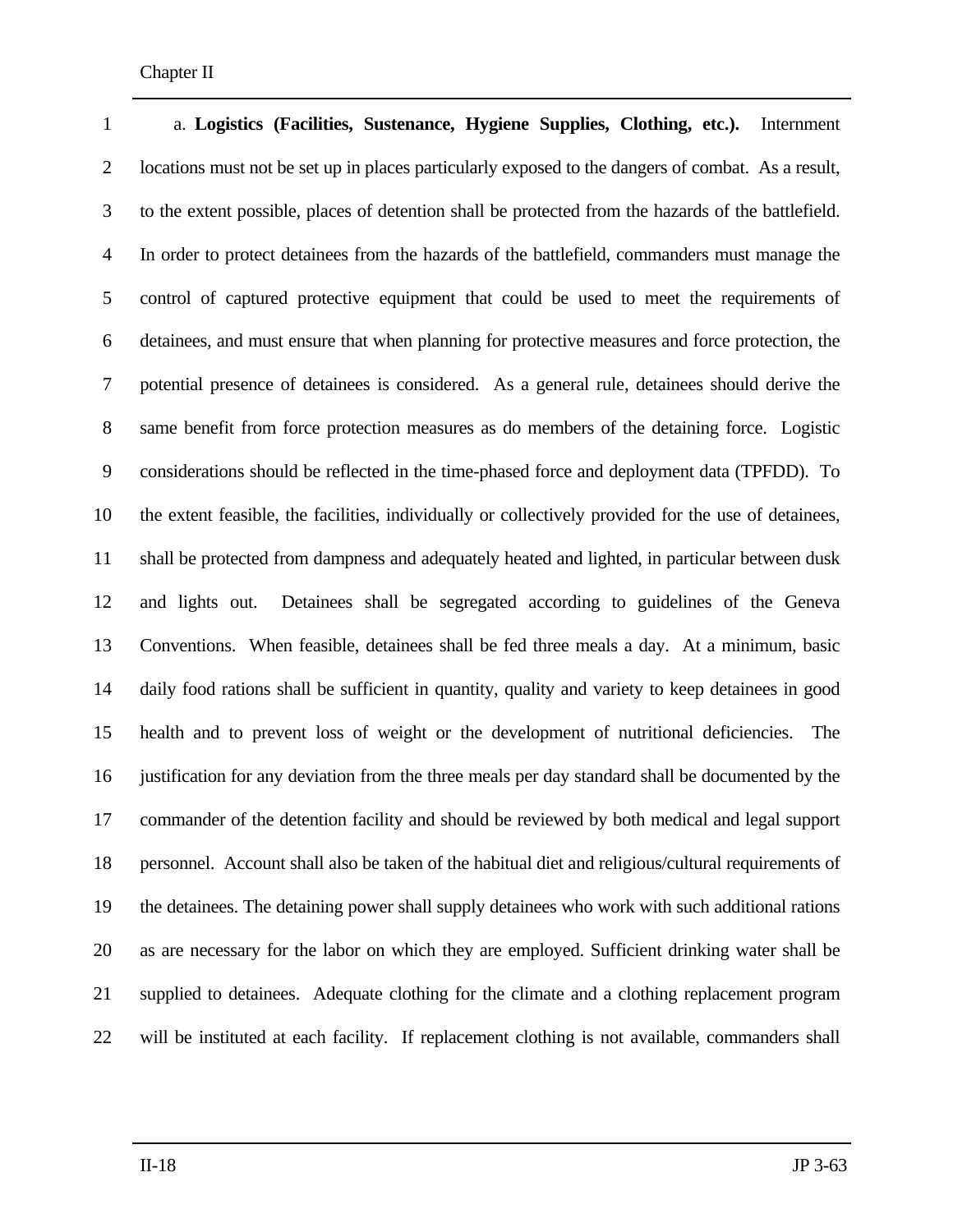1 attempt to provide for the cleaning of detainee clothing in order to protect the health and well-

2 being of detainees until a clothing exchange program can be instituted.

# 4 *Initial plans for constructing a detention site with a capacity of 4,000 detainees*  5 *estimate a cost of \$16 million in materials delivered in 600 shipping containers.*  6 *Construction requires approximately 30 days and extensive engineer support.*

8 **Logistical planning considerations for OIF** 



**Figure II-3. Clothing Issue** 

10

3

7

11 b. **Property Safekeeping and Confiscation Accountability.** All effects and articles of 12 personal use, except arms, military equipment, and military documents shall remain in the 13 possession of detainees, to include effects and articles used for their clothing or feeding, unless 14 the detaining force considers continued possession to cause a risk for the detaining force or other 15 detainees. As a general rule, detainees should be permitted to retain individual protective gear 16 and like articles issued for personal protection. This is especially important during initial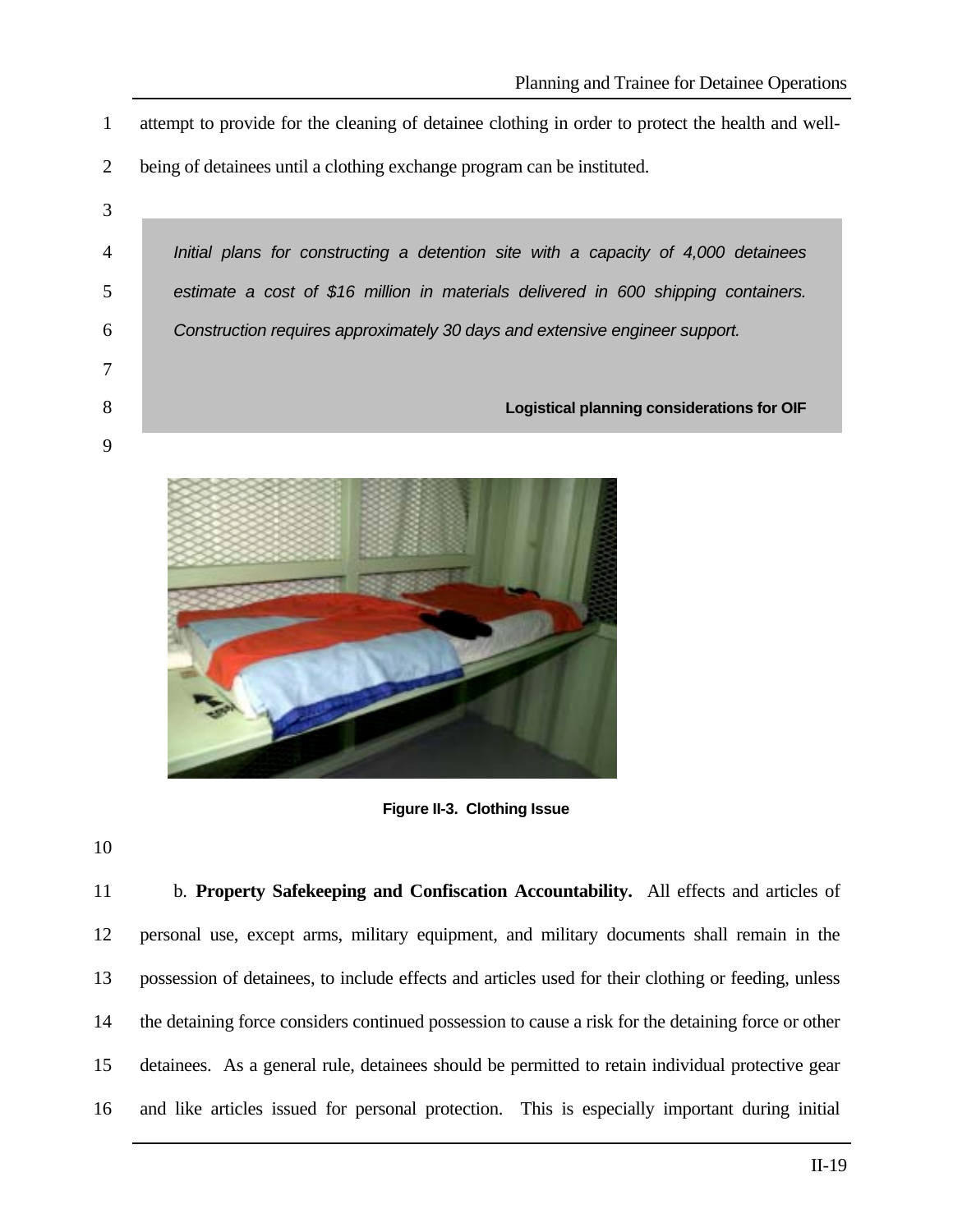1 detention and transportation to a more established detention facility when there is a risk that the 2 detainees will be exposed to a CBRNE threat. This rule does not prohibit the centralized 3 management of such protective equipment by the detention facility Commander if such



4 management is intended to enhance the overall protection of detainees. 6 Badges of rank and nationality, decorations and articles having above all a personal or sentimental value may not be taken from detainees. Sums of money carried by detainees may not be taken

12 away from them except by order of a commanding officer, and after the amount and particulars 13 of the owner have been recorded in a special register and an itemized receipt has been given, 14 legibly inscribed with the name, rank, and unit of the person issuing the said receipt. Sums in the 15 currency of the detaining power, or which are changed into such currency at the detainee's 16 request, shall be placed to the credit of the detainee's account. **The detaining power may**  17 **temporarily confiscate articles of value or necessity from detainees when determined**  18 **necessary for reasons of security (which includes intelligence evaluation to contribute to**  19 **the security of the force). Procedures for such confiscation should be established by SOP,**  20 **and should follow the rules applicable for the impoundment of money noted above.** All 21 personal property taken from detainees shall be kept in the custody of the detaining power and if 22 feasible, shall be returned in their initial shape to detainees at the end of their captivity.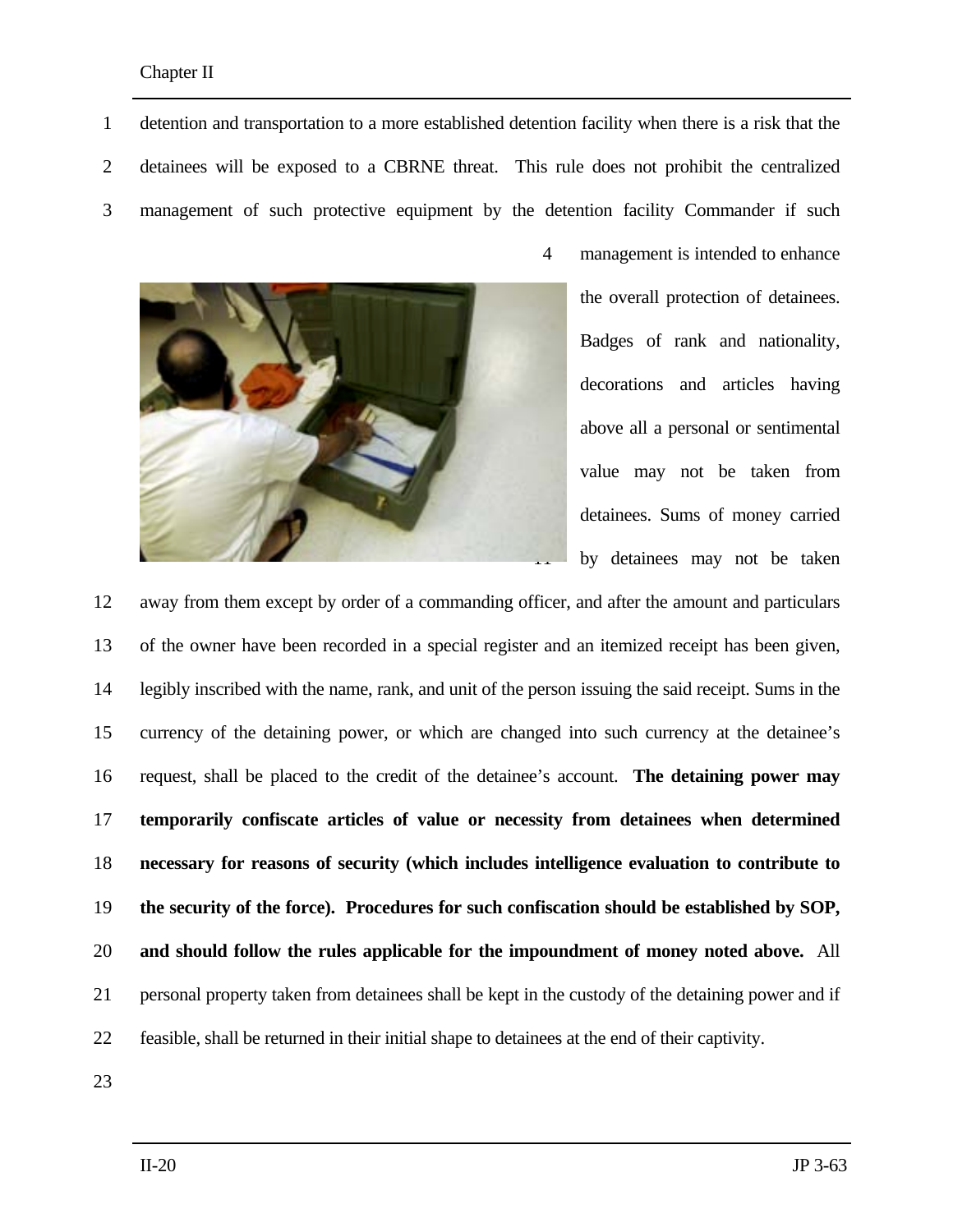1 c. **Administrative Processing and Accountability.** Information shall be collected and 2 recorded on each detainee captured and detained by US Armed Forces and referenced to the 3 ISN. Detainees cannot be forced to reveal any information, and the need to obtain such 4 information is never a justification to violate the obligation to treat detainees humanely. 5 Captured members of the opposition armed forces are required to provide their name, rank, serial 6 number (if applicable), and date of birth. However, failure to do so does not result in any type of 7 loss of protection from inhumane or degrading treatment. Instead, a captured member of an 8 opposition armed force that refuses to provide such information shall be regarded as having the 9 lowest rank of that force, and treated accordingly.

10

11 (1) Detainee information (to include information related to personal property taken 12 from the detainee) shall be provided to the National Detainee Reporting Center (NDRC) through 13 the Theater Detainee Reporting Center (TDRC). The NDRC shall maintain all information 14 concerning detainees and their property. If the detainee is determined to be entitled to status as a 15 detainee as a matter of law (not simply policy), that detainee shall have a pay account established 16 that will record all amounts accrued and expended during internment. In past conflicts, canteens 17 were often established in mature internment facilities where detainees could purchase sundry 18 items through expenditure of pay accrued during their detention. Such procedure is rarely 19 feasible in the context of the modern operational environment (although if feasible, should be 20 considered). Commanders should, therefore, consider the gratuitous issue of all sundry items to 21 detainees. The servicing Judge Advocate should render an opinion on such issue to distinguish 22 between those items issued gratuitously, and those items issued in order to satisfy legal 23 obligation. One significant benefit of gratuitous issue of sundry items is that the control of such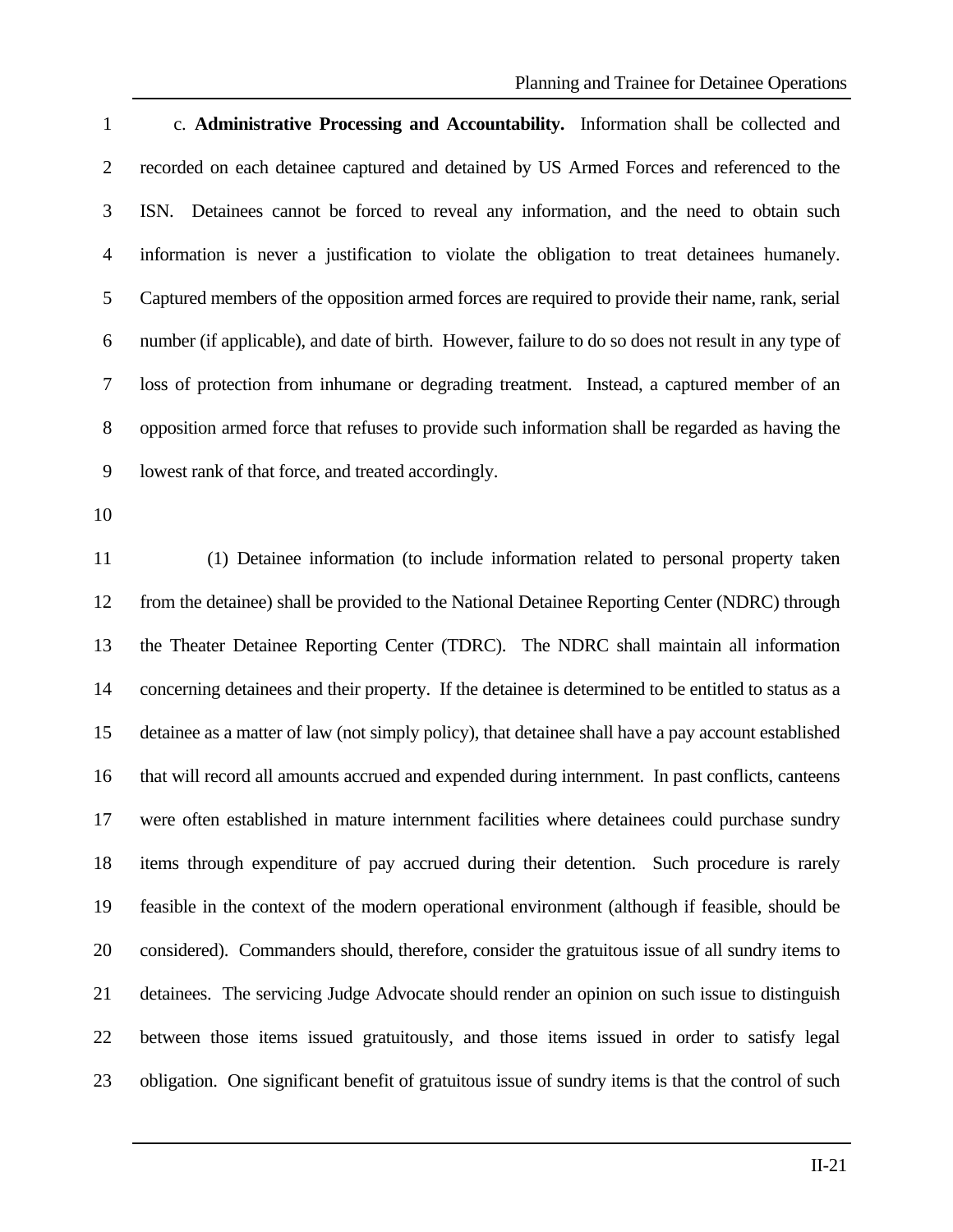1 items may be used as a penalty for non-compliance with camp rules or as an incentive for 2 positive behavior.

3

4 d. **Religious, Social, and Intellectual Activities.** Detainees are not granted US chaplain 5 support. Respect for the religious preferences of detainees is an essential aspect of detainee 6 operations. Accordingly, the organization and administration of the detention facility must not 7 be such as to unjustifiably hinder the observance of religious rites, and commanders should plan 8 for the accommodation of religious needs of detainees. Of course, certain limitations may be 9 necessary due to security concerns. However, a good faith balance should be struck between the 10 detainee's obligation to comply with disciplinary rules and procedures and the detaining powers 11 obligation to afford complete latitude to the detainees in the exercise of their religious duties. 12 The detaining power is also prohibited from imposing any adverse distinctions within the 13 detainee population based on religion. In this regard, it should be noted that in some situations, 14 segregating the detainee population based on religious affiliation may be beneficial and therefore 15 not prohibited, particularly when conflict has been based in part on religious affiliation. 16 Detainees have no privilege to person to person support of military chaplains. Therefore JFCs 17 are under no obligation to provide such support. Accordingly, military chaplains do not 18 generally provide direct (religious ministry) support to detainees. Should the JFC determine a 19 requirement to provide direct military chaplain support to detainees, in any direct interaction 20 with detainees the absolute protection of privileged of communication shall be maintained. 21 Therefore, a decision by the commander to authorize the use of recording devices (or other 22 means that would compromise privileged communications) represents a decision to preclude the 23 involvement of chaplains since chaplains shall observe the ethical and theological imperative to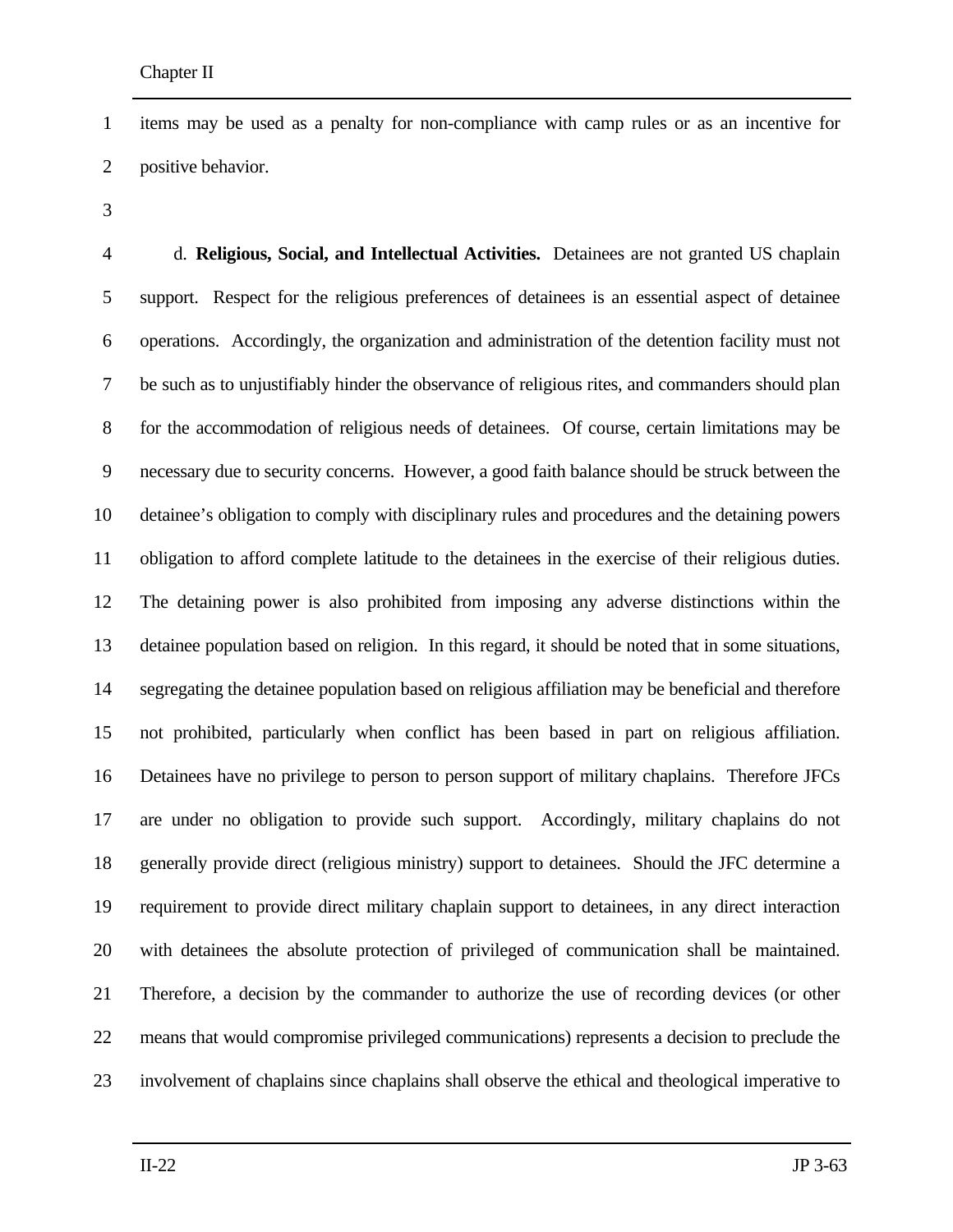1 preserve, in courts of law and elsewhere, the confidentiality of communications made to them by 2 detainees.

| $\overline{4}$ | (1) Accommodating the social and intellectual activities of detainees often contributes             |
|----------------|-----------------------------------------------------------------------------------------------------|
| 5              | to the maintenance of good order within the detainee population. Commanders are responsible         |
| 6              | for accommodating these interests when doing so is both feasible and not inconsistent with          |
| 7              | mission requirements. The extent of such accommodation is considered and/or implemented             |
| $8\,$          | shall be determined by the needs of the facility population, available resources, and the dictates  |
| 9              | of the mission. However, commanders should make a good faith assessment of these factors in         |
| 10             | considering such accommodation. Other activities and programs may include:                          |
| 11             |                                                                                                     |
| 12             | (a) Establishment of a family visitation program.                                                   |
| 13             |                                                                                                     |
| 14             | (b) Educational services for juveniles.                                                             |
| 15             |                                                                                                     |
| 16             | (c) Psychological/Psychiatric services.                                                             |
| 17             |                                                                                                     |
| 18             | (d) Mental health services (mental health treatment, assessment and therapy).                       |
| 19             |                                                                                                     |
| 20             | e. Nongovernmental Organizations (NGO) and Other Similar Organizations. During                      |
| 21             | the course of detention operations, it is likely that US commanders will encounter                  |
| 22             | representatives of organizations attempting to assert a role in protecting the interests of         |
| 23             | detainees. Such representatives will often seek access to detainees, and/or offer their services to |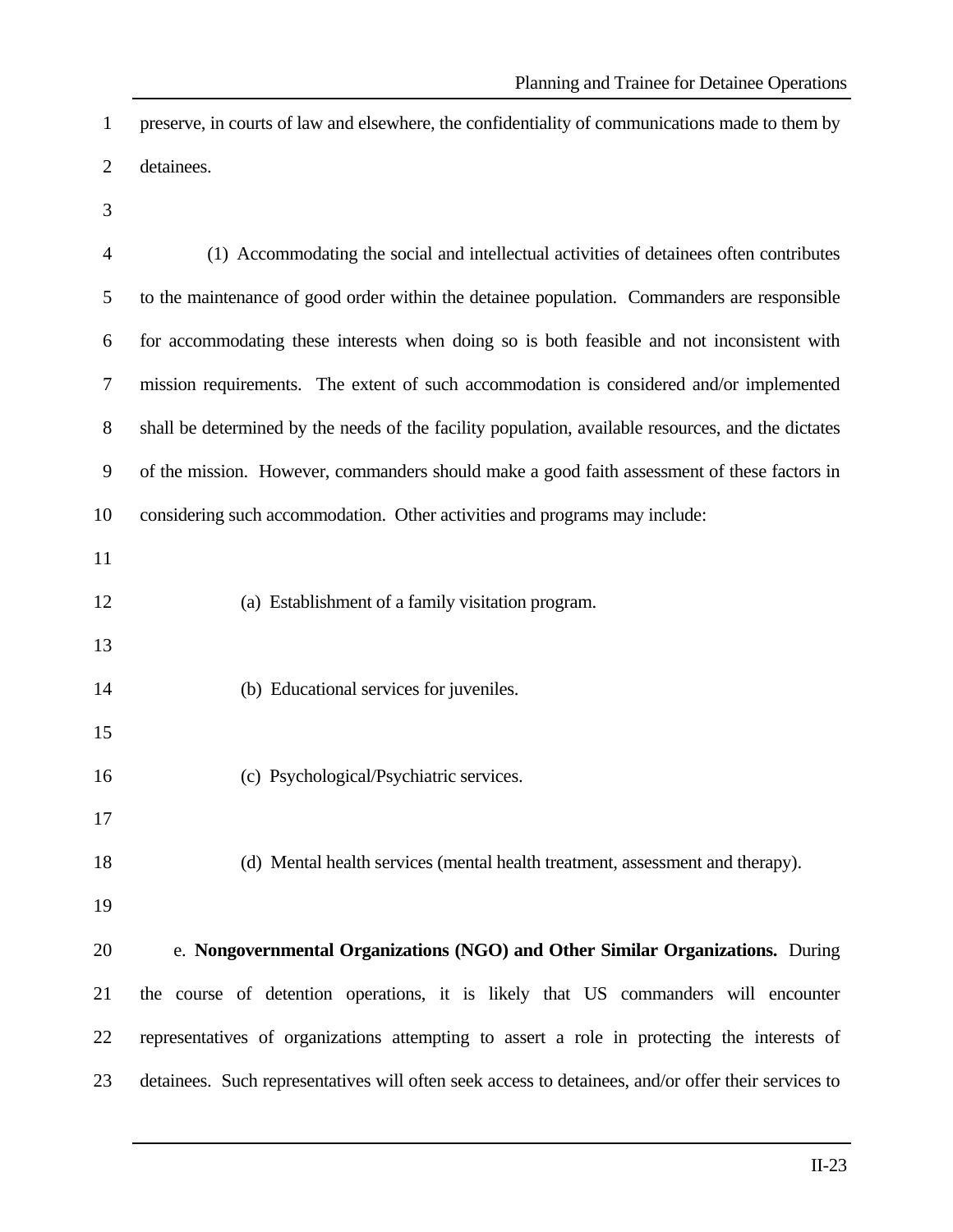1 assist in the care and maintenance of detainees. Effective detention operations planning will 2 establish a mechanism for command interaction with such organizations in order to maximize 3 the benefit of potential contributions to the US effort. Commanders must anticipate that upon 4 initiation of detention operations, these organizations will request access to and/or information 5 about detainees, and will continue to do so throughout the operation. Commanders should seek 6 guidance through operational command channels for responding to such requests prior to the 7 initiation of detention operations, or as soon thereafter as possible. In the absence of mission 8 specific guidance, all such requests for access or information should flow via the established 9 chain of command to the Office of the Secretary of Defense (OSD). Commanders must also be 10 cognizant of the special status of the ICRC. Per DOD policy, as a general rule the ICRC is the 11 only such organization presumptively authorized access to detainees. This is based on the 12 special role established by international law for the ICRC to monitor compliance with the law of 13 war. Based on this status, the ICRC has a legally based right to immediate free and unfettered 14 access to all places where individuals who qualify as protected persons under the law of war 15 (EPWs; CIs, Retained Personnel; Wounded and Sick). Because it is probable that the legal 16 status of detainees will not be established, the DOD policy to treat such detainees as if they were 17 EPWs, coupled with the obligation to ensure they are treated humanely, justifies extending the 18 right of access, as a matter of national policy, to all detainees. This access, whether based on law 19 or policy, is subject to temporary suspension based in imperative considerations of military 20 necessity. As a general rule, only commanders with a legal advisor in the grade of 0-5 or above 21 are authorized to order such suspension.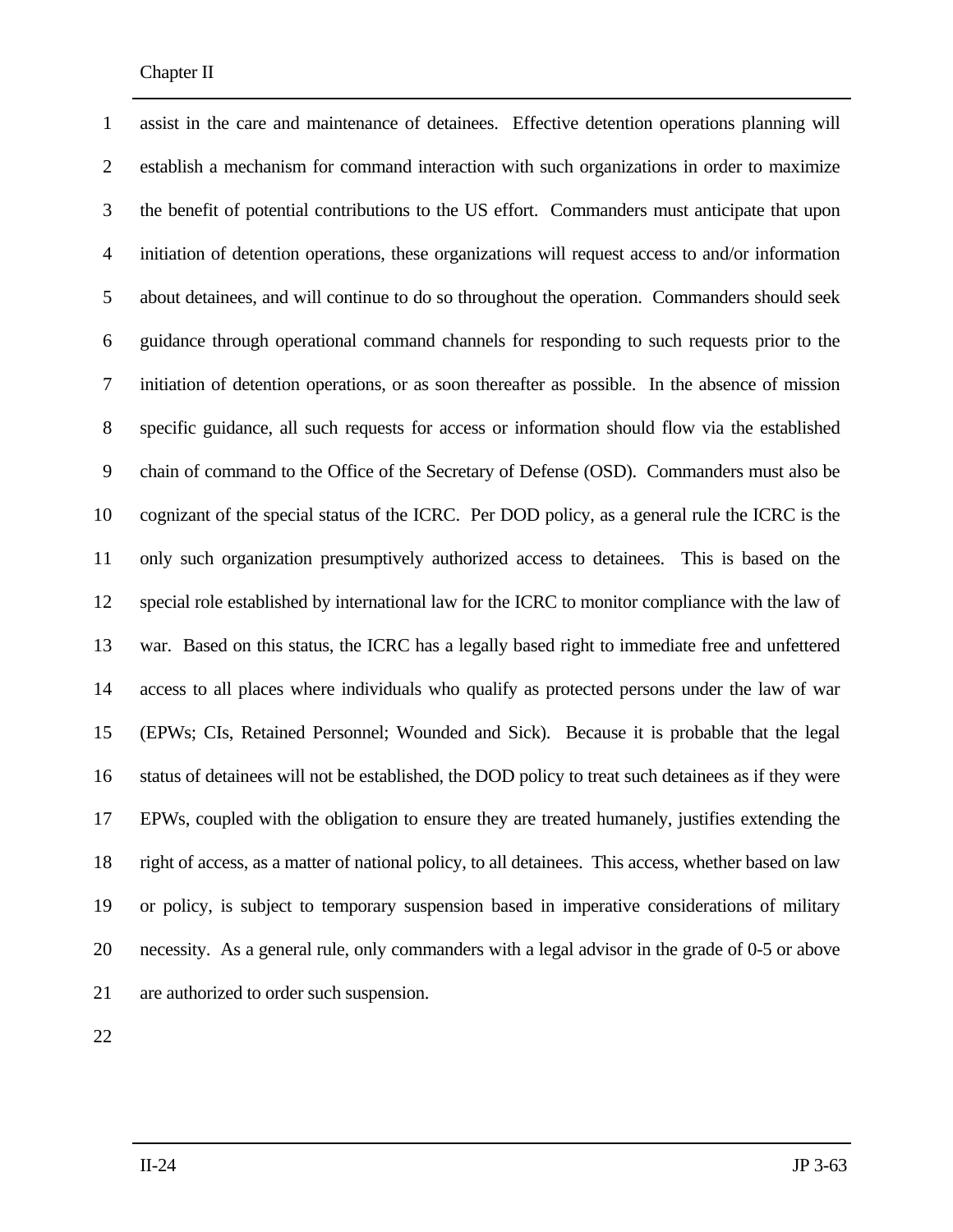1 f. **Medical Care and Sanitation.** The detaining power shall take all sanitary measures 2 necessary to ensure the cleanliness and healthfulness of facilities and to prevent epidemics. 3 Detainees shall have access to the sanitation facilities that are maintained in a constant state of 4 cleanliness and conform to medical sanitation standards. In any facilities in which women 5 detainees are accommodated, feminine hygiene supplies shall be provided. In all instances 6 accommodations provided for detainees shall be in rough equivalence to those provided for the 7 guard force. Detainees shall receive a full medical history and physical exam at the time of in-8 processing. A medical record shall be created for each detainee and copies of that record shall 9 accompany the detainee whenever they are transferred to another facility or released. Patient 10 services should include: Bi-weekly diabetic clinic, dental, medicine, wound care, physical 11 therapy, optometry, orthopedic, surgery, prosthesis clinic, mental health and lab work. Under 12 Level I and II care, such treatment should include daily "sick call" routine care, a monthly health 13 assessment, general and comprehensive dental work, simple lab work, optometry and radiology, 14 if possible. Under level III care, treatment should include an intensive care unit, an operating 15 room and radiology and a full lab.

16

17 g. **Media.** Detainees shall in all instances be protected from public curiosity.Strict 18 compliance with this obligation is essential. There is no distinction between international and 19 domestic media with regard to this obligation. Media attention concerning detainees is likely to 20 be substantial. Commanders and staffs should anticipate such attention and ensure that 21 supporting public affairs personnel develop procedures, in advance, for dealing with media 22 requests for visits and information. **OSD is the sole release authority for photographs or**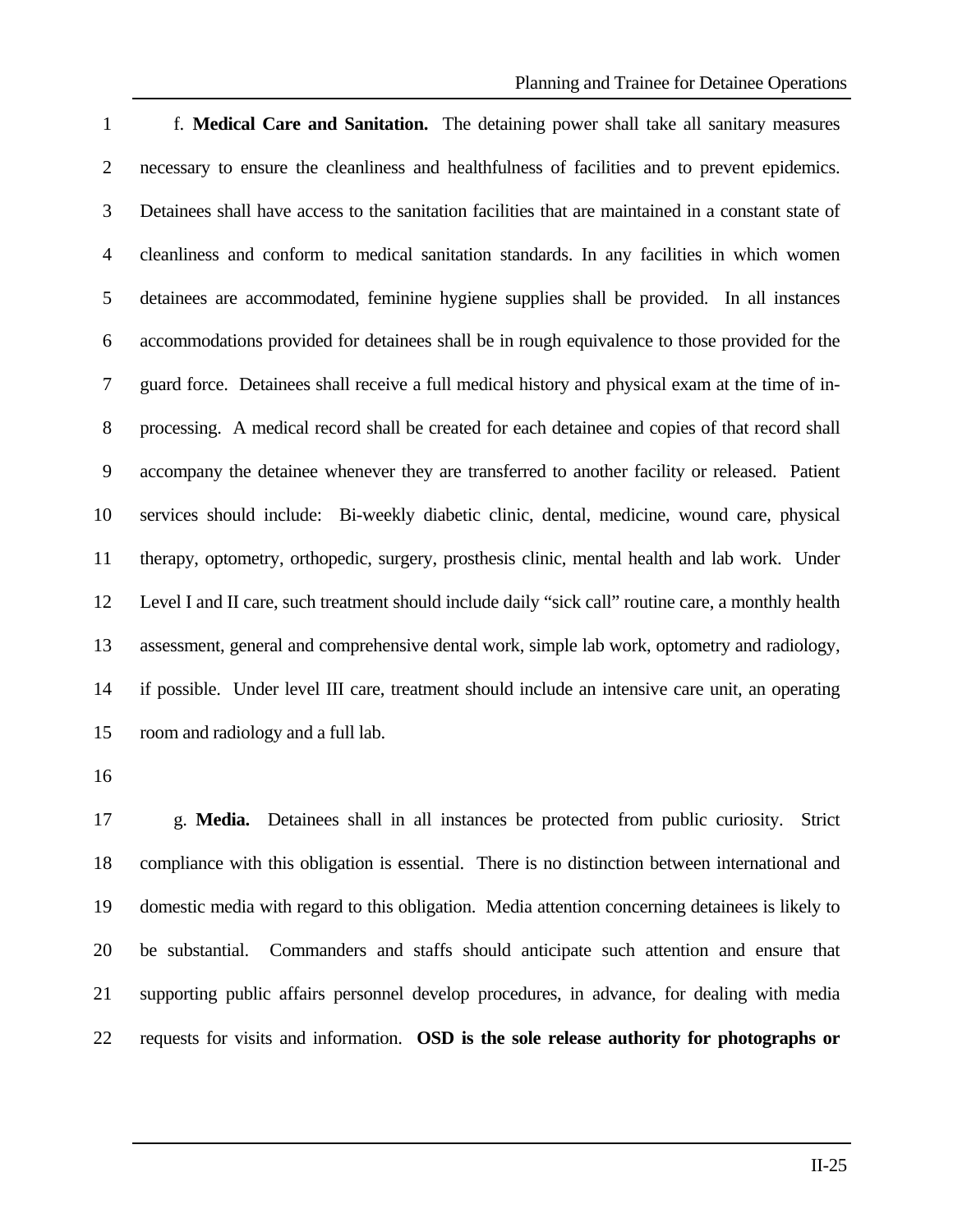| $\mathbf{1}$   | video of detainees. Prepare and coordinate in advance public affairs plans for events such as   |
|----------------|-------------------------------------------------------------------------------------------------|
| $\overline{2}$ | detainee movement, transfer or release, with both the transferring and receiving commanders.    |
| 3              |                                                                                                 |
| 4              | <b>5.</b> Detainee Control and Discipline                                                       |
| 5              |                                                                                                 |
| 6              | a. Maintaining control and discipline within a detention facility is an essential component     |
| 7              | of detention operations, and must be carefully planned. JFCs shall ensure that facility         |
| 8              | commanders establish lawful rules for detainee control and discipline. Because imposition of    |
| 9              | physical/corporal punishment is generally inconsistent with the humane treatment obligation,    |
| 10             | commanders must understand the relationship between reward and punishment. As a general         |
| 11             | rule, withdrawal of privileges is often times the most effective sanction for disciplinary      |
| 12             | infractions, and reward is often times the most effective incentive for continued               |
| 13             | compliance/cooperation. Planning for the provision of such privileges is therefore an essential |
| 14             | component to any discipline and control program.                                                |
| 15             |                                                                                                 |
| 16             | b. Other considerations include, but are not limited to:                                        |
| 17             |                                                                                                 |
| 18             | (1) Standard Operating Procedures regarding positive control measure over detainees.            |
| 19             |                                                                                                 |
| 20             | (2) Implementing procedures to ensure detainee understanding of rules and                       |
| 21             | regulations, and expectations of compliance.                                                    |
| 22             |                                                                                                 |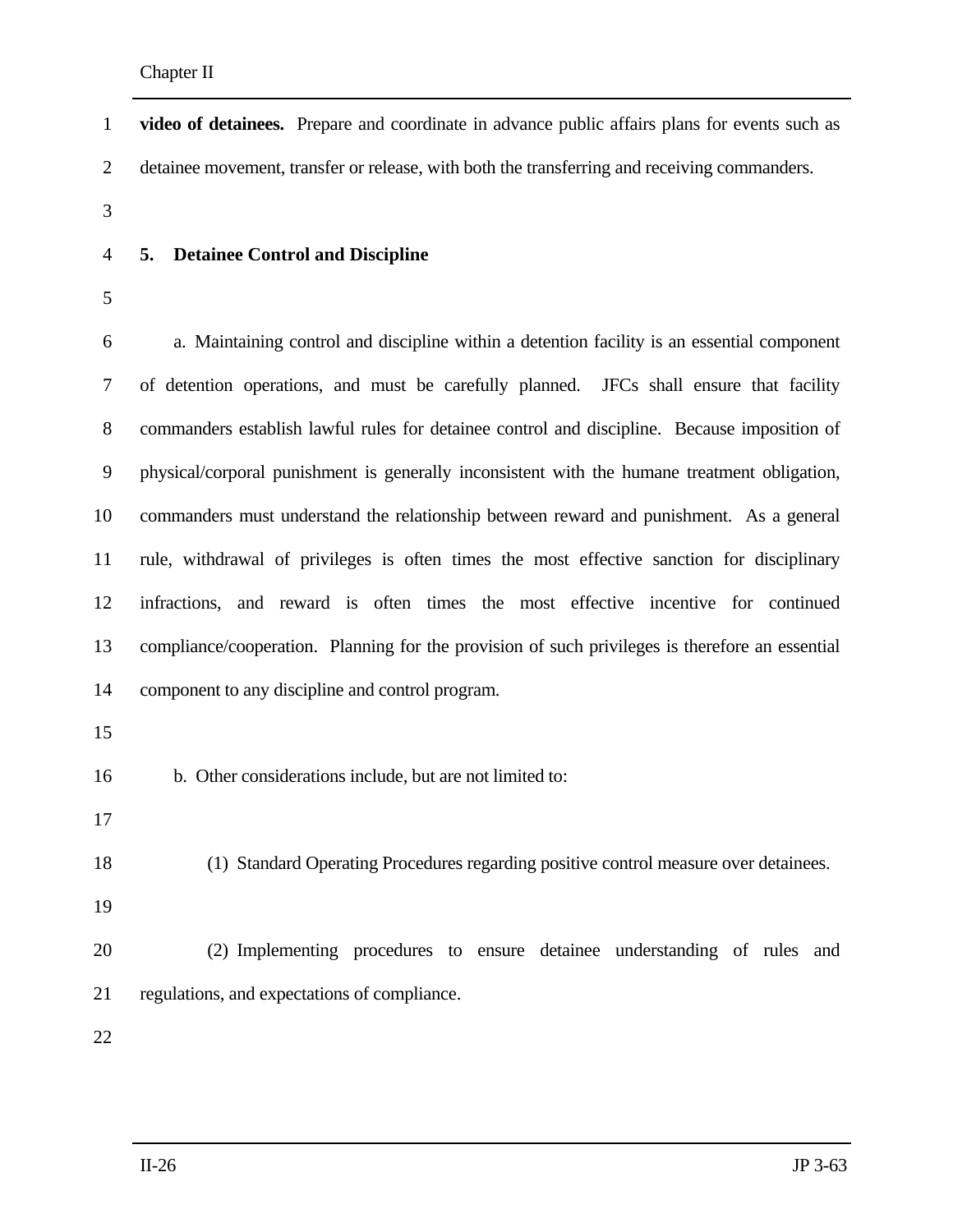| $\mathbf{1}$   | (3) Providing a viable mechanism for detainees to raise grievances to the chain of                  |
|----------------|-----------------------------------------------------------------------------------------------------|
| $\overline{2}$ | command.                                                                                            |
| 3              |                                                                                                     |
| 4              | (4) A privilege granting and withdrawal process to enhance compliance.                              |
| 5              |                                                                                                     |
| 6              | (5) Use of force measures to enforce compliance when lesser means have been or                      |
| 7              | would be ineffective.                                                                               |
| 8              |                                                                                                     |
| 9              | (6) Prohibition of fraternization between detainees and US personnel.                               |
| 10             |                                                                                                     |
| 11             | (7) Established and routinely rehearsed SOPs regarding prevention of escape attempts.               |
| 12             |                                                                                                     |
| 13             | (8) The establishment of a rewards and penalty program. Use appointed detainees to                  |
| 14             | inform the other detainees to cement understanding of the program. Based upon the level of risk     |
| 15             | for the detainees, a reward program may include: unlimited letters, books/magazines, a reading      |
| 16             | program, improved mattress and sleeping arrangements.<br>For those detainees who are                |
| 17             | uncooperative and high risk, the Geneva Convention addresses the minimal level of rewards.          |
| 18             |                                                                                                     |
| 19             | <b>Protection of Detainees</b><br>6.                                                                |
| 20             |                                                                                                     |
| 21             | JFCs shall ensure that to the extent permitted by the military situation, all detainees are         |
| 22             | afforded protection from the effects of the conflict. All detainees taken into custody by US forces |
| 23             | shall be treated consistently with the principles of the GPW (opponent personnel) or the GC         |
|                |                                                                                                     |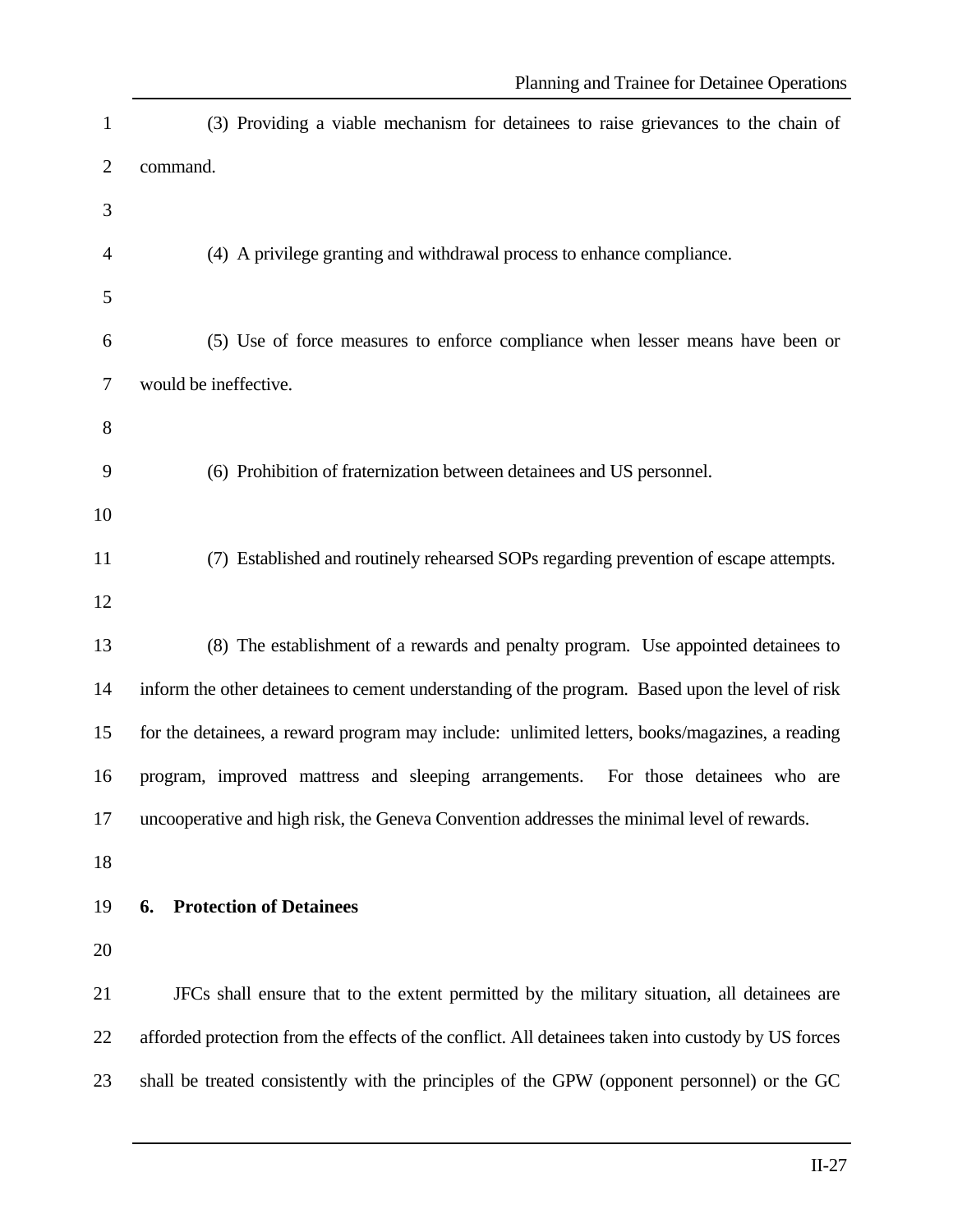1 (detained civilians) until competent authority determines that these protections are inapplicable, 2 and issues contrary directives to the responsible commander. US forces shall treat all detainees 3 humanely at all times. No adverse distinctions will be made based on race, nationality, religion, 4 political opinion, or sex. Once an individual is in the custody and/or control of US personnel, 5 US forces are obligated to protect such detainees against all acts of violence to include murder, 6 rape, forced prostitution, assault, theft, insults, public curiosity, photographing, 7 filming/videotaping for other than administrative purposes, bodily injury, and reprisals of any 8 kind. Detainees shall be treated humanely and with respect at all times regardless of their status. 9 Any acts of humiliation or degradation are strictly prohibited. US forces shall post the text of the 10 applicable Geneva Convention in each facility in the language of the detainees.

11

#### 12 **7. Use of Force**

13

14 a. Planning and preparing for the Use of Force (UOF) is a necessary element in maintaining 15 order in a facility. JFCs shall ensure that detainee facility security personnel are prepared for the 16 effective use of force when necessary to protect themselves, other members of the force, or 17 detainees. JFC shall also ensure that the use of force continuum is applied when force is 18 required to control detainees. Personnel assigned the mission of providing for the control of 19 detainees and security of the detention facility should be issued and trained on rules of 20 engagement/rules for the use of force specific to that mission. Theater rules of engagement 21 would remain in effect for defending the detention facility from external threat. The UOF 22 continuum is used in determining the appropriate amount of force needed to compel compliance.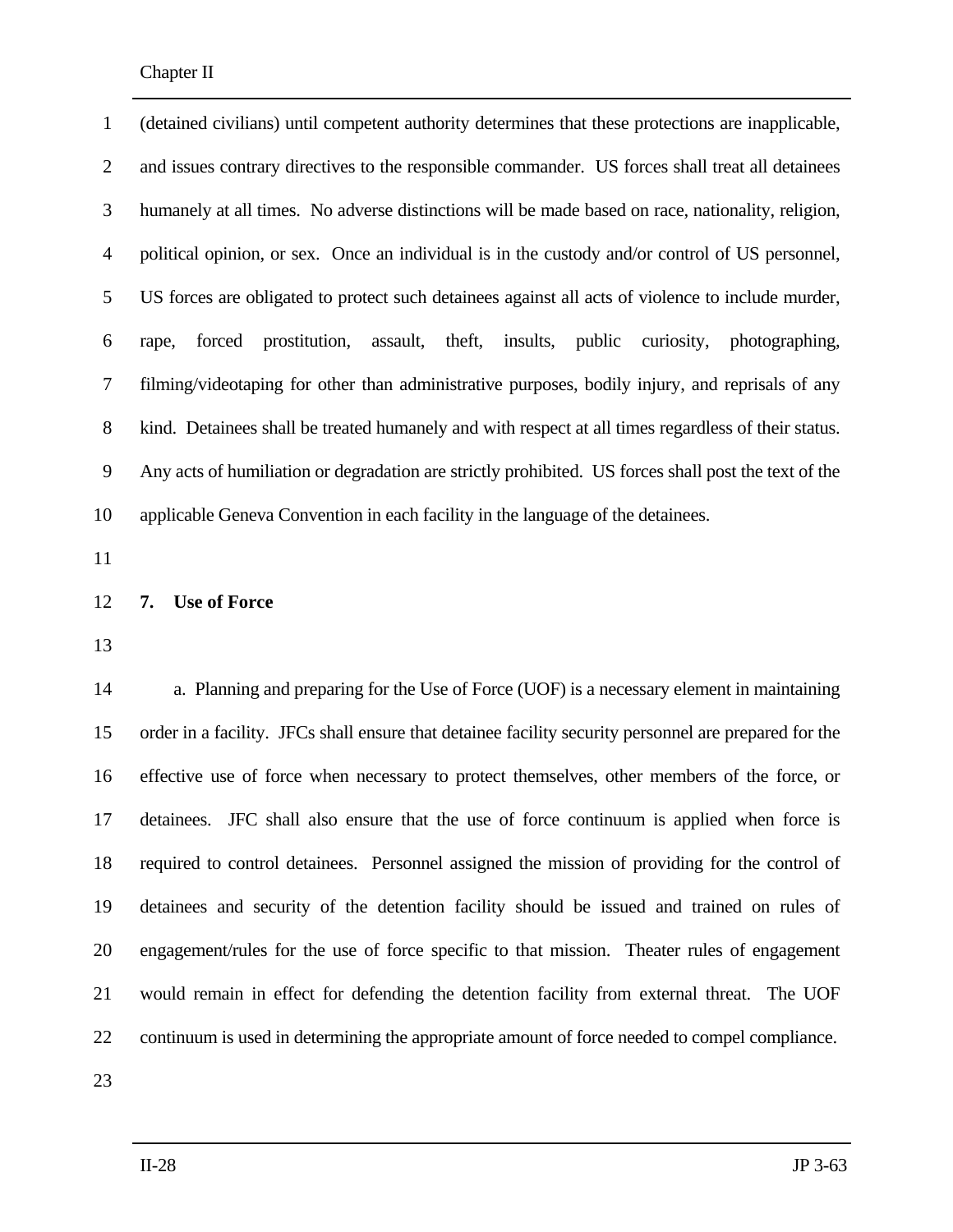| $\mathbf{1}$   | b. The use of deadly force against detainees should always be considered a measure of last       |
|----------------|--------------------------------------------------------------------------------------------------|
| $\overline{2}$ | resort. Accordingly, use of deadly force should only be authorized when no other means of        |
| 3              | suppressing the dangerous activity (attack, escape, etc) is feasible. Furthermore, use of deadly |
| 4              | force should, when feasible, be preceded by warnings appropriate to the circumstances, which     |
| 5              | may include warning shots.                                                                       |
| 6              |                                                                                                  |
| 7              | c. The continuum shown below recognizes five basic types of subjects:                            |
| 8              |                                                                                                  |
| 9              | (1) <b>Compliant:</b> offers no resistance to instruction. Individual complies with both         |
| 10             | physical and verbal directions.                                                                  |
| 11             |                                                                                                  |
| 12             | (2) Passively Resistant: does not follow orders but offers no physical resistance to             |
| 13             | attempts to gain control (e.g., going limp).                                                     |
| 14             |                                                                                                  |
| 15             | (3) Actively Resistant: does not follow orders and offers physical resistance but does           |
| 16             | not attempt to inflict harm (e.g., bracing or pulling away; attempting to flee).                 |
| 17             |                                                                                                  |
| 18             | (4) Assaultive: attempts to attack or inflict injury (e.g., striking with hands or feet,         |
| 19             | biting).                                                                                         |
| 20             |                                                                                                  |
| 21             | (5) Lethal: attempts to kill or inflict serious injury (e.g., using knives, clubs, thrown        |
| 22             | objects, firearms).                                                                              |
| 23             |                                                                                                  |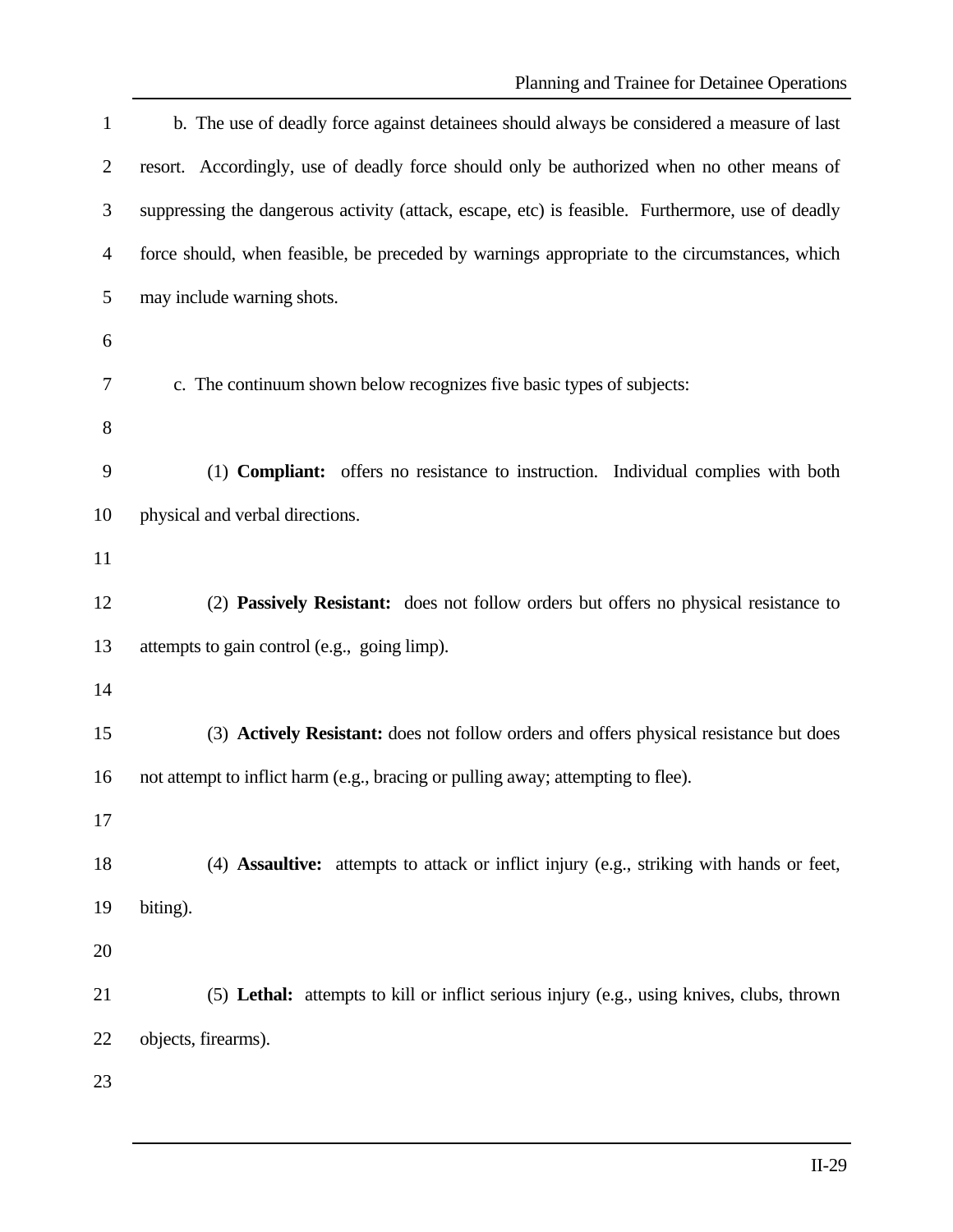| $\mathbf{1}$   | d. The continuum also incorporates five levels of force. Ideally the service member starts         |
|----------------|----------------------------------------------------------------------------------------------------|
| $\overline{c}$ | at Level 1 and progressively moves up the continuum until the detainee complies. However, the      |
| 3              | use of force is dictated by the actions of the subject during the encounter. Subject actions may   |
| $\overline{4}$ | escalate or de-escalate rapidly, possibly skipping one or more levels. The levels of force do not  |
| 5              | have to be applied in order.                                                                       |
| 6              |                                                                                                    |
| 7              | Note: Nothing in the continuum limits the service members' inherent right to self-                 |
| 8              | defense.                                                                                           |
| 9              |                                                                                                    |
| 10             | $(1)$ Level 1:<br><b>Cooperative Controls</b> : used to direct a compliant person (e.g.,           |
| 11             | presence, verbal direction, hand gestures).                                                        |
| 12             |                                                                                                    |
| 13             | (2) Level 2: Soft Controls. used when cooperative control fails and the level of force             |
| 14             | required escalates. Designed with a low probability of causing injury. (e.g., compliant or non-    |
| 15             | compliant escort positions, use of hand and/or leg restraints).                                    |
| 16             |                                                                                                    |
| 17             | Note: The above techniques require training by qualified personnel.                                |
| 18             |                                                                                                    |
| 19             | (3) Level 3: Hard Controls. used when escort positions fail and the level of force                 |
| 20             | required escalates. Have a slightly greater possibility of causing injury. (e.g., pressure points, |
| 21             | joint locks, oleoresin capsicum [OC] spray, electronic stun devices.)                              |
| 22             |                                                                                                    |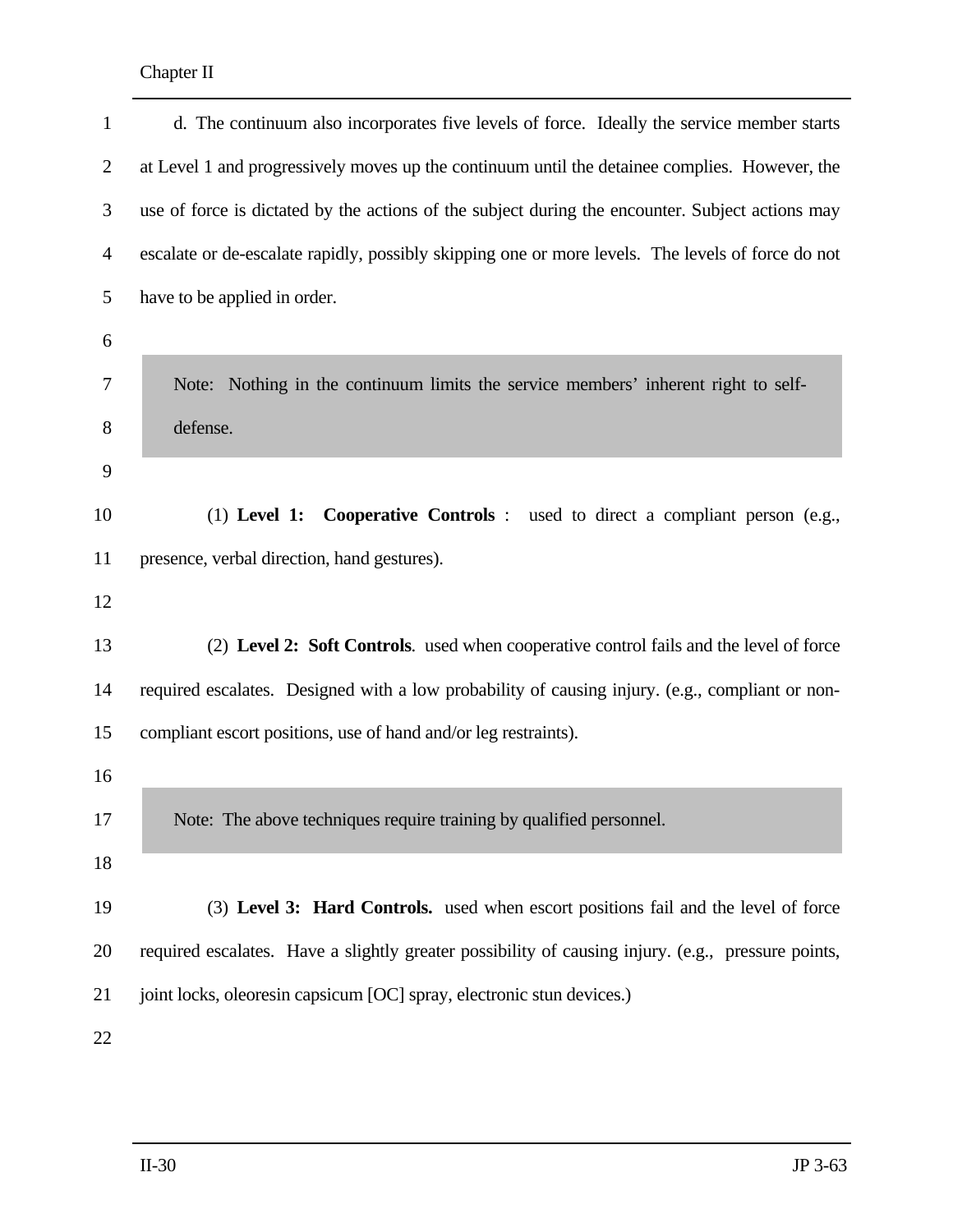| $\mathbf{1}$   | The above techniques require training by qualified personnel. Nonlethal<br>Note:                   |
|----------------|----------------------------------------------------------------------------------------------------|
| $\overline{2}$ | weapons must be authorized for use by the appropriate commander and must have a                    |
| 3              | lethal overwatch.                                                                                  |
| 4              |                                                                                                    |
| 5              | (4) Level 4: Defensive Techniques: used when hard controls fail and the level of                   |
| 6              | force required escalates. Have a higher probability of causing injuries. (e.g., empty-hand strikes |
| $\tau$         | and blocks, baton strikes and blocks, nonlethal munitions, military working dogs [MWDs]).          |
| 8              |                                                                                                    |
| 9              | The above techniques require training by qualified personnel.<br>Note:<br>Nonlethal                |
| 10             | weapons and munitions must be authorized for use by the appropriate commander and                  |
| 11             | must have a lethal overwatch.                                                                      |
| 12             |                                                                                                    |
| 13             |                                                                                                    |
| 14             |                                                                                                    |
| 15             |                                                                                                    |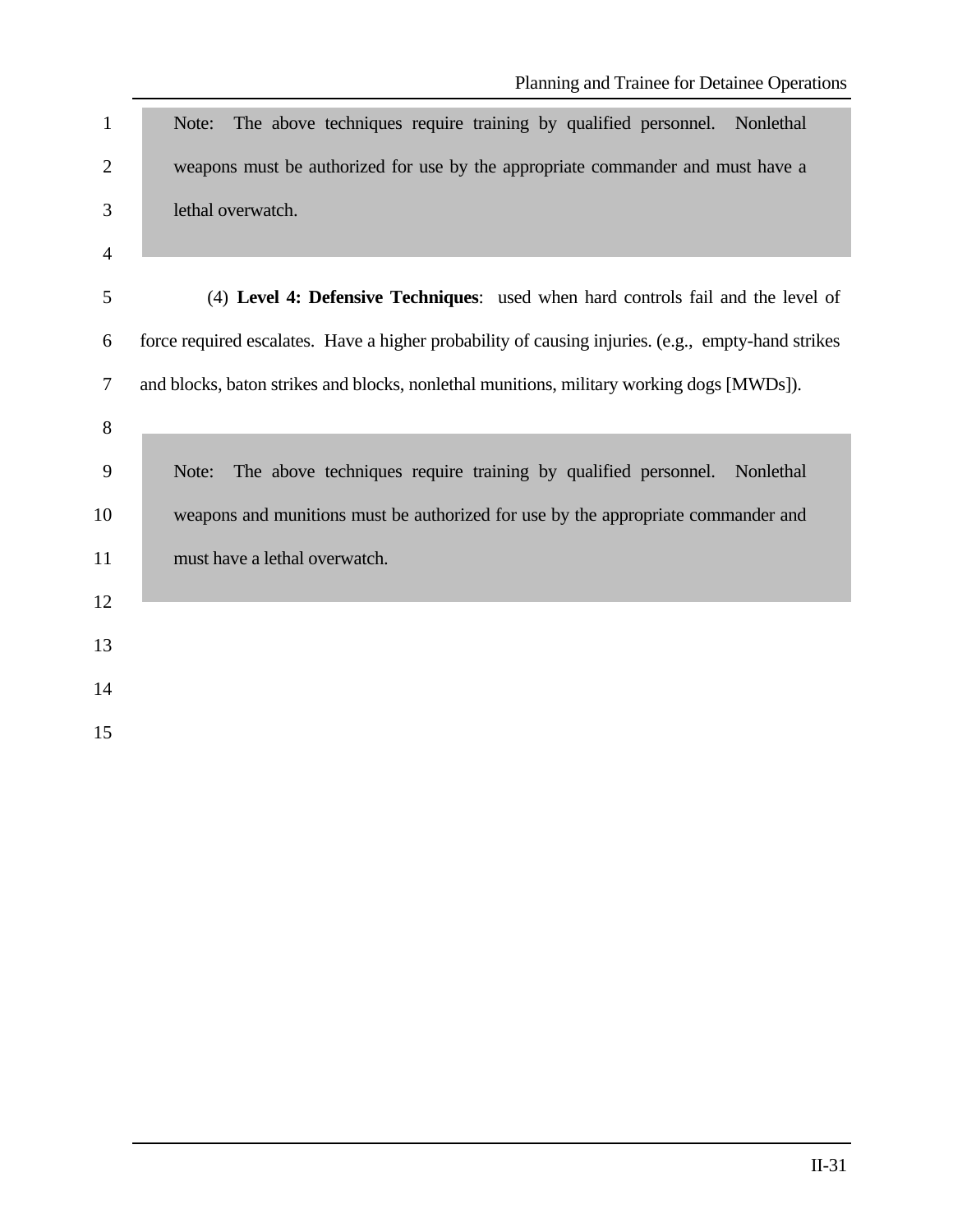

**Figure II-4. Use of Force Continuum** 

1

2 (5) **Level 5: Deadly Force**. Used as a last resort when all lesser means have failed or 3 would be impractical. Used to prevent death or serious injury to self or others; to prevent the 4 theft, damage or destruction of resources vital to national security or dangerous to others; to 5 terminate an active escape attempt. (e.g., firearms, strikes with nonlethal weapons directed at 6 vital points of the body).

7

## 8 **8. Training for Detainee Operations**

9

10 The Office of the Provost Marshal General (OPMG) has primary Headquarters, Department 11 of the Army (HQDA) executive agent responsibility for detainee programs. When US forces 12 conduct detainee operations governed by the Geneva Conventions, they must possess the text of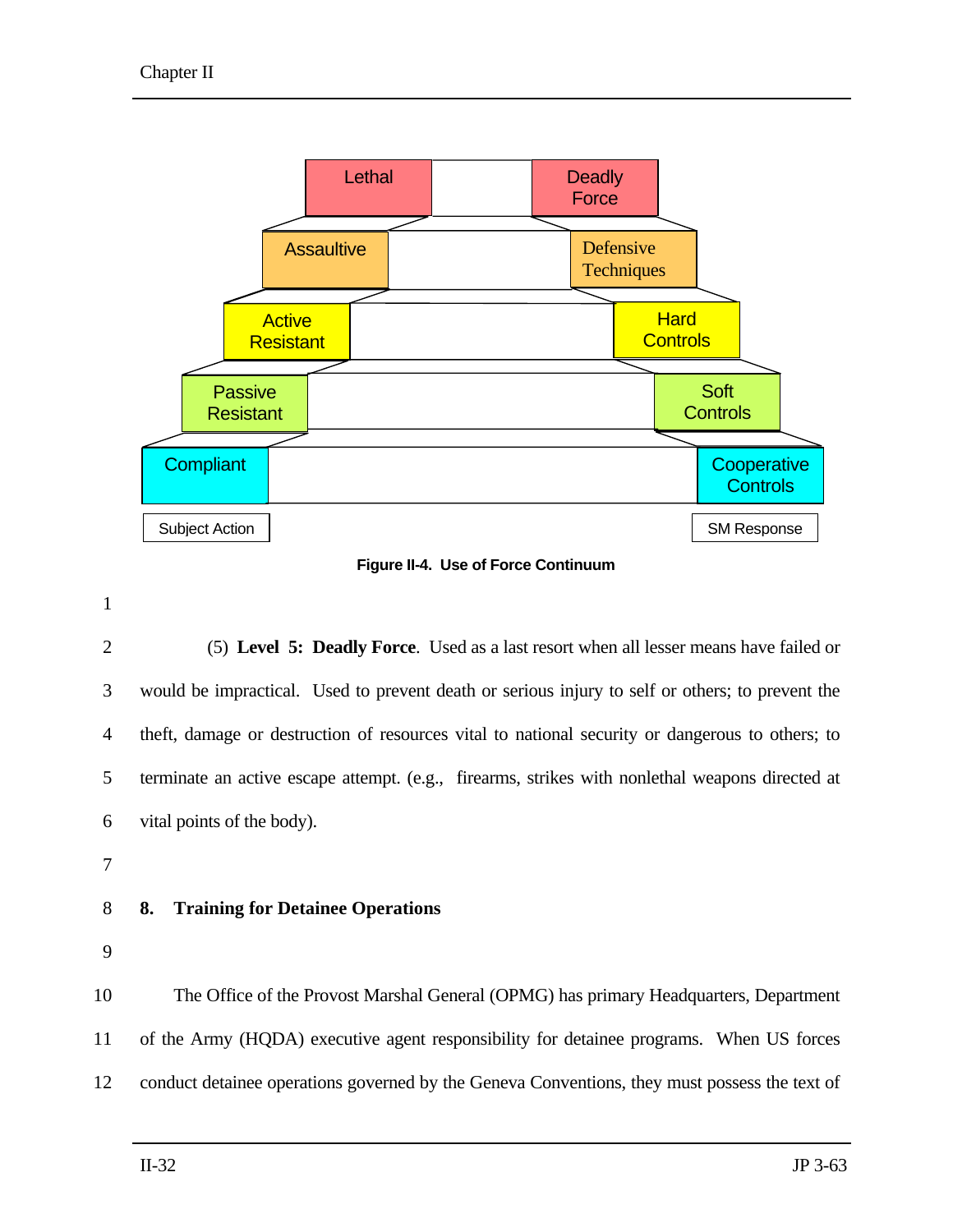1 the applicable Conventions and be specially instructed as to their provisions. Because the 2 Armed Forces of the United States comply with the law of war as a matter of DOD policy during 3 all operations, this requirement is applicable as a matter of policy to all detention operations. 4 JFCs have the overall responsibility to develop, implement, monitor, and when necessary refine 5 standards, policies, and SOPs for detainee operations that are consistent with obligations 6 imposed by law and applicable policy. Pursuant to this obligation, JFCs are responsible to 7 ensure the effective routine review of detention operations and related training to enhance 8 compliance with applicable law and policy. Detention facility commanders shall maintain a 9 record of all documents and other authorities (minutes of meetings, summaries of planning 10 sessions, etc) related to the conduct of detainee operations. These records will be available for 11 review during all inspections and assessments of the detainee operation.

12

13

14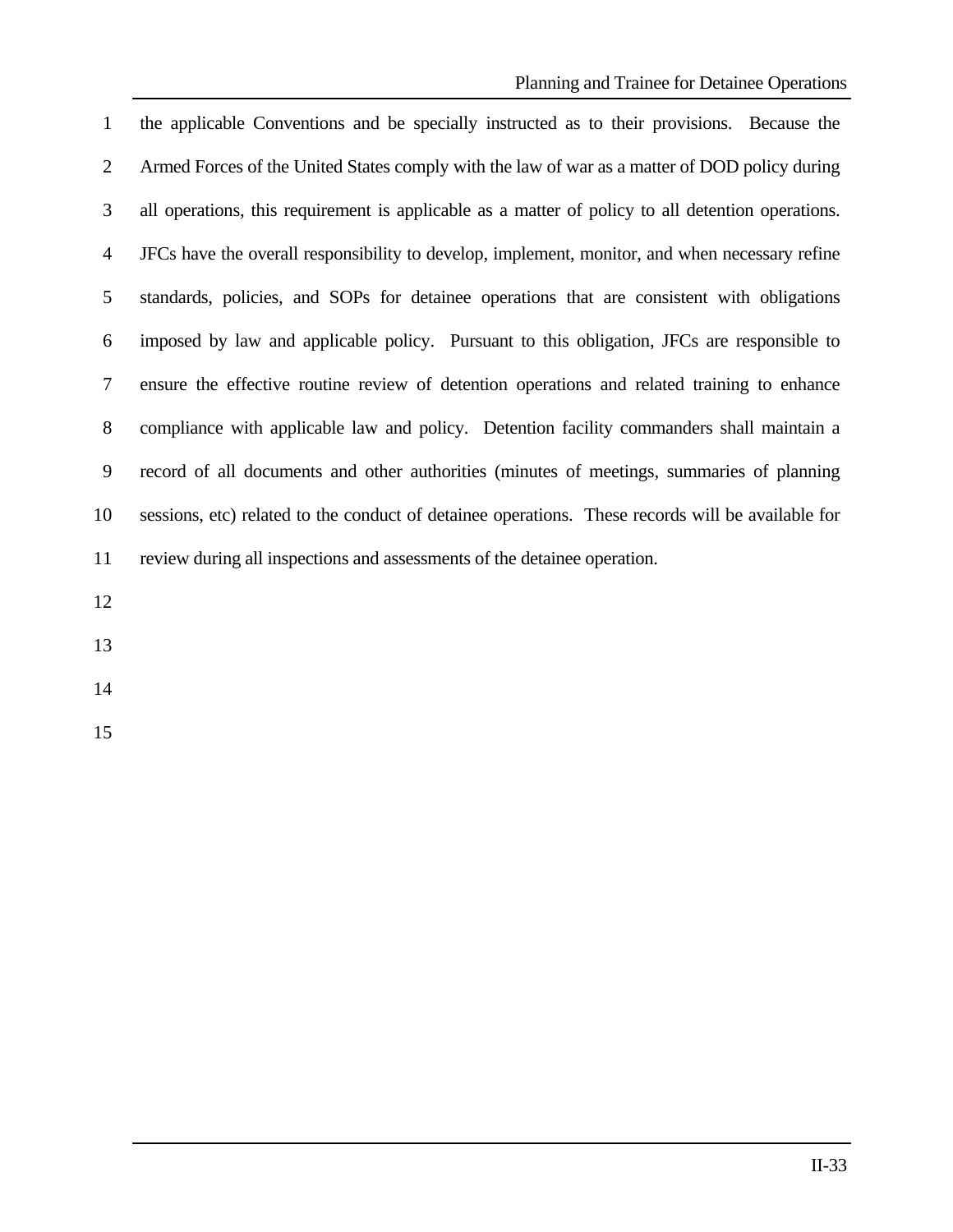| $\mathbf{1}$     |                            |
|------------------|----------------------------|
| $\overline{2}$   |                            |
| $\mathfrak{Z}$   |                            |
| $\overline{4}$   |                            |
| $\overline{5}$   |                            |
| $\sqrt{6}$       |                            |
| $\boldsymbol{7}$ |                            |
| $\,8\,$          |                            |
| 9                |                            |
| 10               |                            |
| $11\,$           |                            |
| 12               | <b>Intentionally Blank</b> |
| 13               |                            |
|                  |                            |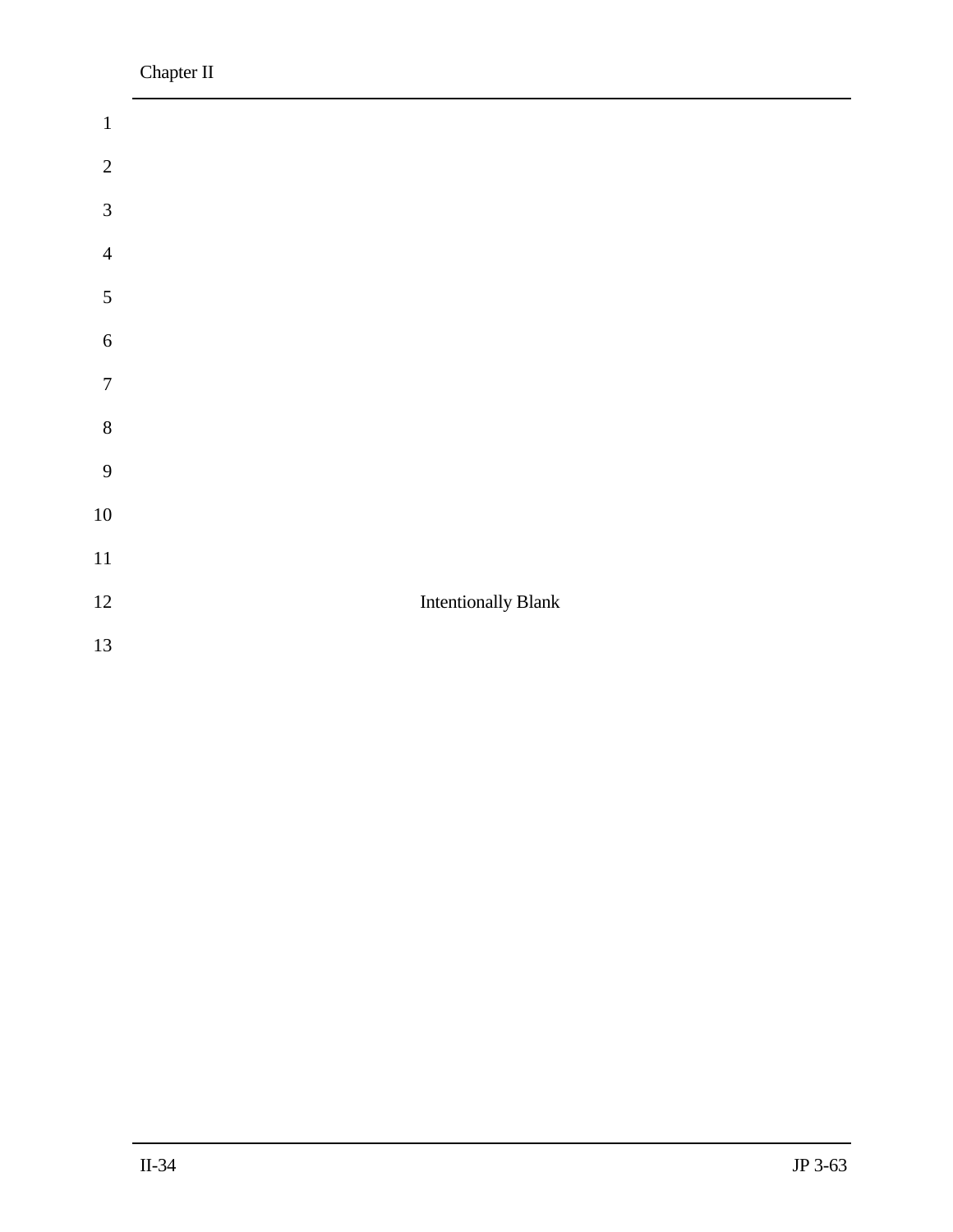## CHAPTER III **ROLES AND RESPONSIBILITIES**

| 1  |                                                                                                  |
|----|--------------------------------------------------------------------------------------------------|
|    |                                                                                                  |
| 2  | "A purely military emergency could give no excuse for disregarding International Law.            |
| 3  | Because victory is endangered, victory must not be pursued by breaking the law on                |
| 4  | the grounds of necessity, because the laws of warfare are supposed to rule over this             |
| 5  | conflict which is always connected with need and want."                                          |
| 6  |                                                                                                  |
| 7  | Trial of German War Criminals Nuremberg 1946                                                     |
| 8  |                                                                                                  |
| 9  | <b>Secretary of Defense</b><br>1.                                                                |
| 10 |                                                                                                  |
| 11 | a. Within the DOD, the Under Secretary of Defense for Policy (USD[P]) provides for the           |
| 12 | overall development, coordination, approval, and implementation of major DOD policies and        |
| 13 | plans relating to detainee operations, including final coordination of proposed plans, policies, |
| 14 | and new courses of action with the DOD components and other federal departments and              |
| 15 | agencies as necessary. The specific division within USD(P) responsible for detainee policy is    |
| 16 | the Deputy Assistant Secretary of Defense for Detainee Affairs (DASD DA).                        |
| 17 |                                                                                                  |
| 18 | b. The DOD General Counsel provides legal advice to SecDef and DOD on detainee                   |
| 19 | matters.                                                                                         |
| 20 |                                                                                                  |
| 21 |                                                                                                  |
|    |                                                                                                  |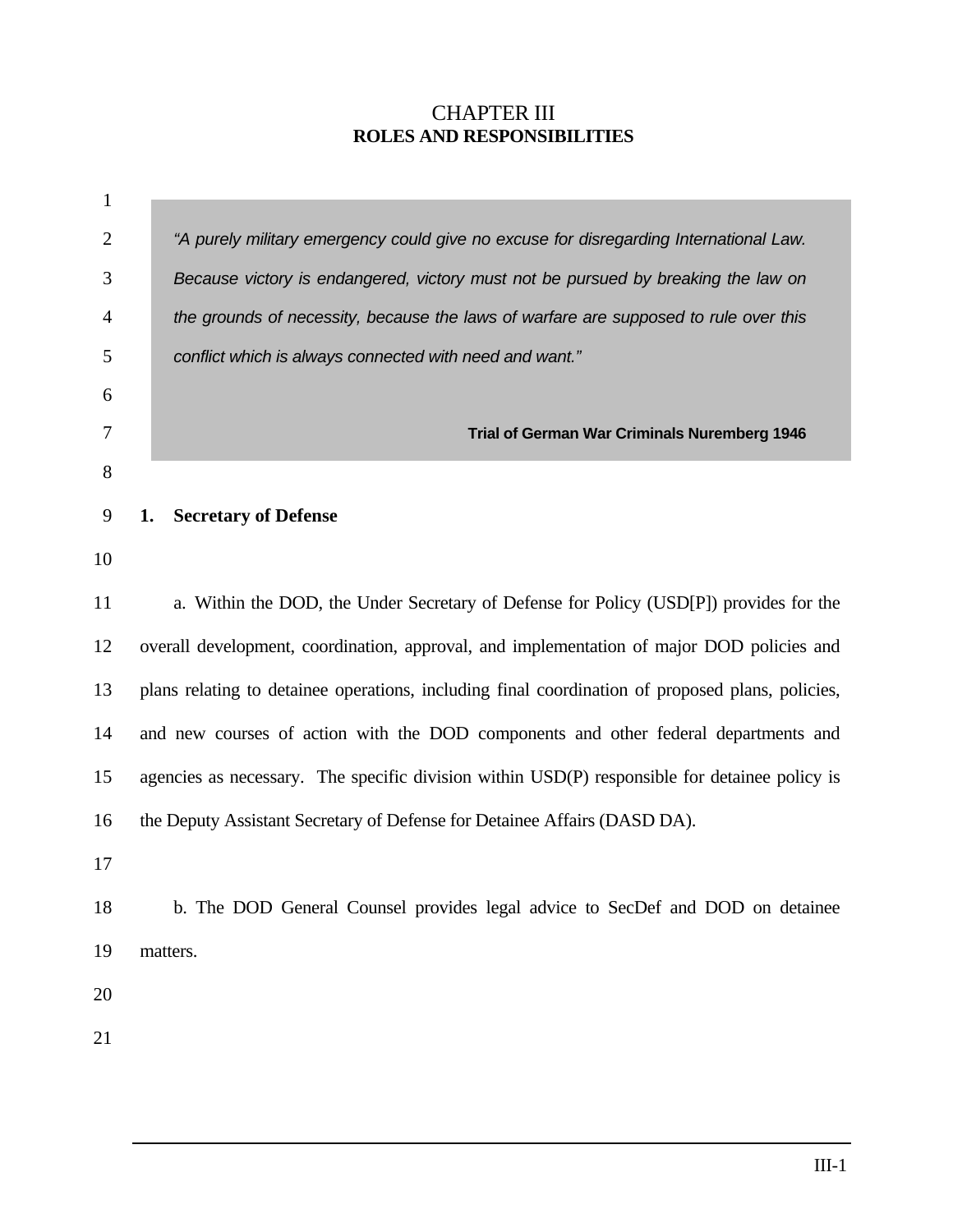| $\mathbf{1}$   | 2. Secretaries of the Army, Navy, and Air Force                                             |
|----------------|---------------------------------------------------------------------------------------------|
| $\overline{2}$ |                                                                                             |
| 3              | a. The Secretary of the Army is the designated DOD Executive Agent (EA) for the             |
| 4              | administration of DOD Enemy Prisoner of War (EPW) Detainee Program (DODD 2310.1).           |
| 5              | Within the Army, the Office of the Provost Marshal General exercises primary Headquarters,  |
| 6              | Department of the Army, and staff responsibility for detainee Programs. Service secretaries |
| 7              | develop internal policies and procedures to support the DOD's detainee programs.            |
| 8              |                                                                                             |
| 9              | b. Service secretaries ensure that appropriate training, as required, pursuant to DODD      |
| 10             | 5100.77 is provided.                                                                        |
| 11             |                                                                                             |
| 12             | <b>Chairman of the Joint Chiefs of Staff</b><br>3.                                          |
| 13             |                                                                                             |
| 14             | a. Develops internal service policies and procedures to support the DOD's detainee          |
| 15             | programs.                                                                                   |
| 16             |                                                                                             |
| 17             | b. Ensures that appropriate training, as required, in DODD 5100.77 is provided.             |
| 18             |                                                                                             |
| 19             | <b>Combatant Commanders</b><br>4.                                                           |
| 20             |                                                                                             |
| 21             | a. Responsible for the oversight of all aspects of detainee operations conducted under the  |
| 22             | operations authority of that combatant commander of the AOR. For example, when USSOCOM      |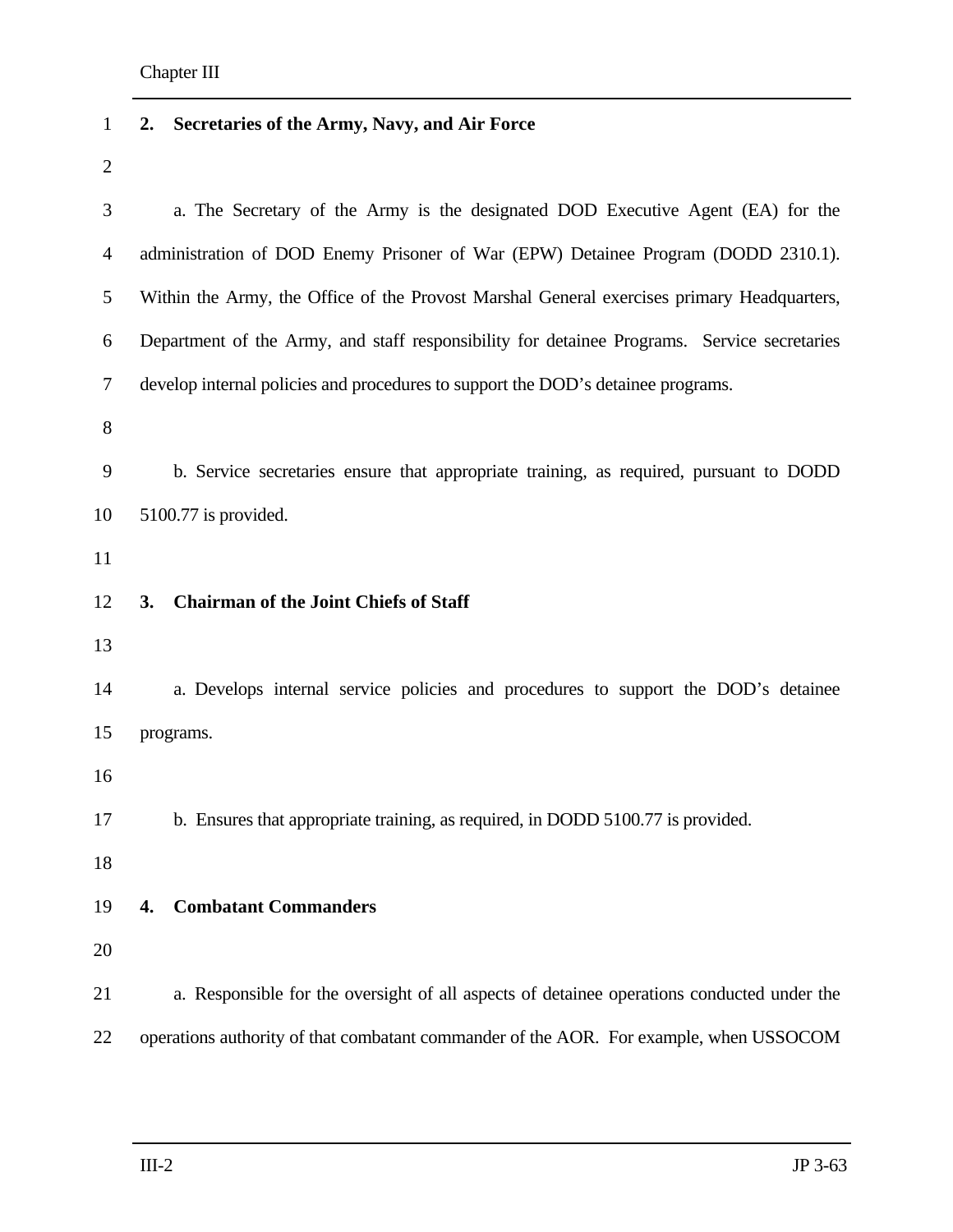| $\mathbf{1}$   | detains individuals in the USCENTCOM AOR, the USCENTCOM Commander has oversight                    |
|----------------|----------------------------------------------------------------------------------------------------|
| $\overline{2}$ | responsibility.                                                                                    |
| 3              |                                                                                                    |
| 4              | b. Responsible for ensuring compliance with all applicable laws and policies related to            |
| 5              | detainee operations, to include ensuring all intelligence activities related to detainees are      |
| 6              | conducted in accordance with applicable law and policy.                                            |
| 7              |                                                                                                    |
| 8              | <b>Subordinate Joint Force Commanders</b><br>5.                                                    |
| 9              |                                                                                                    |
| 10             | a. Ensures that detainees are treated humanely at all times.                                       |
| 11             |                                                                                                    |
| 12             | b. Ensures that polices relating to detainee operations are effectively implemented and            |
| 13             | monitored, and that measures are in place to ensure compliance.                                    |
| 14             |                                                                                                    |
| 15             | c. Ensures that personnel conducting detainee operations understand their respective roles         |
| 16             | and responsibilities, and their relationship with other personnel involved in detainee operations. |
| 17             |                                                                                                    |
| 18             | <b>Functional/Service Component Commanders</b><br>6.                                               |
| 19             |                                                                                                    |
| 20             | a. Ensures that detainees are treated humanely at all times.                                       |
| 21             |                                                                                                    |
| 22             | b. Ensures that polices relating to detainee operations are effectively implemented and            |
| 23             | monitored, and that measures are in place to ensure compliance.                                    |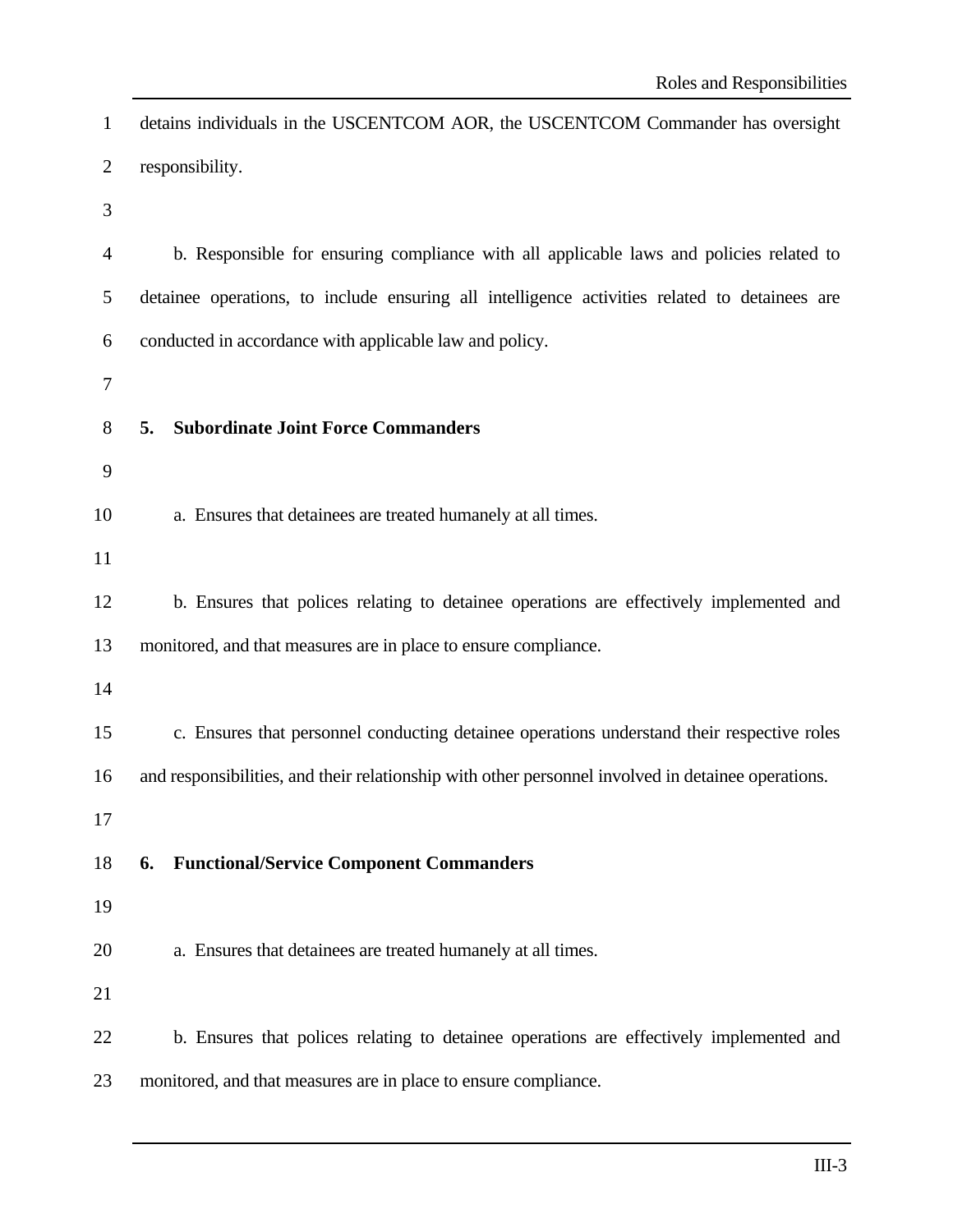| $\bf{l}$       |                                                                                                    |
|----------------|----------------------------------------------------------------------------------------------------|
| $\overline{2}$ | c. Ensures that personnel conducting detainee operations understand their respective roles         |
| 3              | and responsibilities, and their relationship with other personnel involved in detainee operations. |
| 4              |                                                                                                    |
| 5              | d. Identifies conflicts between component doctrine/policies and operational plans, policies,       |
| 6              | and procedures, and seeks guidance through component command channels on effective de-             |
| 7              | confliction procedures.                                                                            |
| 8              |                                                                                                    |
| 9              | <b>Chief, Detainee Operations</b><br>7.                                                            |
| 10             |                                                                                                    |
| 11             | The Chief, Detainee Operations (CDO) will be the single individual responsible for all             |
| 12             | aspects of detainee operations, to include detention facilities, JIDCs, and detainee reporting     |
| 13             | requirements within the JOA.                                                                       |
| 14             |                                                                                                    |
| 15             | For further information regarding roles and responsibilities, refer to Chapter II, "Planning and   |
| 16             | Training for Detainee Operations."                                                                 |
| 17             |                                                                                                    |
| 18             | <b>Detention Facility Commander</b><br>8.                                                          |
| 19             |                                                                                                    |
| 20             | The DFC is the commander responsible for the execution of all detention facility operations.       |
| 21             | He is responsible to the CDO for all matters relating to detention facility operations, to include |
| 22             | security, law enforcement, administration, logistics and other operations support requirements.    |
| 23             | The DFC shall normally be a US Army Military Police officer.                                       |
|                |                                                                                                    |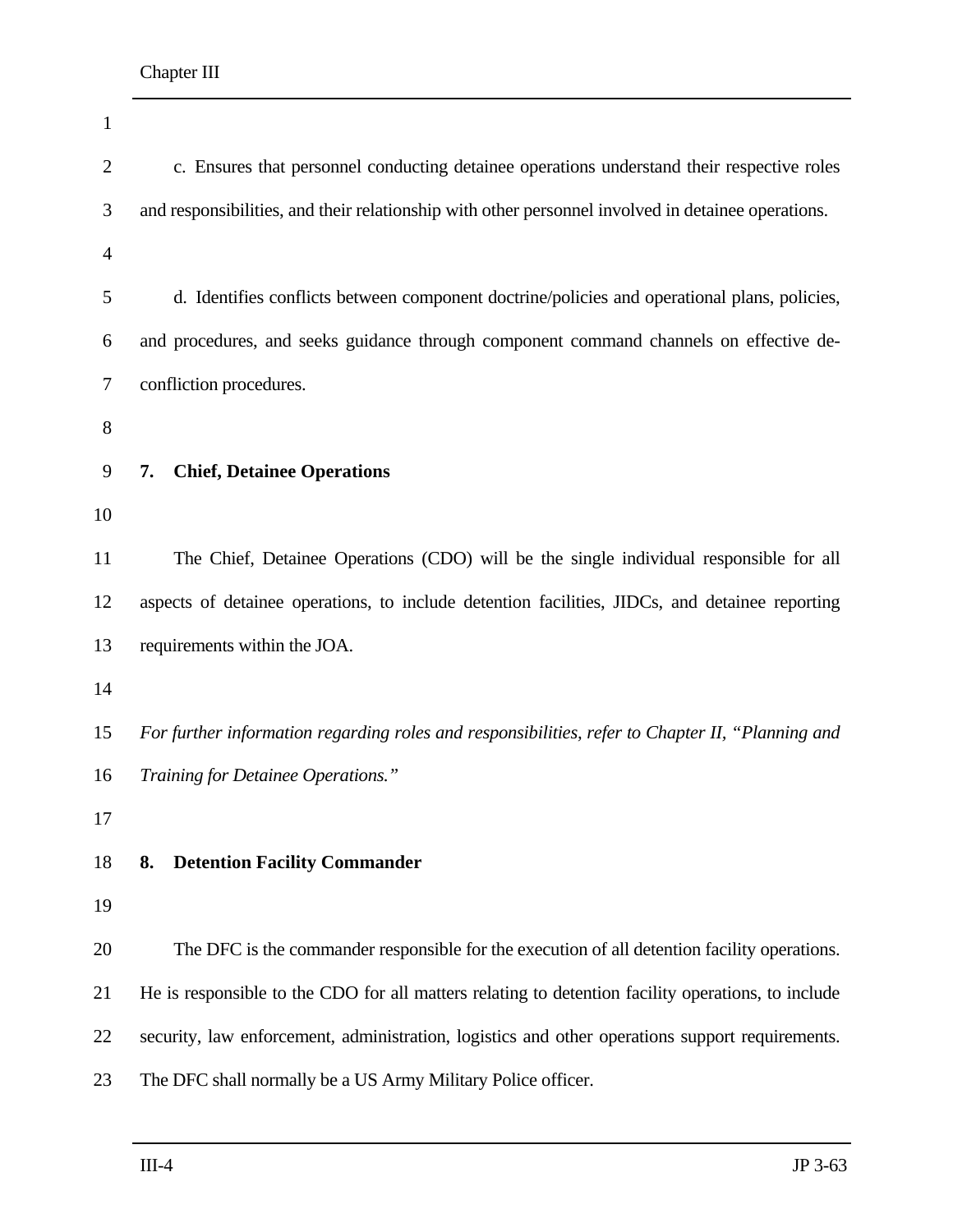| $\mathbf{1}$   |                                                                                                  |
|----------------|--------------------------------------------------------------------------------------------------|
| 2              | For further information regarding roles and responsibilities, refer to Chapter II, "Planning and |
| 3              | Training for Detainee Operations."                                                               |
| $\overline{4}$ |                                                                                                  |
| 5              | <b>Joint Interrogation and Debriefing Center Commander</b><br>9.                                 |
| 6              |                                                                                                  |
| 7              | The JIDC commander is the officer responsible for all matters relating to interrogation,         |
| 8              | intelligence collection and reporting, and interaction with other agencies involved in the       |
| 9              | intelligence and/or evidence gathering process.                                                  |
| 10             |                                                                                                  |
| 11             | For further information regarding roles and responsibilities, refer to Chapter II, "Planning and |
| 12             | Training for Detainee Operations."                                                               |
| 13             |                                                                                                  |
| 14             | 10. Intelligence Analysts, Human Intelligence Collectors, Interpreters, and Translators          |
| 15             |                                                                                                  |
| 16             | a. Intelligence Analyst                                                                          |
| 17             |                                                                                                  |
| 18             | (1) Analyzes, fuses and disseminates information collected through the interrogation             |
| 19             | process.                                                                                         |
| 20             |                                                                                                  |
| 21             | (2) Develops and maintains databases specific to HUMINT collection activities.                   |
| 22             |                                                                                                  |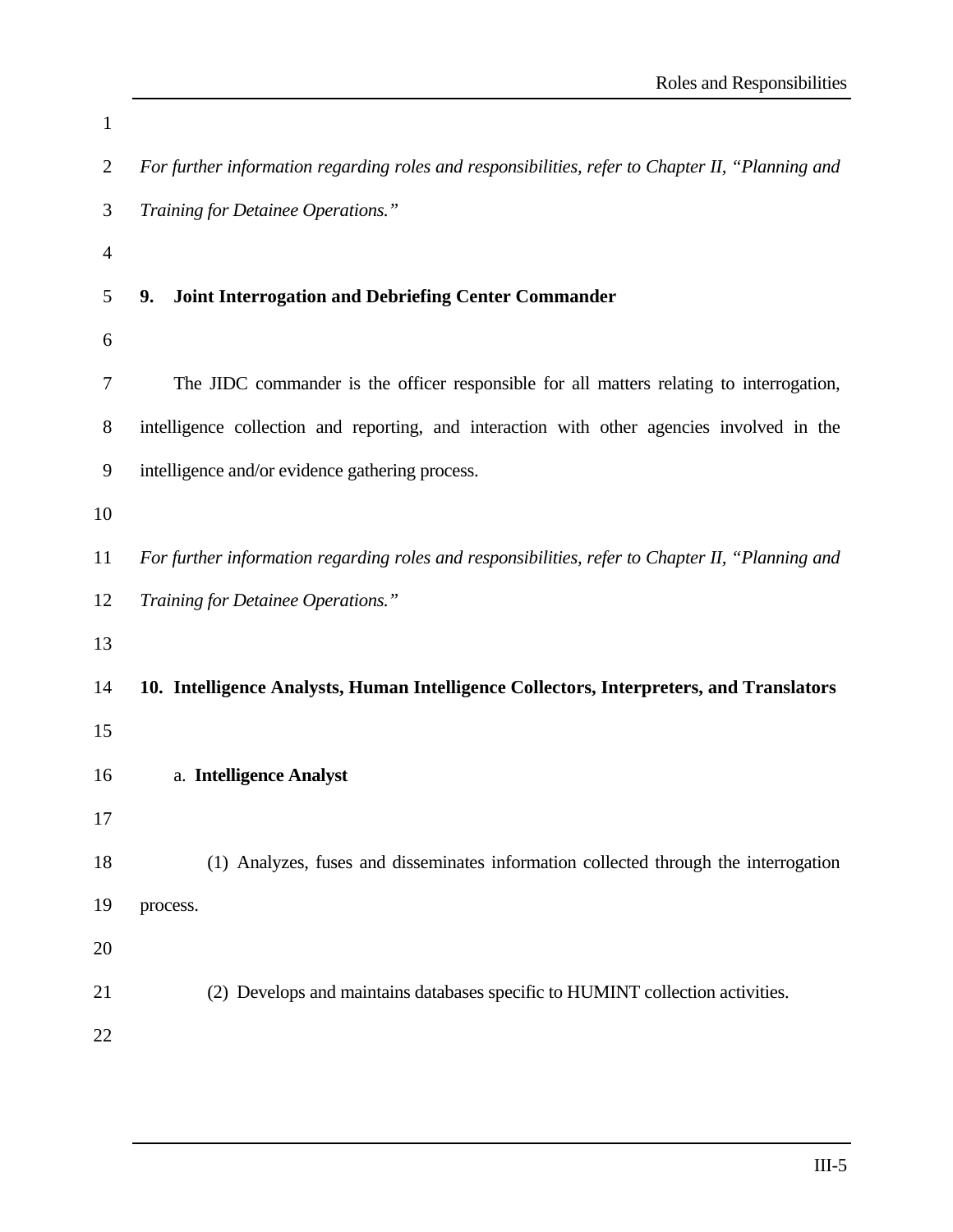| 1     | (3) Develops indicators for each intelligence requirement to support screening               |
|-------|----------------------------------------------------------------------------------------------|
| 2     | operations.                                                                                  |
| 3     |                                                                                              |
| 4     | (4) Manages dossiers and cases for the HAC and HARC. Manages single source                   |
| 5     | collection via HUMINT collection requirements (HCRs, SDRs, and TCRs).                        |
| 6     |                                                                                              |
| 7     | (5) Verifies full exploitation of a detainee during the release from MI hold and the         |
| $8\,$ | active interrogation stage.                                                                  |
| 9     |                                                                                              |
| 10    | b. HUMINT Collectors. HUMINT collectors include DOD and Service components                   |
| 11    | trained HUMINT collectors, counterintelligence agents, and case officers.<br>Interrogation   |
| 12    | operations incorporate the whole spectrum of HUMINT collection from spotting and assessing   |
| 13    | (developmental cycle) via the screening mission, to exploitation via interrogation, and case |
| 14    | termination via release from active interrogation and MI hold.                               |
| 15    |                                                                                              |
| 16    | (1) Develops indicators for each intelligence requirement to support screening               |
| 17    | operations.                                                                                  |
| 18    |                                                                                              |
| 19    | (2) Makes recommendation to the detention facility commander for release/transfer of         |
| 20    | detainees.                                                                                   |
| 21    |                                                                                              |
| 22    | (3) Provides recommendations to the detention facility commander concerning the              |
| 23    | segregation of detainees.                                                                    |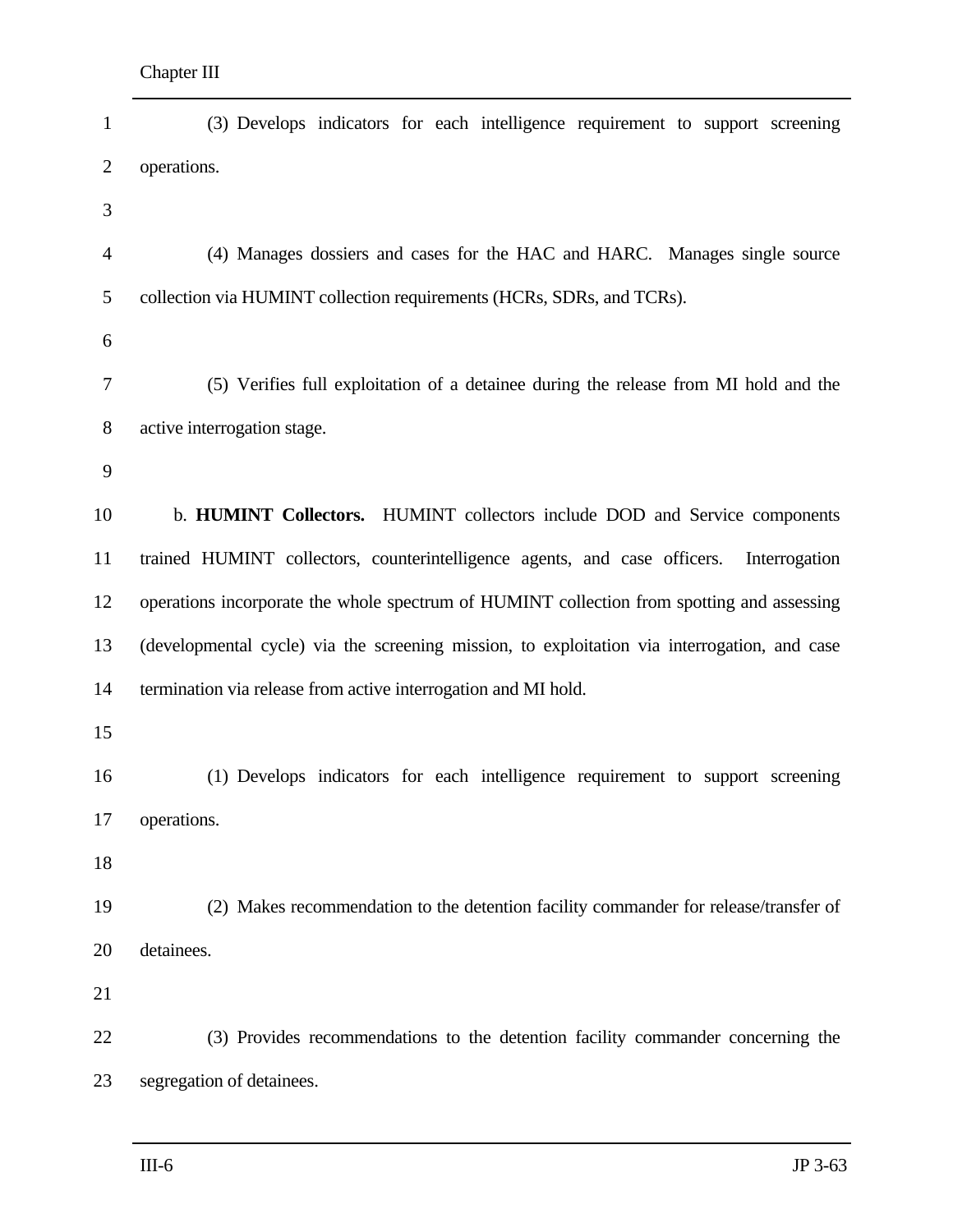| $\mathbf{1}$   |                                                                                        |
|----------------|----------------------------------------------------------------------------------------|
| $\overline{c}$ | (4) Analyzes, fuses and disseminates information collected through the interrogation   |
| 3              | process.                                                                               |
| 4              |                                                                                        |
| 5              | (5) Conducts controlled interrogations of detainees in order to obtain tactical        |
| 6              | information.                                                                           |
| 7              |                                                                                        |
| 8              | (6) Ensures all interrogation techniques are implemented in accordance with applicable |
| 9              | law and policy.                                                                        |
| 10             |                                                                                        |
| 11             | c. Interpreters and Translators                                                        |
| 12             |                                                                                        |
| 13             | (1) Unless otherwise authorized by JFC, only individuals with the appropriate level    |
| 14             | security clearance shall be allowed within the confines of the facility to perform     |
| 15             | interpreter/translator duties.                                                         |
| 16             |                                                                                        |
| 17             | (2) Categories of Interpreters                                                         |
| 18             |                                                                                        |
| 19             | (a) Category I.<br>Locally hired and screened.<br>Shall not be used for                |
| 20             | interviews/interrogations.                                                             |
| 21             |                                                                                        |
| 22             | (b) Category II. A US citizen that has a command of the target language and a          |
| 23             | good command of the English language. Possesses the equivalent of a Secret clearance.  |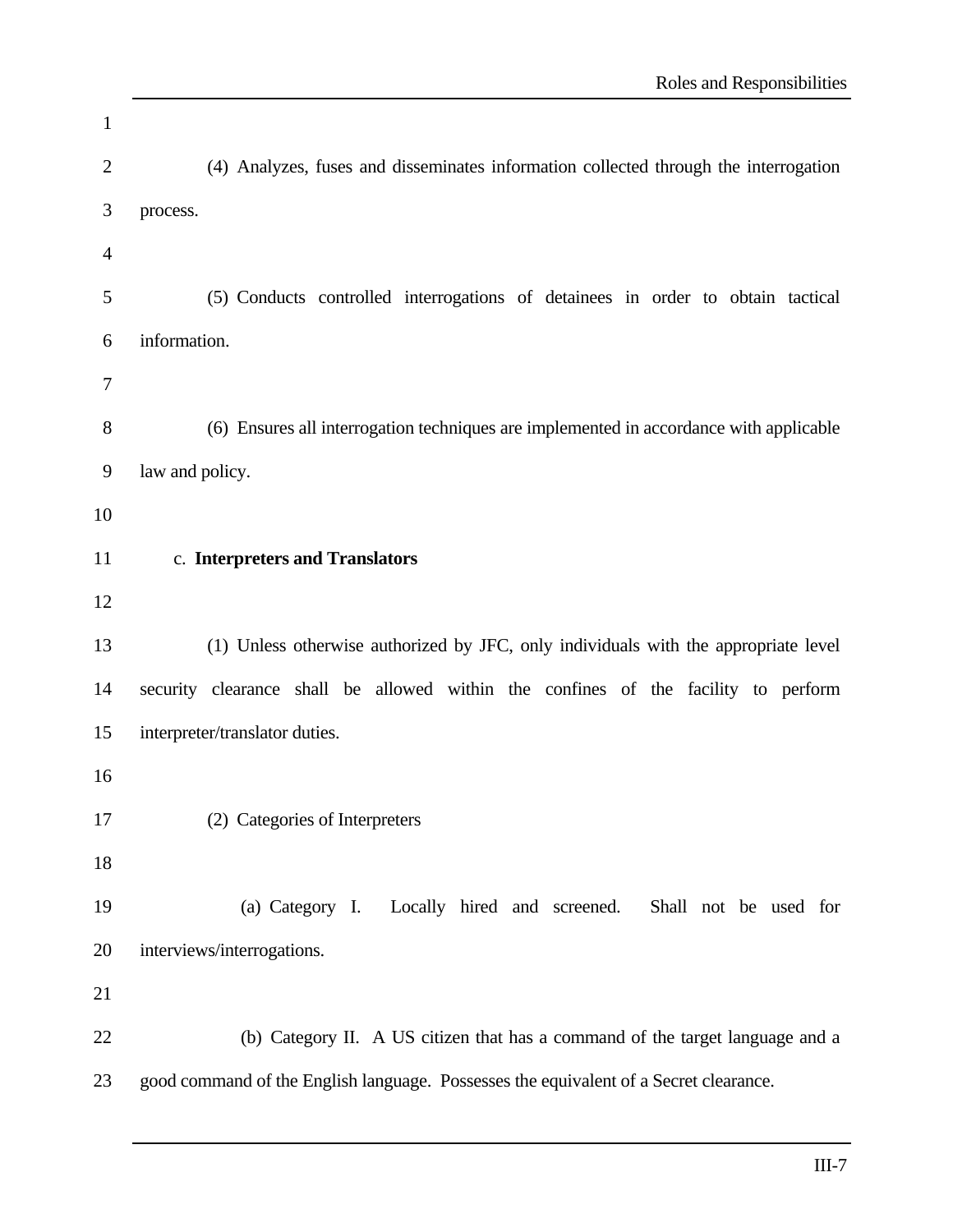| $\mathbf 1$    |                                                                                               |
|----------------|-----------------------------------------------------------------------------------------------|
| $\overline{2}$ | (c) Category III. US Citizen that has a command of both the target and English                |
| 3              | languages. Possesses the equivalent of a Top Secret clearance, and shall be primarily used in |
| $\overline{4}$ | strategic information collection and high-ranking official meetings.                          |
| 5              |                                                                                               |
| 6              | 11. Joint Force Intelligence Directorate Counterintelligence and Human Intelligence           |
| 7              | <b>Staff Element Officer and Collection Manager</b>                                           |
| 8              |                                                                                               |
| 9              | a. Responsible for the technical control, support, and deconfliction of all HUMINT/CI         |
| 10             | activities and operations.                                                                    |
| 11             |                                                                                               |
| 12             | b. Participates in planning for deployment of HUMINT/CI assets in support of operations.      |
| 13             |                                                                                               |
| 14             | c. Coordinates and deconflicts all HUMINT/CI operations within the operational area.          |
| 15             |                                                                                               |
| 16             | d. Coordinates with senior US national intelligence representatives for specific operational  |
| 17             | approval when required by standing agreements.                                                |
| 18             |                                                                                               |
| 19             | 12. Civil Affairs Officers                                                                    |
| 20             |                                                                                               |
| 21             | a. Recommends measures intended to enhance the level of cooperation between US forces         |
| 22             | and the detainee population.                                                                  |
| 23             |                                                                                               |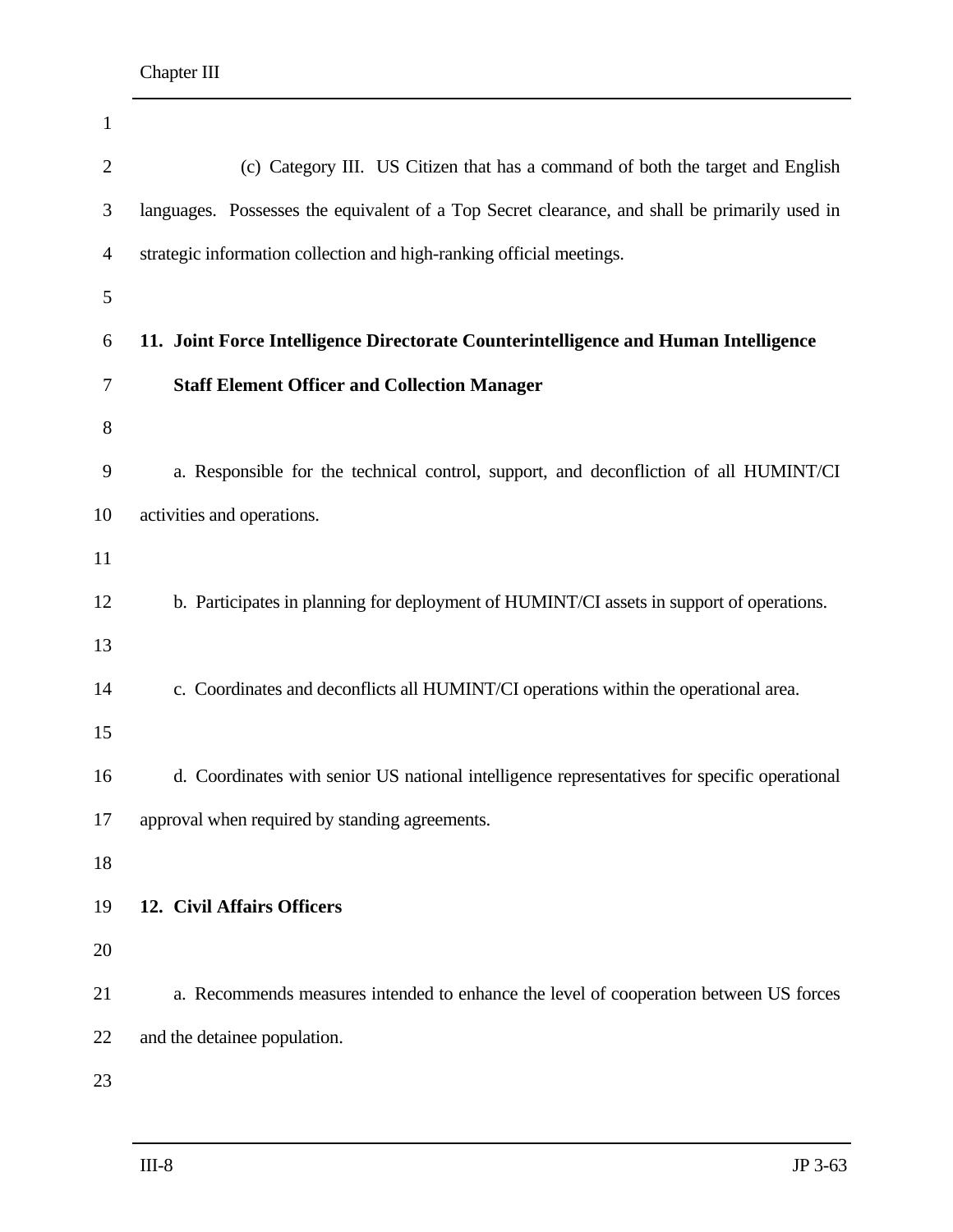| $\mathbf{1}$   | b. Assists the security force commander with control of detainees during emergencies.           |
|----------------|-------------------------------------------------------------------------------------------------|
| $\overline{2}$ |                                                                                                 |
| 3              | c. Uses comprehensive information, educational and vocational programs to prepare               |
| 4              | detainees for release.                                                                          |
| 5              |                                                                                                 |
| 6              | 13. Medical Officer/Surgeon                                                                     |
| 7              |                                                                                                 |
| 8              | a. Reports directly to the detention facility commander.                                        |
| 9              |                                                                                                 |
| 10             | b. Coordinates actions of medically qualified retained persons (individuals who satisfy the     |
| 11             | criteria for this status established in the GWS).                                               |
| 12             |                                                                                                 |
| 13             | c. Provides Level 1 medical services to the detainee population. Such support shall include     |
| 14             | monitoring of general health, routine and emergency medical treatment, dental and mental health |
| 15             | services. Coordinates Level 2 or higher medical services.                                       |
| 16             |                                                                                                 |
| 17             | d. Advises the commander on medical and health-related issues.                                  |
| 18             |                                                                                                 |
| 19             | e. Coordinates for the visitation of medical specialists (e.g., psychologists, gynecologists,   |
| 20             | etc.) as needed.                                                                                |
| 21             |                                                                                                 |
| 22             | f. Coordinates with the Civil Affairs Officer to ensure detainee medical concerns are being     |
| 23             | considered for possible presentation at the CMIC.                                               |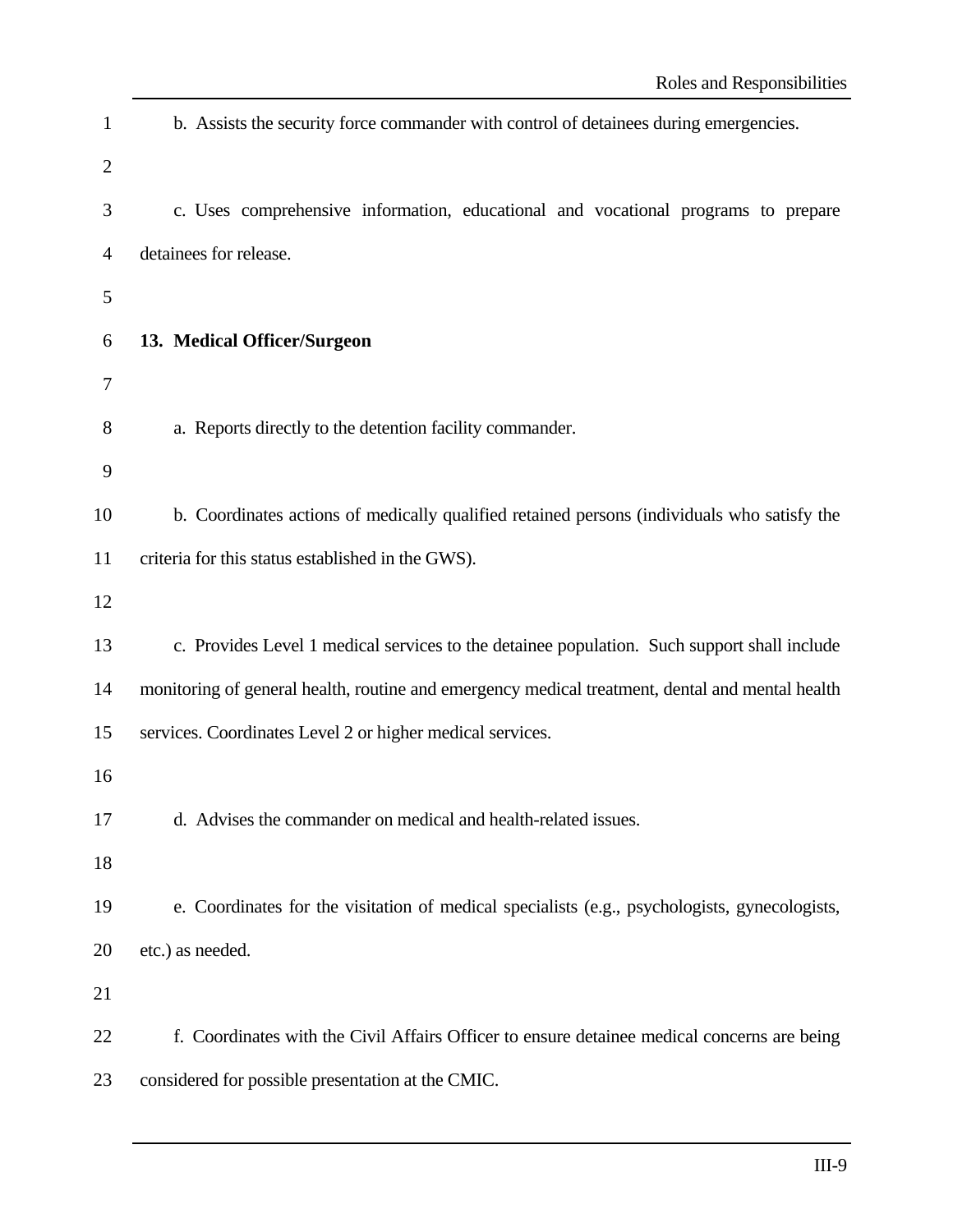| 1              |                                                                                            |
|----------------|--------------------------------------------------------------------------------------------|
| $\overline{2}$ | g. Ensures the medical requirements within the detention facility are met.<br>Such         |
| 3              | requirements shall include:                                                                |
| $\overline{4}$ |                                                                                            |
| 5              | (1) Examination and documentation of detainee's physical condition upon initiation of      |
| 6              | detention.                                                                                 |
| 7              |                                                                                            |
| 8              | (2) Monthly record of detainees' height and weight.                                        |
| 9              |                                                                                            |
| 10             | (3) Monitoring of general cleanliness of the facility (latrines, showers, and wash         |
| 11             | stations).                                                                                 |
| 12             |                                                                                            |
| 13             | (4) Examining detainees for contagious diseases.                                           |
| 14             |                                                                                            |
| 15             | h. Coordinates for preventive medicine inspections of the facility.                        |
| 16             |                                                                                            |
| 17             | i. Coordinates veterinary inspection of food sources. Advises detention facility commander |
| 18             | of caloric content and dietary suitability of detainee rations.                            |
| 19             |                                                                                            |
| 20             | j. Develops pre/post interrogation medical screening criteria.                             |
| 21             |                                                                                            |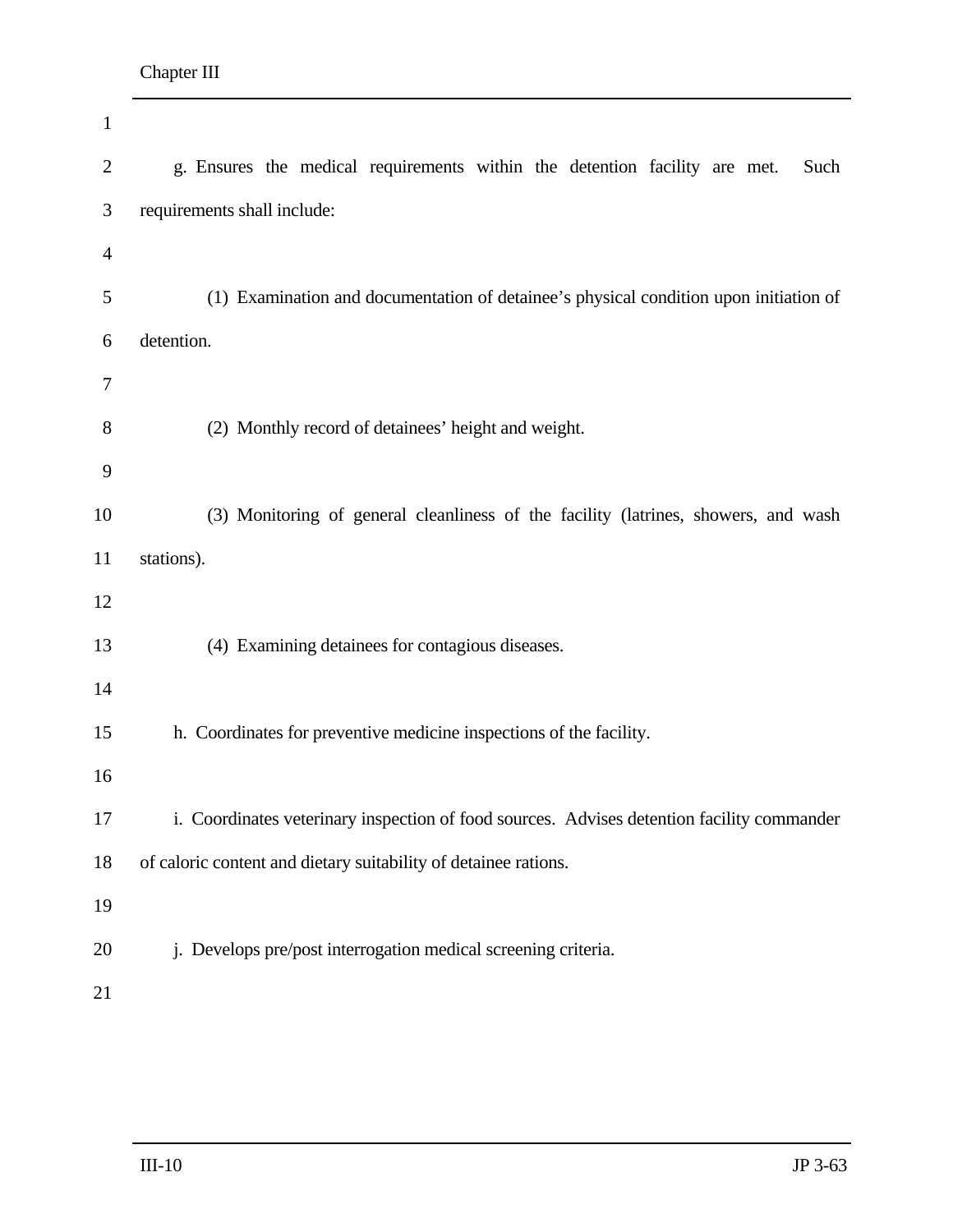| 1              | k. Upon death of a detainee, coordinates with the armed forces medical examiner who will     |
|----------------|----------------------------------------------------------------------------------------------|
| $\overline{2}$ | determine if an autopsy will be performed. The remains shall not be released from US custody |
| 3              | without authorization from the armed forces medical examiner. (DODM 9 June 2004).            |
| $\overline{4}$ |                                                                                              |
| 5              | 14. Staff Judge Advocate/Legal Advisor                                                       |
| 6              |                                                                                              |
| 7              | a. Serves as the representative of the JFC legal advisor for the detention facility          |
| 8              | commander.                                                                                   |
| 9              |                                                                                              |
| 10             | b. Advises the commander and other personnel responsible for detention operations on all     |
| 11             | matters pertaining to compliance with applicable law and policy.                             |
| 12             |                                                                                              |
| 13             | c. Provides legal advice on the proper composition and function of tribunals to required to  |
| 14             | determine detainee status per Geneva Conventions.                                            |
| 15             |                                                                                              |
| 16             | d. Advises appropriate commander regarding investigation of suspected maltreatment or        |
| 17             | abuse of detainees, or other violations of applicable law or policy.                         |
| 18             |                                                                                              |
| 19             | 15. Chaplain                                                                                 |
| 20             |                                                                                              |
| 21             | a. Serves as the chaplain for the detention facility personnel.                              |
| 22             |                                                                                              |
| 23             | b. Advises the commander on detainee religious issues.                                       |
|                |                                                                                              |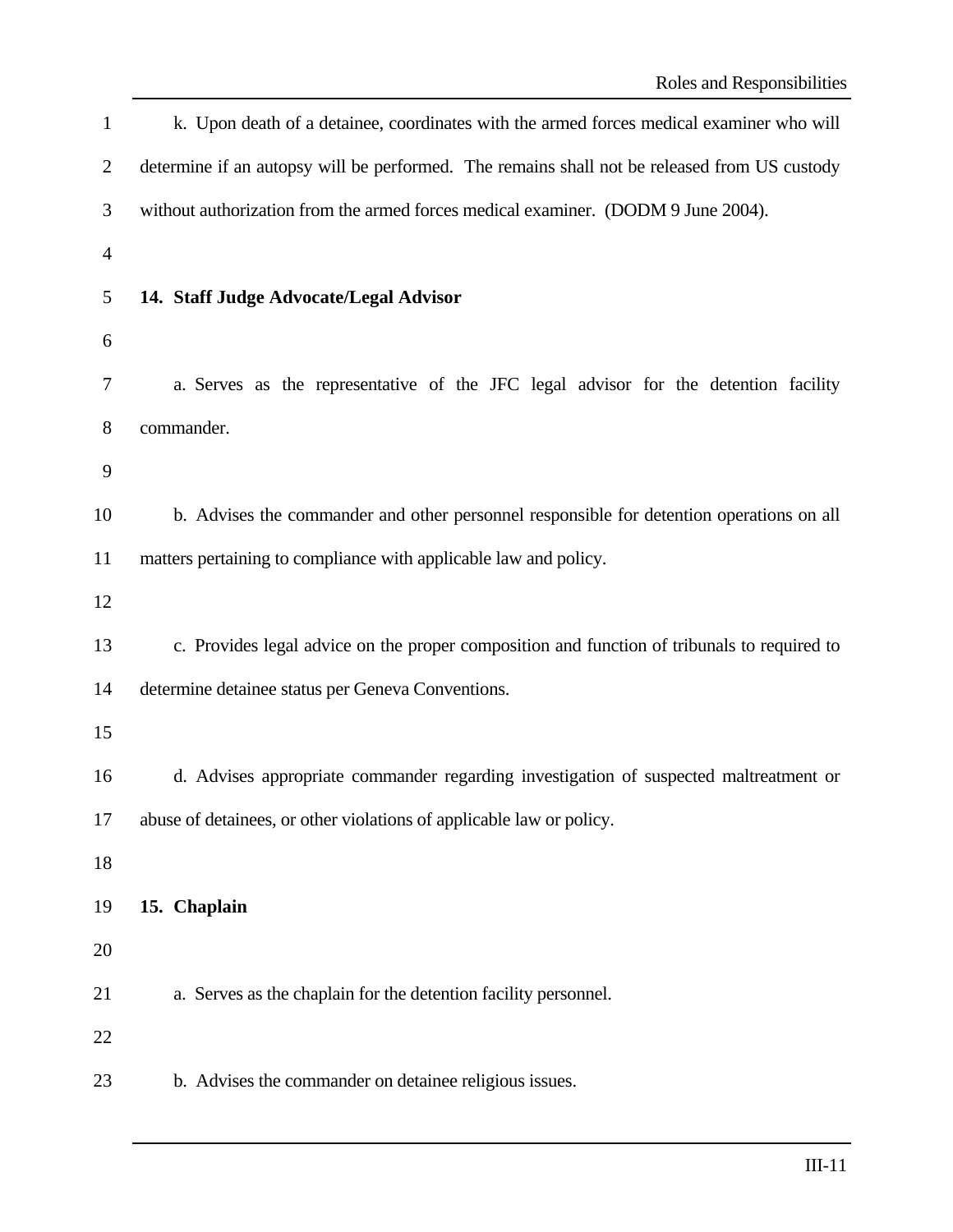| $\mathbf{1}$ |                                                                                                     |
|--------------|-----------------------------------------------------------------------------------------------------|
| 2            | c. Serves as the moral and ethical advisor for the DFC.                                             |
| 3            |                                                                                                     |
| 4            | d. Coordinates the actions of religiously qualified Retained Persons as required. Detainees         |
| 5            | have no privilege of direct support from military chaplains. Therefore JFCs are under no            |
| 6            | obligation to provide such support. Accordingly, military chaplains do not generally provide        |
| 7            | direct (religious ministry) support to detainees. Should the JFC determine a requirement to         |
| 8            | provide direct military chaplain support to detainees, in any direct interaction with detainees the |
| 9            | absolute privilege of communication shall be maintained. Support to the detainees shall reflect a   |
| 10           | respect for their cultural beliefs.                                                                 |
| 11           |                                                                                                     |
| 12           | 16. Engineer                                                                                        |
| 13           |                                                                                                     |
| 14           | a. Responsible for the construction, maintenance, and repair of utilities (water, electricity,      |
| 15           | heat, and sanitation) and sustainment of the detention facility.                                    |
| 16           |                                                                                                     |
| 17           | b. Responsible for construction support and ongoing maintenance throughout the lifespan             |
| 18           | of the facility.                                                                                    |
| 19           |                                                                                                     |
| 20           | c. Ensures adequate fire protection for the detainees and the guard force.                          |
| 21           |                                                                                                     |
| 22           | d. Responsible for construction of force protection measures.                                       |
| 23           |                                                                                                     |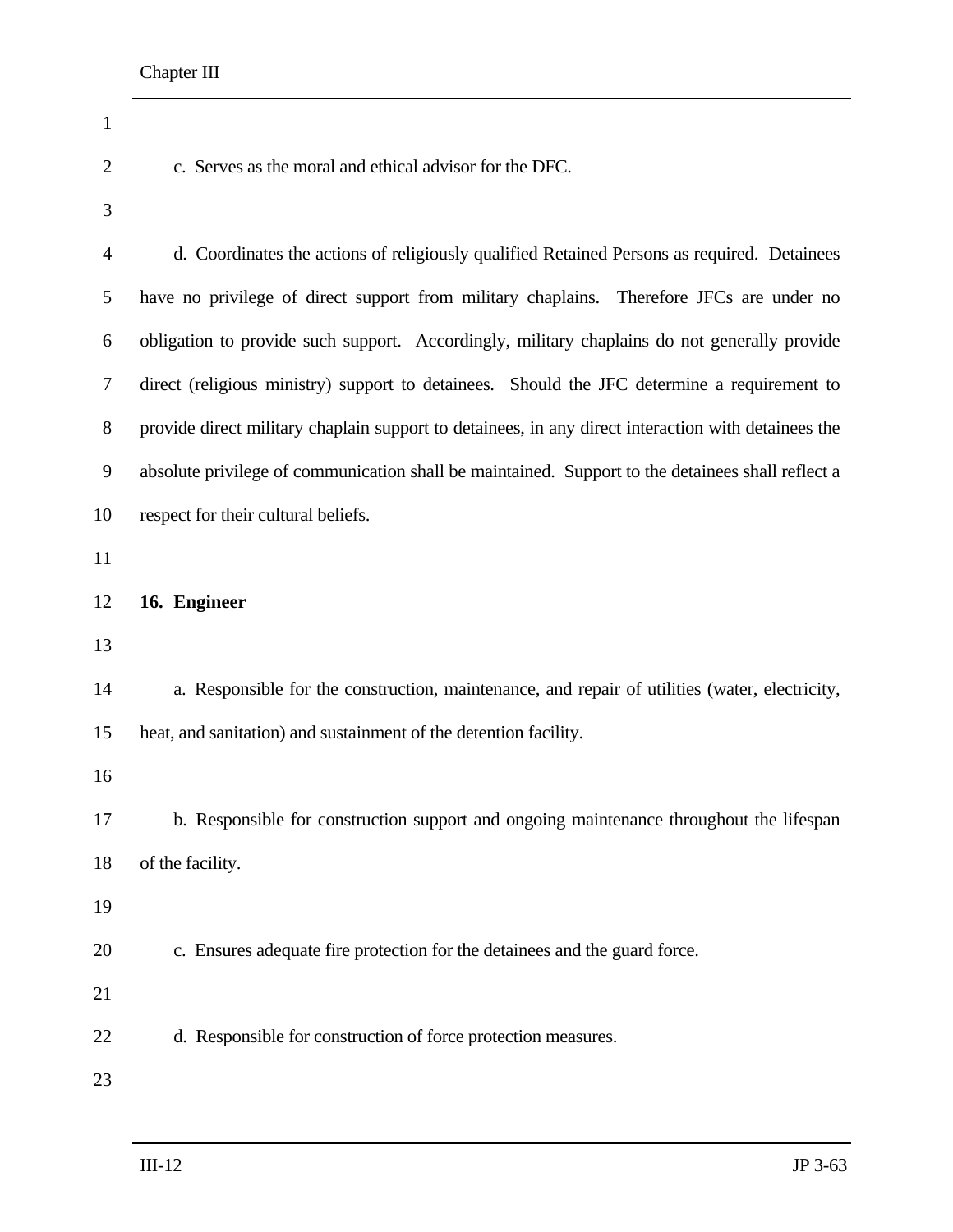| $\mathbf{1}$   | 17. Interagency Representatives                                                               |
|----------------|-----------------------------------------------------------------------------------------------|
| $\overline{2}$ |                                                                                               |
| 3              | a. Coordinates all visits with the CDO.                                                       |
| 4              |                                                                                               |
| 5              | b. Coordinates with the detention facility commander prior to participation in each or any    |
| 6              | interview/interrogation.                                                                      |
| 7              |                                                                                               |
| 8              | 18. Multinational/Allied Representatives                                                      |
| 9              |                                                                                               |
| 10             | a. Coordinates all visits with the JFC.                                                       |
| 11             |                                                                                               |
| 12             | b. Coordinates all visits with the detention facility commander for inspections of conditions |
| 13             | for detainees captured by their forces.                                                       |
| 14             |                                                                                               |
| 15             | c. Coordinates<br>with<br>the<br>facility commander prior to participation<br>in<br>any       |
| 16             | interview/interrogation.                                                                      |
| 17             |                                                                                               |
| 18             | 19. Inspector General                                                                         |
| 19             |                                                                                               |
| 20             | a. Reviews detention operations for all sites and agencies handling detainee's in-theater.    |
| 21             |                                                                                               |
| 22             | b. Commander's advocate in interactions with the ICRC regarding detainee treatment.           |
| 23             |                                                                                               |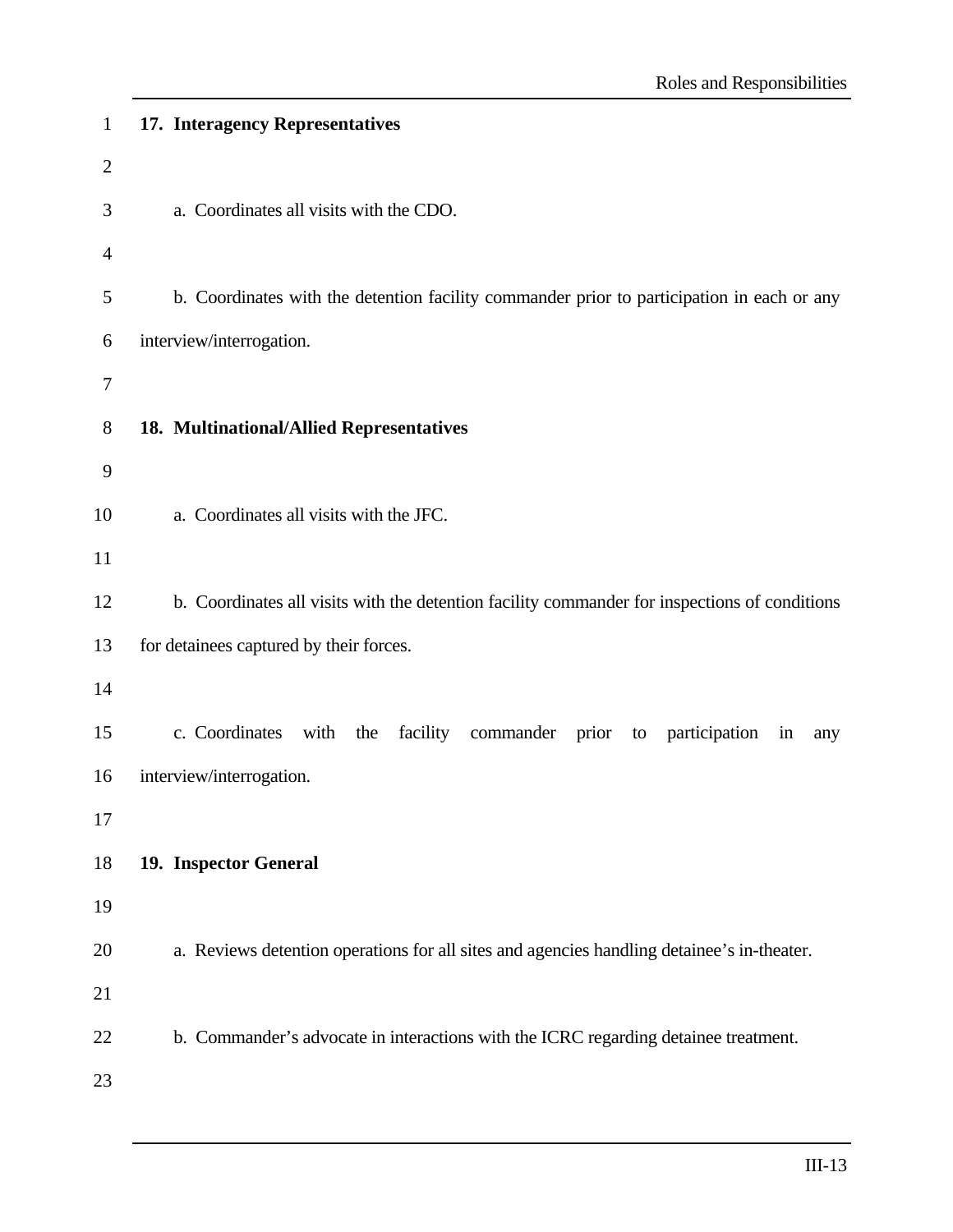# Chapter III

| $\mathbf{1}$   | c. Commander's advocate for adherence to Geneva and Hague Conventions standards for |
|----------------|-------------------------------------------------------------------------------------|
| 2              | site construction and resourcing for logistics.                                     |
| 3              |                                                                                     |
| $\overline{4}$ |                                                                                     |
| 5              |                                                                                     |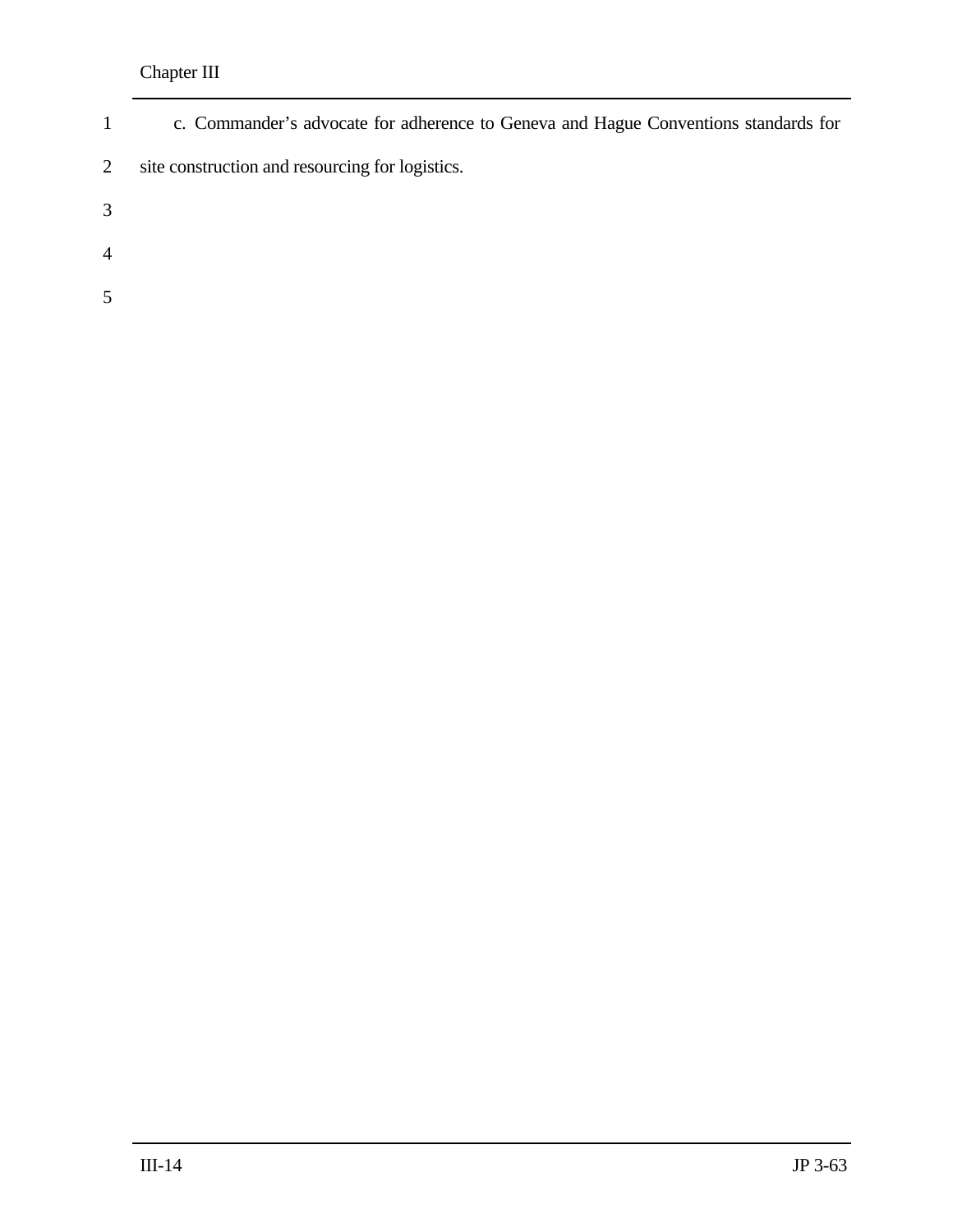## CHAPTER IV **CAPTURE AND INITIAL DETENTION AND SCREENING**

| $\mathbf{1}$   |                                                                                                    |
|----------------|----------------------------------------------------------------------------------------------------|
| $\overline{2}$ | "Humane Treatment. We find expressed here the fundamental principle underlying                     |
| 3              | the four Geneva Conventions. The word treatment must be understood here in its                     |
| 4              | most general sense as applying to all aspects of man's life.<br>The requirement of                 |
| 5              | humane treatment and the prohibition of certain acts incompatible with it are general              |
| 6              | and absolute in character they are valid in all circumstances and at all times."                   |
| 7              |                                                                                                    |
| 8              | <b>Commentary to the GC</b>                                                                        |
| 9              |                                                                                                    |
| 10             | <b>Background</b><br>1.                                                                            |
| 11             |                                                                                                    |
| 12             | a. In any given joint operations area (JOA), any of the Services may find themselves on a          |
| 13             | mission in which individuals are captured or placed under the control of US forces. The efficient  |
| 14             | and effective control, processing, detention, and intelligence exploitation of such personnel is   |
| 15             | often critical to the success of US forces. Effective detention operations achieve this efficient  |
| 16             | and effective execution while always ensuring the humane treatment and proper care of detained     |
| 17             | personnel as they are moved to either temporary or permanent internment facilities.                |
| 18             |                                                                                                    |
| 19             | b. A point of capture may occur during any military operation: on an objective, during a           |
| 20             | raid, at sea, near an air base, during a cordon and search mission, at a traffic control point, at |
| 21             | border crossing points, on base camps, or even as local nationals attempt to gain information on   |
| 22             | US, allied, or coalition forces. Commanders must anticipate this reality, and plan and train       |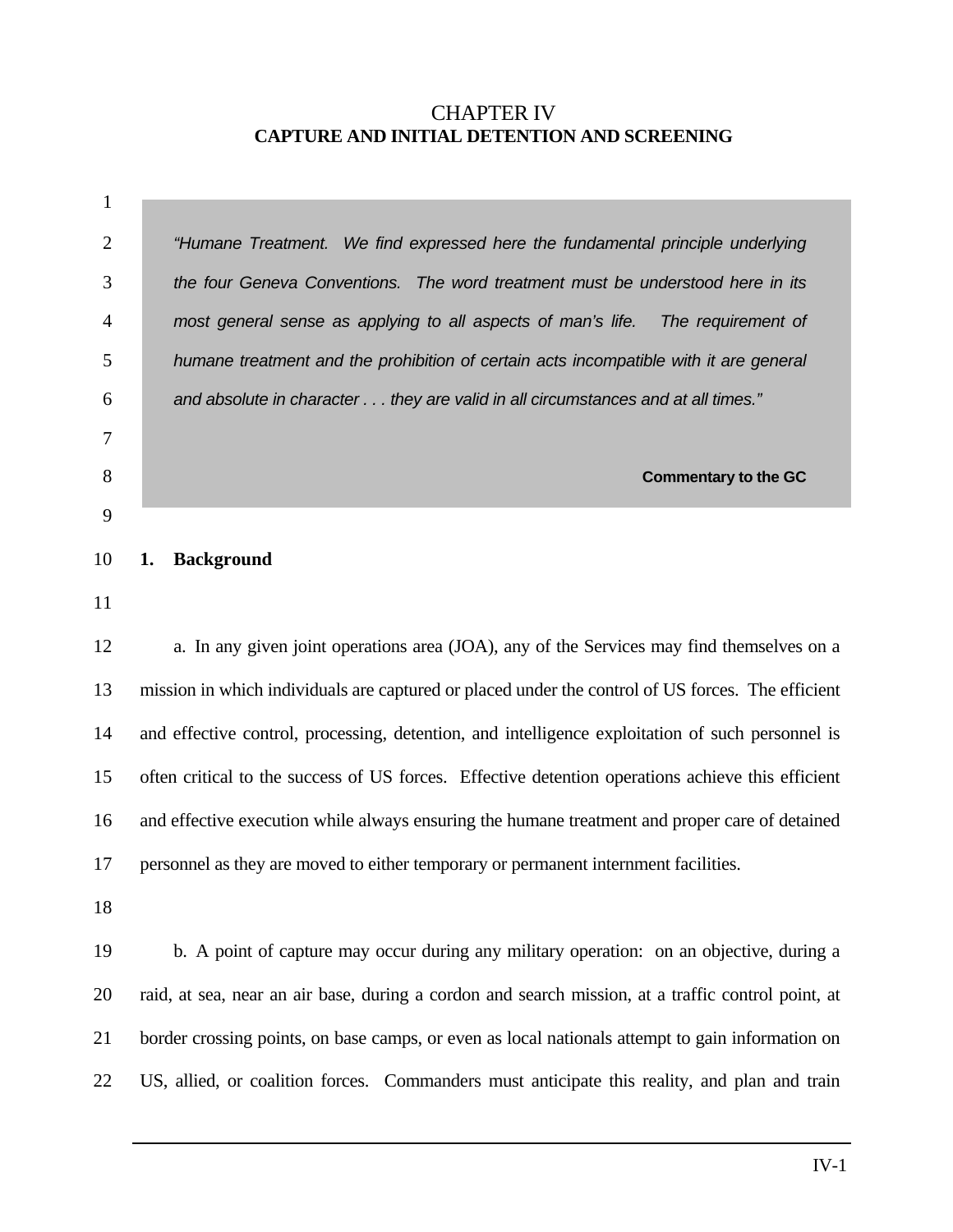1 accordingly, to ensure their forces are prepared to meet the needs of the mission and respect all 2 applicable law and policy related to detainees.

3

### 4 **2. Principles of Detention and Screening**

5

6 a. It is paramount that all treatment of captured personnel complies with all legal 7 obligations, and at all times the spirit and principles of the law of war, from the initial time of 8 capture until they are transferred or released. Once the capture of individuals has occurred, the 9 proper identification and classification of those personnel remain critical to the overall 10 intelligence and detainee identification effort. Tactical commanders must exercise discretion 11 when determining whether an individual poses a credible threat or possesses sufficient 12 information requiring evacuation and detention. All DOD Services shall establish collection 13 points within their specific area of operation that meet the requirements of this publication.

14

15 b. Consistent with longstanding military practice, individuals captured or detained by US 16 forces must be evacuated expeditiously through transit points to reach an internment facility in a 17 secure area. Capturing units conduct tactical questioning for combat information relative to the 18 commander's critical information requirements (CCIR). However, the need to obtain 19 information to satisfy these requirements is never a justification to deviate from the obligation to 20 treat detainees humanely. At the detention facility, formal accountability consistent with the 21 GPW or the GC is established by the issue of an ISN. If feasible, appropriate segregation of 22 detainees is implemented at this point in the detention process. Additionally, a JIDC may be 23 located in close proximity to the detention facility.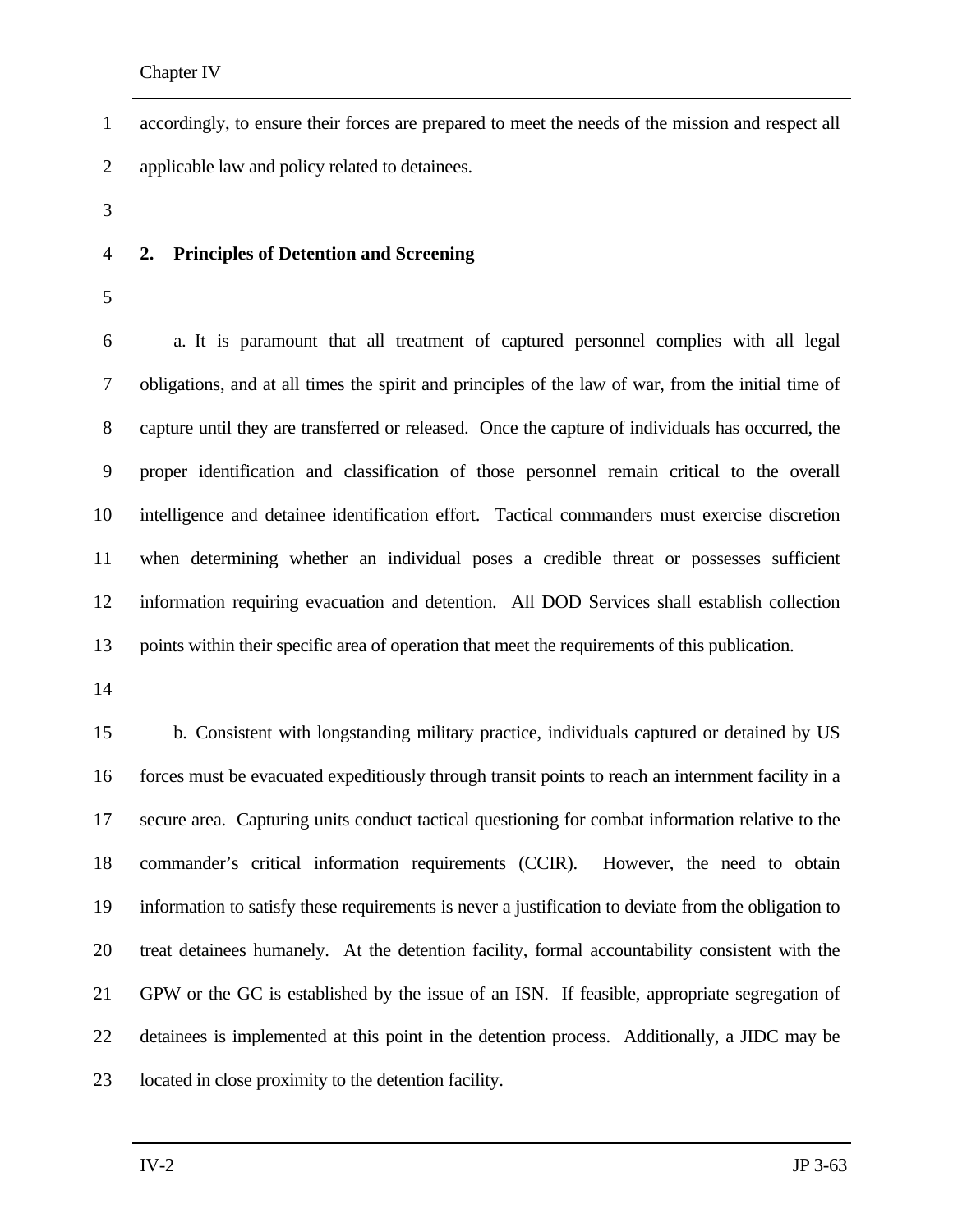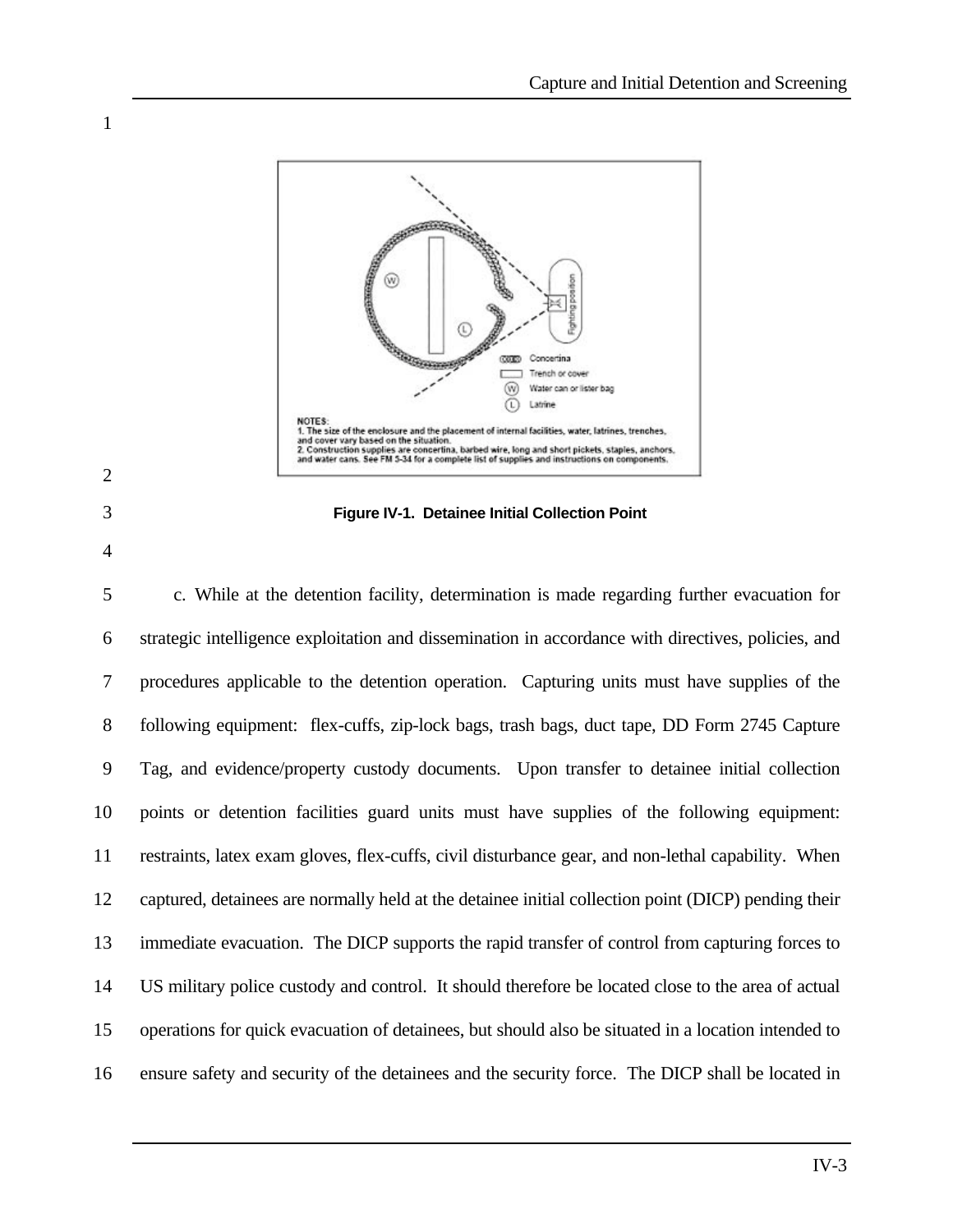1 the brigade support areas of the brigade combat team, the unit of action (UA) or marine 2 expeditionary unit (MEU) or equivalent type units. Detainees should be transported from the 3 DICP to the detainee holding area within 24 hours unless prohibited by the exigent 4 circumstances. Detainees are evacuated to the detainee holding area (DHA) (see Figure IV-2). 5 The DHA shall normally be located in a secure location that provides safety and easily 6 accessible for receipt and evacuation of detainees. The DHA is normally operated by MP 7 assigned under the UEx maneuver enhancement brigade. Upon arrival at the DHA, HUMINT 8 collectors shall normally screen all arriving detainees to determine those suspected of possessing 9 information of immediate tactical value. All detainees will be evacuated to the detainee holding 10 area within 24 hours of arrival using all available logistics back-haul capability.









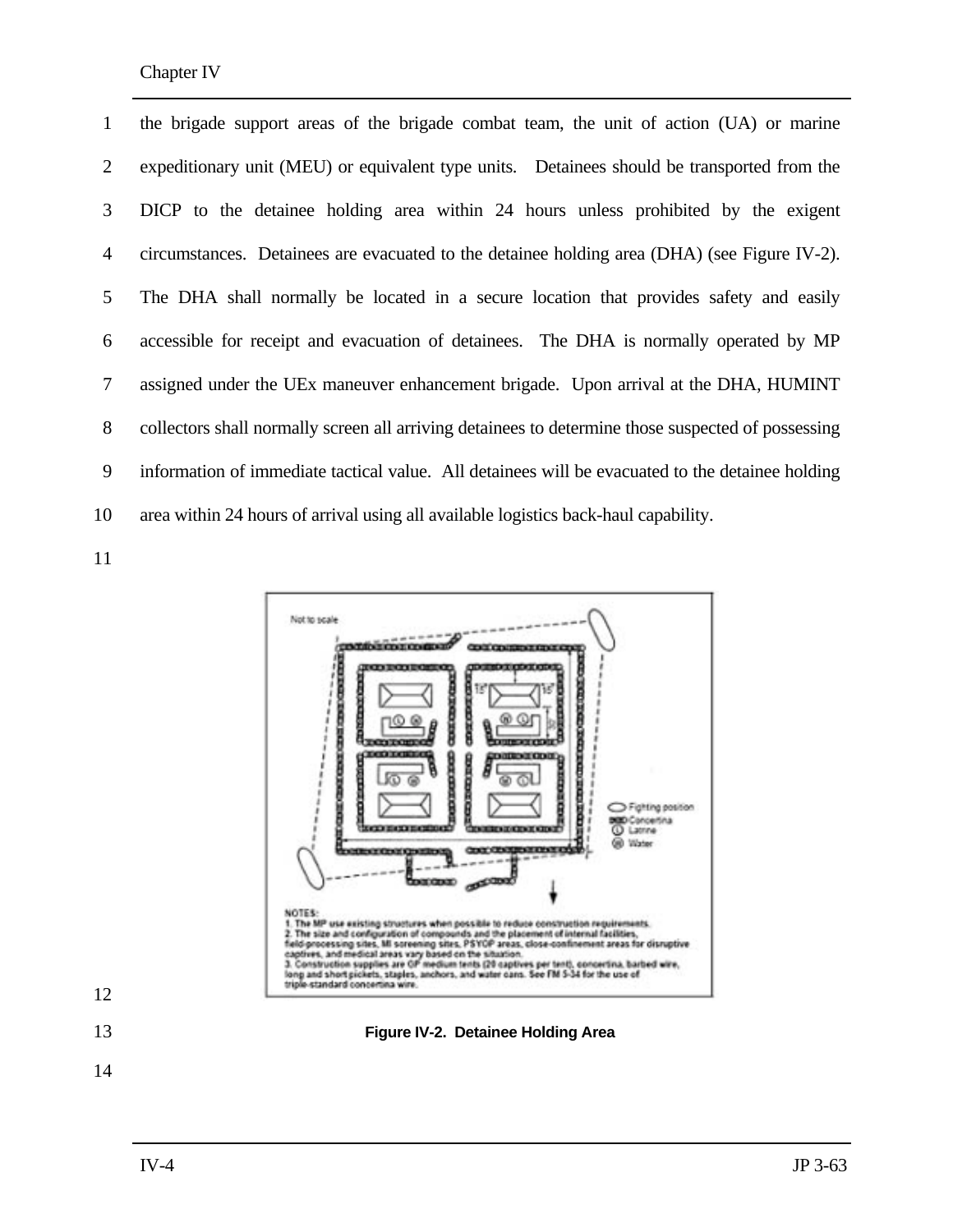1 d. Detainees are evacuated either directly from the battlefield or from the DICP to the 2 DHA. The DICP shall coordinate with the supporting higher headquarters for the evacuation of 3 detainees using organic assets to the DHA. Detainees are not given a determined status at the 4 DHA. Until such status is officially determined, IAW DOD policy, all detainees will be 5 accorded EPW treatment at all times and locations.

6

7 e. The DHA should be located in a secure area with easy access to transportation nodes, but 8 must be protected from the effects of the battlefield to the extent feasible based on the mission, 9 enemy, time, terrain, troops available and civilian considerations (METT-TC). Detainees should 10 be held at the DHA for no longer than 72 hours, unless transfer is prohibited by exigent 11 circumstances. If possible, increased numbers of HUMINT collectors should be available for 12 exploitation activities as the DHA. Effective operation of the DHA will be greatly enhanced by 13 and must have the following minimal requirements in order to operate effectively:

14

15 (1) After 72 hours, detainees are transported to a strategic internment facility (SIF) 16 where they are assigned an internment serial number (ISN) from a block of numbers maintained 17 by the national detainee reporting center (NDRC). The SIF (Figure IV-3) shall be located in the 18 UEy AO and serves as the theater detainee collection facility. All detainees arriving from any 19 and all sources and agencies shall be inprocessed and receive an ISN immediately upon arrival at 20 the SIF. An Internment/Resettlement (I/R) battalion, with the appropriate units assigned, 21 conducts operations at a SIF with a specific capacity of up to 4000 detainees, based on a docile, 22 compliant population. Units shall mark, tag and transport all detainee-associated documents and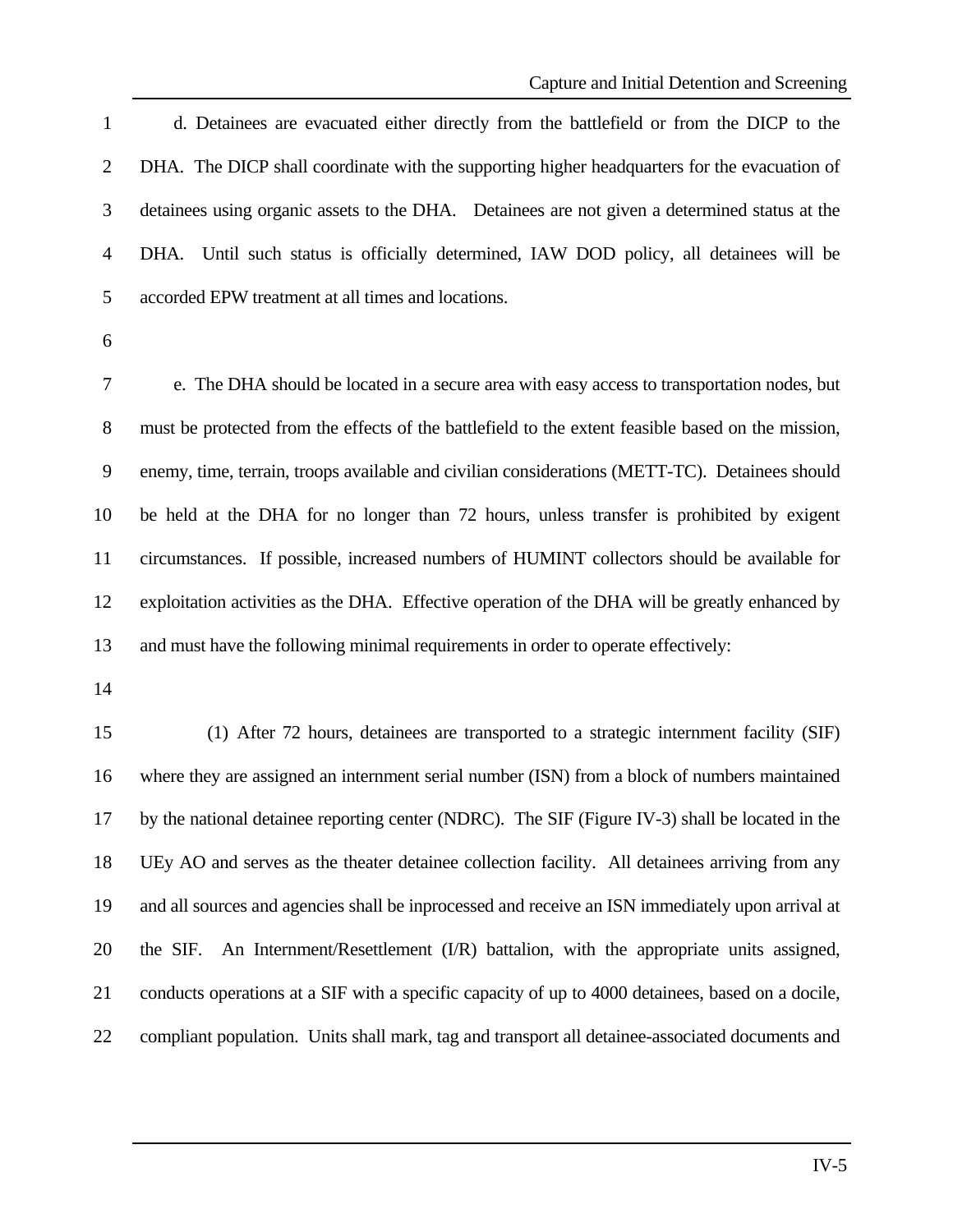- 1 property with the transporting unit to the SIF to maintain detainee property accountability and
- 2 for further analysis and evaluation by trained HUMINT collectors and CI agents.
- 3
- 4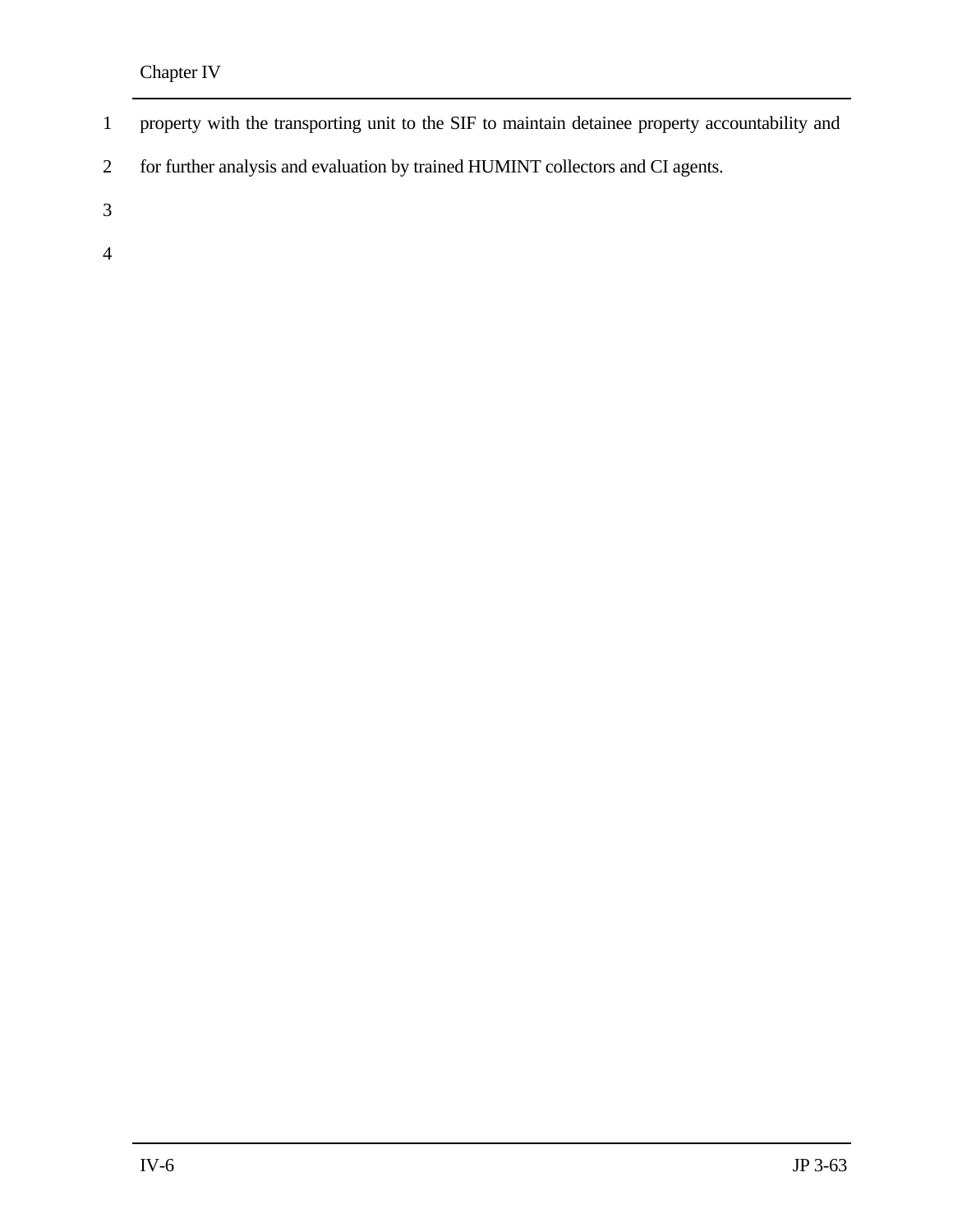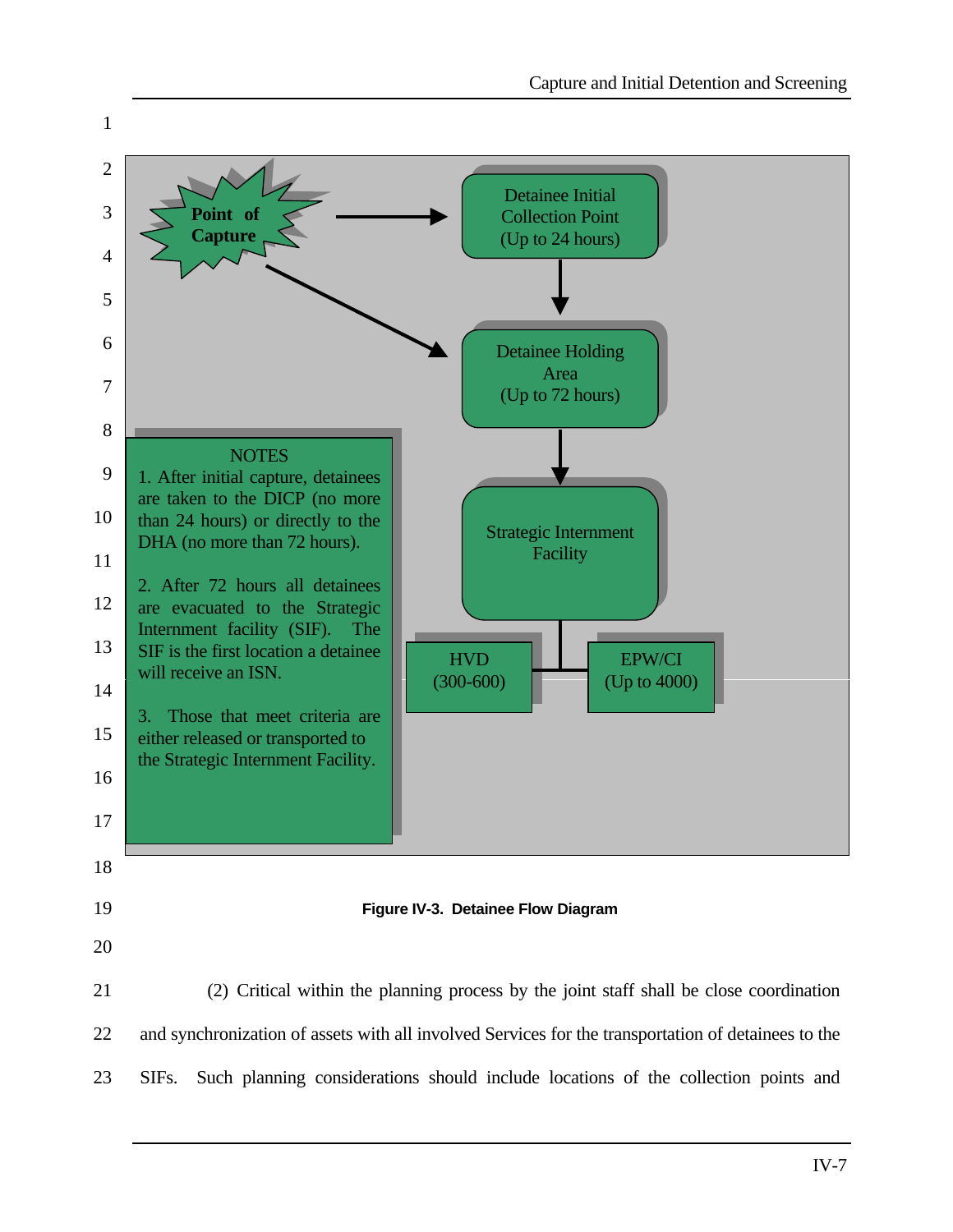| $\mathbf{1}$   | internment facilities within the JOA, transportation responsibilities (air, land and sea), logistic |
|----------------|-----------------------------------------------------------------------------------------------------|
| $\overline{2}$ | support (for real-time and future operations) for all DHAs and SIFs within the JOA.                 |
| 3              |                                                                                                     |
| 4              | f. A SIF is an improved, semi-permanent/or permanent facility and can hold detainees until          |
| 5              | they are released or until it is determined that out-of-theater evacuation is necessary. JFCs must  |
| 6              | weigh heavily the decision to establish and maintain more than one SIF in a JOA. Associated         |
| 7              | costs, manning requirements and logistic sustainability may not allow for operating more than       |
| $8\,$          | one SIF. Ideally, the SIF shall have:                                                               |
| 9              |                                                                                                     |
| 10             | (1) Increased MP corrections specialists once the theater has matured.                              |
| 11             |                                                                                                     |
| 12             | (2) Permanent structures, lighting, water and utilities, hygiene and sanitation facilities.         |
| 13             |                                                                                                     |
| 14             | (3) Ability to provide Level 2 and higher medical care to detainees.                                |
| 15             |                                                                                                     |
| 16             | (4) Religious and morale facilities.                                                                |
| 17             |                                                                                                     |
| 18             | (5) Networked information system for issue of ISNs and maintaining the detainee                     |
| 19             | database in DRS.                                                                                    |
| 20             |                                                                                                     |
| 21             | (6) Communications capability (for accountability of detainees through to the                       |
| 22             | TDRC/NDRC).                                                                                         |
| 23             |                                                                                                     |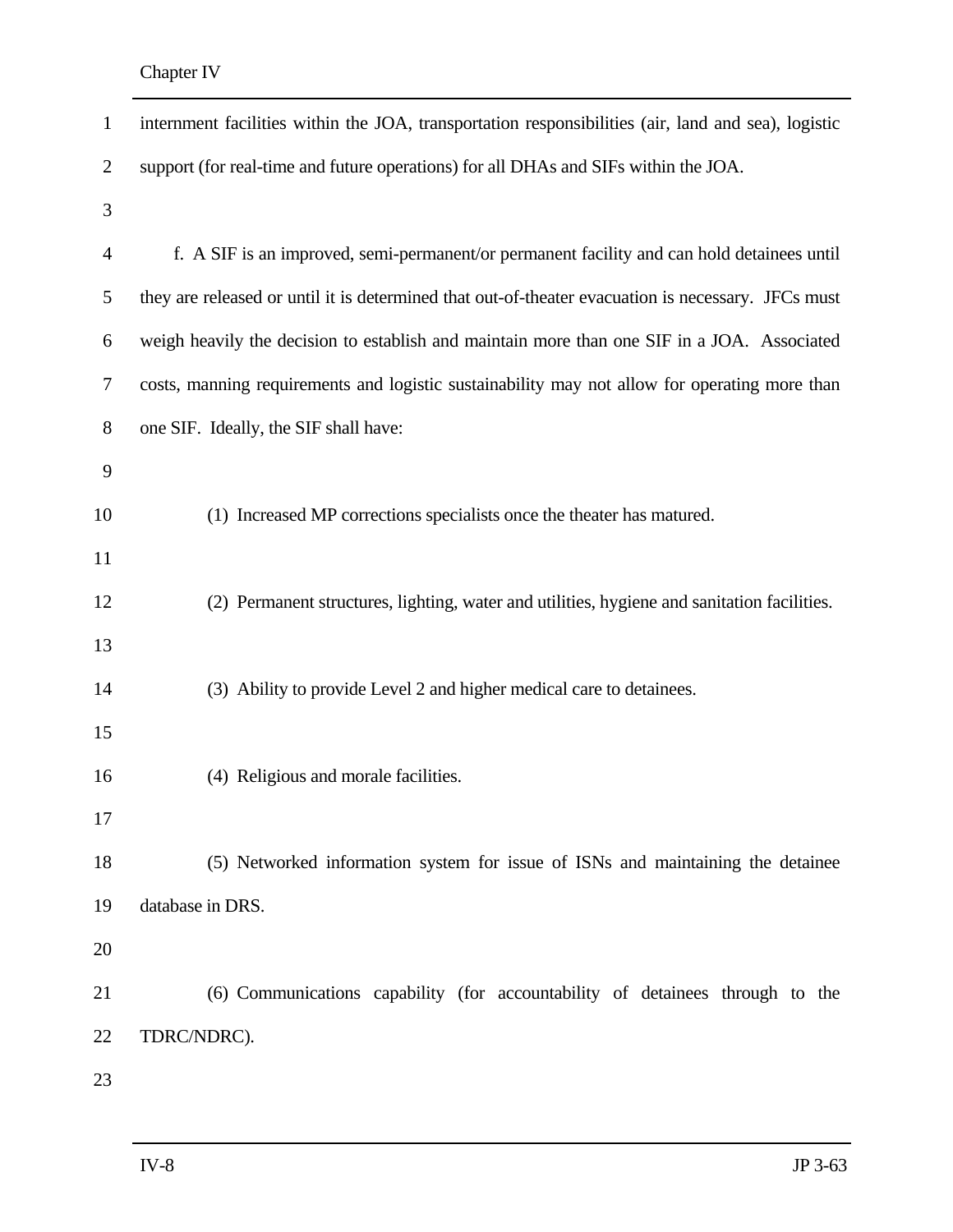| $\mathbf{1}$   | (7) Support by an area support group (ASG) for all classes of supply and service                 |
|----------------|--------------------------------------------------------------------------------------------------|
| $\overline{2}$ | support.                                                                                         |
| 3              |                                                                                                  |
| 4              | g. An interview area is established near the receiving/processing line so that MI personnel      |
| 5              | can interview detainees and examine their equipment and documents after they have been           |
| 6              | assigned an ISN. If detainees or their equipment or documents are removed from the               |
| 7              | receiving/processing line, accountability must be maintained IAW applicable SOPs.                |
| 8              |                                                                                                  |
| 9              | h. If a detainee's status is in doubt, a formal tribunal can be conducted at the SIF in          |
| 10             | accordance with Article 5, GPW. The tribunal determines the status of an individual who does     |
| 11             | not appear entitled to EPW status but:                                                           |
| 12             |                                                                                                  |
| 13             | (1) Commits a belligerent act to aid enemy armed forces.                                         |
| 14             |                                                                                                  |
| 15             | (2) Engages in a hostile activity to aid enemy armed forces.                                     |
| 16             |                                                                                                  |
| 17             | (3) Asserts that he or she is entitled to treatment as an EPW.                                   |
| 18             |                                                                                                  |
| 19             | i. HUMINT collectors and CI agents conduct further exploitation at the SIF. In addition to       |
| 20             | responding to the CCIR, they support the detainee disposition process by providing               |
| 21             | recommendations to release, continue to hold, or transport to the Strategic Internment Facility. |
| 22             |                                                                                                  |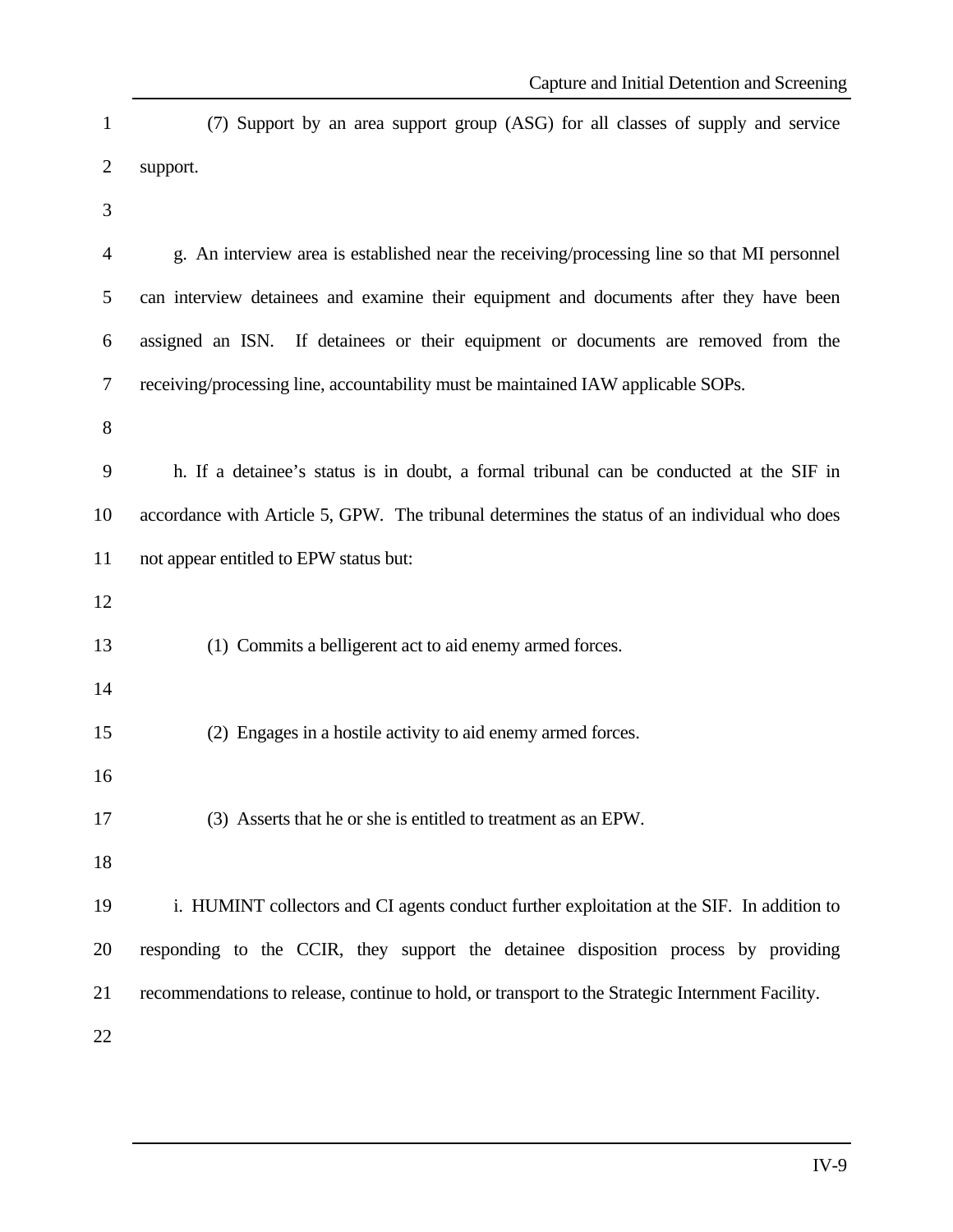1 j. Trained HUMINT collectors, CI agents, and MP personnel play a critical role throughout 2 all phases of detainee operations. While HUMINT personnel can assist with producing 3 intelligence products, they can also quickly identify those personnel who hold no intelligence 4 value at all and can subsequently be released based on the designated commander's directive. 5 Organic MP CI can identify certain individuals that have significant force protection intelligence 6 that may assist the detention facility commander to achieve this requirement to provide security 7 and maintain good order in the detainee population.

8

9 k. Trained MP personnel are vital throughout the tactical and operational levels when 10 conducting detainee operations. Being as far forward as possible will assist the tactical 11 maneuver commander in freeing up combat assets to close with and destroy the enemy. These 12 assets may normally be safeguarding and securing detainees when MP are not available. Thus, it 13 is critical that planners identify early on the requirements for MP to conduct these types of 14 missions.

15

16 l. The NDRC serves as the national collection center for detainee information. The theater 17 detention reporting center (TDRC) is assigned to the MP I/R BDE and functions as the field 18 operations agency for the NDRC. It is the central agency responsible for maintaining and 19 reporting information on all detainees and their personal property within an assigned theater. 20 The TDRC reports detainee accountability of persons and property to the NDRC every 24 hours. 21 A failure to do so will bring unwanted scrutiny on the US Government for neglecting its duties 22 under international law. Note: I/R BNs may report directly to NDRC when a TDRC is not 23 operating in theater.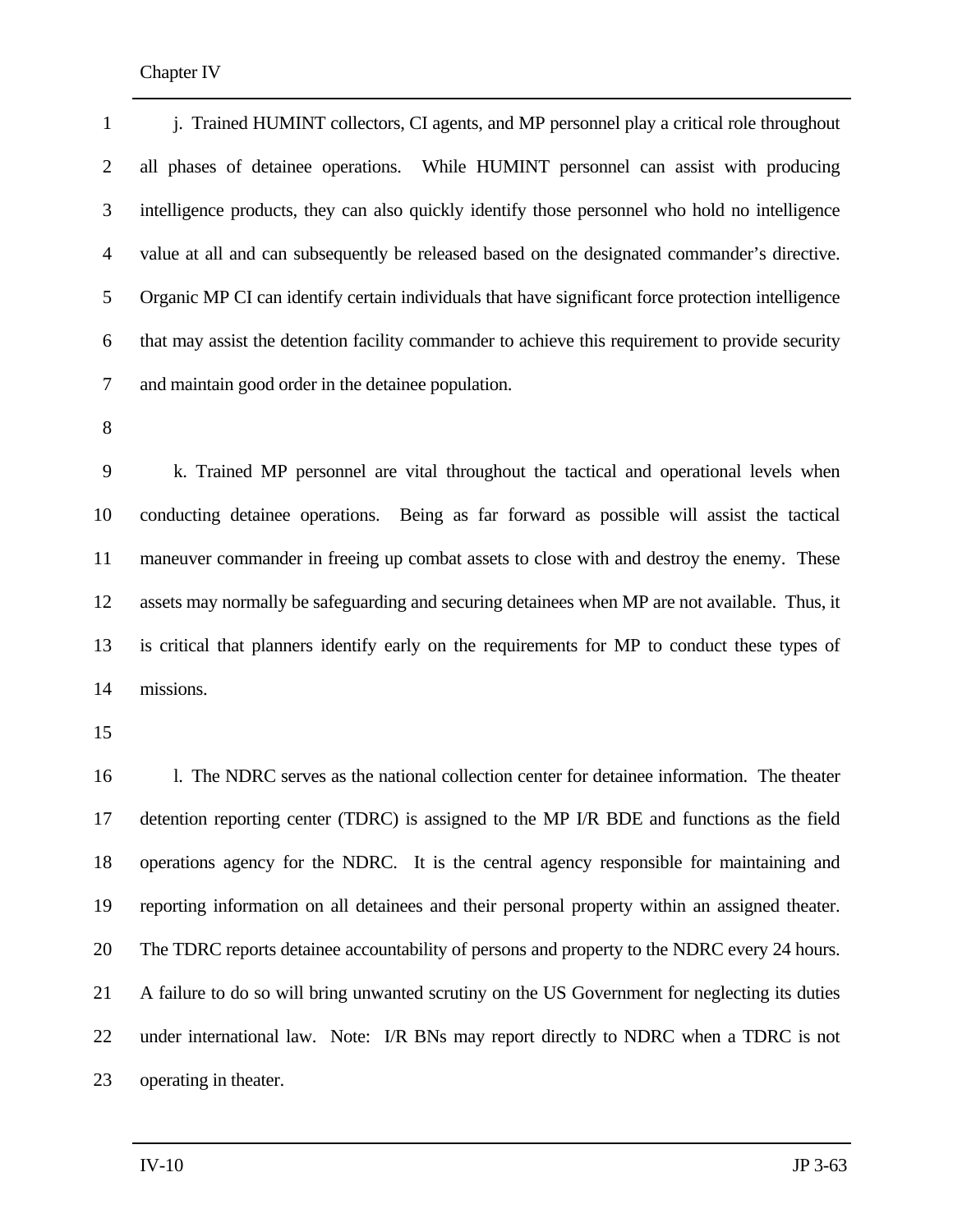1 2 *For more information on the NDRC, see Appendix C, "Detainee Reporting System," of this*  3 *publication.*  4 5 **3. Procedures**  6 7 **DETAINEE CAPTURE PRINCIPLES**  8



15

16 The tactical commander/leader ensures the following steps are taken when handling 17 detainees:

18

19 a. Point of Capture Units below battalion shall be trained on how to conduct tactical 20 questioning (TQ) and make recommendations to MI trained personnel on potential interrogation 21 targets. Units that may handle detainees should be issued the detainee field processing kit to 22 assist in securing and safeguarding detainees IAW doctrine. Detainee capture kits need to be 23 incorporated and issued to capturing units to assist in the proper securing and transportation of 24 detainees. These kits may include latex gloves, surgical masks, flexi-cuffs, ear muffs, capture 25 tag and property bags along with property custody documents.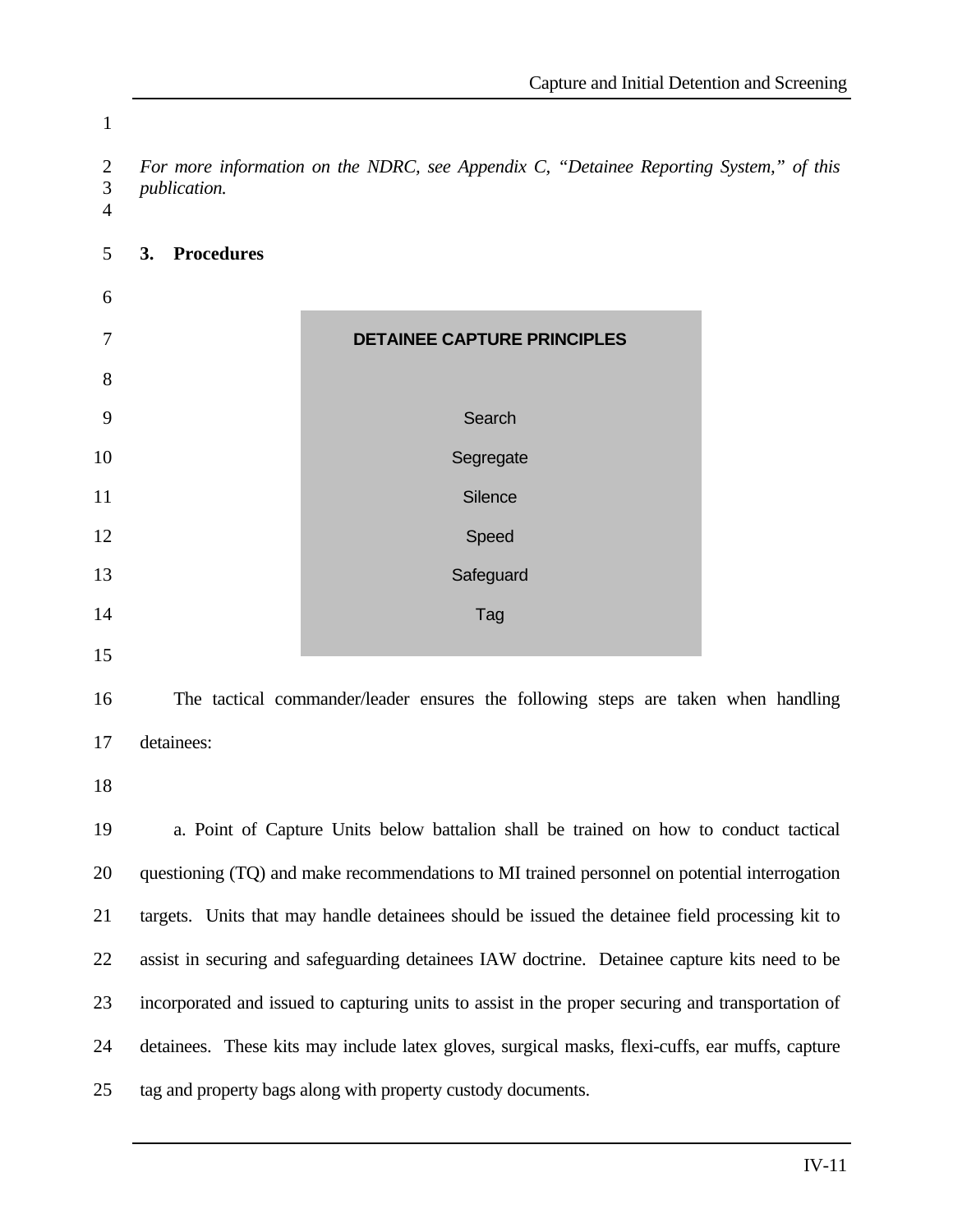1

2 (1) Each detainee must arrive at the DHA or SIF with a completed capture tag and the 3 required information that can be found in the detainee tagging kit. JFCs may implement 4 additional measures beyond the required capture tag. The point of capture noted on the capture 5 tag is important to the release of the detainee. Failure to provide a properly annotated capture 6 tag may substantially degrade the ability to effectively process the detainee, and may result in 7 denial of acceptance of detainees at a facility until the required paperwork is completed and 8 turned over to the new facility. 9 10 **During Operation ENDURING FREEDOM, the coalition joint task force (CJTF)**  11 **required all capturing units to use the Coalition Provisional Authority Forces**  12 **Apprehension Form. Units did not uniformly forward the required**  13 **documentation (medical, evidence/property, capture and intelligence**  14 **documents) when detainees were transferred to other echelons of detention.**  15 **Furthermore, there was no mechanism during the transfer process to**  16 **maintain accountability for records that accompanied a particular detainee.**  17 18 b. Daily detention operations 19 20 (1) Detention facility commanders shall establish policies and procedures for the 21 detention and interrogation of detainees in the detention facility. Such policies must be 22 consistent with applicable law and policy.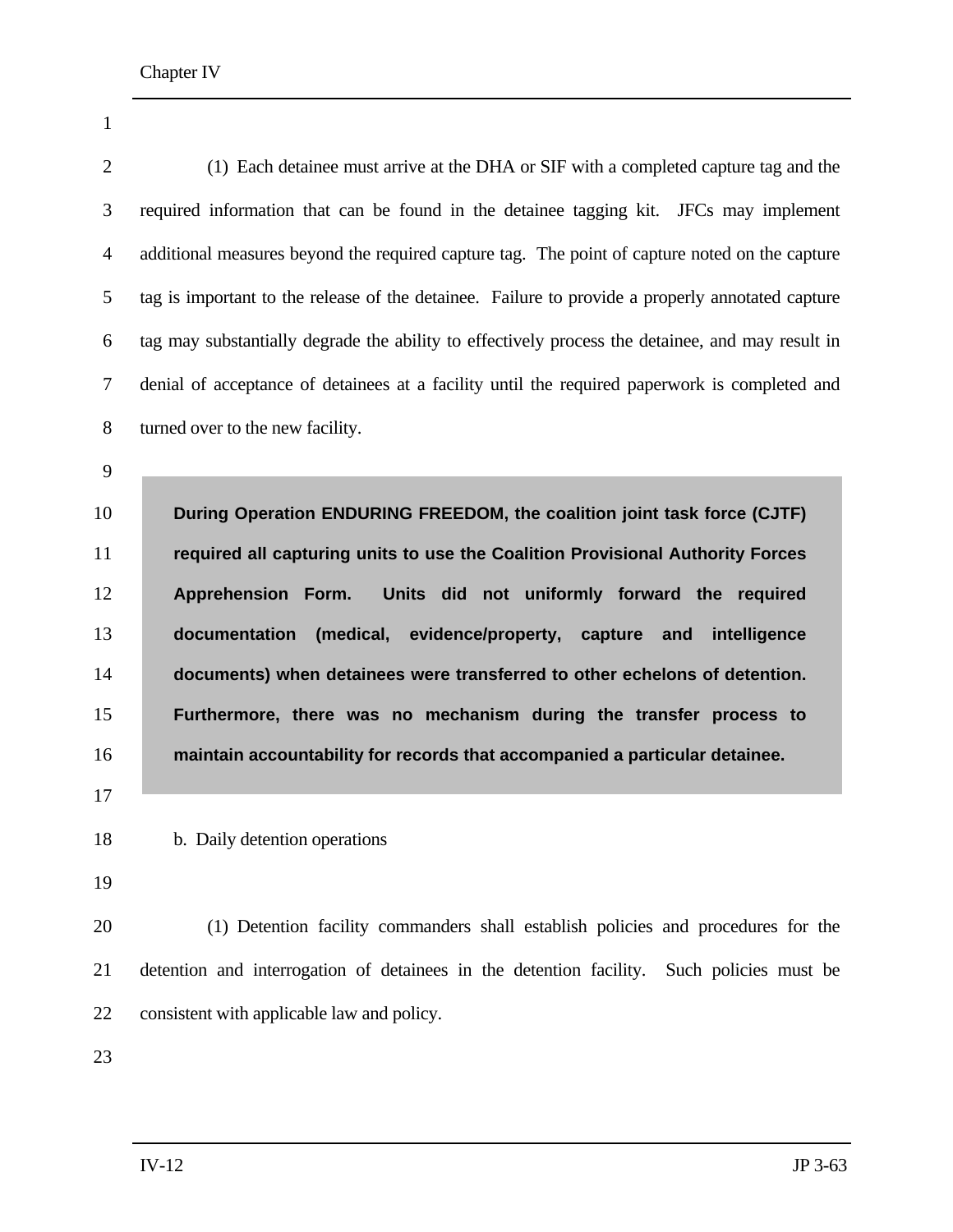- 1 (2) All locations where detainees are held by US forces must, to the extent feasible 2 based on METT-TC, be shielded from the dangers associated with military operations. 3 Commanders should attempt to utilize building type structures for Internment Facilities. 4 However, while this may be a preference, there is no prohibition against using less improved 5 facilities when they offer the best option for satisfying all legal and policy obligations related to 6 detainee treatment, particularly when use of an improved structure is not feasible. There is no 7 legal requirement to provide detainees with conditions significantly better than those of the US 8 forces executing the detainee operation mission.
- 9

10 (3) It is important, either at the DHA or the SIF, that trained HUMINT collectors and 11 CI agents have access to the detainees as quickly as possible. This shall facilitate either the 12 release of those that do not meet holding criteria or expedite exploitation of valuable information 13 in support of the intelligence process.

14

15 (4) Another critical aspect of detainee operations is record keeping. As detainees are 16 inprocessed, a medical screening is conducted in which height and weight are recorded. In 17 addition, any marks or injuries on the detainees are annotated and recorded. Commanders 18 should also consider including medical screening prior to and subsequent to interrogations. A 19 daily log shall be maintained on each detainee and shall include, but is not limited to, records of 20 any injuries sustained incidental to capture, during evacuation, or during internment, hunger 21 strikes and duration, disciplinary problems and corrective measures taken. This information is 22 provided to the next detention facility if a detainee is transferred.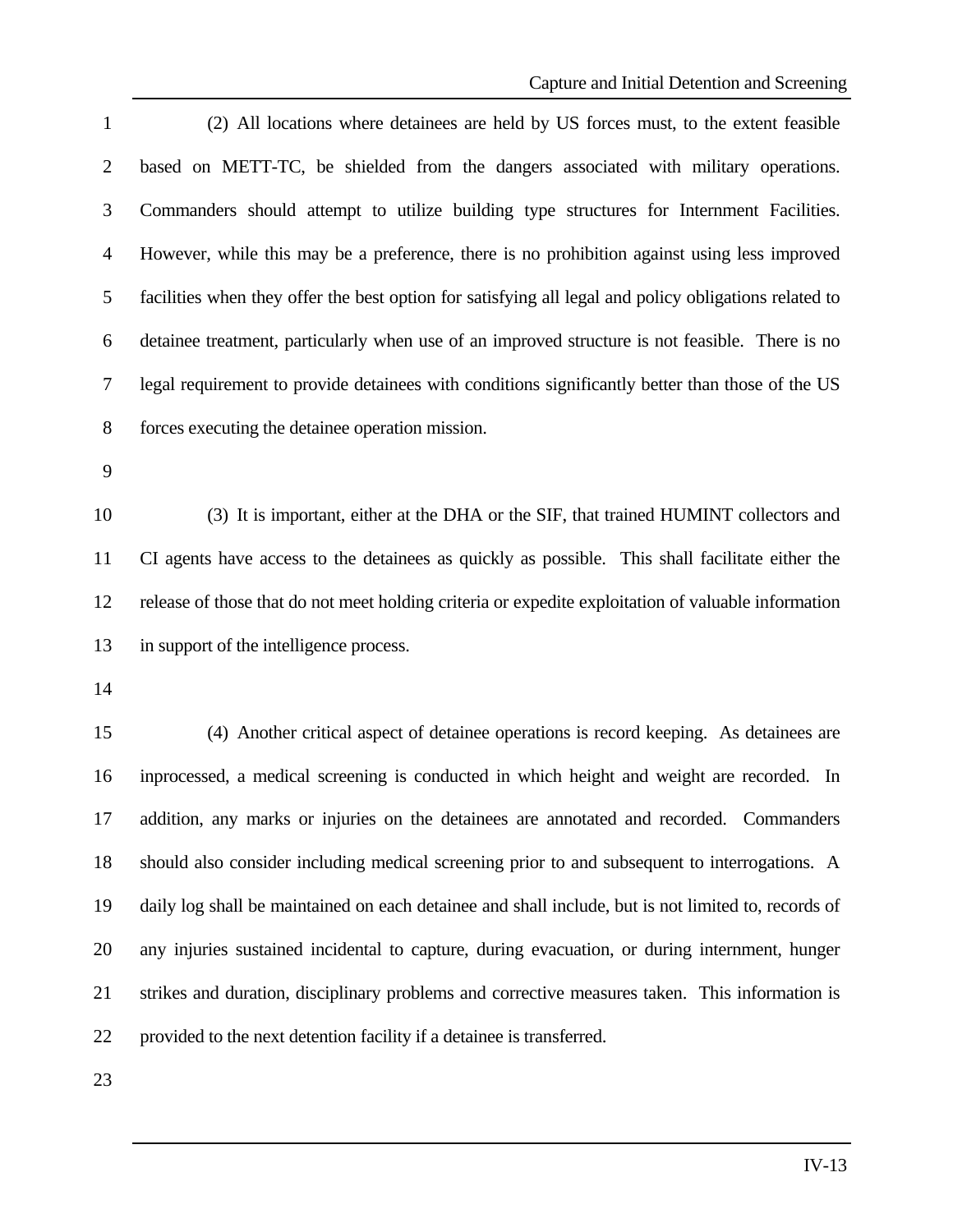1 (5) Detainees shall be segregated within internment facilities according to the 2 distinctions specified by law and policy, unless such segregation is not permitted by the 3 conditions of the facility. If the SIF commander determines that such segregation is required by 4 law, but is prohibited by conditions of the facility, the commander shall attempt to develop other 5 methods of protecting the interests of detainees, and will request the additional resources 6 required to provide for such segregation.

7

8 (6) The detention facility commander shall ensure that each detainee understands the 9 meaning of the English word "halt". The guard force shall become familiar with simple 10 commands to be given in the language of the detainee population. Each detention/internment 11 facility shall provide copies of the applicable Geneva Conventions for detainees in their own 12 language.

13



14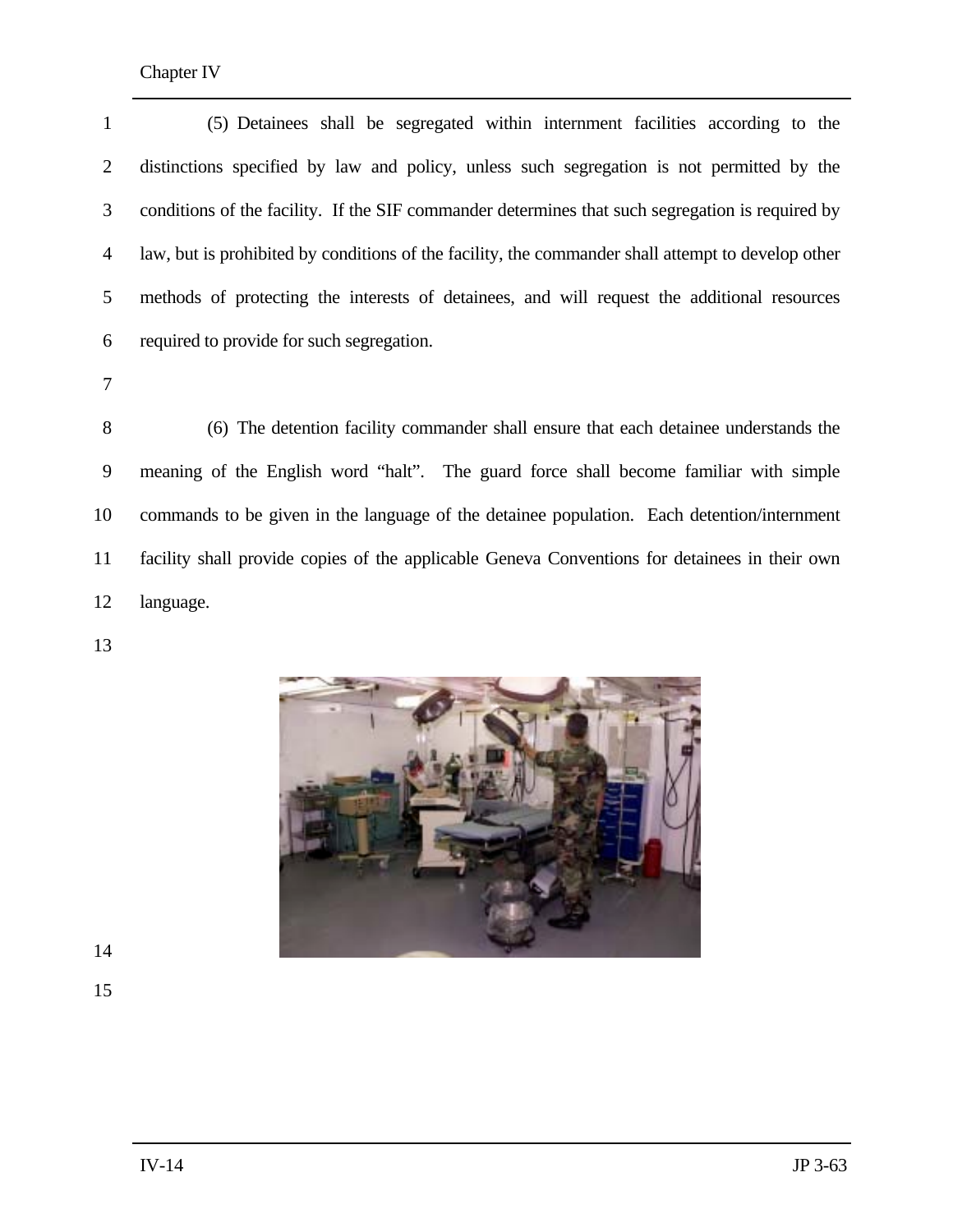| 1              | (7) When a detainee in US custody dies, the attending medical officer shall                      |
|----------------|--------------------------------------------------------------------------------------------------|
| $\overline{2}$ | immediately provide the Detention facility commander (or medical facility) the following         |
| 3              | information:                                                                                     |
| $\overline{4}$ |                                                                                                  |
| 5              | (a) Full name.                                                                                   |
| 6              |                                                                                                  |
| 7              | (b) ISN of deceased.                                                                             |
| $8\,$          |                                                                                                  |
| 9              | (c) ICRC number, if available.                                                                   |
| 10             |                                                                                                  |
| 11             | (d) Date and place.                                                                              |
| 12             |                                                                                                  |
| 13             | (e) Statement that death was, or was not, the result of the deceased's own                       |
| 14             | misconduct.                                                                                      |
| 15             |                                                                                                  |
| 16             | (f) A statement as to the cause of death.                                                        |
| 17             |                                                                                                  |
| 18             | (8) The detention facility's senior medical officer shall personally sign the death              |
| 19             | certificate. This authority shall not be delegated. Upon the death of a detainee, the internment |
| 20             | facility, unit, or medical facility shall immediately notify the TDRC through the chain of       |
| 21             | command by the most expeditious means possible.                                                  |
| 22             |                                                                                                  |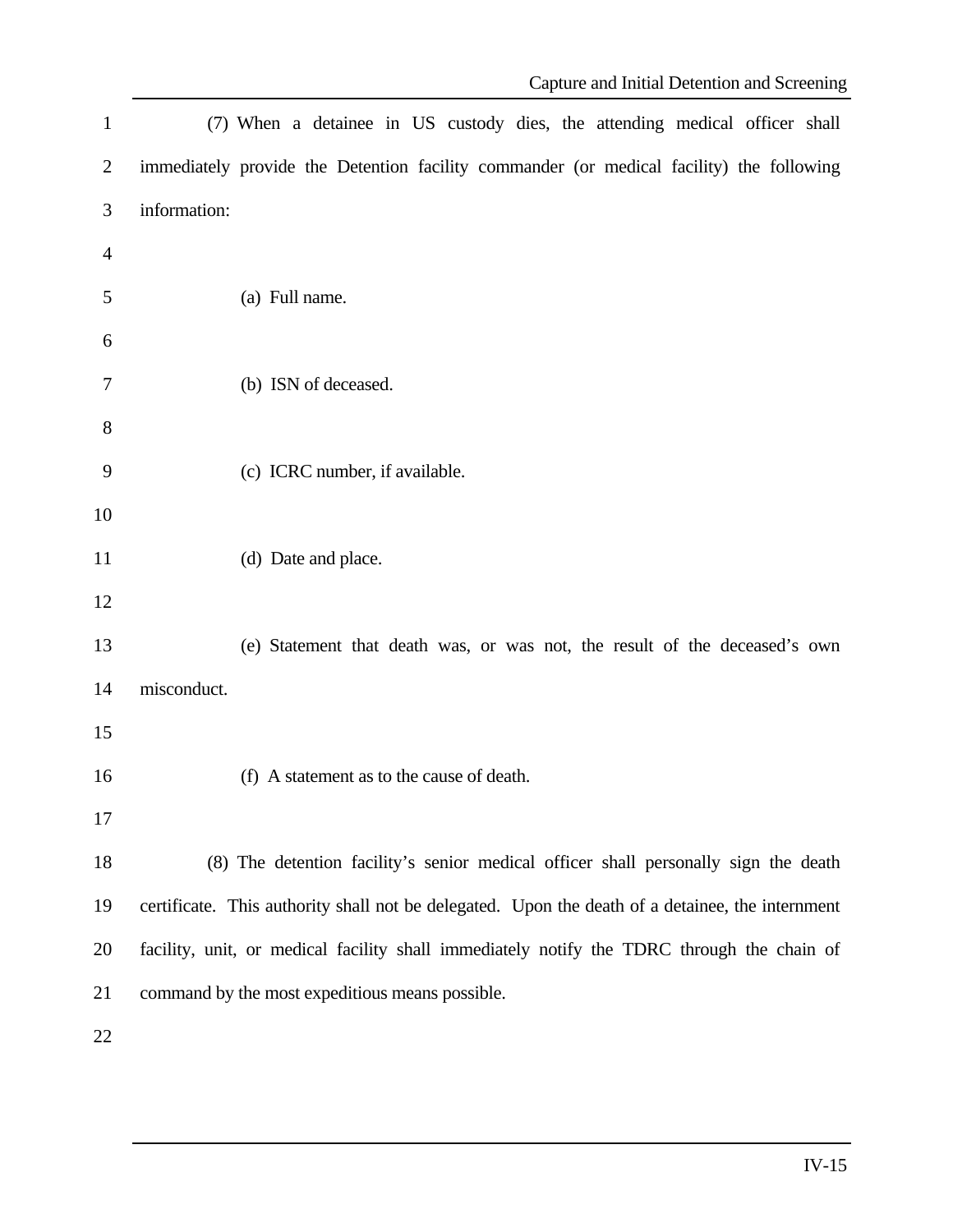| $\mathbf{1}$   | c. JIDC. A JIDC is located in close proximity to a SIF. The detention facility commander          |
|----------------|---------------------------------------------------------------------------------------------------|
| $\overline{2}$ | and the interrogations commander shall develop procedures that include accountability and         |
| 3              | security responsibilities of detainees when they are undergoing interrogation. An interview site  |
| $\overline{4}$ | shall be established near the receiving/processing line so that MI personnel can screen detainees |
| 5              | and examine their equipment and documents. HUMINT collectors and CI agents shall                  |
| 6              | coordinate with the SIF commander in order to obtain information on detainees obtained by         |
| $\tau$         | organic MP and CI personnel through passive custodial observation and conversation.               |
| 8              |                                                                                                   |
| 9              | Military Police shall escort the detainee to the JIDC, which is located in close                  |
| 10             |                                                                                                   |
|                | proximity to the internment facility. Depending on security concerns and                          |
| 11             | force manning levels, the HUMINT collectors and CI agents may request that                        |
|                | the MP remain to guard the detainee, or he may release the MP until the                           |
|                | detainee needs to be returned to the living area. The only purpose for an MP                      |
| 12<br>13<br>14 | in the HCA is for custody and control. MP shall not be involved in the                            |
| 15             | interrogation process nor set conditions for interrogations.                                      |
| 16             |                                                                                                   |

17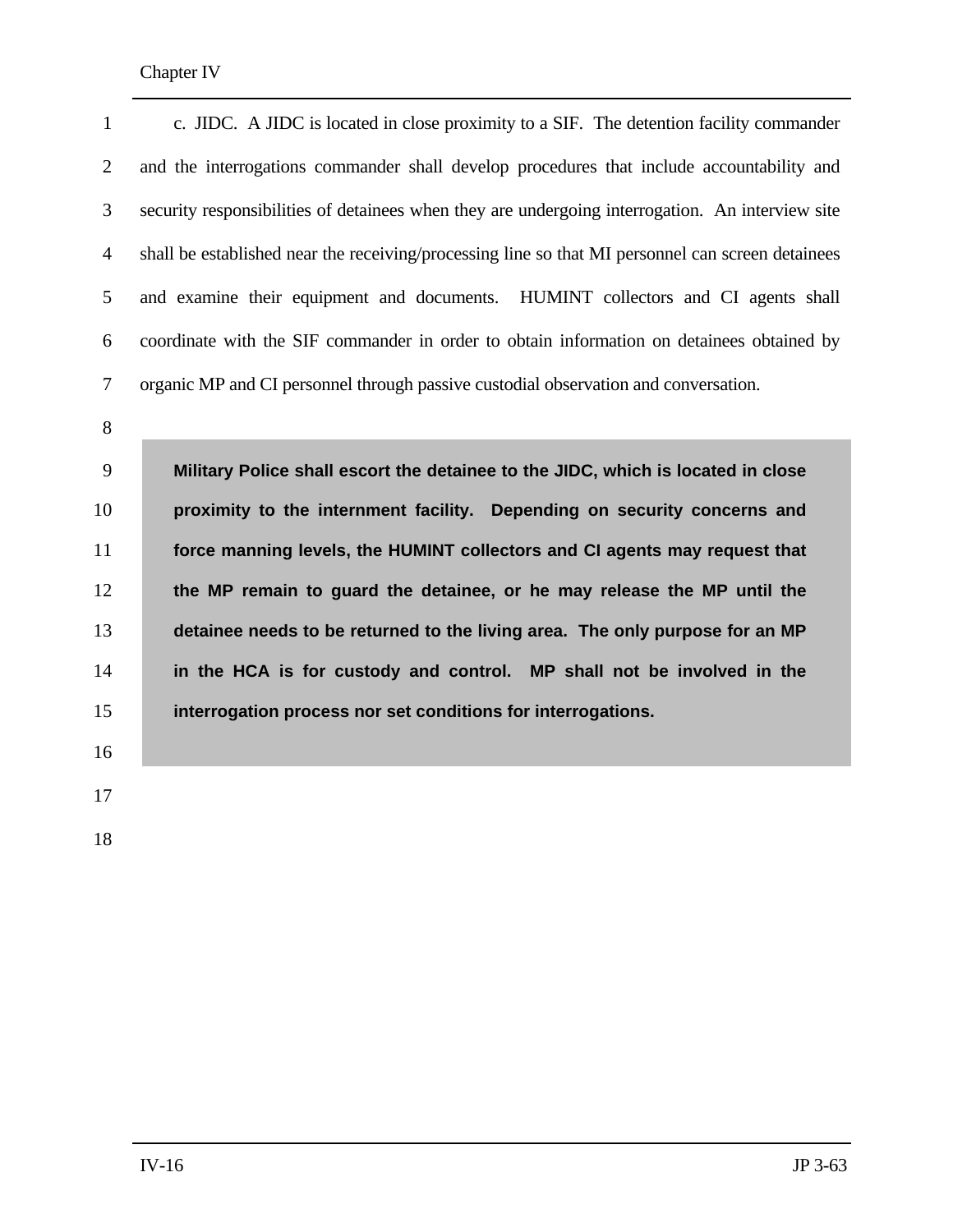### CHAPTER V **TRANSPORT PROCEDURES**

| $\mathbf{1}$   |                                                                                                    |
|----------------|----------------------------------------------------------------------------------------------------|
| $\overline{2}$ | "The Detaining power shall take adequate precautions especially in case of transport               |
| 3              | by sea or by air, to ensure their safety during transfer, and shall draw up a complete             |
| $\overline{4}$ | list of all transferred prisoners before their departure."                                         |
| 5              |                                                                                                    |
| 6              | <b>Article 46 GPW</b>                                                                              |
|                |                                                                                                    |
| 8              | <b>Background</b><br>1.                                                                            |
| 9              |                                                                                                    |
| 10             | The primary considerations in the planning and execution of the detainee escort missions           |
| 11             | are the security of the conveyance, the safety of all US resources, and the protection of the      |
| $12^{\circ}$   | detainees. The coordination for transportation of detainees is the responsibility of the detaining |

12 detainees. The coordination for transportation of detainees is the responsibility of the detaining 13 power and is a task that must be performed by military personnel. The foremost planning 14 consideration for JFC in transport is assessing and allocating the appropriate amount of land, 15 maritime and air transportation assets to accomplish the mission. Considerations shall also be 16 made for the logistical, medical and linguistic needs of detainees while in transit. Given the array 17 of transportation and variety of arrangements; no single instruction can outline all tactics, 18 techniques and procedures to be used throughout the detainee escort missions. Therefore, it is 19 necessary for commanders, security elements and other personnel to use their best judgment 20 when selecting a course of action to accomplish this task. Ideally, the issues related to detainee 21 transport should be addressed in orders or directives issued by the JFC.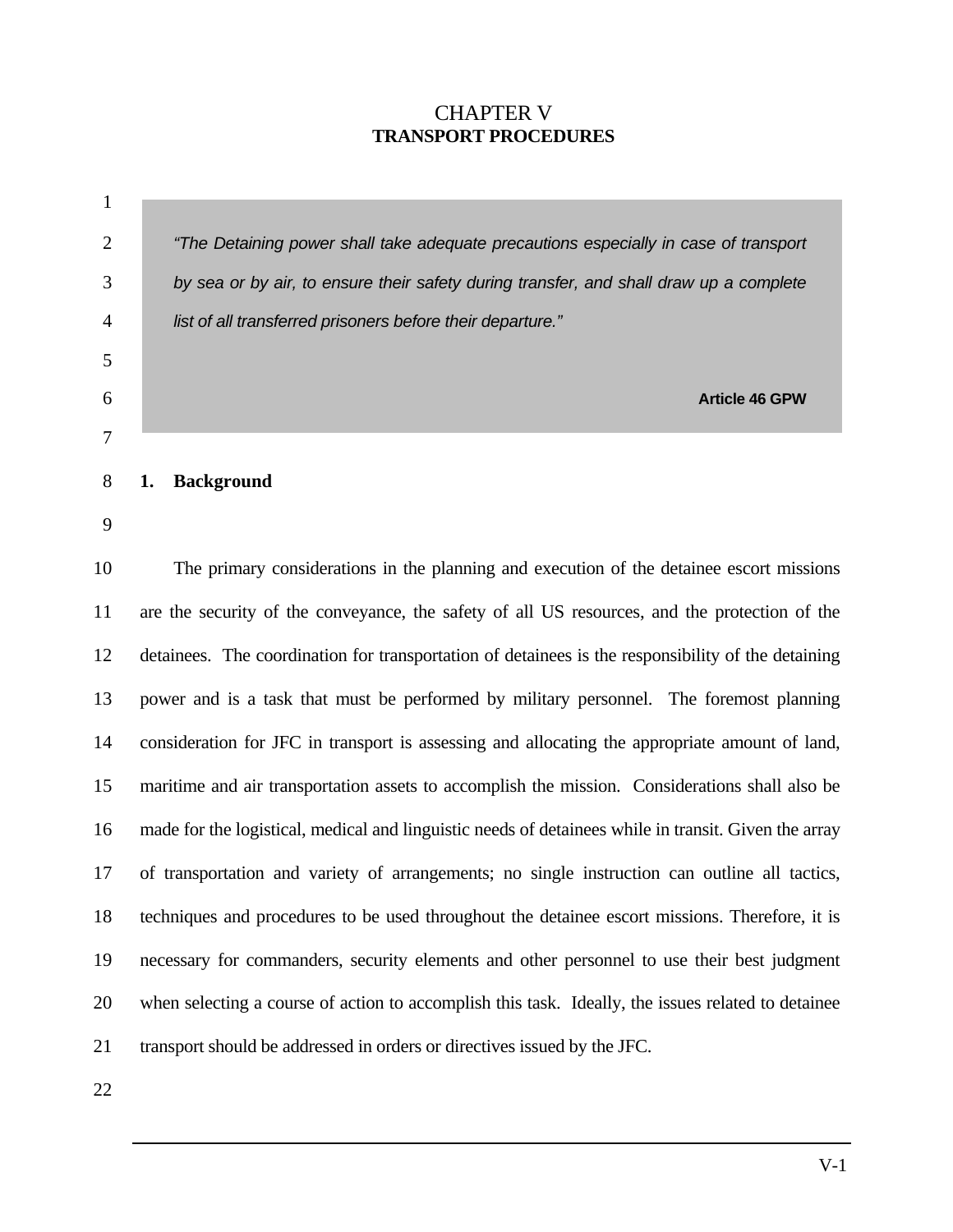### 1 **2. Procedures**

2

3 a. Commanders of detention facilities shall forward copies of detainee records (to include at 4 a minimum: disciplinary actions, medical records, property, record of any injuries sustained 5 since capture) along with a complete manifest for each detainee transferred. Prior to transport 6 from the DHA to an SIF, all detainees shall receive a thorough medical exam, be deloused, 7 bathed and if necessary, shaved. Detainees shall be thoroughly searched for weapons and 8 contraband immediately before boarding the conveyance. Detainees shall be briefed in a 9 language they understand about the departure and restrictions while on board the conveyance as 10 well as safety and emergency procedures. Detainee records and property shall accompany them 11 during transport.

12

13 b. Another aspect of transfer missions revolves around transportation requirements for 14 detainees when they must be transported to medical facilities or to judicial proceedings. 15 Commanders must conduct a thorough mission analysis and determine requirements for such 16 transportation as this is likely to involve many security assets to conduct this type of mission. 17 Such unanticipated requirements may stretch security requirements to the limit and should be 18 considered when planning for detainee operations.

19

### 20 **3. In-transit Operations for Escort Missions**

21

22 In-transit operations represent the most vulnerable period of detainee operations. The 23 security escort team leader has tactical command and control of all operations in the detainee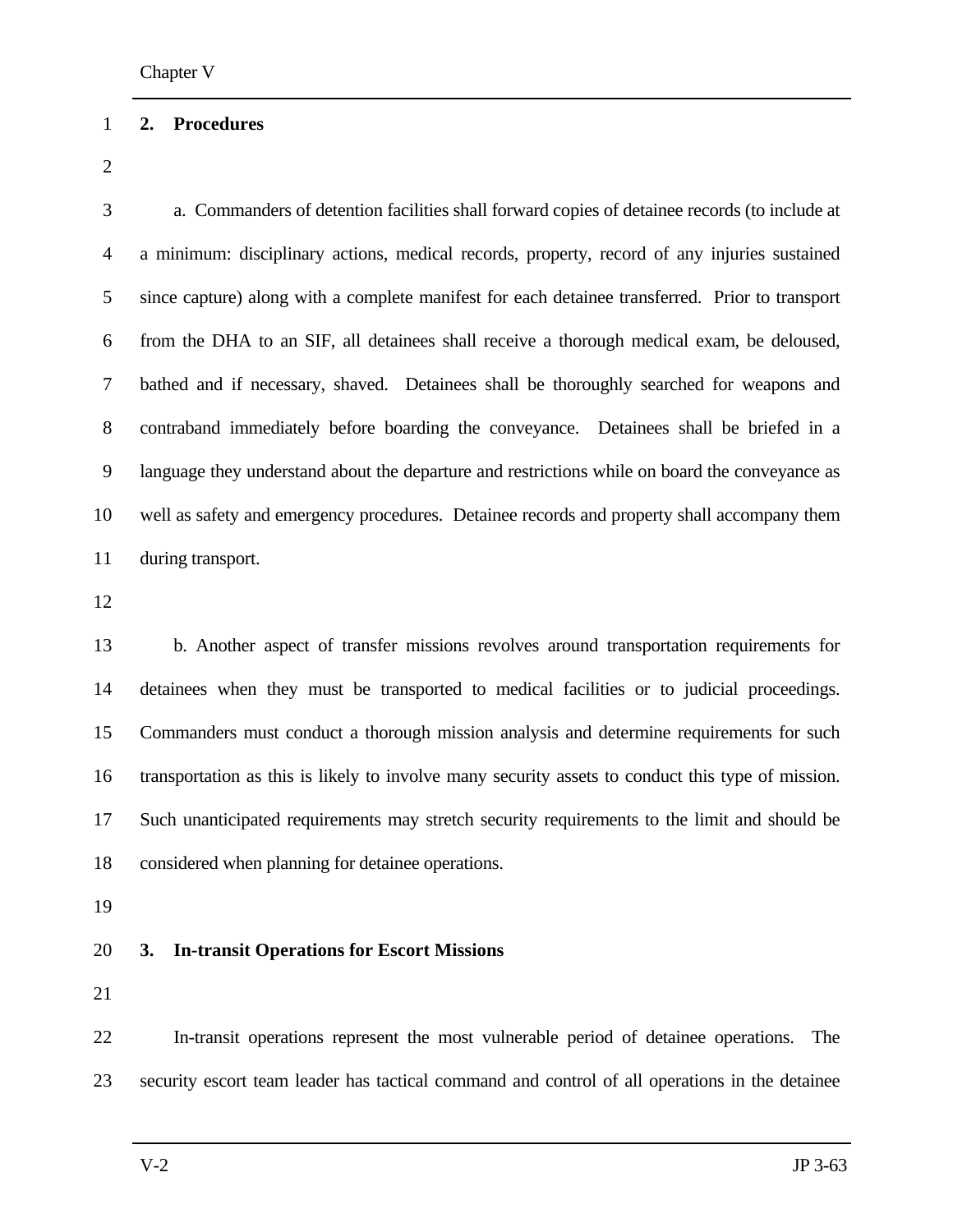1 holding area and adopts tactics, techniques, and procedures to meet mission requirements 2 including feeding, latrine escort, medical aid and any emergency actions aboard the conveyance. 3 Detainees shall be isolated from friendly personnel and from each other to the maximum extent 4 possible and in all instances, and shall be protected from public curiosity (including avoidable 5 exposure to media). All restraints shall remain in place except during an emergency. Friendly 6 forces personnel shall not move in close proximity to detainees without a security over-watch. 7 The security team shall maintain a log and the detainee manifest, recording all transfers of 8 custody, use of force and any significant events. The security team shall maintain control of all 9 detainees until custody is transferred and the mission requirements are complete.

10

#### 11 **4. Detainee Movement by Land Transportation**

12

13 JFCs should plan for and assign the mission of detainee evacuation to a properly resourced 14 transportation element. The transportation of detainees is a separate mission from the escort and 15 guarding of detainees in transit. Capturing units and initial transfers shall primarily utilize land 16 transportation. Further movement of detainees by land transportation should be minimized to 17 limit exposure to hazards, public curiosity and the media.

18

#### 19 **5. Detainee Movement by Maritime Transportation**

20

21 Detainee movement by maritime transportation can be used but normally shall not be 22 considered as a location for detention (in rare circumstances, maritime detention may provide the 23 best course of action to protect detainees from operational and environmental hazards). Use of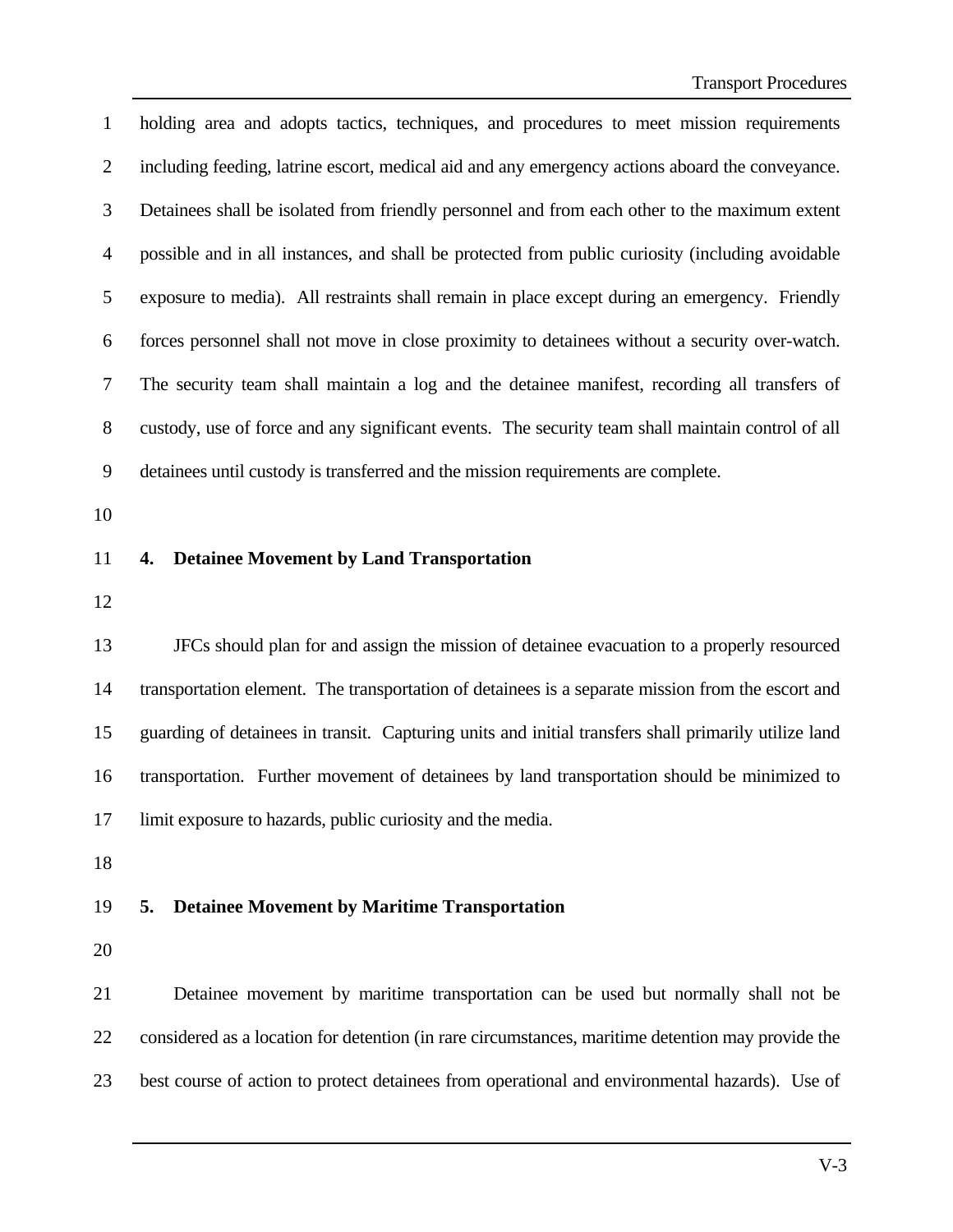| 1              | maritime detention must be authorized by a commander no lower than JFC level. When used,             |
|----------------|------------------------------------------------------------------------------------------------------|
| 2              | appropriate resources and areas aboard maritime vessels shall be sequestered for the use of          |
| 3              | detainees and shall meet the requirements of the Geneva Conventions.                                 |
| $\overline{4}$ |                                                                                                      |
| 5              | 6. Detainee Movement by Air                                                                          |
| 6              |                                                                                                      |
| 7              | Detainee movement by air shall be the primary means of transporting detainees outside the            |
| 8              | JOA. This affords high capacity and rapid evacuation. Aircraft shall be assigned to meet the         |
| 9              | needs and time requirements for evacuation. Aircrews that are responsible for the transportation     |
| 10             | of detainees shall be briefed on the proper handling and interacting procedures. Security escort     |
| 11             | teams will be trained for the mission and perform all detainee handling procedures on board the      |
| 12             | aircraft. Rotary, as well as fixed-wing aircraft should be considered in the transport of detainees. |



*Transportation of a detainee.*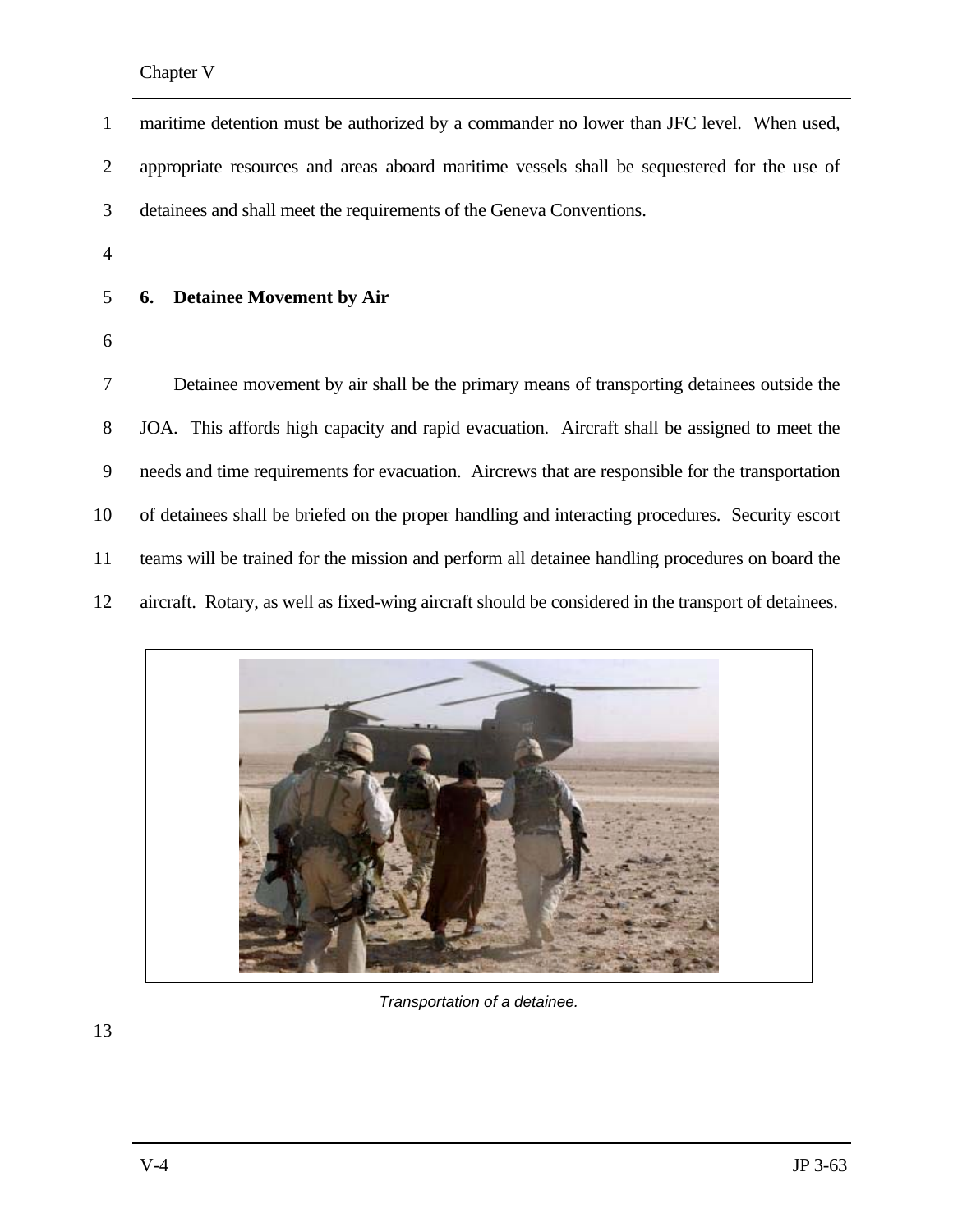# CHAPTER VI **LONG TERM DETENTION**

| $\mathbf{1}$ |                                                                                                   |
|--------------|---------------------------------------------------------------------------------------------------|
| 2            | "Prisoners of war who have been without news for a long period, or who are unable to              |
| 3            | receive news from their next of kin or to give them news by the ordinary postal route,            |
| 4            | as well as those who are at a great distance from their homes, shall be permitted to              |
| 5            | send telegrams."                                                                                  |
| 6            |                                                                                                   |
| 7            | <b>Article 71 GPW</b>                                                                             |
| 8            |                                                                                                   |
| 9            | <b>General</b><br>1.                                                                              |
| 10           |                                                                                                   |
| 11           | When dictated by the anticipated mission, the JFC must plan for long term internment              |
| 12           | operations. JFC must ensure all Service personnel are trained and logistically supported to       |
| 13           | conduct such operations. The purpose of long term internment (as with all detention/internment)   |
| 14           | is to deprive detainees from access to the JOA (or other operational locations) for as long as is |
| 15           | necessary, and not to punish detainees.                                                           |
| 16           |                                                                                                   |
| 17           | <b>Background</b><br>2.                                                                           |
| 18           |                                                                                                   |
| 19           | The strategic internment facility is a permanent or semi-permanent facility with the              |
| 20           | capability of detaining detainees for an extended period of time. A SIF shall be considered for   |
| 21           | long-term internment under the condition that they are in full accordance with all applicable law |
| 22           | It is possible that detainees may bypass an initial detention facility and be<br>and policy.      |
|              |                                                                                                   |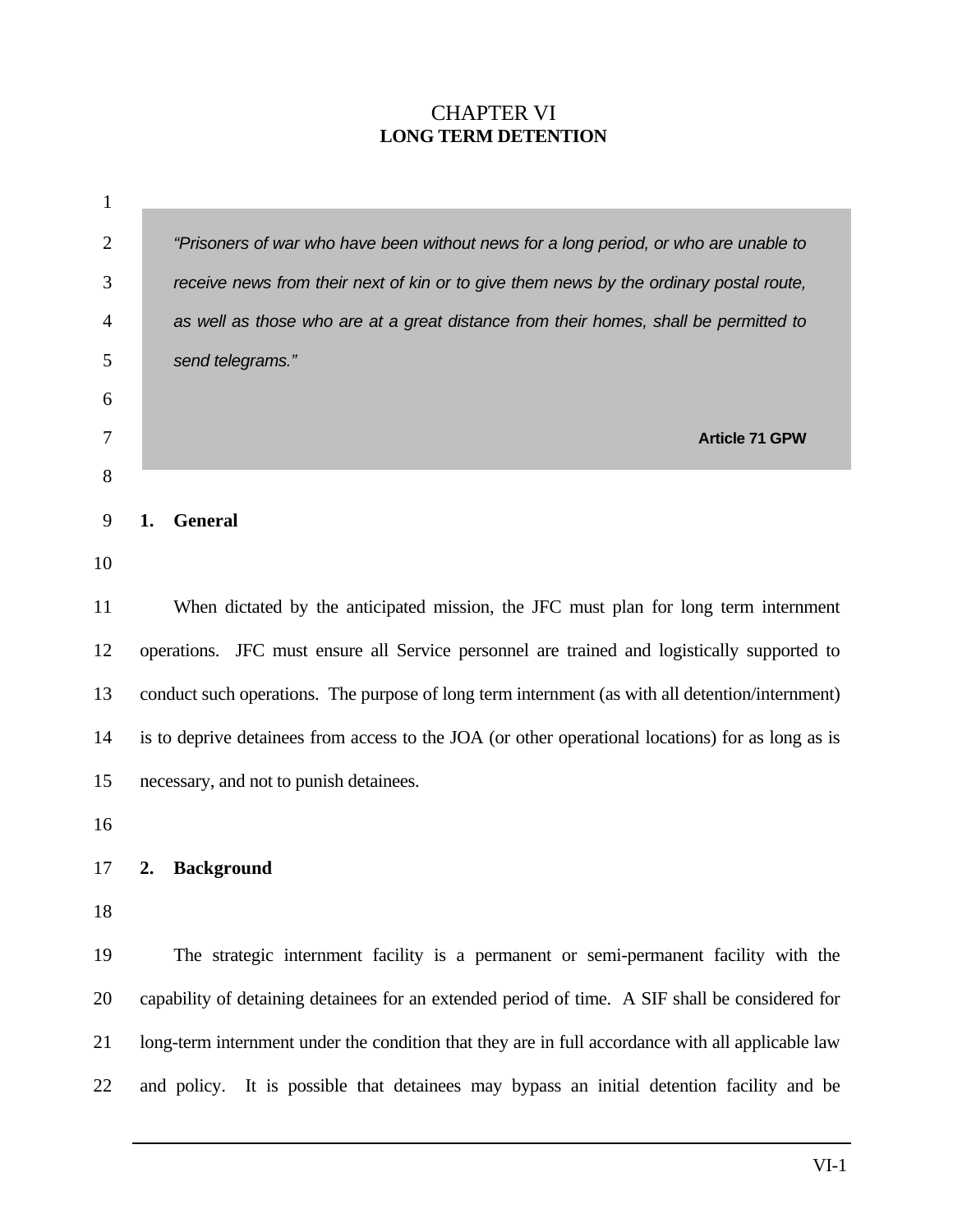- 1 transferred directly to the strategic facility. In such cases, all in-processing and the assignment
- 2 of ISNs takes place immediately upon arrival to the SIF.

### 3



| 5 | <b>Long-Term Detention facility</b> |
|---|-------------------------------------|
|   |                                     |

# 7 **3. Organization**

8

4

6

9 Key organization elements in the strategic interment facility may include the following: 10 joint security group, joint interrogation group, detainee hospital, joint logistics group, and joint 11 internment operations group. Special staff considerations may include: joint visitors bureau, 12 chaplain, inspector general, staff judge advocate, public affairs, surgeon (forensic psychologist, 13 forensic psychiatrist, medical plans and operations officer and an environmental health officer), 14 and provost marshal.

15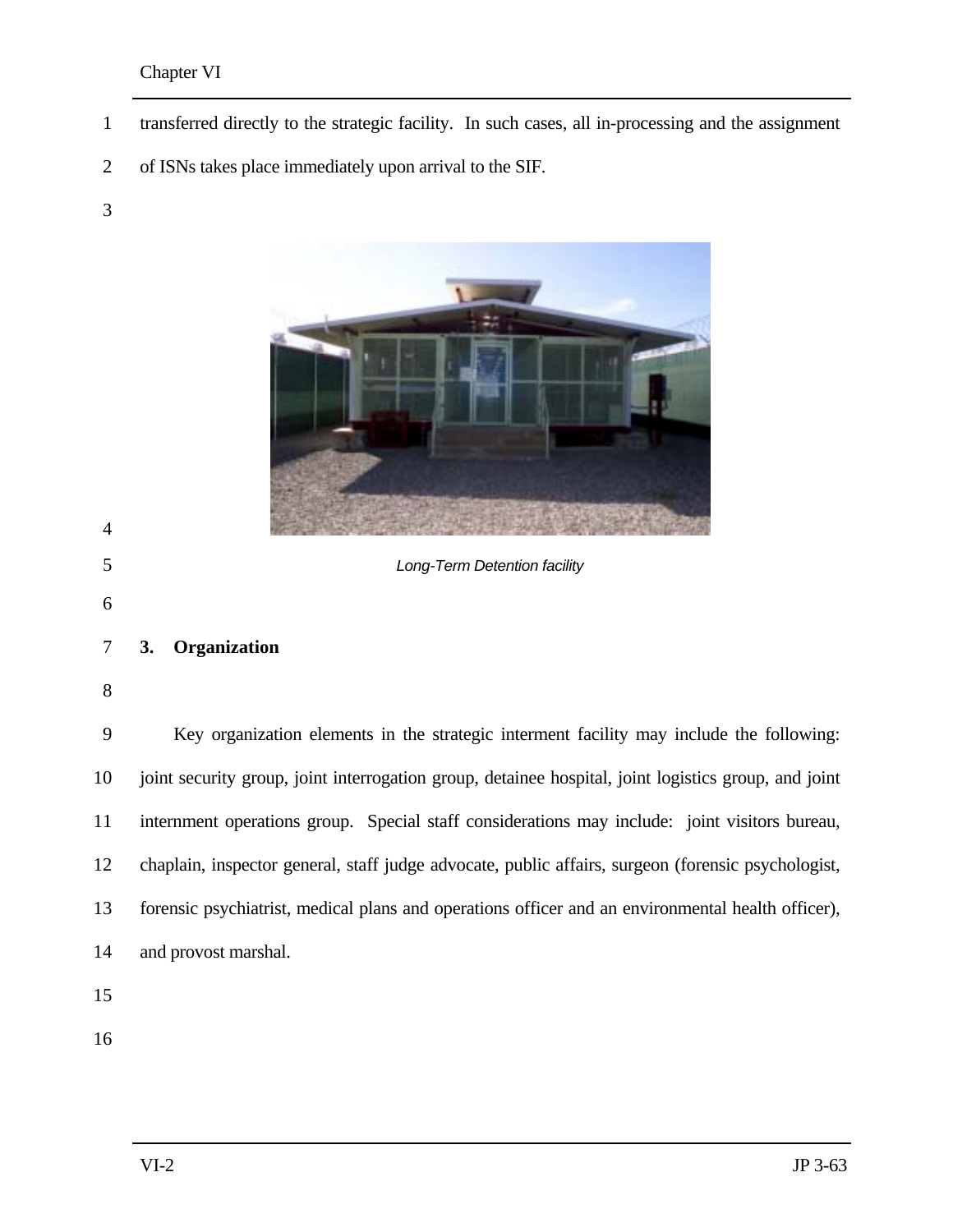#### 1 **4. Facility Operations**

2

3 a. **Logistics.** The aforementioned logistic requirements in Chapter II shall apply to the 4 long-term internment facility. Direct long-term facility construction queries to OPMG or the 5 United States Disciplinary Barracks (USDB) before initiating a construction contract. The 6 manpower intensive, close-quarters operation of a long-term internment facility requires special 7 knowledge, training and skills of corrections specialists and support personnel.

8

9 b. **Environment.** The operating procedures shall make allowance for the habits and 10 customs of the detainees and shall in no case be prejudicial to their health. The foregoing shall 11 apply in particular to the housing units of detainees as it regards both total surface and minimum 12 cubic space and the general installation of bedding and blankets (refer to Geneva and Hague 13 Conventions, DODD and all applicable regulations). Quarters furnished to detainees must be 14 such as to protect the detainees from the negative effects of the natural environment, must be 15 adequately lit and heated (particularly between dusk and lights-out), and must have adequate 16 precautions taken against the dangers of fire. Detainees must be segregated and quartered 17 separately as directed by applicable law and policy.

18

19 c. **Procedure.** The commander shall formalize all SOPs in writing, providing guidance for 20 handling detainees, medical, hygiene operations, food service, use of force, emergency plans, 21 count procedures, disciplinary policy, and reward programs. Orders concerning rules, 22 procedures or instructions for the administration of an orderly facility shall be posted for the 23 detainees and the guard force. The orders posted for the detainees shall be printed in a language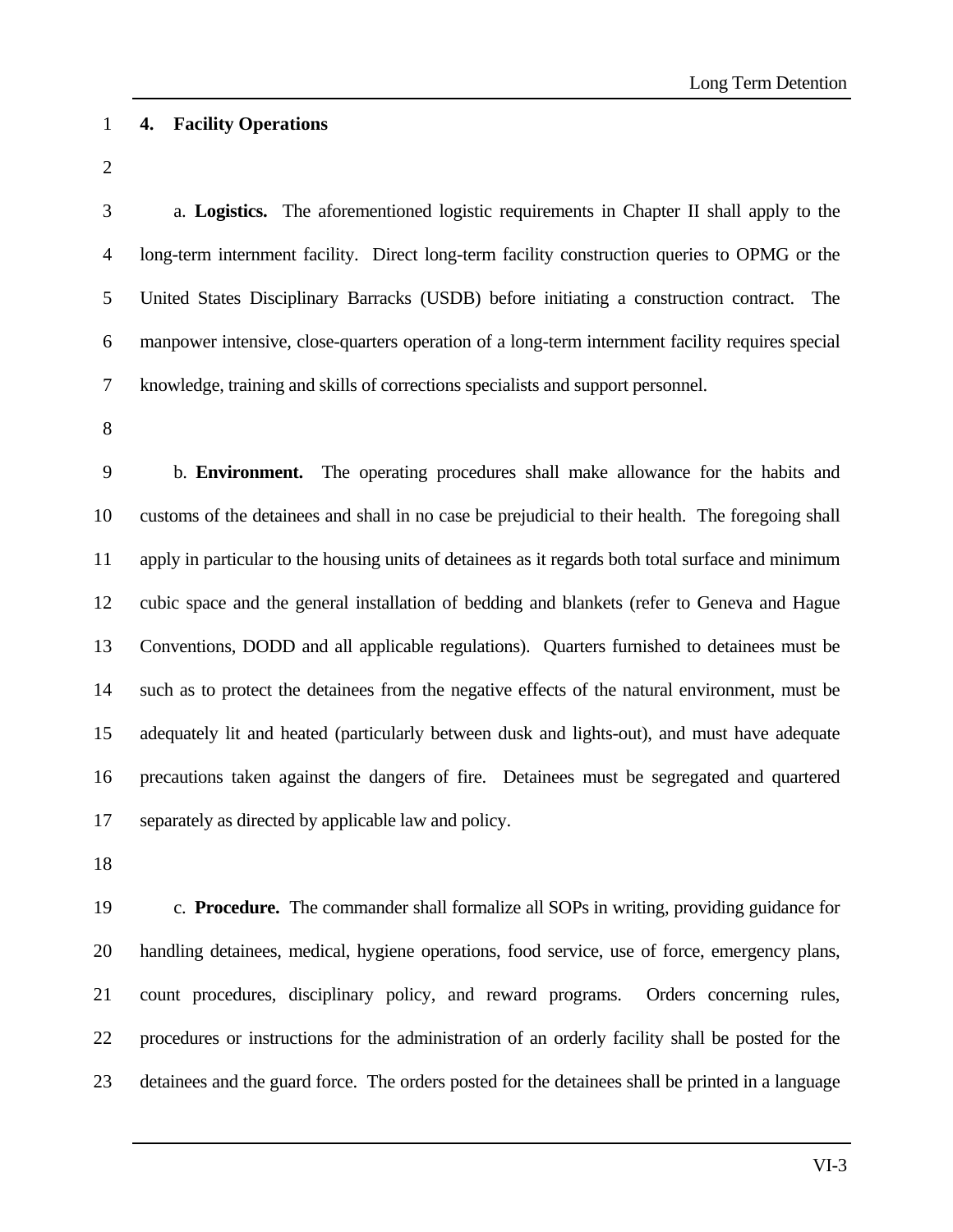| $\mathbf{1}$   | the detainee understands. An interpreter shall also read the orders in the detainees' language     |
|----------------|----------------------------------------------------------------------------------------------------|
| $\overline{2}$ | during in-processing and on a regularly recurring basis.                                           |
| 3              |                                                                                                    |
| 4              | <b>5.</b> Reception of Detainees                                                                   |
| 5              |                                                                                                    |
| 6              | a. Detainees shall not be accepted for detainment or transfer to US Military control from          |
| $\overline{7}$ | outside nations without prior approval from SecDef. The officer designated to accept them will     |
| 8              | properly account for all detainees received. The receipt indicates the place and date the facility |
| 9              | assumed custody and the name, grade, and nationality of each transferred detainee. Three or        |
| 10             | more copies of the receipt are prepared. The original, plus one copy, are delivered to the         |
| 11             | commander of the facility to which the detainee is assigned. A DD Form 2708 or an allied           |
| 12             | equivalent form for individuals listed on the receipt should be delivered to the accepting officer |
| 13             | at the time the transfer is affected.                                                              |
| 14             |                                                                                                    |
| 15             | b. When directed, detainees transferred between facilities and hospitals are receipted for as      |
| 16             | above and are returned to the original facility. When detainees are transferred to hospitals       |
| 17             | outside the jurisdiction of the internment facility hospital, guards are assigned to accompany the |
| 18             | injured detainee.                                                                                  |
| 19             |                                                                                                    |
| 20             | c. The use of a manifest identifying the name, identification number, nationality, and             |
| 21             | physical condition of each detainee transferred and received is required. The manifest is          |
| 22             | attached to the original receipt of transfer and forwarded to the appropriate authorities.         |
| 23             |                                                                                                    |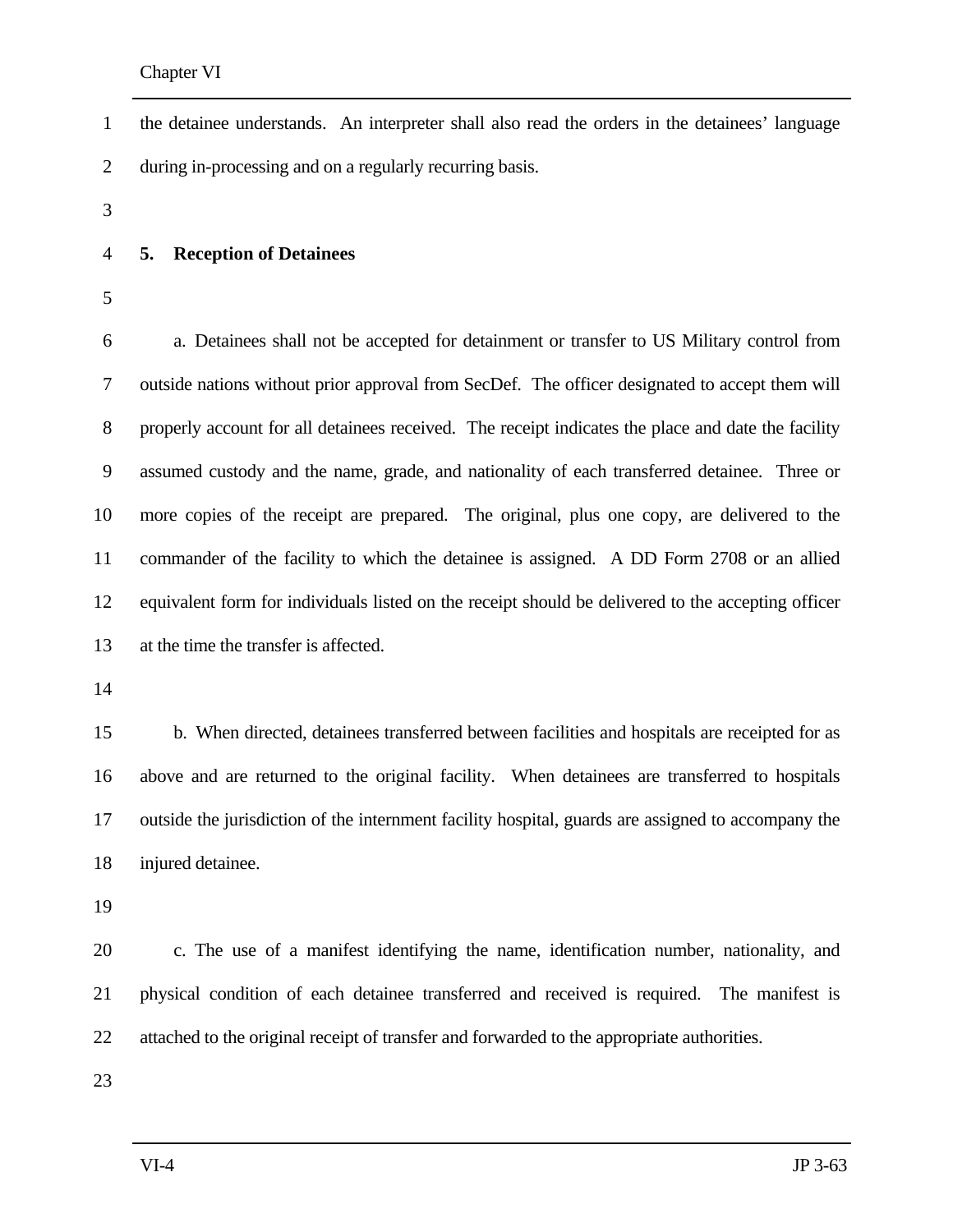1 d. Individuals held by other agencies may be turned over to the custody and control of a 2 DOD internment facility only IAW JFC directive. The SIF Commander shall, absent controlling 3 directive, designate the transfer location. All other agency transfers should be affected as soon 4 as possible after initial classification and administrative processing has been accomplished. A 5 manifest is required to identify the: name, rank/status, ISN (if assigned), power 6 served/nationality, and physical condition of each detainee that is transferred and received. The 7 manifest is attached to the receipt of transfer and becomes a permanent record to ensure 8 accountability of each prisoner.

- 9
- 10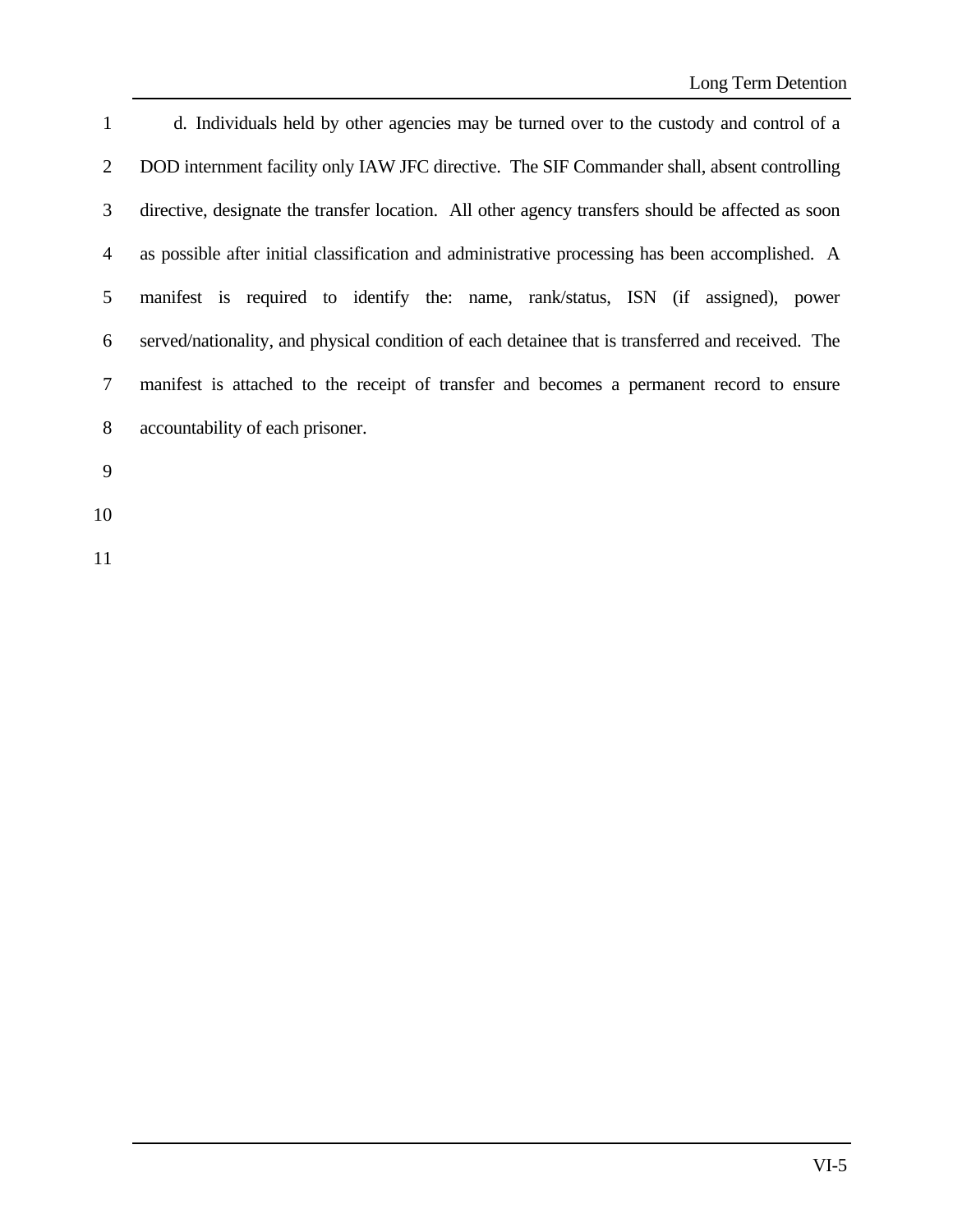| $1\,$            |                            |
|------------------|----------------------------|
| $\sqrt{2}$       |                            |
| $\mathfrak{Z}$   |                            |
| $\overline{4}$   |                            |
| $\sqrt{5}$       |                            |
| $\sqrt{6}$       |                            |
| $\boldsymbol{7}$ |                            |
| $\, 8$           |                            |
| 9                |                            |
| 10               |                            |
| $11\,$           |                            |
| 12               | <b>Intentionally Blank</b> |
| 13               |                            |
|                  |                            |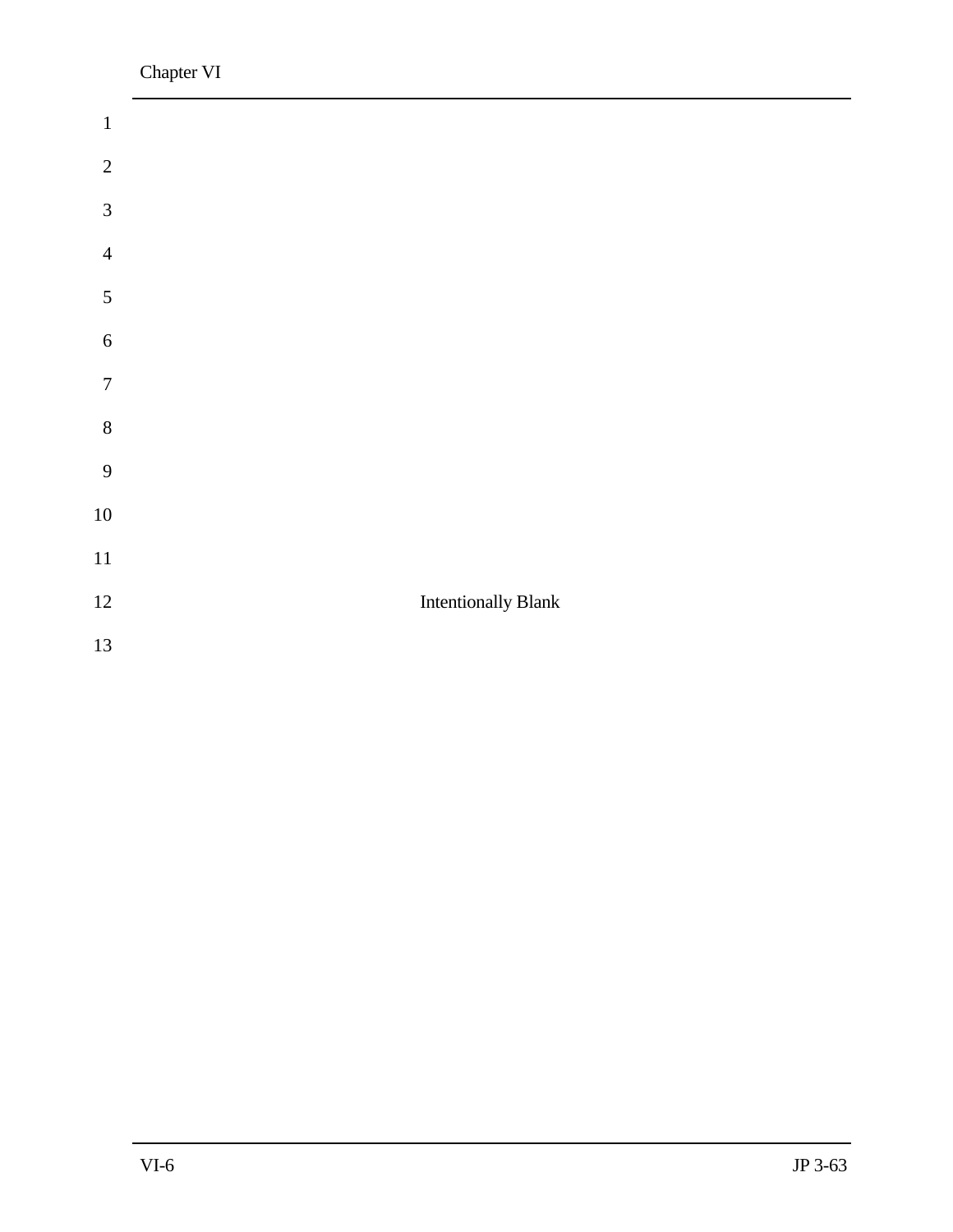## CHAPTER VII **TRANSFER OR RELEASE FROM DETENTION**

| $\mathbf{1}$   |                                                                                                     |
|----------------|-----------------------------------------------------------------------------------------------------|
| $\overline{2}$ | "American personnel are required to comply with all US laws, including the United                   |
| 3              | States Constitution, Federal statutes, including statutes prohibiting torture, and our              |
| 4              | treaty obligations with respect to the treatment of all detainees. The United States also           |
| 5              | remains steadfastly committed to upholding the Geneva Conventions, which have                       |
| 6              | been the bedrock of protection in armed conflict for more than fifty years.<br><b>These</b>         |
| 7              | Conventions provide important protections designed to reduce human suffering in                     |
| 8              | armed conflict. We expect other nations to treat our service members and civilians in               |
| 9              | accordance with the Geneva Conventions. Our Armed Forces are committed to                           |
| 10             | complying with them and to holding accountable those in our military who do not."                   |
| 11             |                                                                                                     |
| 12             | <b>President George W. Bush</b>                                                                     |
| 13             |                                                                                                     |
| 14             | <b>General</b><br>1.                                                                                |
| 15             |                                                                                                     |
| 16             | a. The JFC must consider a plan for the transfer or release of detainees. JFC must ensure           |
| 17             | all Service personnel are trained and logistically supported to transfer or release operations. The |
| 18             | JFC should ensure that all transfer and/or release operations are conducted IAW applicable law      |
| 19             | and policy. The JFC also determines air, land or sea transportation requirements for transfer       |
| 20             | and/or release operations to the point of capture through the unit responsible for that JOA. The    |
| 21             | JFC also establishes the C2 relationship between all elements involved in transfers and/or release  |
| 22             | operations. The JFC ensures that notification is made of the transfer and/or release of a detainee  |
| 23             | to the NDRC.                                                                                        |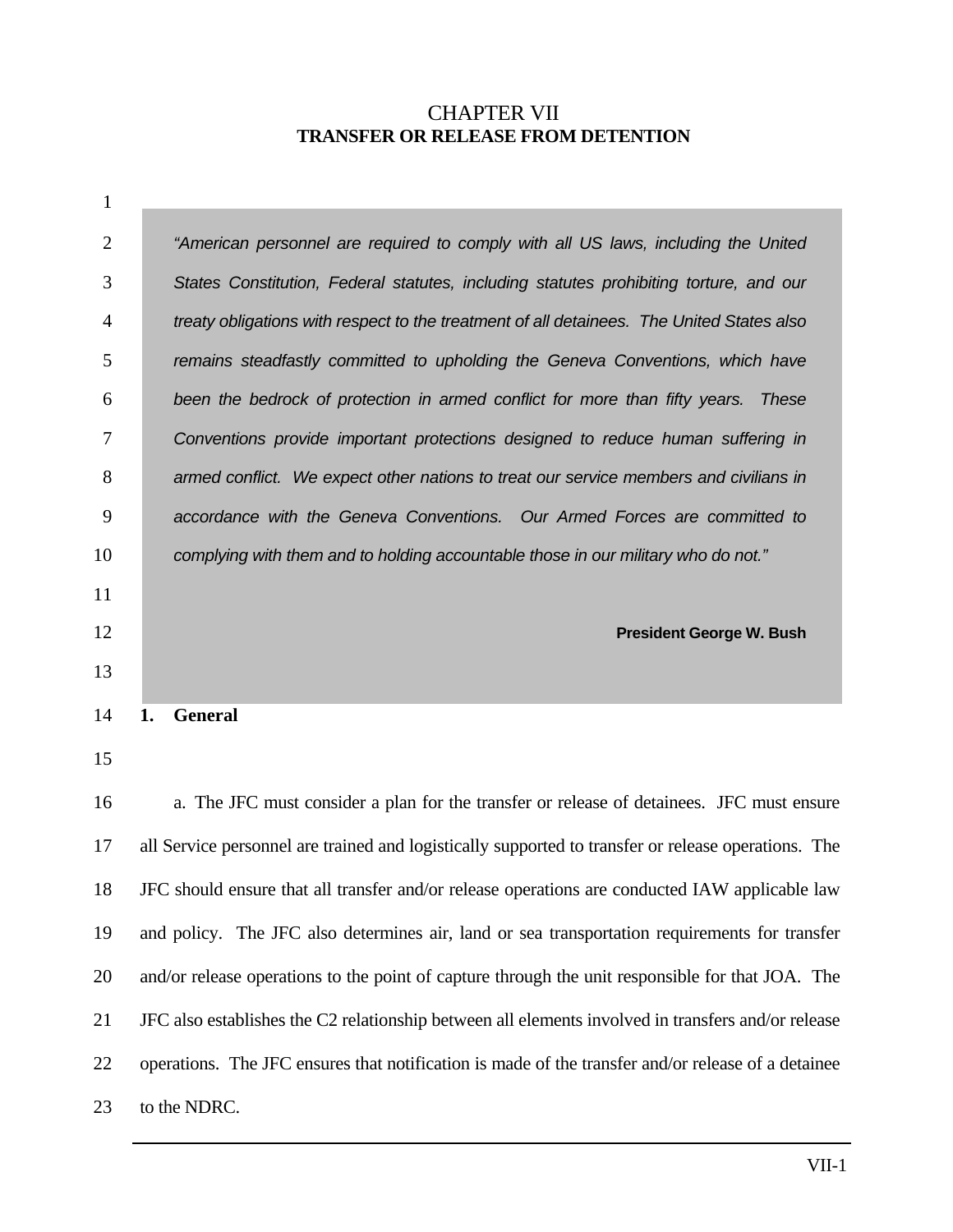| $\mathbf{1}$ |                                                                                     |
|--------------|-------------------------------------------------------------------------------------|
| 2            | b. Other responsibilities include:                                                  |
| 3            |                                                                                     |
| 4            | $(1)$ JFC                                                                           |
| 5            |                                                                                     |
| 6            | (a) Develops detainee policies regarding transfer or release operations in          |
| 7            | accordance with applicable law and policy.                                          |
| 8            |                                                                                     |
| 9            | (b) Coordinates with adjacent staff elements to conduct transfer or release         |
| 10           | operations.                                                                         |
| 11           |                                                                                     |
| 12           | (c) Coordinates with appropriate commanders and staffs to ensure that transfer or   |
| 13           | release operations are disseminated throughout the JOA.                             |
| 14           |                                                                                     |
| 15           | (2) JFC Surgeon                                                                     |
| 16           |                                                                                     |
| 17           | (a) Ensures policies established regarding medical requirements for the transfer or |
| 18           | release of detainees is in accordance with applicable law and policy.               |
| 19           |                                                                                     |
| 20           | (b) Ensures coordination of subordinate medical elements to support transfer or     |
| 21           | release operations.                                                                 |
| 22           |                                                                                     |
| 23           | (3) JFC Staff Judge Advocate                                                        |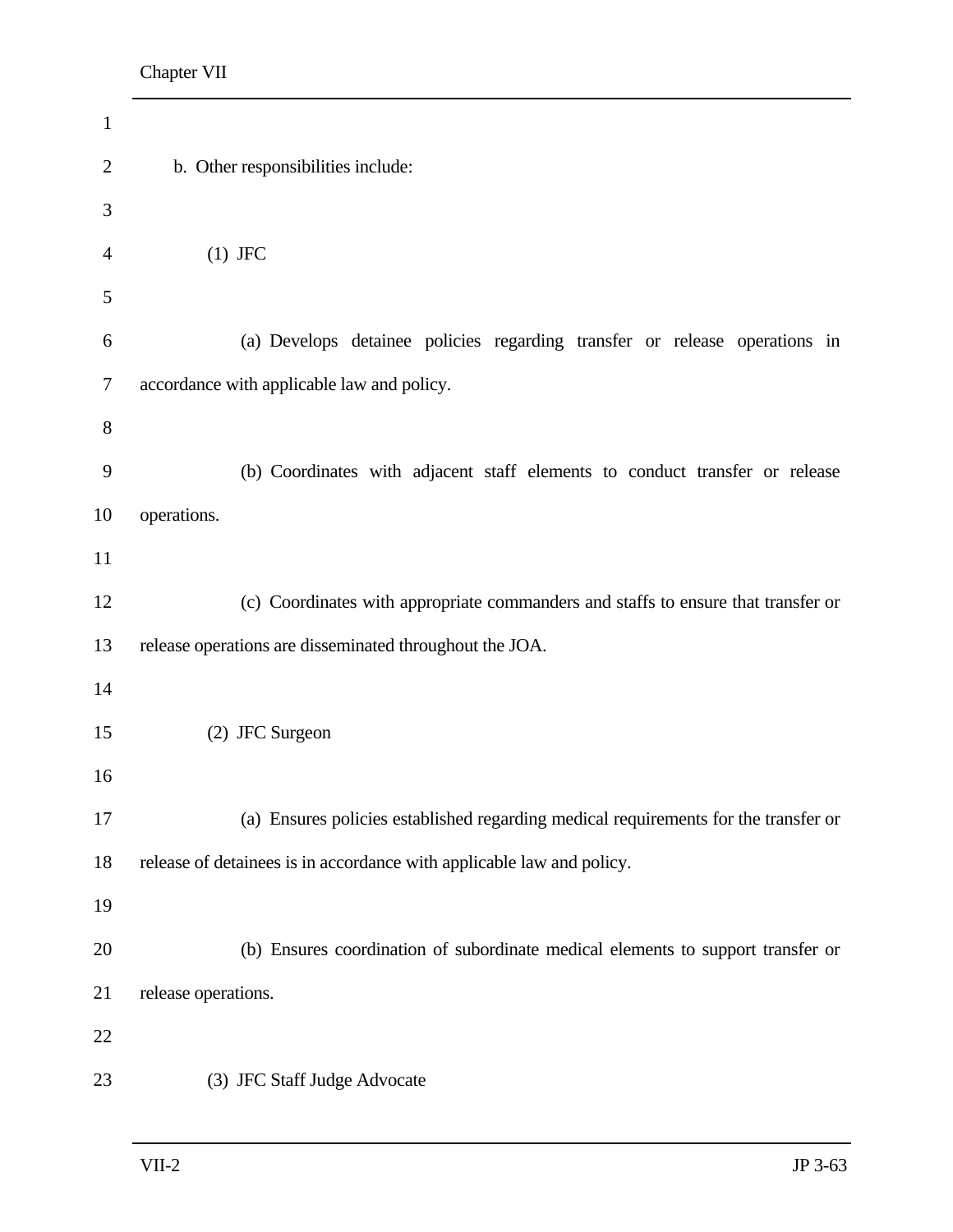| $\mathbf{1}$   |                                                                                  |
|----------------|----------------------------------------------------------------------------------|
| $\overline{c}$ | (a) Provides the JFC with legal guidance regarding applicable law and            |
| 3              | regulations.                                                                     |
| $\overline{4}$ |                                                                                  |
| 5              | (b) Serves as the command liaison to the ICRC, and determines authorized ICRC    |
| 6              | activities related to the transfer/release of detainees.                         |
| $\tau$         |                                                                                  |
| $8\,$          | (c) Provides technical expertise in support of required instruction and training |
| 9              | related to the law of war.                                                       |
| 10             |                                                                                  |
| 11             | (4) JFC PAO                                                                      |
| 12             |                                                                                  |
| 13             | (a) Develops media policies regarding detainee operations for the JFC in         |
| 14             | accordance with applicable law and policy.                                       |
| 15             |                                                                                  |
| 16             | (b) Coordinates all media coverage regarding detainee transfer or release        |
| 17             | operations through chain of command.                                             |
| 18             |                                                                                  |
| 19             |                                                                                  |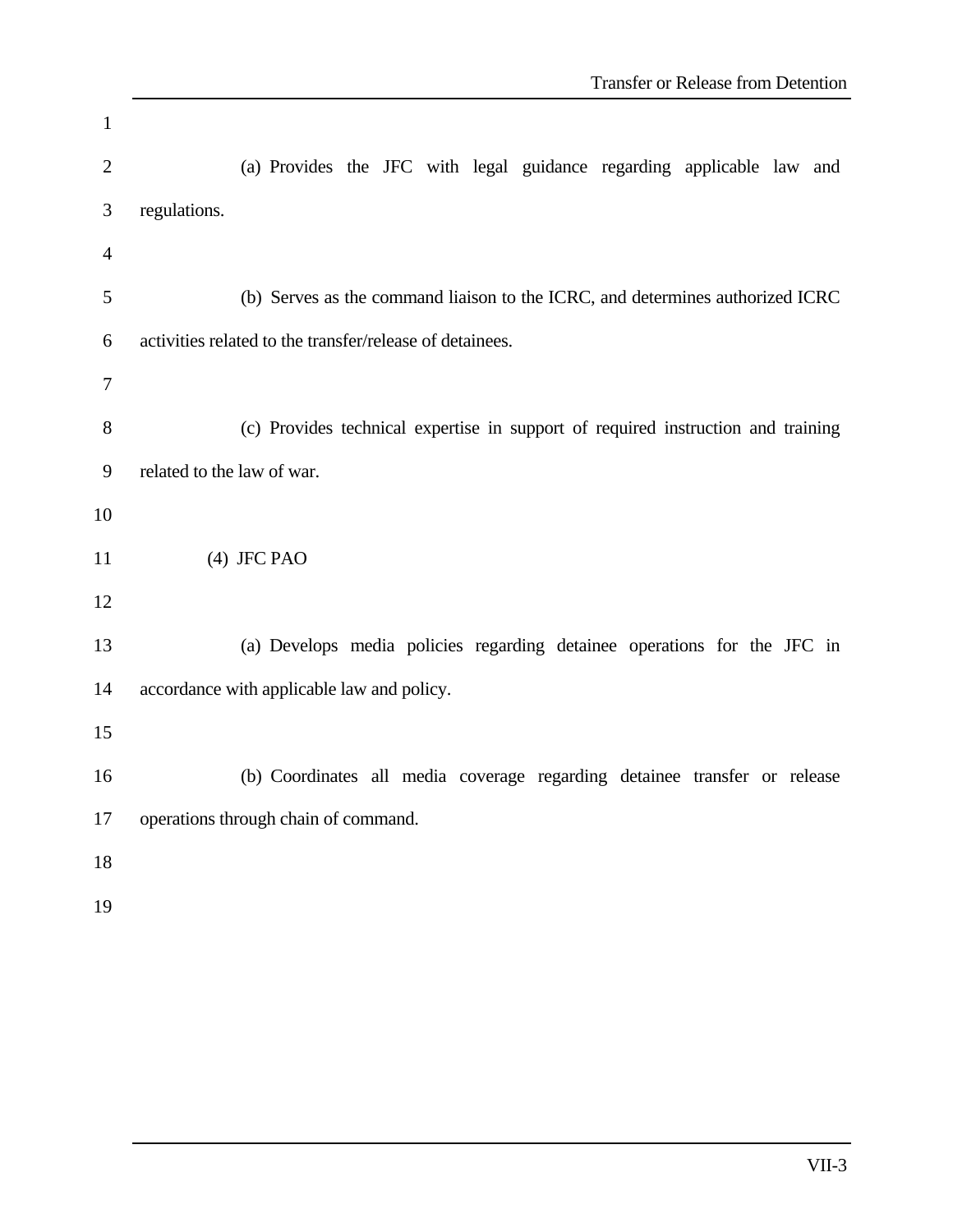### 1 **2. Background**

2

3 The initial classification of a detainee may be based on unsupported statements or 4 documentation accompanying the detainee. After a detainee is assigned to a facility, expect a 5 continuing need for further classification. If the identity of the detainee may have been based on 6 unsupported statements or documentation, it may be necessary to reclassify the detainee as more 7 information is obtained. If classification remains in doubt, a tribunal may be convened to 8 determine the detainee's status. Reclassification may result in release of detainees, or 9 reassignment of detainees within the facility or to other facilities. 10 11 **3. Review and Approval Process**  12 13 a. For transfer or release authority of US-captured detainees from within the JOA, the JFC 14 shall establish criteria for transfer or release and communicate those criteria to all commanders 15 operating within the theater. 16 17 b. For long-term detention, the designated combatant commanders shall periodically assess 18 the detainees release or transfer per applicable regulations. Recommendations for transfer or 19 release are coordinated with US governmental agencies as appropriate and forwarded to SecDef 20 for decision. 21 22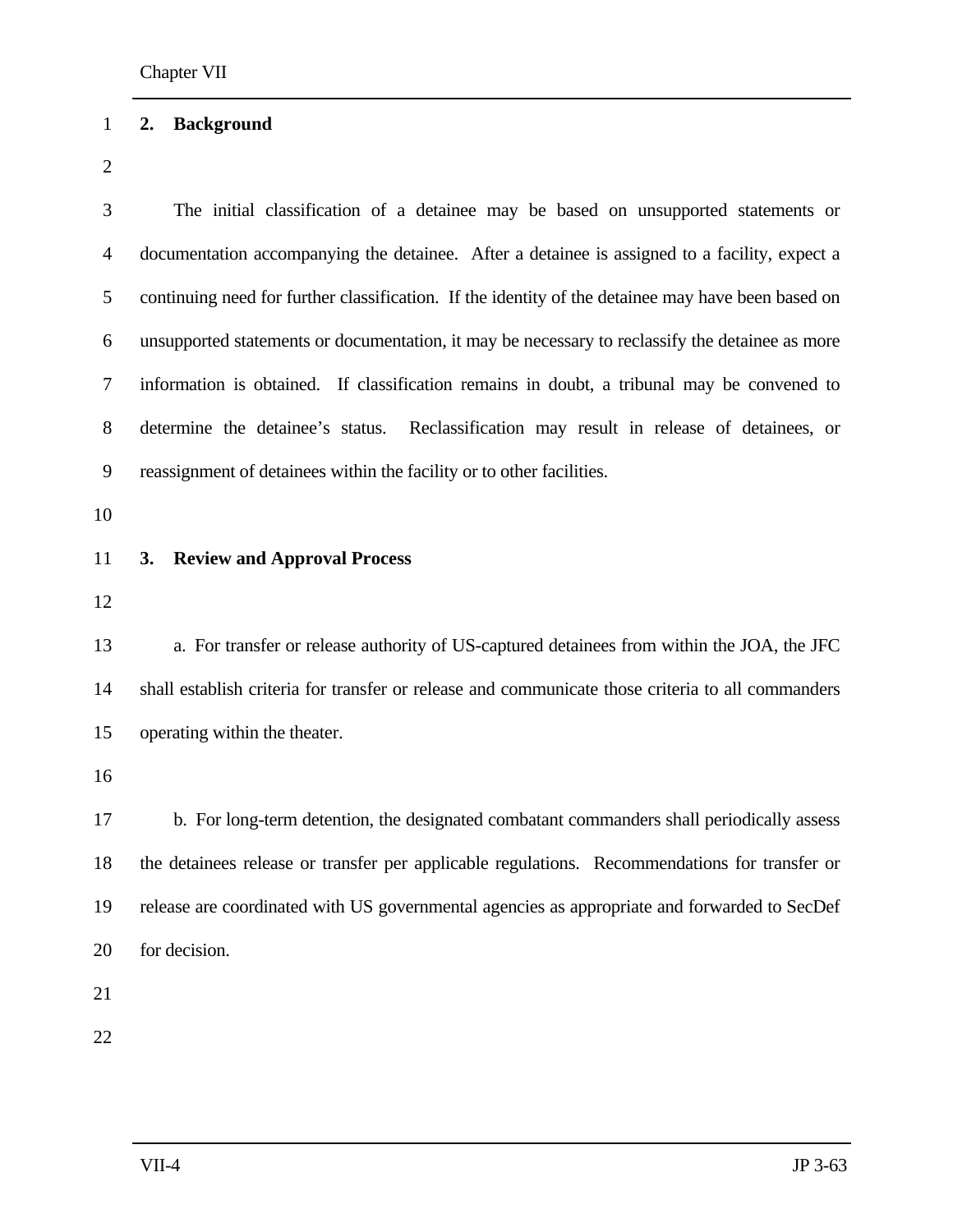# 1 **4. Transfer to Established Recognized National Authority, Allied Facilities, or Inter-**2 **Service Agencies**

3

4 a. The permanent transfer or release of detainees from the custody of US forces to the host 5 nation, other allied/coalition forces or outright release requires the approval of the SecDef. The 6 permanent transfer of a detainee to a foreign nation may be governed by bilateral agreements, or 7 may be based on ad hoc arrangements. However, detainees who qualify, as a matter of law, as 8 EPWs, RPs, or CIs, ECs may only be transferred IAW the requirements of the applicable 9 international law and policy.

10

11 b. The detention facility commander in accordance with applicable procedures shall make 12 the transfer or release of a detainee from a collection point or a detention facility. All proposed 13 transfers/releases should be reviewed by the legal advisor to ensure compliance with applicable 14 law and policy. Unless prohibited by command policies, immediate release of detainees may be 15 made at the point of capture based on the decision of the most senior official on the ground. The 16 decision should be based on criteria established by higher headquarters.

17

18 c. The temporary transfer of detainees from one facility to the next is authorized to 19 accommodate surges in the detainee population beyond capacity. Transfers shall also occur to 20 ensure detainee treatment and conditions are IAW applicable law and policy. As a general rule, 21 detainees should not be transferred closer to the harmful effects of military operations.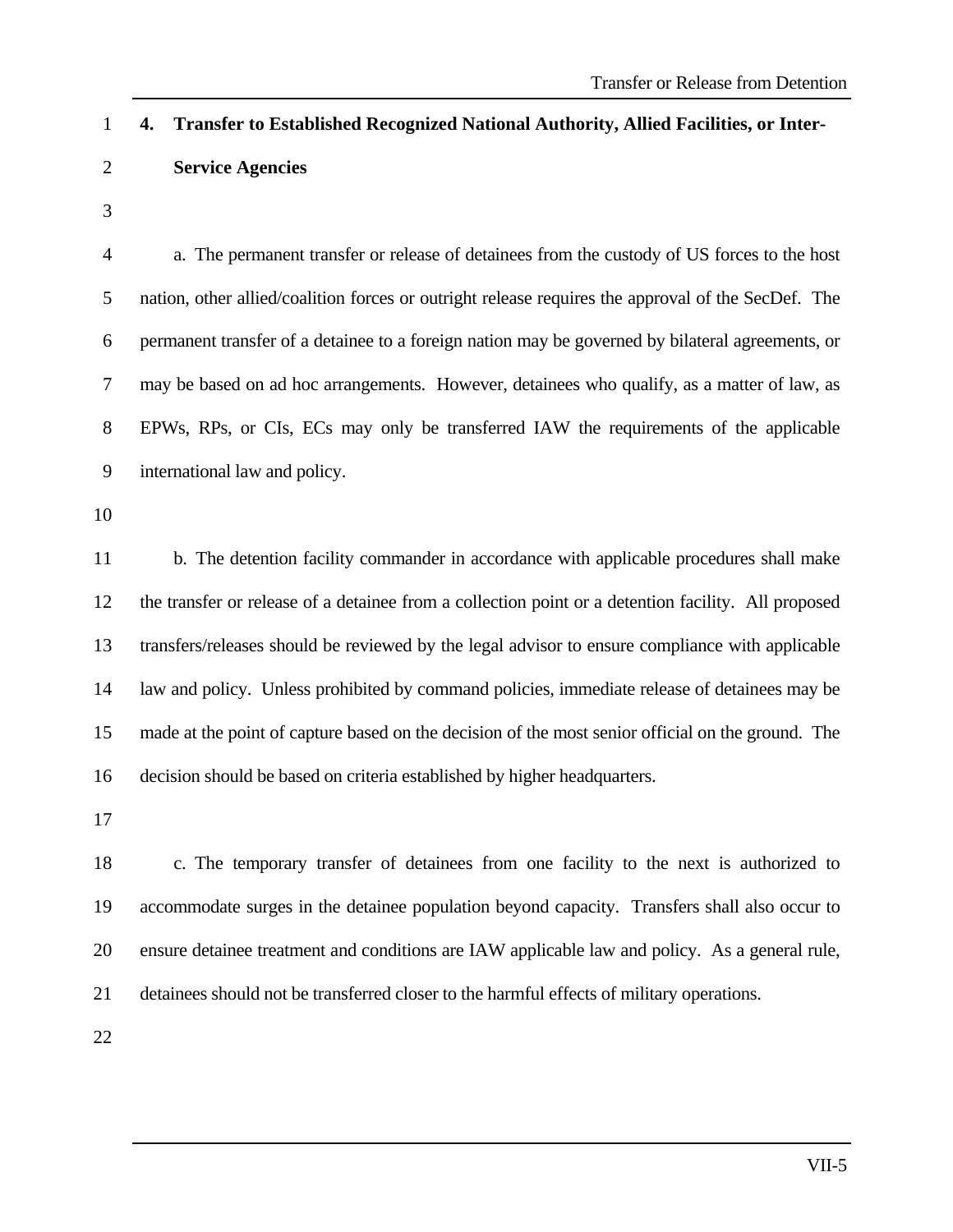## Chapter VII

| $\mathbf{1}$   | d. A detainee who is captured or detained by the US Navy, Air Force, Marine Corps, and             |
|----------------|----------------------------------------------------------------------------------------------------|
| $\overline{2}$ | Coast Guard or other agencies shall be turned over to the US Army detention facility designated    |
| 3              | by the JFC at the earliest opportunity. Inter-Service or intra-theater transfers are executed      |
| $\overline{4}$ | following initial classification and administrative processing.                                    |
| 5              |                                                                                                    |
| 6              | e. Release is the process of returning a detainee to his country of birth or citizenship or to     |
| 7              | the point of capture. A detainee who is not sick or wounded is released at the end of hostilities, |
| 8              | or at any other time, as directed by the Office of the Secretary of Defense (OSD).                 |
| 9              |                                                                                                    |
| 10             | <b>Transfer Between Department of Defense Facilities</b><br>5.                                     |
| 11             |                                                                                                    |
| 12             | a. Reclassification or other situations may result in a detainee's transfer. The transferring      |
| 13             | unit shall determine appropriate security measures based on the type of detainee being             |
| 14             | transferred, the mode of transportation used, and other relevant conditions.                       |
| 15             |                                                                                                    |
| 16             | b. The detention facility commander shall:                                                         |
| 17             |                                                                                                    |
| 18             | (1) Publish a transfer order and inform the TDRC/NDRC of the movement.                             |
| 19             |                                                                                                    |
| 20             | (2) Verifies the accuracy and completeness of the detainee's personal records and                  |
| 21             | provide copies of the records (in a sealed envelope) to the guards accompanying the movement.      |
| 22             |                                                                                                    |
| 23             | (3) Verifies that the detainees possess their authorized clothing and equipment.                   |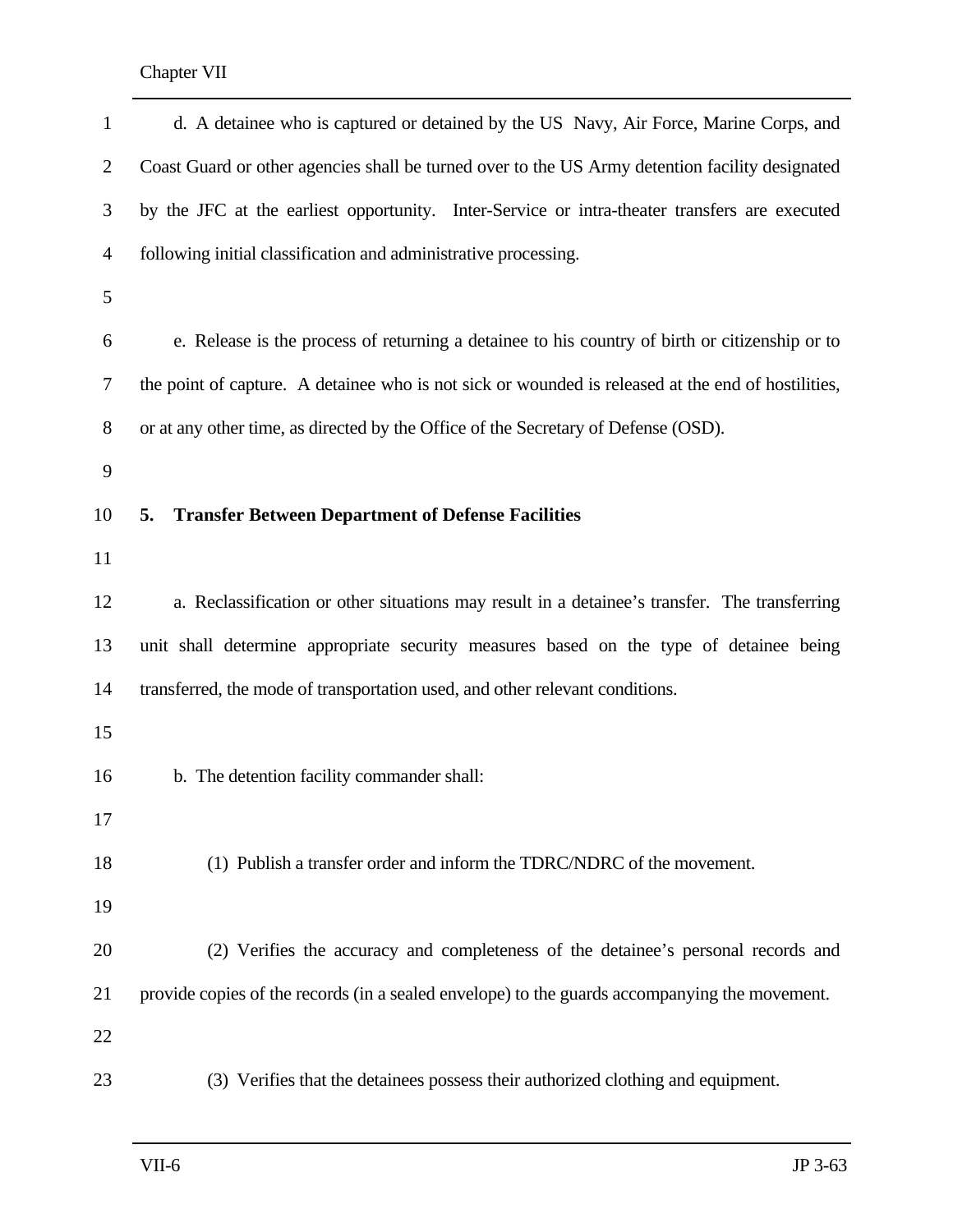| $\mathbf{1}$   |                                                                                           |
|----------------|-------------------------------------------------------------------------------------------|
| $\overline{2}$ | (4) Accounts for and prepares impounded personal property for shipment with the           |
| 3              | escorting unit or separate shipment, as appropriate.                                      |
| 4              |                                                                                           |
| 5              | (5) Briefs escort personnel on their duties and responsibilities, including procedures    |
| 6              | for an escape, a death, or other emergencies.                                             |
| 7              |                                                                                           |
| 8              | (6) Provides rations and basic needs to the detainees during the movement.                |
| 9              |                                                                                           |
| 10             | (7) Ensures the detainees are manifested by name, ISN, nationality, and physical          |
| 11             | condition (to include a statement of "communicable diseases" if applicable).              |
| 12             |                                                                                           |
| 13             | (8) Prepares paperwork in English and other languages (if required) before transferring   |
| 14             | the detainees.                                                                            |
| 15             |                                                                                           |
| 16             | (9) Ensures detainees are given a full physical, instruction for medication, and a supply |
| 17             | of medications.                                                                           |
| 18             |                                                                                           |
| 19             | (10) Ensures all appropriate medical, mental, dental, and disciplinary records            |
| 20             | accompany the detainee.                                                                   |
| 21             |                                                                                           |
| 22             | (11) Coordinate prior to transfer with JFC subordinate commanders regarding transfer      |
| 23             | of detainees.                                                                             |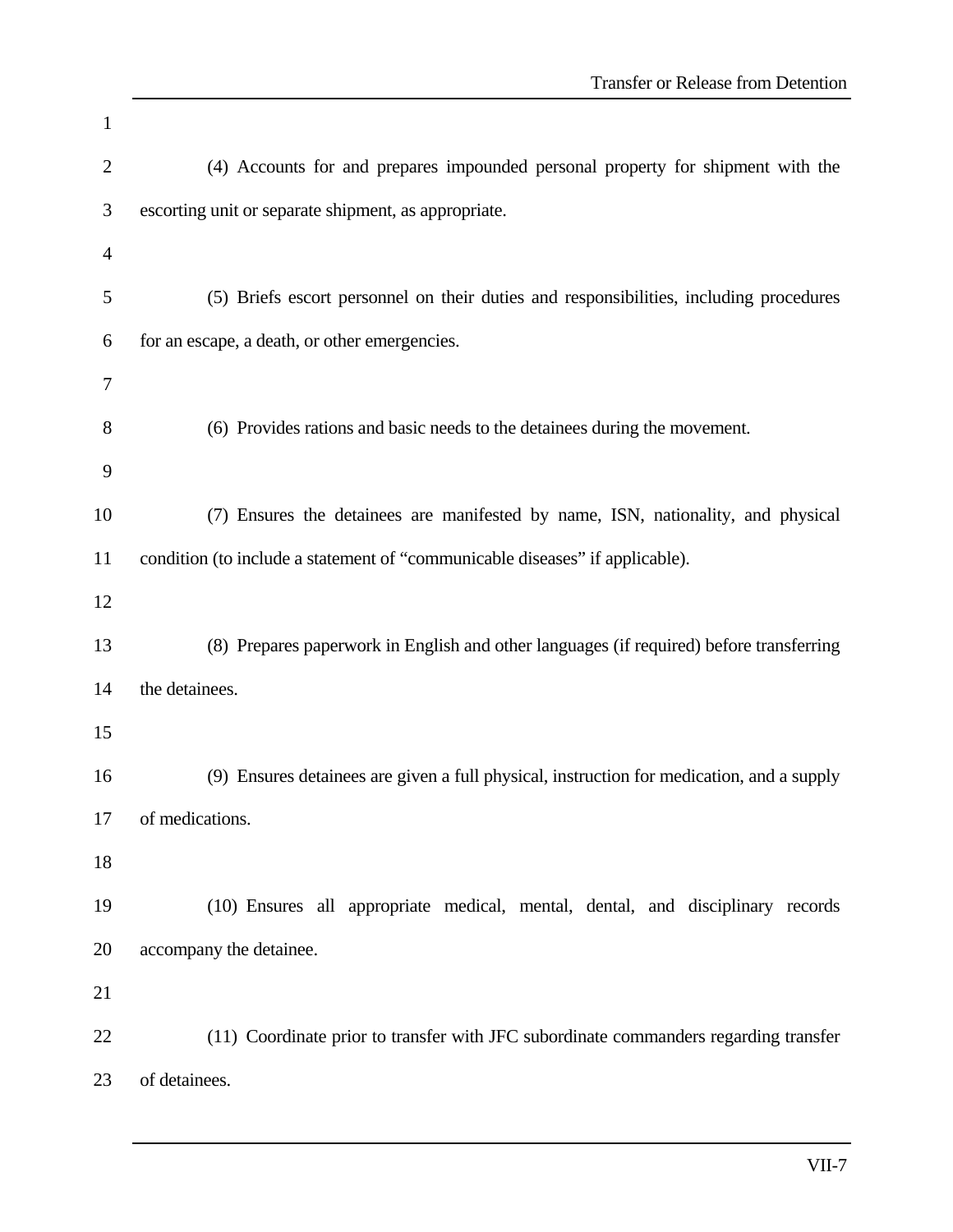| 1              |                                                                                               |
|----------------|-----------------------------------------------------------------------------------------------|
| $\overline{2}$ | c. Detainee property that has not been the subject of lawful seizure by the US shall          |
| 3              | accompany them when being transferred.                                                        |
| 4              |                                                                                               |
| 5              | <b>Transfer or Release Mission</b><br>6.                                                      |
| 6              |                                                                                               |
| 7              | a. For transfer or release from within the JOA to either other detention facilities or direct |
| 8              | release of the detainee back into the community, the following requirements should be met:    |
| 9              |                                                                                               |
| 10             | (1) When required by the applicable GC, publication of the transfer/release order and         |
| 11             | informing the detainees in order to make next-of-kin notifications of their new location.     |
| 12             |                                                                                               |
| 13             | (2) Verifies accuracy of the detainees' personnel records and provide copies (in a            |
| 14             | sealed envelope) to the transporting unit.                                                    |
| 15             |                                                                                               |
| 16             | (3) Verifies the detainees possess their authorized clothing and equipment.                   |
| 17             |                                                                                               |
| 18             | (4) Accounts for and prepare impounded personal property for shipment with the                |
| 19             | escorting unit.                                                                               |
| 20             |                                                                                               |
| 21             | (5) Ensures logistic resources are adequate (food, water, etc.)                               |
| 22             |                                                                                               |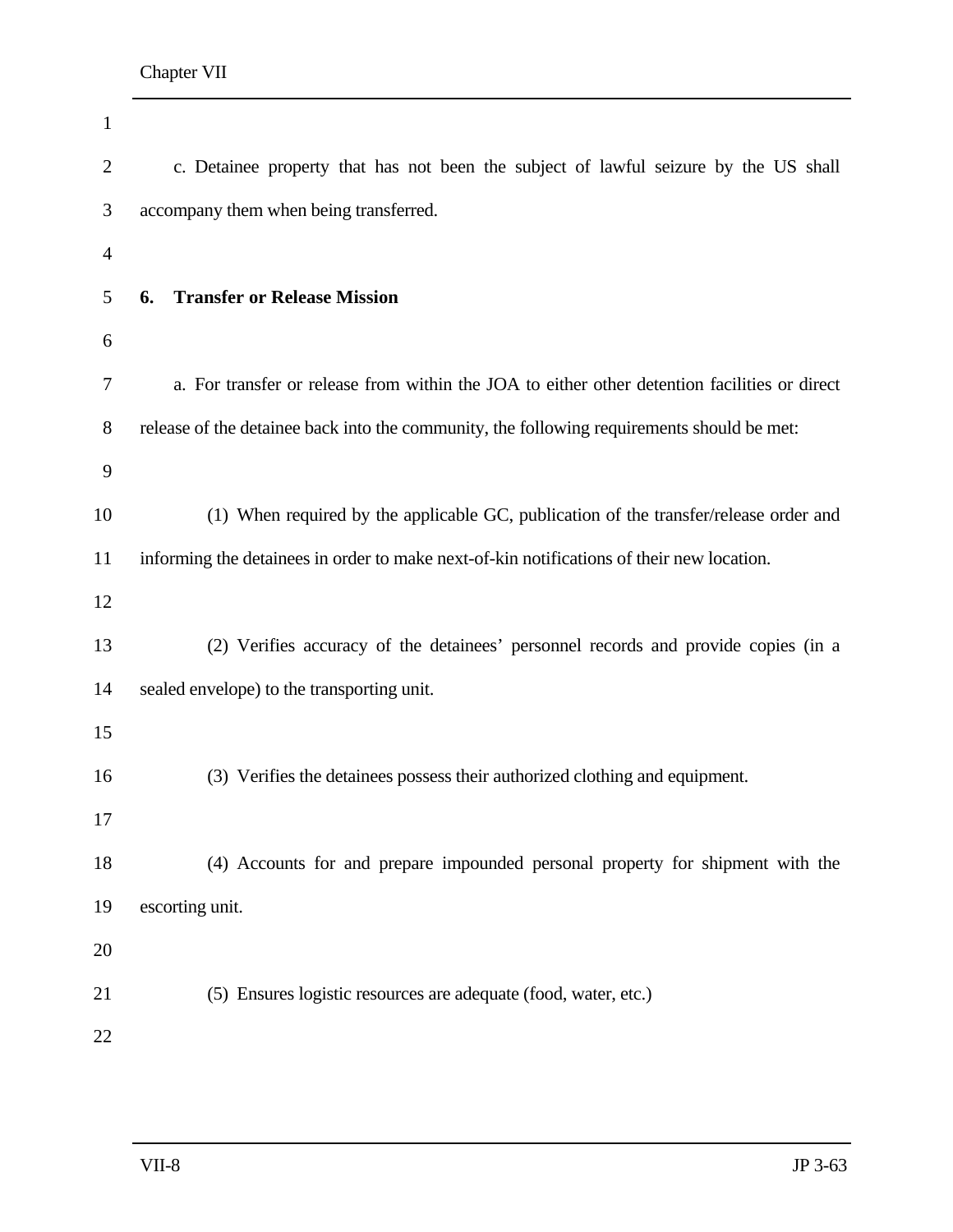| $\mathbf{1}$   | (6) Ensures that the detainees are manifested by name, rank/status, ISN, power served,             |
|----------------|----------------------------------------------------------------------------------------------------|
| $\overline{2}$ | nationality and physical condition. Attach the manifest to the original receipt and provide a copy |
| 3              | to the NDIC.                                                                                       |
| 4              |                                                                                                    |
| 5              | (7) Prepares paperwork in English and other languages (if required) before                         |
| 6              | transferring/releasing the detainees.                                                              |
| 7              |                                                                                                    |
| 8              | (8) Coordinates prior to transfer with JFC subordinate commanders regarding transfer               |
| 9              | of detainees.                                                                                      |
| 10             |                                                                                                    |
| 11             | (9) Verification of biometric data collected.                                                      |
| 12             |                                                                                                    |
| 13             | b. For release from a long-term detention facility, the following requirements should be           |
| 14             | considered. SecDef, or his designee, shall send official notification of transfer or release from  |
| 15             | long-term detention. Applicable Joint Staff execute orders shall delineate the responsibilities    |
| 16             | and procedures to undertake. Some steps normally taken to execute the order includes:              |
| 17             |                                                                                                    |
| 18             | (1) The releasing unit must prepare, maintain, and report the chain of custody and                 |
| 19             | transfer/release documentation in accordance with current transfer and release procedures as       |
| 20             | directed by SecDef.                                                                                |
| 21             |                                                                                                    |
| 22             | (2) Figure VII-1 outlines the release process from long-term detention for detainees.              |
| 23             | The facility commander may tailor stations to meet the current situation and conditions.           |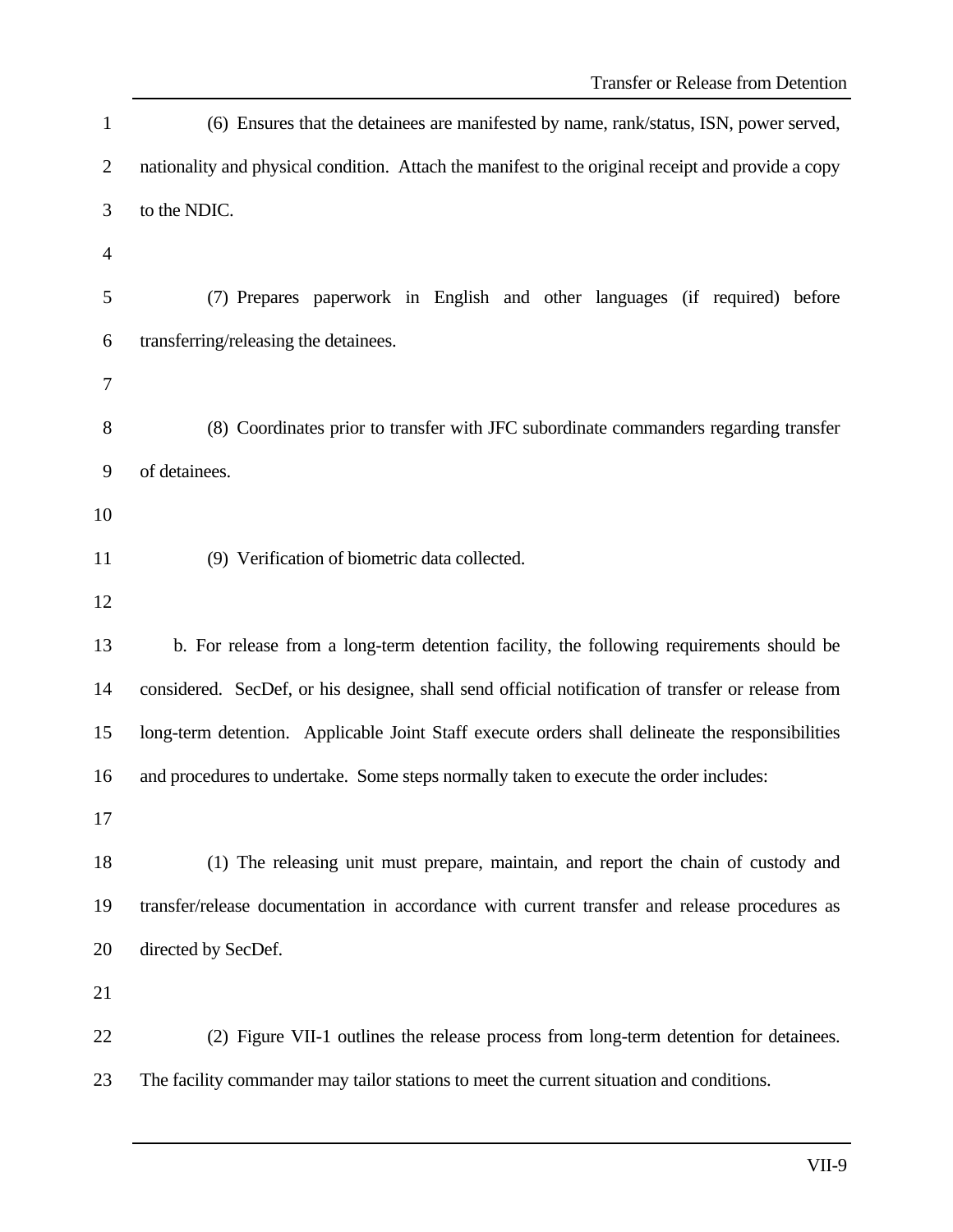| <b>Step</b>    | <b>Actions</b>                                                                  |  |  |
|----------------|---------------------------------------------------------------------------------|--|--|
| Control<br>and | Maintain control and accountability until releases or transfers are received by |  |  |
| accountability | the appropriate authorities                                                     |  |  |
|                | Maintain a manifest that contains:                                              |  |  |
|                | -Name                                                                           |  |  |
|                | -Rank/status                                                                    |  |  |
|                | -Control number                                                                 |  |  |
|                | -Power served/nationality                                                       |  |  |
|                | -Physical condition                                                             |  |  |
|                | NOTE: A manifest is used as an official receipt of transfer and becomes a       |  |  |
|                | permanent record to ensure accountability of each detainee until release.       |  |  |
| Records        | Ensure that copies of appropriate personnel, finance, and medical records       |  |  |
|                | accompany released detainees. Signed release agreements will be maintained      |  |  |
|                | within DOD.                                                                     |  |  |
|                | Transfer the records to the designated receiving authority                      |  |  |
| Personal       | Ensure that confiscated personal property (that can be released) accompanies    |  |  |
| property       | released detainees.                                                             |  |  |
|                | Conduct an inventory and identify discrepancies.                                |  |  |
|                | Ensure that detainees sign property receipts.                                   |  |  |
|                | Ensure release is provided with appropriate food, clothing, and equipment       |  |  |
|                | for safe transition and movement upon release.                                  |  |  |

### **Figure VII-1. Transfer Accountability Measures**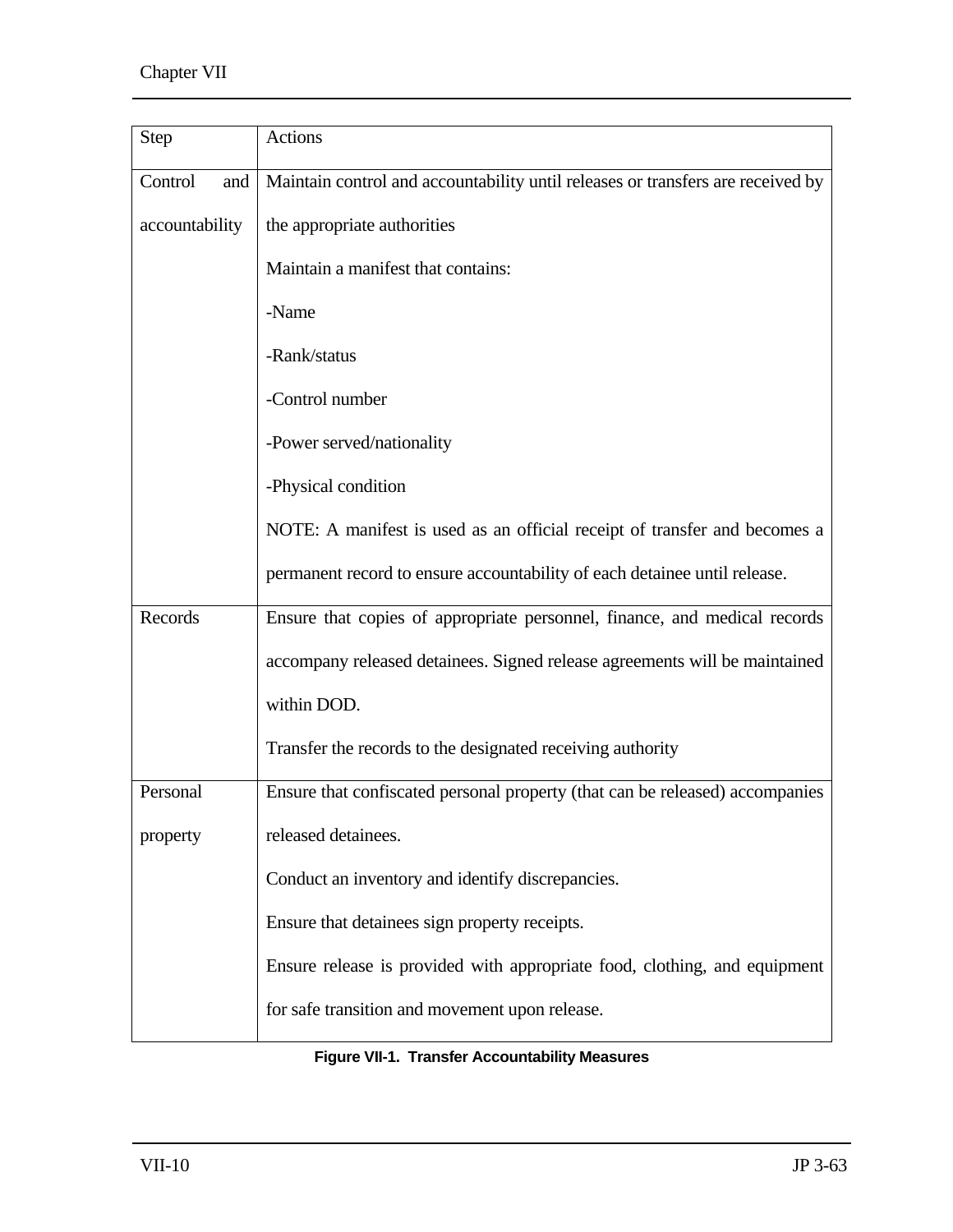| $\mathbf{1}$   |                                                                                                   |
|----------------|---------------------------------------------------------------------------------------------------|
| $\overline{2}$ | (3) Individual detainee preparation to include, at a minimum, segregation and out-                |
| 3              | briefing, medical screening, execution of conditional release statement for those detainees being |
| $\overline{4}$ | released.                                                                                         |
| 5              |                                                                                                   |
| 6              | (4) Determination of receipt/transfer location.                                                   |
| 7              |                                                                                                   |
| 8              | (5) Movement routes to transfer location.<br>Coordinate all routes through the                    |
| 9              | appropriate combatant commanders.                                                                 |
| 10             |                                                                                                   |
| 11             | (6) Due to operational security concerns, only make public notification of a release              |
| 12             | and/or transfer in consultation and coordination with OSD.                                        |
| 13             |                                                                                                   |
| 14             |                                                                                                   |
| 15             |                                                                                                   |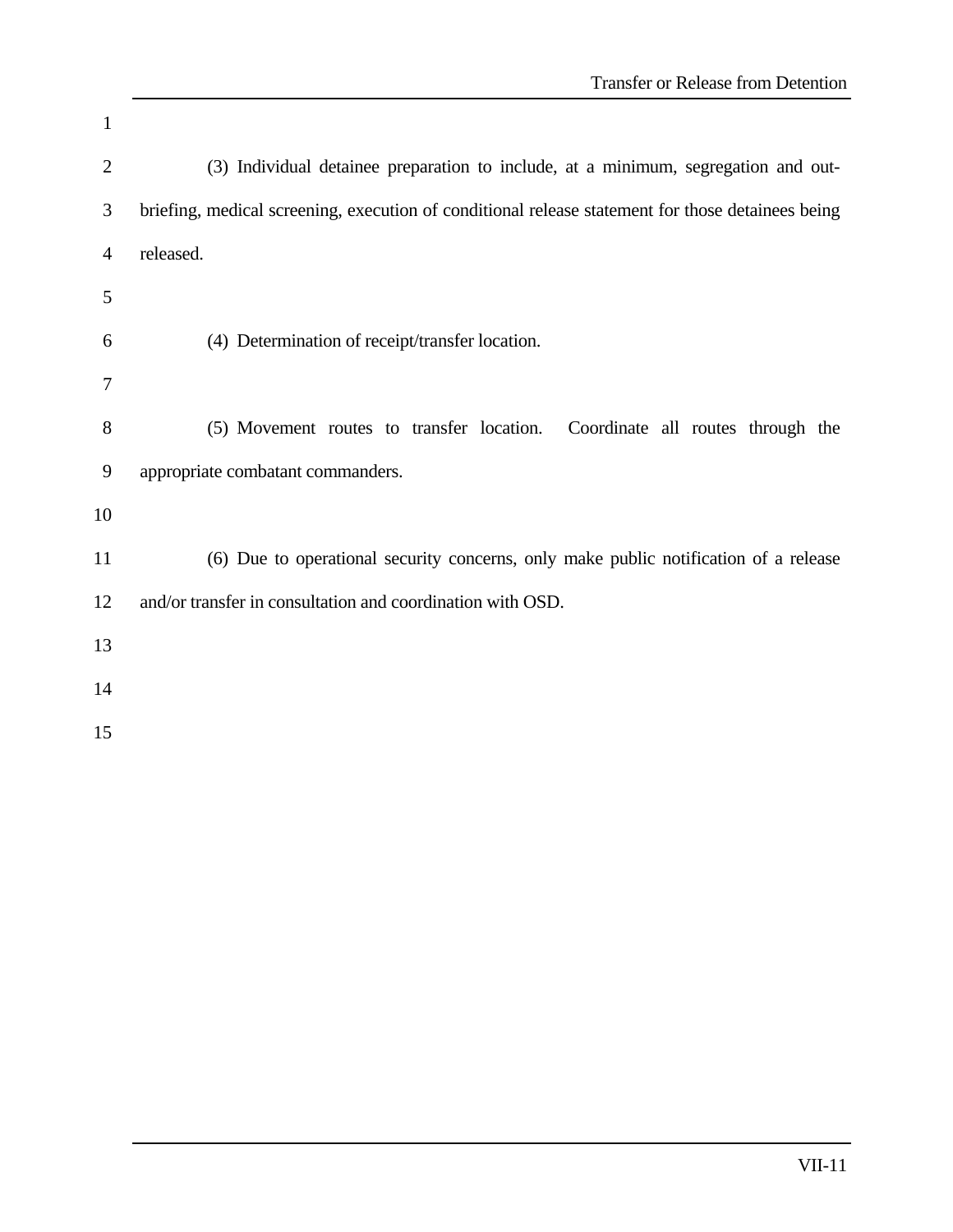| $\,1\,$          |                            |
|------------------|----------------------------|
| $\sqrt{2}$       |                            |
| $\mathfrak{Z}$   |                            |
| $\overline{4}$   |                            |
| $\overline{5}$   |                            |
| $\sqrt{6}$       |                            |
| $\boldsymbol{7}$ |                            |
| $\,8\,$          |                            |
| 9                |                            |
| 10               |                            |
| $11\,$           |                            |
| 12               | <b>Intentionally Blank</b> |
| 13               |                            |
|                  |                            |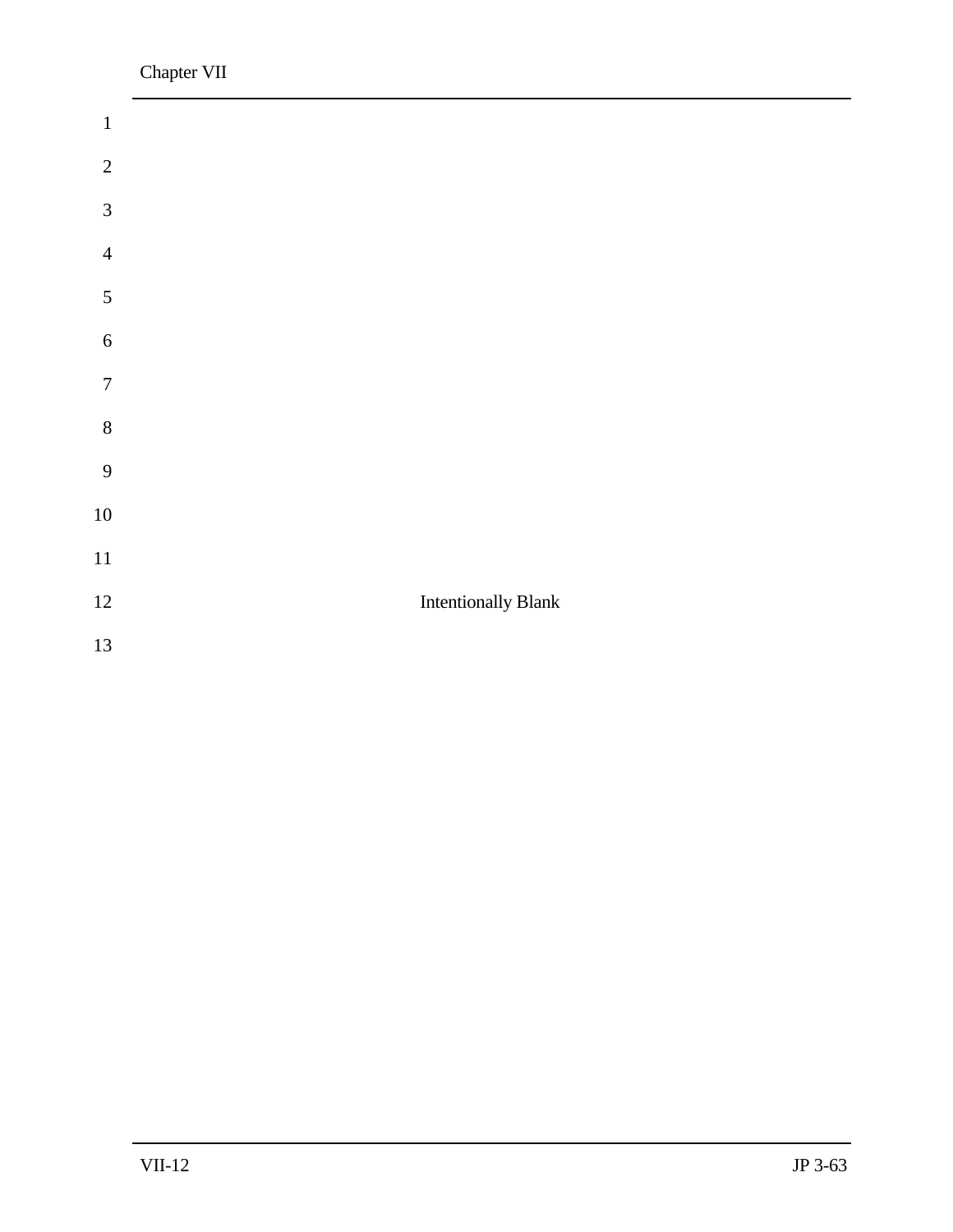### APPENDIX A **RIOT CONTROL MEASURES**

### 1 **1. Introduction**

2

| 3              | Riot control doctrine is usually written for quelling civil disturbances that occur in large         |
|----------------|------------------------------------------------------------------------------------------------------|
| $\overline{4}$ | open areas where the size of the responding force or the type of formation employed is not           |
| 5              | hampered by a lack of space. However, in a detention facility, detainee disturbances may occur       |
| 6              | in small, closed areas, such as a housing area, a dining facility, or a chapel where available       |
| $\overline{7}$ | maneuver space limits the size of the element and equipment that may be employed. The layout         |
| $8\,$          | of each facility is different and presents its own problems when employing forces. Some              |
| 9              | facilities may have large open compounds in addition to the smaller areas mentioned above.           |
| 10             |                                                                                                      |
| 11             | <b>Crowd Tactics Within a Detention Facility</b><br>2.                                               |
| 12             |                                                                                                      |
| 13             | a. In detention facility disturbances, detainees may employ a number of tactics to resist            |
| 14             | control or to achieve their goals. Nonviolent tactics range from obscene remarks, taunts, and        |
| 15             | jeers to building barricades to impede troop movement. Violent crowd tactics used by detainees       |
| 16             | are often extremely destructive and can include physical attacks on guards, other detainees, or      |
| 17             | The use of violent tactics and makeshift weapons against individuals (guards or<br>property.         |
| 18             | detainees), property, or facilities is limited only by the attitudes and ingenuity of the detainees, |
| 19             | and the materials available to them.                                                                 |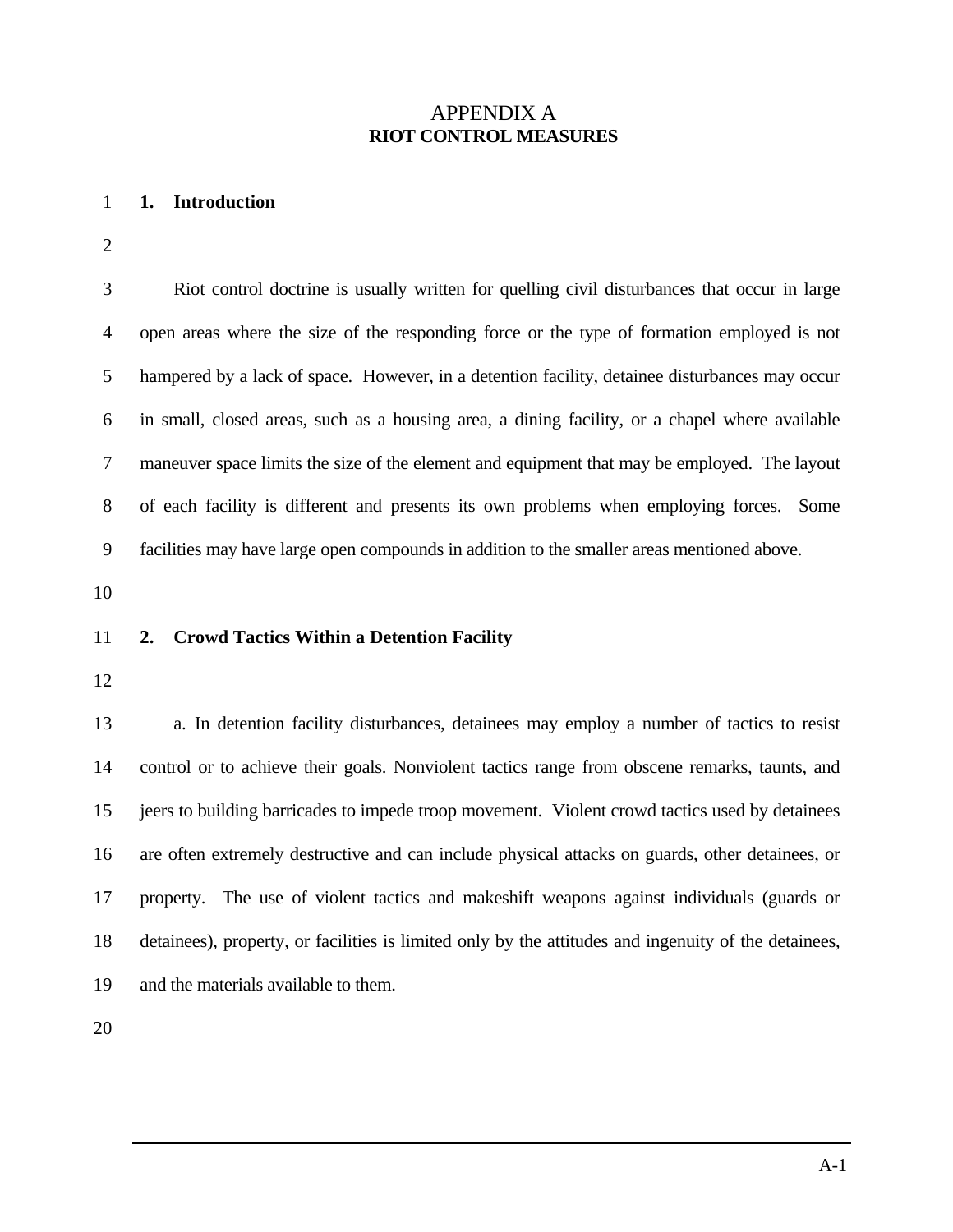# Appendix A

| $\mathbf{1}$   | b. The guard force is susceptible to crowd behavior. They will become emotionally                |
|----------------|--------------------------------------------------------------------------------------------------|
| $\overline{c}$ | stimulated during a tense confrontation with unruly and violent detainees. To counteract the     |
| 3              | affect of crowd behavior on the guard force, the commanders must institute rigorous training and |
| 4              | firm and effective leadership.<br>This training must include a complete awareness and            |
| 5              | understanding of the use of force and as well as the commanders intent.                          |
| 6              |                                                                                                  |
| 7              | 3. Planning                                                                                      |
| 8              |                                                                                                  |
| 9              | a. Detention facility commanders must be aware of the potential risks involved in quelling       |
| 10             | disturbances within a detention facility. Careful planning minimizes collateral damage and risks |
| 11             | to control force members.                                                                        |
| 12             |                                                                                                  |
| 13             | b. Planners must consider:                                                                       |
| 14             |                                                                                                  |
| 15             | (1) The location of disturbance.                                                                 |
| 16             |                                                                                                  |
| 17             | (2) The estimated number of rioters.                                                             |
| 18             |                                                                                                  |
| 19             | (3) Access to weapons or improvised weapons.                                                     |
| 20             |                                                                                                  |
| 21             | (4) Detainees' military training.                                                                |
| 22             |                                                                                                  |
| 23             | (5) Hostage situations.                                                                          |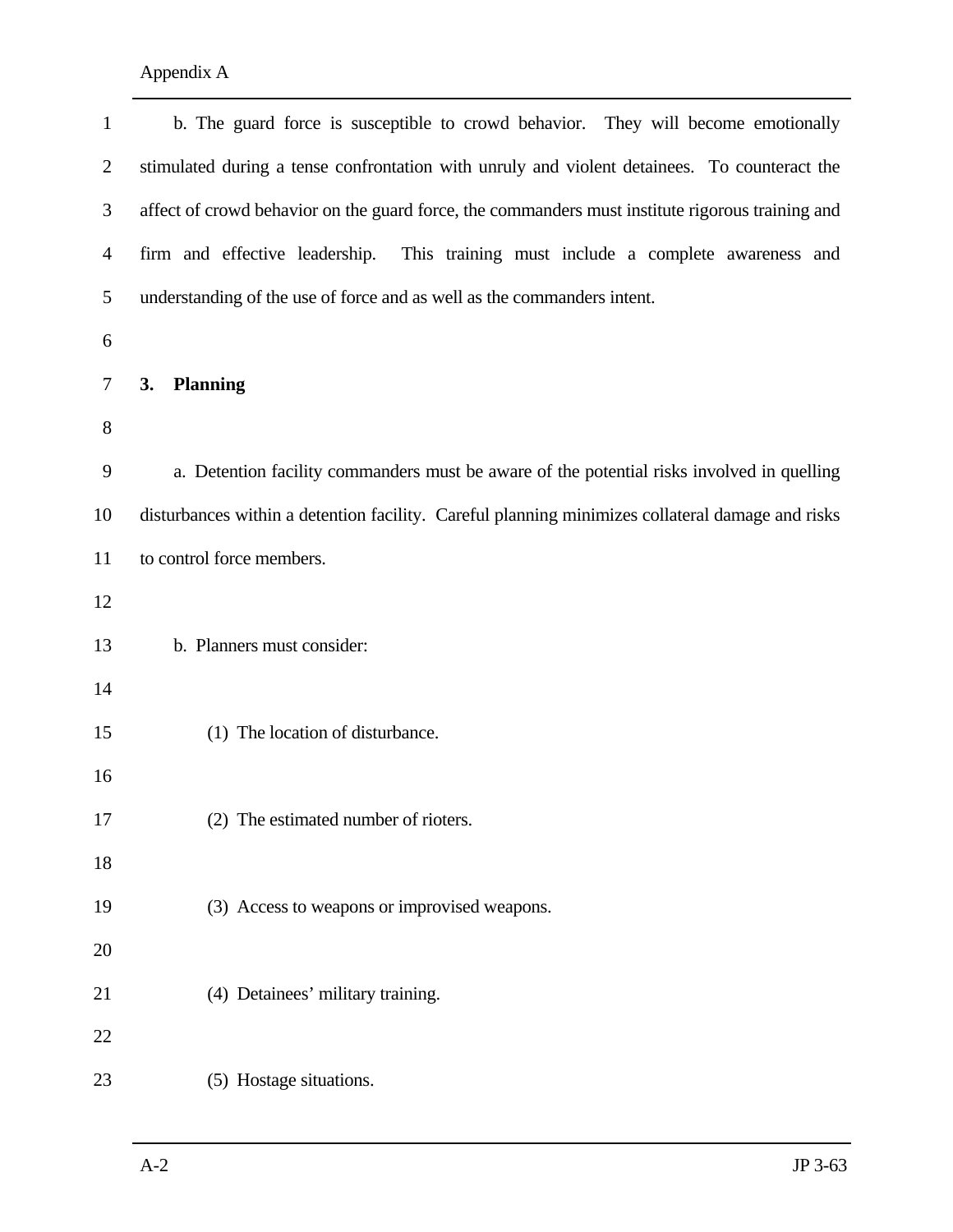# 2 **4. Use-of-Force Guidelines**

3

| $\overline{4}$ | Plans, SOPs, and other directives must establish the procedures for authorization and use of       |
|----------------|----------------------------------------------------------------------------------------------------|
| 5              | lethal and non-lethal force. The use of pepper irritant can be a valuable non-lethal tool.         |
| 6              | Oleoresin capsicum (OC), the active ingredient in pepper irritant is neither a chemical nor a gas, |
| 7              | but an all-natural, organic substance 750 times more powerful than o-chlorobenzyl-malononitrile    |
| $8\,$          | (CS) (tear gas). It does not cause permanent damage and its effects last 30 to 40 minutes after    |
| 9              | exposed persons are placed in fresh air.                                                           |
| 10             |                                                                                                    |
| 11             | <b>Record of Events</b><br>5.                                                                      |
| 12             |                                                                                                    |
| 13             | A record of events must be initiated to provide a basis for the preparation and submission of      |
| 14             | a formal report to higher headquarters. Augment the record with video or still photographs if      |
| 15             | possible.                                                                                          |
| 16             |                                                                                                    |
| 17             | <b>Training and Equipment</b><br>6.                                                                |
| 18             |                                                                                                    |
| 19             | a. Guard units and associated teams must establish a continuous training program and train         |
| 20             | on a regular basis in emergency plans, riot control formations, use of force, first aid and        |
| 21             | interpersonal communication skills.                                                                |
| 22             |                                                                                                    |
|                |                                                                                                    |

23 b. Recommended basic riot gear used by the control force includes: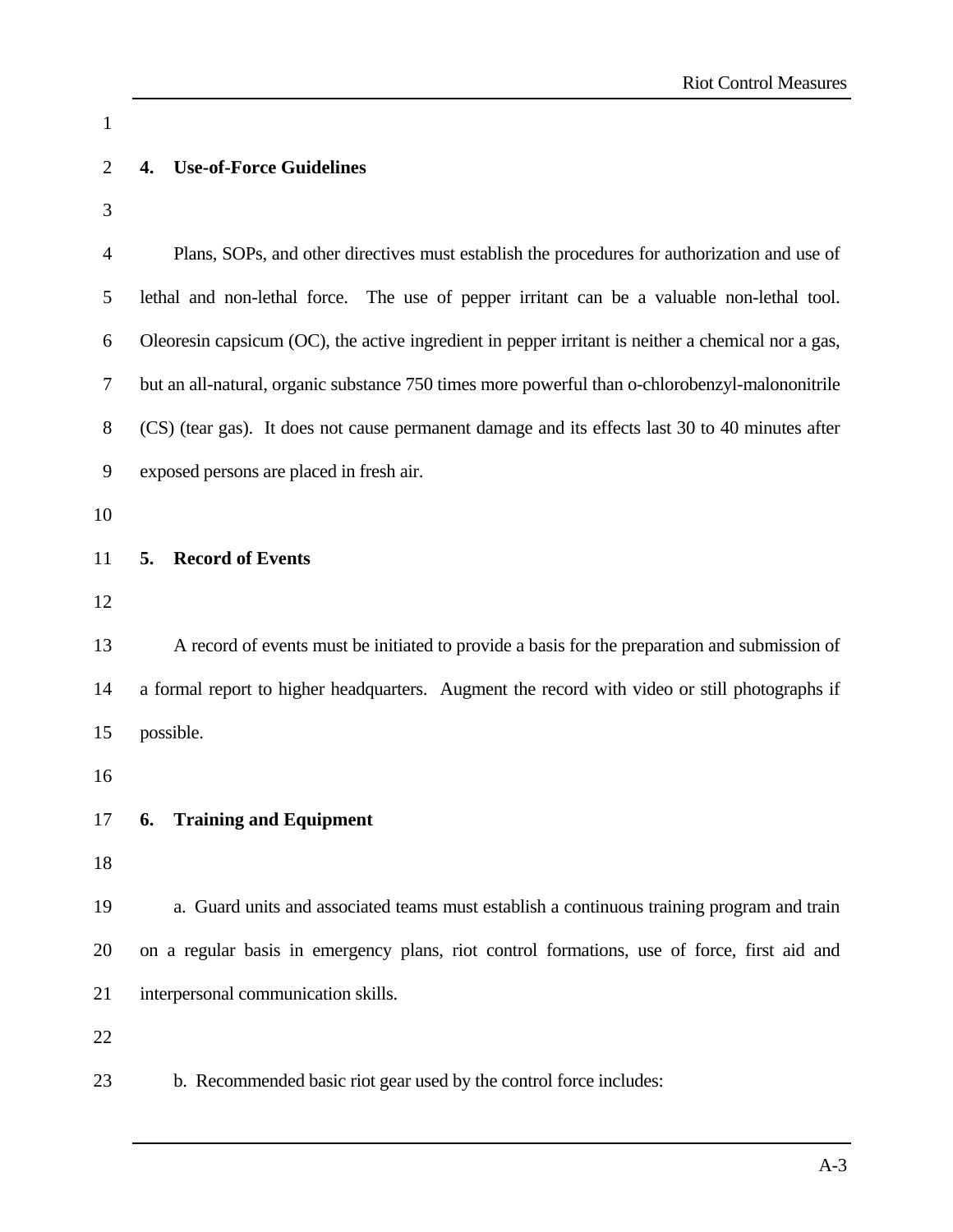| $\mathbf{1}$   |                                                                                                    |
|----------------|----------------------------------------------------------------------------------------------------|
| $\overline{2}$ | (1) Riot baton.                                                                                    |
| 3              |                                                                                                    |
| $\overline{4}$ | (2) Riot Shield.                                                                                   |
| 5              |                                                                                                    |
| 6              | (3) Helmet with face shield.                                                                       |
| 7              |                                                                                                    |
| 8              | (4) Groin protector.                                                                               |
| 9              |                                                                                                    |
| 10             | $(5)$ Flak vest.                                                                                   |
| 11             |                                                                                                    |
| 12             | (6) Leather gloves.                                                                                |
| 13             |                                                                                                    |
| 14             | (7) Shin protection.                                                                               |
| 15             |                                                                                                    |
| 16             | <b>Force Cell Move Teams (FCMTs)</b><br>7.                                                         |
| 17             |                                                                                                    |
| 18             | The intent of a force cell move is to remove an unruly and or uncooperative detainee from          |
| 19             | one cell and place him in another. This is a difficult task and must not be taken lightly. A force |
| 20             | cell move must be thoroughly planned, rehearsed, and properly resourced to ensure the safety of    |
| 21             | the team members and the detainee. A number of reasons may compel the commander to                 |
| 22             | consider a force cell move. The detainee may refuse to eat, take his medication or refuse to       |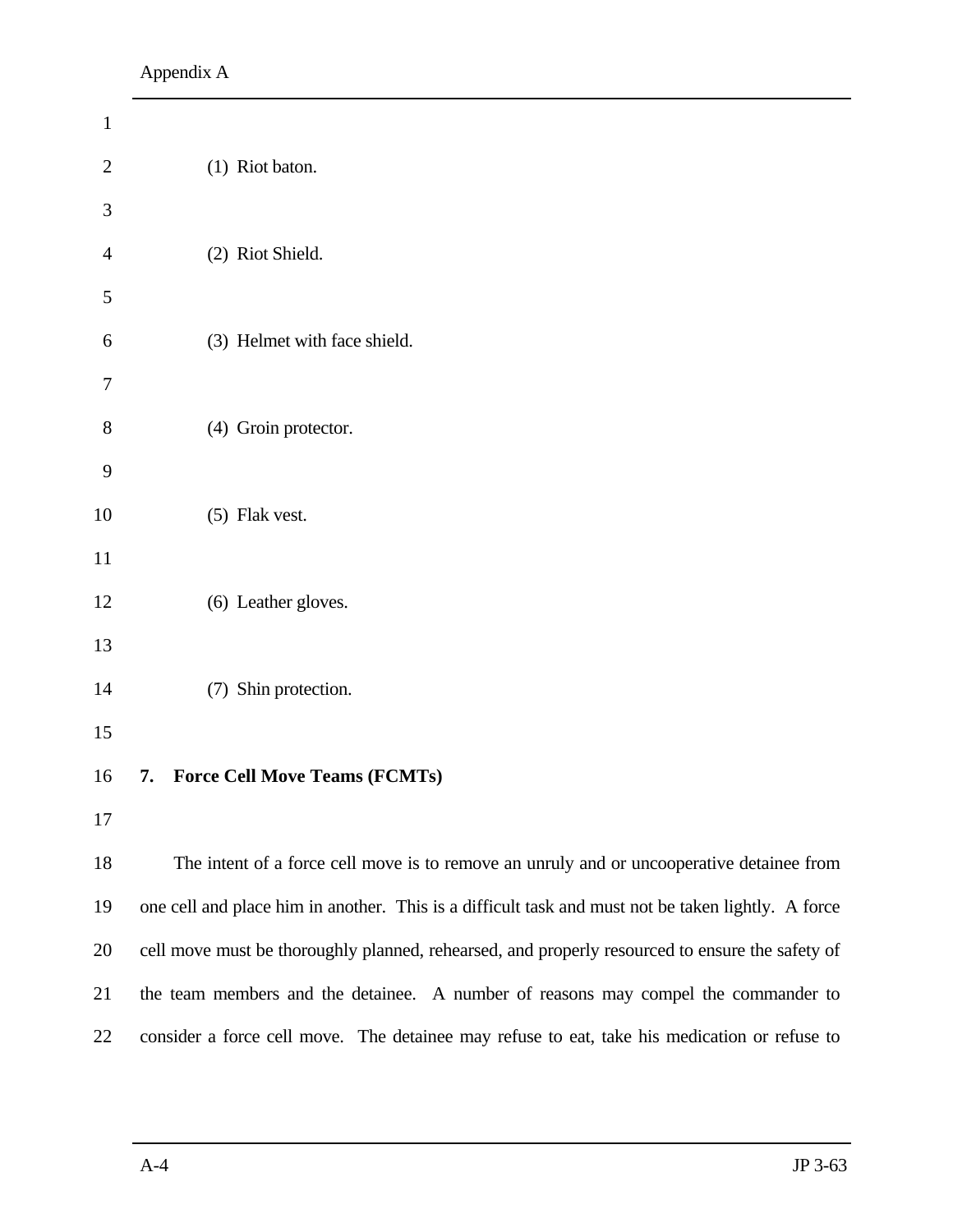- 1 accept medical attention, refuse to get a haircut, to keep him clean, to move or rotate cells when
- 2 ordered.
- 3
- 
- 4
- 5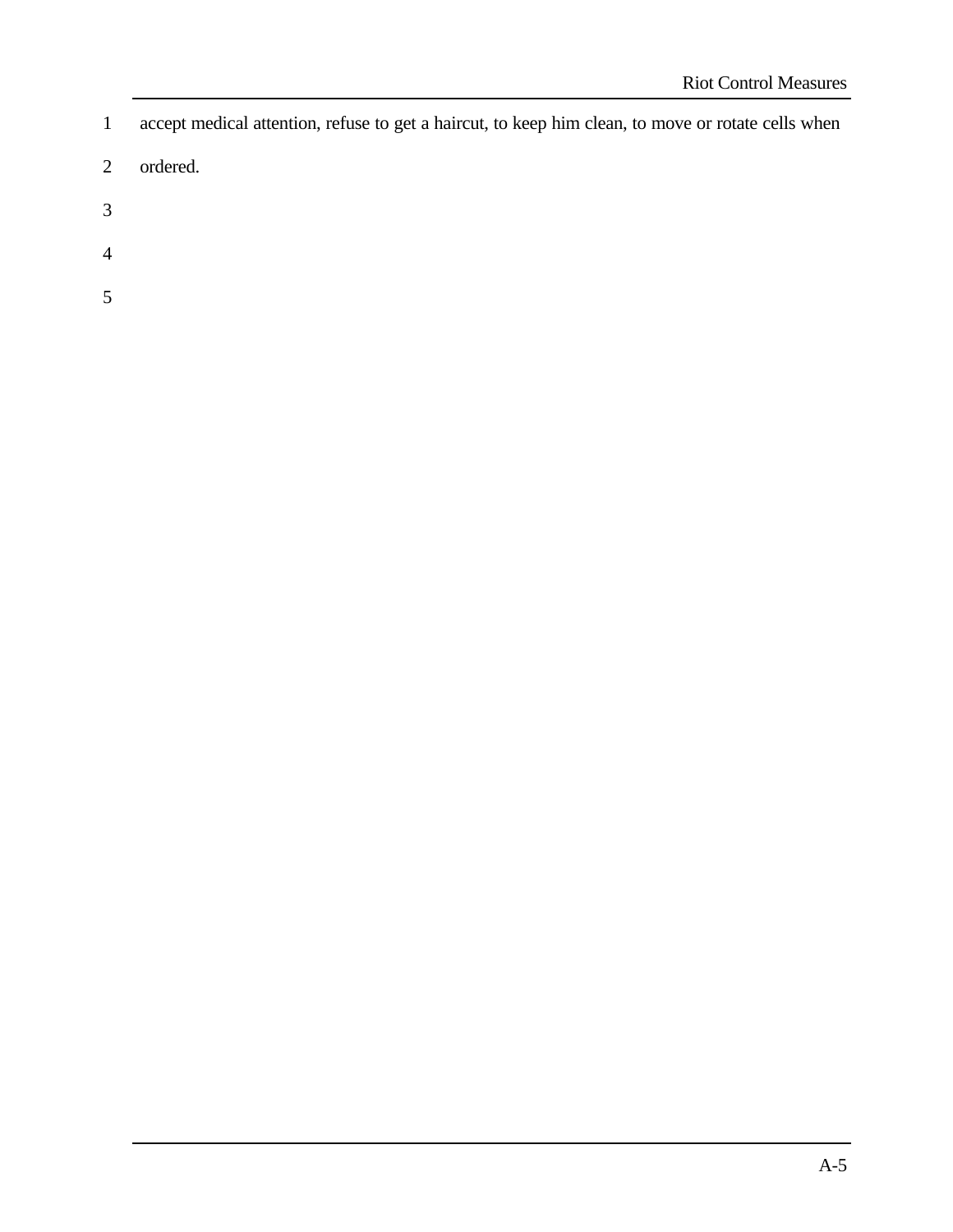| $\mathbf{1}$     |                            |
|------------------|----------------------------|
| $\sqrt{2}$       |                            |
| $\mathfrak{Z}$   |                            |
| $\overline{4}$   |                            |
| $\overline{5}$   |                            |
| $\sqrt{6}$       |                            |
| $\boldsymbol{7}$ |                            |
| $\,8\,$          |                            |
| 9                |                            |
| 10               |                            |
| 11               |                            |
| 12               | <b>Intentionally Blank</b> |
| 13               |                            |
|                  |                            |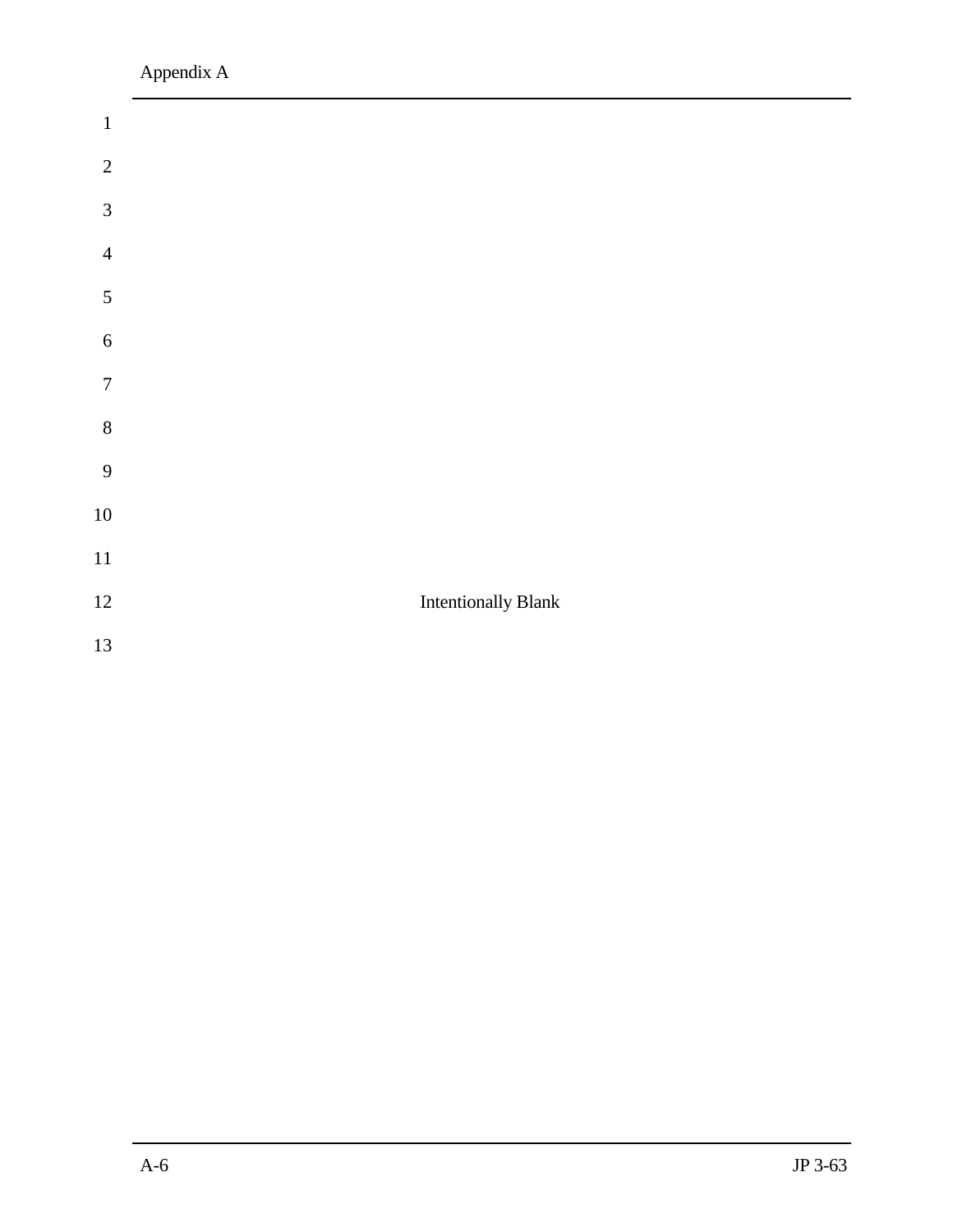#### APPENDIX B **DETENTION OF ENEMY COMBATANTS AT MILITARY CONFINEMENT FACILITIES**

1

2 1. Detention and release authority of enemy combatants at DOD military confinement 3 facilities rest with the Secretary of Defense or his designee. When detained at DOD military 4 confinement facilities, enemy combatants shall be administered separately and no prisoner of the 5 US Armed Forces may be placed in their immediate association (10 USC, Section 812). Enemy 6 combatants not sentenced to punishment shall be considered national security risk prisoners and 7 confinement facility commanders shall ensure appropriate security safeguards are implemented 8 for purposes of control, to prevent escape or belligerent acts, for prevention of injury to 9 themselves or others, and for the orderly and safe administration of the confinement facility.

10

11 2. DOD Military Commission Order No. 1 of March 21, 2002 and accompanying instructions 12 implements policy, assigns responsibilities, and prescribes procedures for trials before military 13 commissions of individuals subject to the President's Military Order. Upon conviction of an 14 accused by the Commission that includes a sentence to confinement, the adjudged detention 15 shall begin immediately following the trial at a place of confinement designated by the Secretary 16 of Defense or his designee. Post-trial procedures are identified within DOD Military 17 Commission Order No. 1 of March 21, 2002 and accompanying instructions.

18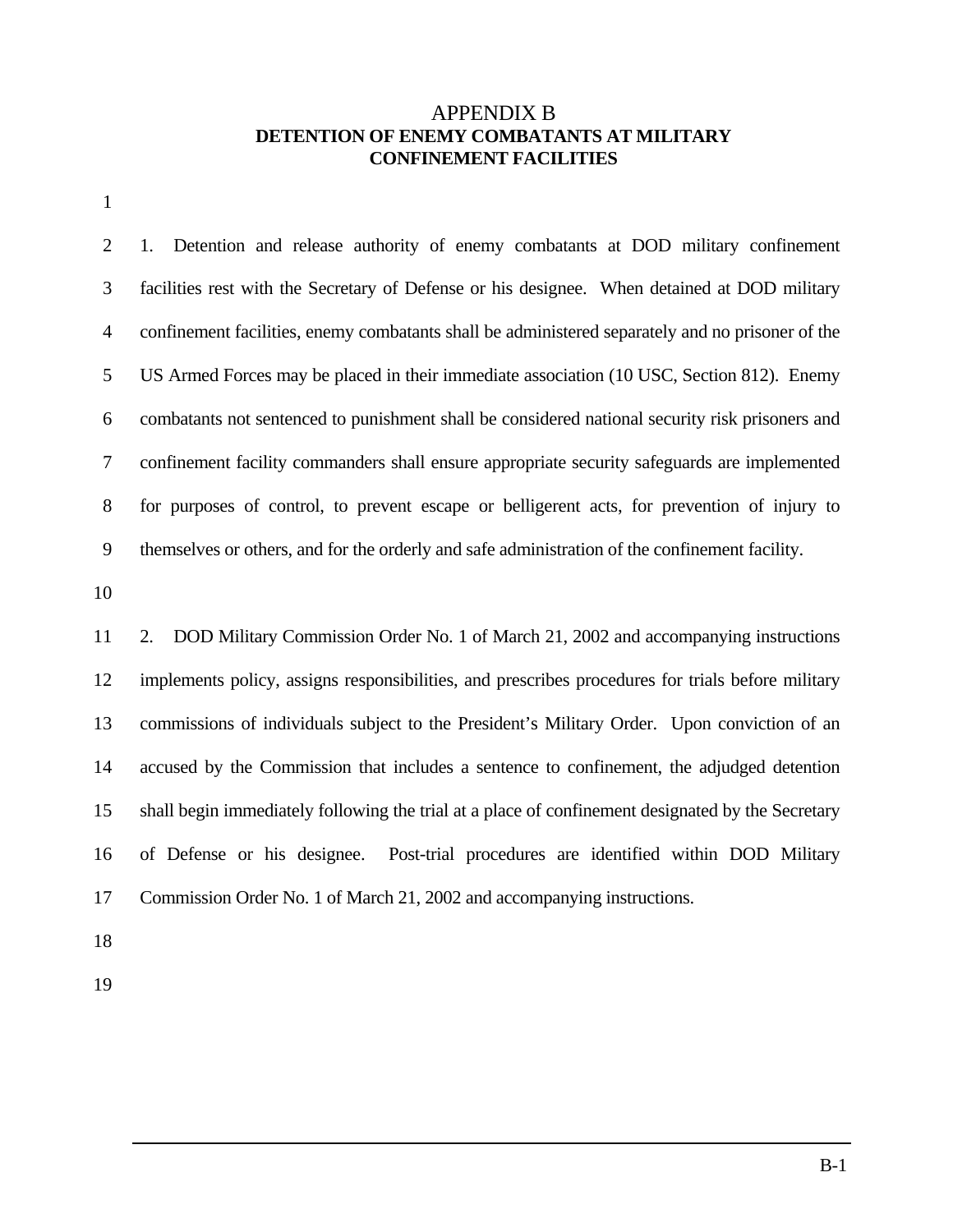| $\,1\,$          |                            |
|------------------|----------------------------|
| $\sqrt{2}$       |                            |
| $\mathfrak{Z}$   |                            |
| $\overline{4}$   |                            |
| $\overline{5}$   |                            |
| $\sqrt{6}$       |                            |
| $\boldsymbol{7}$ |                            |
| $\,8\,$          |                            |
| 9                |                            |
| 10               |                            |
| $11\,$           |                            |
| 12               | <b>Intentionally Blank</b> |
| 13               |                            |
|                  |                            |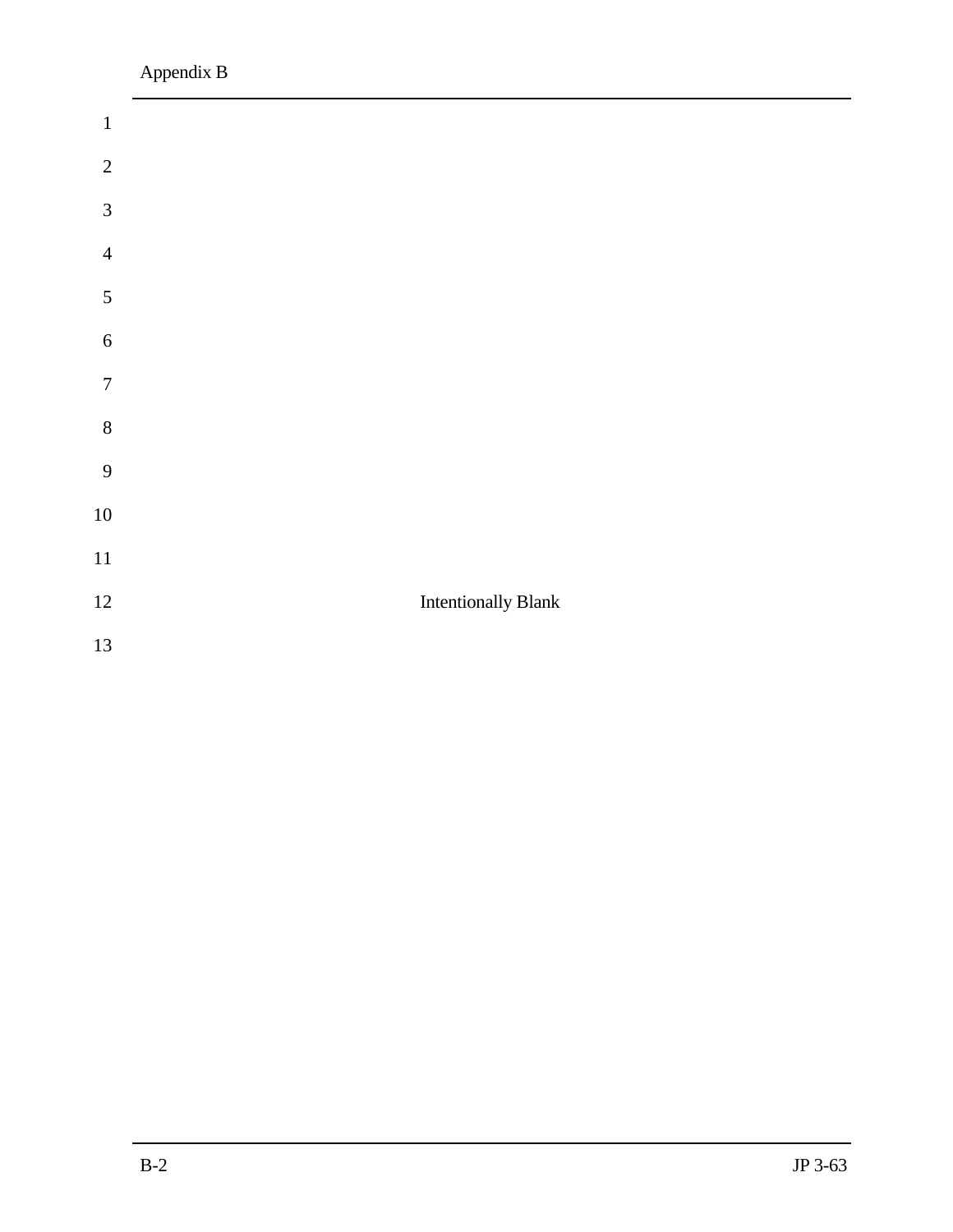### APPENDIX C **DETAINEE REPORTING SYSTEM**

### 1 **1. Introduction**

2

| 3              | Critical to ensuring accountability of detainees is timely and accurate reporting through the      |
|----------------|----------------------------------------------------------------------------------------------------|
| $\overline{4}$ | detainee reporting system (DRS). As detainees are collected and processed, international law       |
| 5              | requires that such information is forwarded to the appropriate authorities. A failure to do so may |
| 6              | bring unwanted scrutiny on the US Government for neglecting its duties under international law.    |
| 7              |                                                                                                    |
| 8              | <b>National Detainee Reporting Center</b><br>2.                                                    |
| 9              |                                                                                                    |
| 10             | The National Detainee Reporting Center (NDRC) is the executive agent designated by the             |
| 11             | Office of the Provost Marshal General as the recipient and archive for all detainee information.   |
| 12             | The NDRC's principal responsibility is to ensure the collection, storage, and appropriate          |
| 13             | dissemination of detainee information as required by AR 190-8 and DOD 2310.1. The NDRC             |
| 14             | provides detainee information to the International Committee for the Red Cross (ICRC) to fulfill   |
| 15             | US obligations under the Geneva Convention of 1956. The NDRC directs the development of            |
| 16             | Detainee Reporting Systems (DRS). It issues blocks of Detention Serial Numbers (ISNs) to the       |
| 17             | Theater Detainee Reporting Centers (TDRCs).                                                        |
| 18             |                                                                                                    |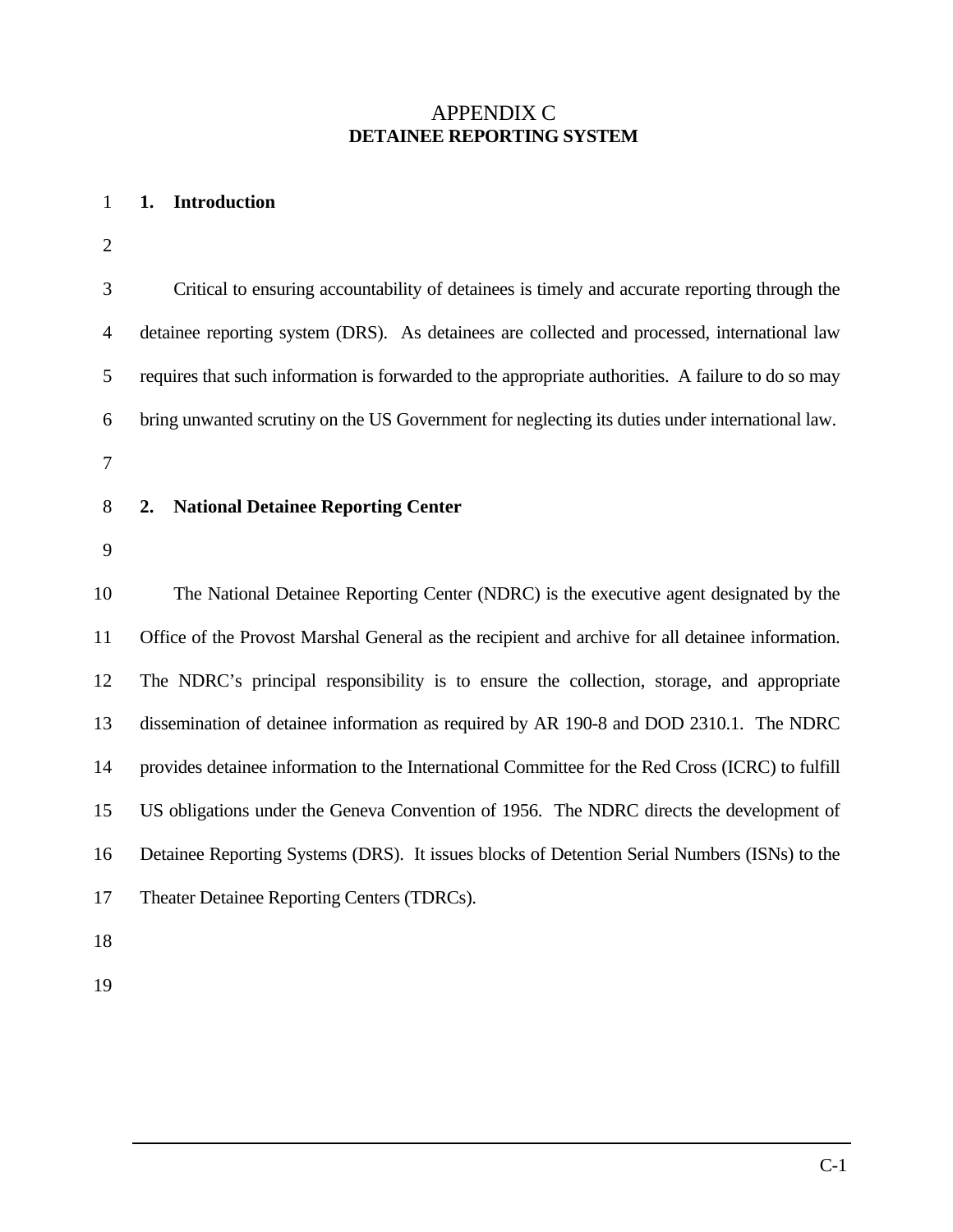Appendix C

#### 1 **3. Theater Detainee Reporting Center**

2

3 a. The TDRC functions as the field operations agency for the NDRC. It reports all detainee 4 data directly to the NDRC. It is the central agency responsible to maintain information on all 5 detainees and their personal property within an assigned theater of operations. They shall obtain 6 and store information concerning all detainees in the custody of US Armed Forces, those 7 captured by US Armed Forces and transferred to or from other powers for detention (either 8 temporarily or permanently). The TDRC serves as the theater repository for information 9 pertaining to accountability of detainees and implementation of DOD policy. They shall provide 10 initial and replacement block ISN assignments to organizations operating in the theater and 11 request replacement ISNs from the NDRC. The ISN is the sole number used to track detainees 12 and their property. The TDRC shall issue a block of ISNs to organizations that process 13 detainees upon authorization from the NDRC.

14

15 b. All locations issued ISNs by the TDRC shall forward information concerning the 16 detainee back to the TDRC. The ISN is used throughout the detainees' detention as their 17 primary means of identification and is used to link the detainee with biometric data, DNA, 18 personal property, medical information and issued equipment. Within 96 hours of capture every 19 detainee will either be released from confinement or processed into the DRS and given an ISN.

20

21 c. Any location that holds detained persons may receive a DRS if deemed necessary by the 22 combatant commander, TDRC or NDRC. If provided with a DRS, the facility can request ISNs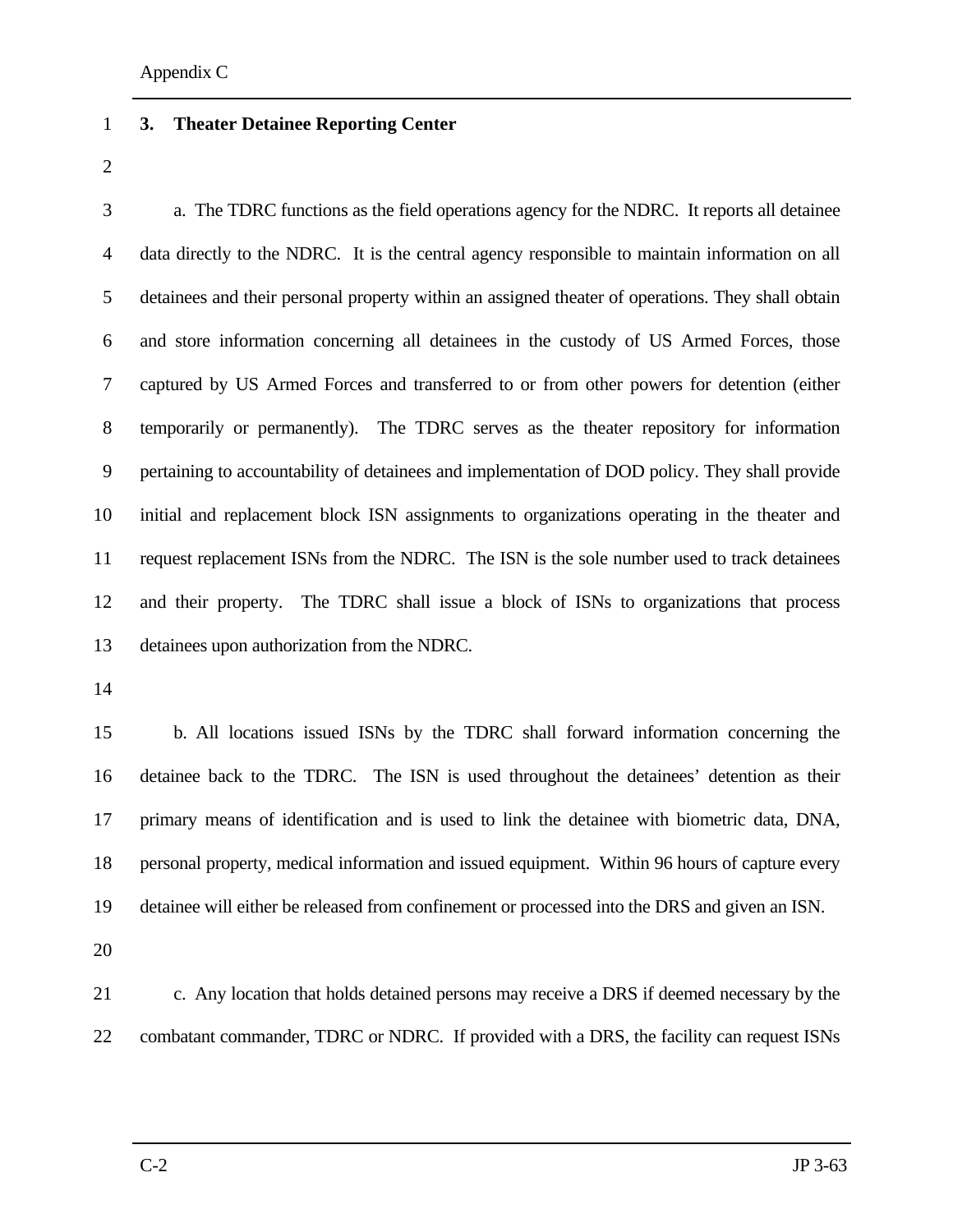- 1 (except collection points) from the TDRC and forward all information concerning the detainees
- 2 to the TDRC. The ISN issued at the facility shall be used throughout the detainees' detention.
- 3
- 
- 4
- 5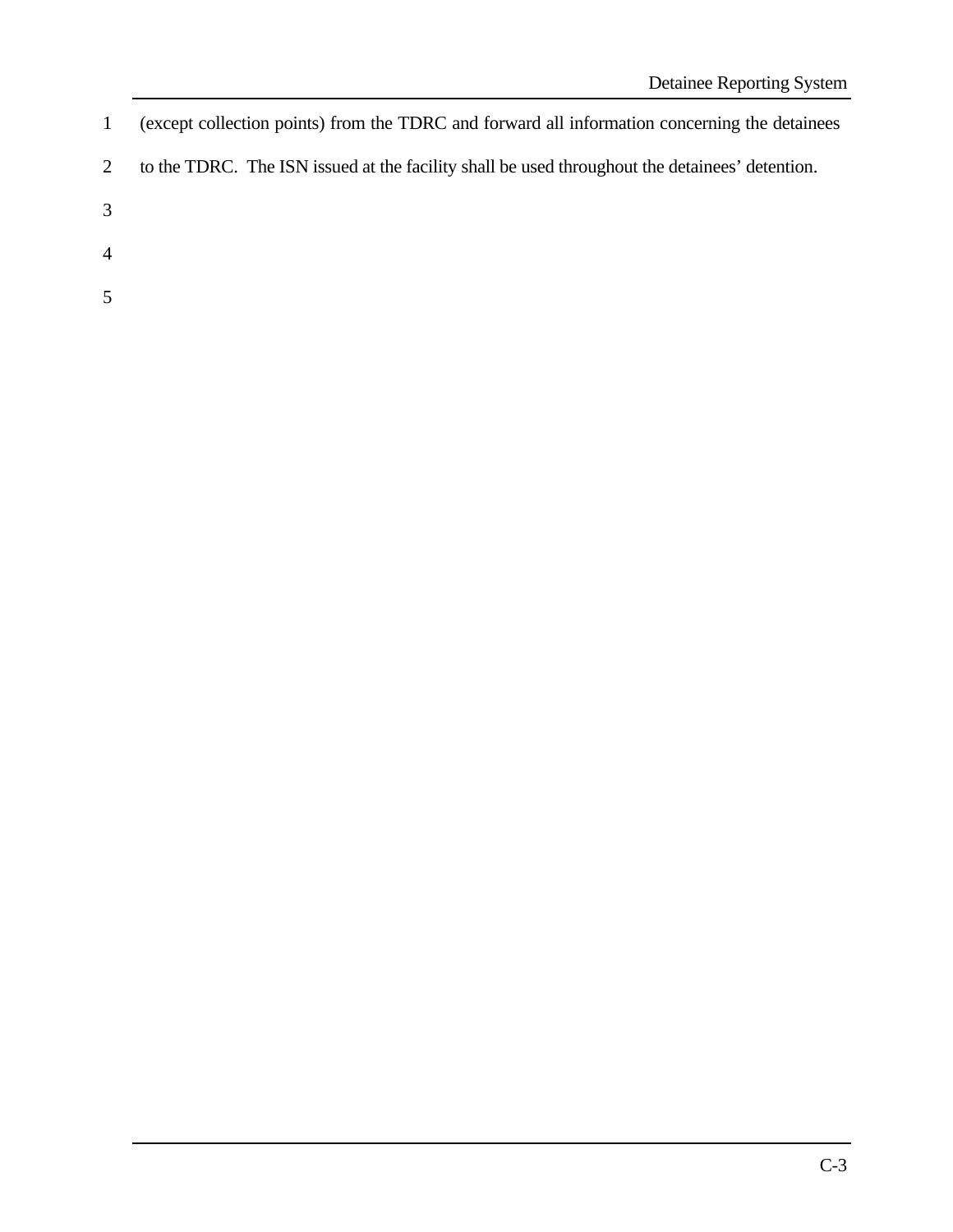| $\mathbf{1}$     |                            |
|------------------|----------------------------|
| $\overline{2}$   |                            |
| $\mathfrak{Z}$   |                            |
| $\overline{4}$   |                            |
| $\sqrt{5}$       |                            |
| $\sqrt{6}$       |                            |
| $\boldsymbol{7}$ |                            |
| $\,8\,$          |                            |
| 9                |                            |
| 10               |                            |
| 11               |                            |
| 12               | <b>Intentionally Blank</b> |
| 13               |                            |
|                  |                            |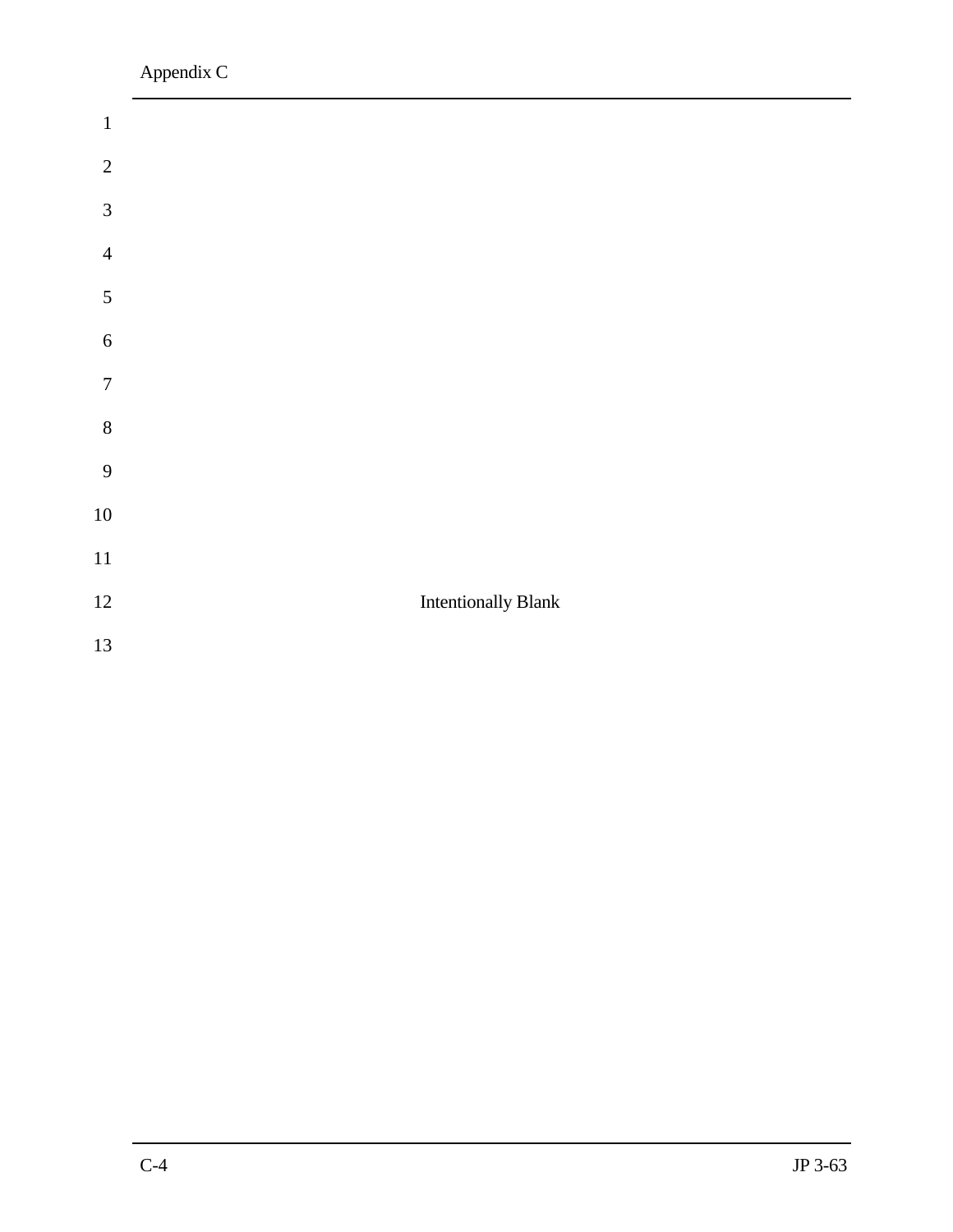### APPENDIX D **REFERENCES**

| The development of JP 3-63 is based upon the following primary references: |
|----------------------------------------------------------------------------|
|                                                                            |
|                                                                            |
| To be Developed                                                            |
|                                                                            |
|                                                                            |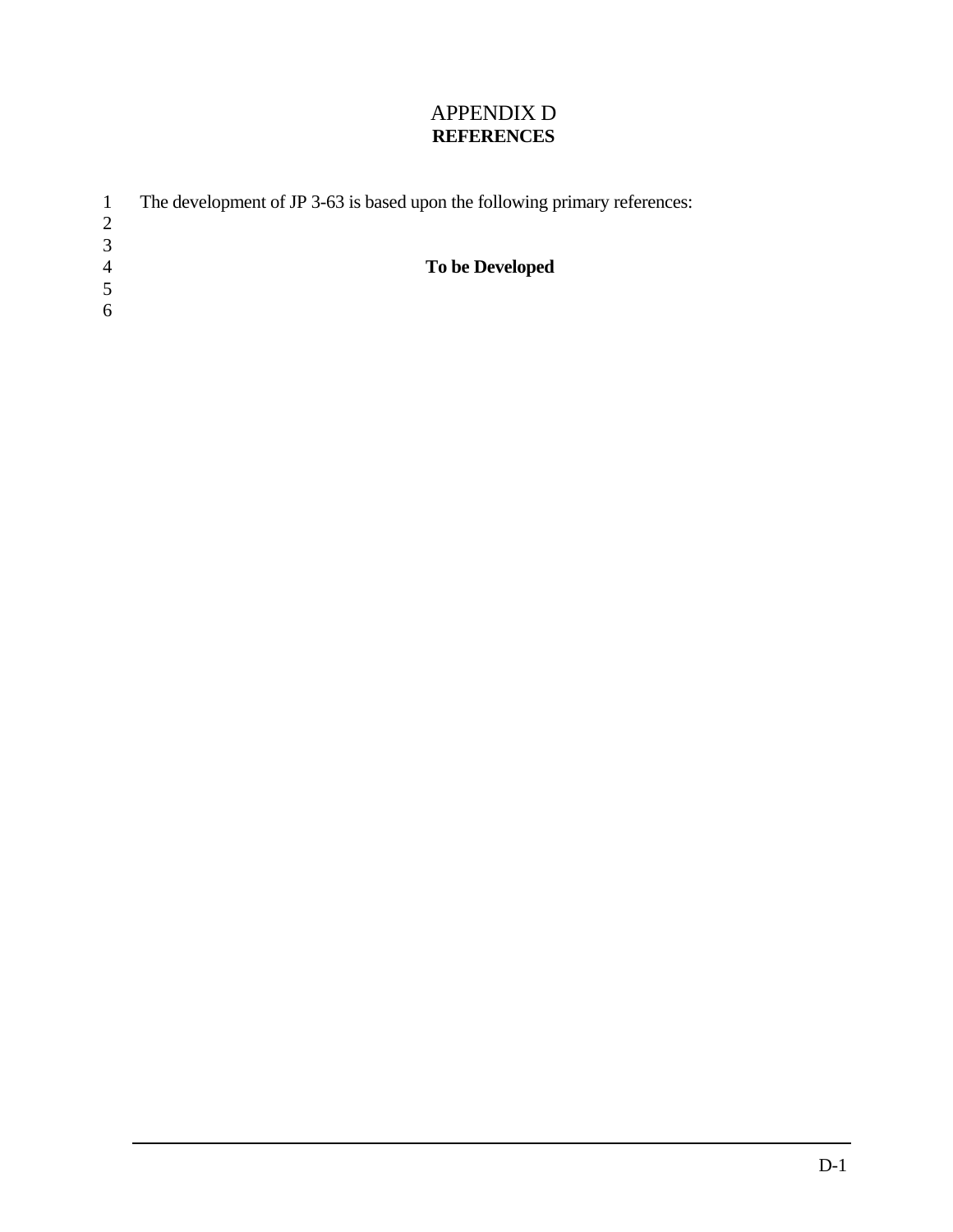| $\mathbf{1}$     |                            |
|------------------|----------------------------|
| $\overline{2}$   |                            |
| 3                |                            |
|                  |                            |
| $\overline{4}$   |                            |
| 5                |                            |
| 6                |                            |
| $\boldsymbol{7}$ |                            |
| 8                |                            |
| 9                |                            |
| 10               |                            |
| 11               |                            |
|                  |                            |
| 12               |                            |
| 13               |                            |
| $14\,$           |                            |
| 15               |                            |
| 16               |                            |
| 17               |                            |
| 18               |                            |
| 19               |                            |
|                  |                            |
| 20               |                            |
|                  |                            |
|                  | <b>Intentionally Blank</b> |
| 21<br>22<br>23   |                            |
|                  |                            |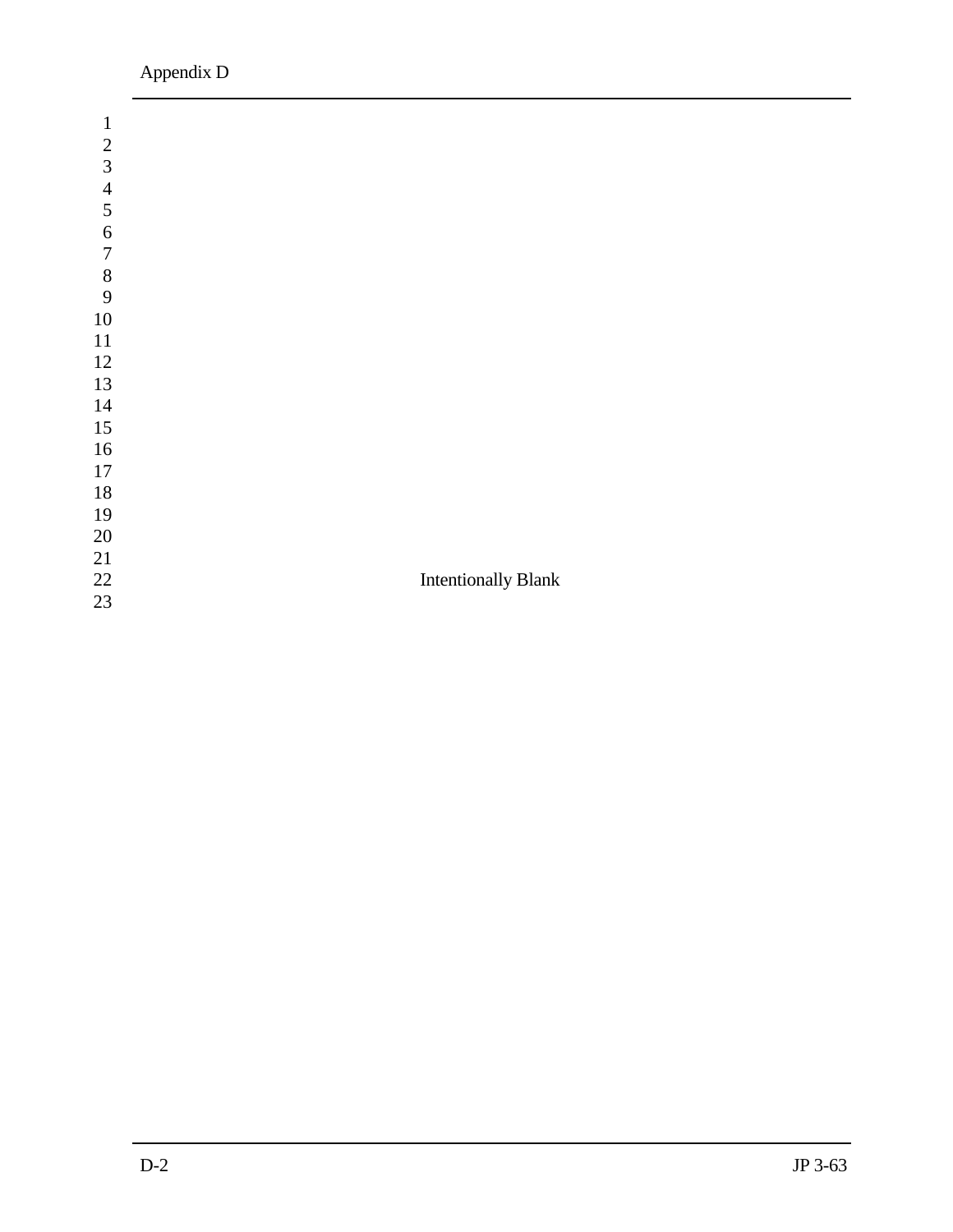### APPENDIX E **ADMINISTRATIVE INSTRUCTIONS**

#### 1 **1. User Comments**

- 3 Users in the field are highly encouraged to submit comments on this publication to: 4 Commander, United States Joint Forces Command, Joint Warfighting Center, ATTN: Doctrine 5 and Education Group, 116 Lake View Parkway, Suffolk, VA 23435-2697. These comments 6 should address content (accuracy, usefulness, consistency, and organization), writing, and 7 appearance.
- 8

2

9 **2. Authorship**  10

11 The lead agent for this publication is the US Army. The Joint Staff doctrine sponsor for this 12 publication is the Director for Operations (J-3).

14 **3. Change Recommendations** 

16 a. Recommendations for urgent changes to this publication should be submitted:

- 18 TO: CSA WASHINGTON DC//G-3/5//DAMO-SSP// 19 INFO: JOINT STAFF WASHINGTON DC//J7-JEDD// 20 CDRUSJFCOM SUFFOLK VA//DOC GP//
- 21

13

15

17

22 Routine changes should be submitted electronically to Commander, Joint Warfighting 23 Center, Doctrine and Education Group and info the Lead Agent and the Director for Operational 24 Plans and Joint Force Development J-7/JEDD via the CJCS JEL at http://www.dtic.mi./doctrine. 25

26 b. When a Joint Staff directorate submits a proposal to the Chairman of the Joint Chiefs of 27 Staff that would change source document information reflected in this publication, that directorate 28 will include a proposed change to this publication as an enclosure to its proposal. The Military 29 Services and other organizations are requested to notify the Joint Staff/J-7, when changes to 30 source documents reflected in this publication are initiated.

31 32 c. Record of Changes:

- 33 34 CHANGE COPY DATE OF DATE POSTED 35 NUMBER NUMBER CHANGE ENTERED BY REMARKS 36 \_\_\_\_\_\_\_\_\_\_\_\_\_\_\_\_\_\_\_\_\_\_\_\_\_\_\_\_\_\_\_\_\_\_\_\_\_\_\_\_\_\_\_\_\_\_\_\_\_\_\_\_\_\_\_\_\_\_\_\_\_\_\_\_\_\_\_\_\_\_\_\_\_ 37 \_\_\_\_\_\_\_\_\_\_\_\_\_\_\_\_\_\_\_\_\_\_\_\_\_\_\_\_\_\_\_\_\_\_\_\_\_\_\_\_\_\_\_\_\_\_\_\_\_\_\_\_\_\_\_\_\_\_\_\_\_\_\_\_\_\_\_\_\_\_\_\_\_ 38 \_\_\_\_\_\_\_\_\_\_\_\_\_\_\_\_\_\_\_\_\_\_\_\_\_\_\_\_\_\_\_\_\_\_\_\_\_\_\_\_\_\_\_\_\_\_\_\_\_\_\_\_\_\_\_\_\_\_\_\_\_\_\_\_\_\_\_\_\_\_\_\_\_
- 39
- 40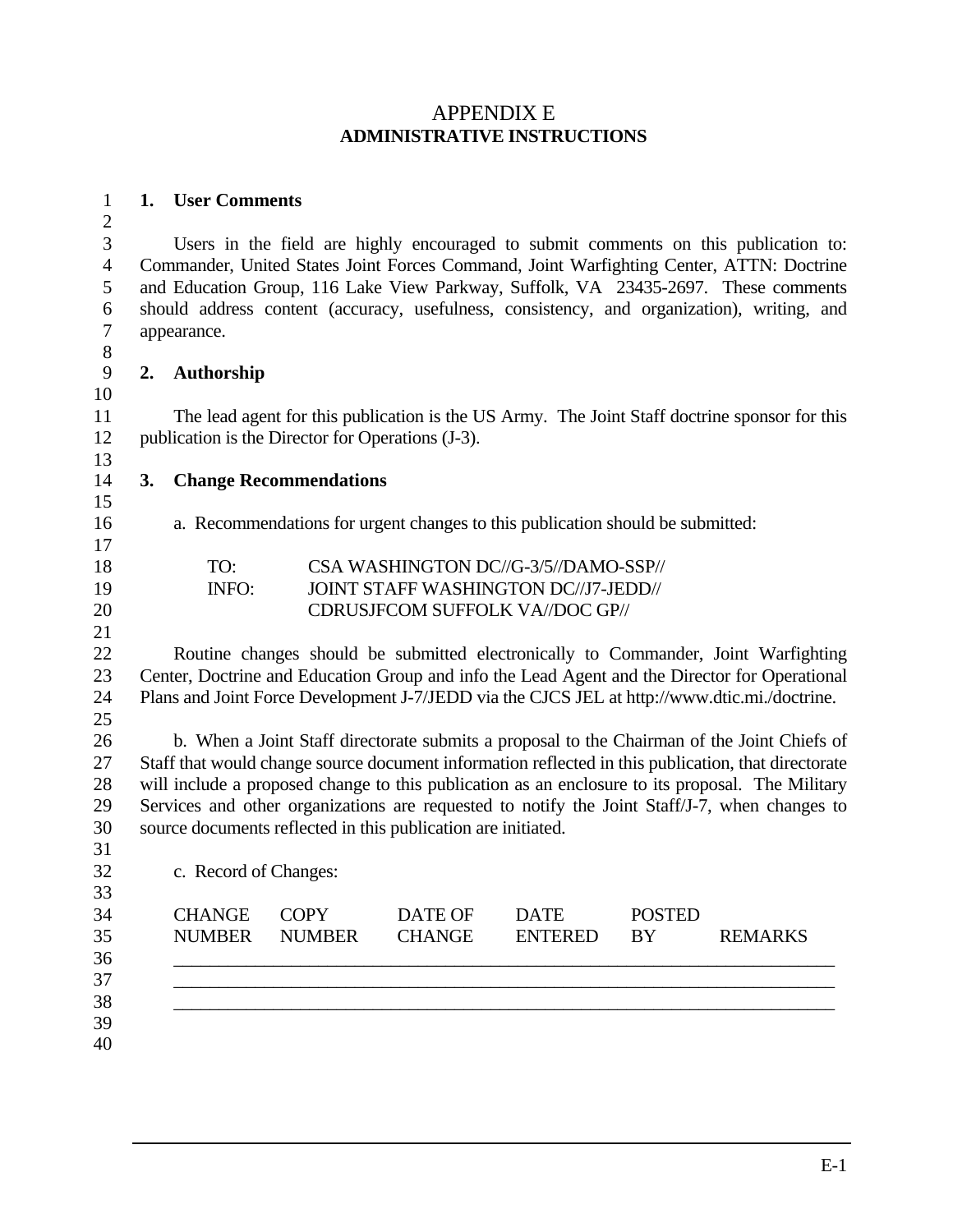| $\mathbf{1}$<br>$\overline{c}$ | <b>Distribution of Printed Publications</b><br>4.                                                |                                                                                                   |  |
|--------------------------------|--------------------------------------------------------------------------------------------------|---------------------------------------------------------------------------------------------------|--|
| 3                              | a. Additional copies of this publication can be obtained through the Service publication         |                                                                                                   |  |
| $\overline{4}$                 | centers listed below (initial contact) or USJFCOM in the event that the joint publication is not |                                                                                                   |  |
| 5                              | available from the Service.                                                                      |                                                                                                   |  |
| 6                              |                                                                                                  |                                                                                                   |  |
| $\tau$                         |                                                                                                  | b. Individuals and agencies outside the combatant commands, Services, Joint Staff, and            |  |
| $8\,$                          |                                                                                                  | combat support agencies are authorized to receive only approved joint publications and joint test |  |
| 9                              |                                                                                                  | publications. Release of any classified joint publication to foreign governments or foreign       |  |
| 10                             |                                                                                                  | nationals must be requested through the local embassy (Defense Attaché Office) to DIA Foreign     |  |
| 11                             |                                                                                                  | Liaison Office, PO-FL, Room 1E811, 7400 Defense Pentagon, Washington, DC 20301-7400.              |  |
| 12                             |                                                                                                  |                                                                                                   |  |
| 13                             |                                                                                                  | c. Additional copies should be obtained from the Military Service assigned administrative         |  |
| 14                             |                                                                                                  | support responsibility by DOD Directive 5100.3, 15 November 1999, Support of the                  |  |
| 15                             |                                                                                                  | Headquarters of Unified, Specified, and Subordinate Joint Commands.                               |  |
| 16                             |                                                                                                  |                                                                                                   |  |
| 17                             | <b>By Military Services:</b>                                                                     |                                                                                                   |  |
| 18                             |                                                                                                  |                                                                                                   |  |
| 19                             | Army:                                                                                            | US Army AG Publication Center SL                                                                  |  |
| 20                             |                                                                                                  | 1655 Woodson Road                                                                                 |  |
| 21                             |                                                                                                  | <b>Attn: Joint Publications</b>                                                                   |  |
| 22                             |                                                                                                  | St. Louis, MO 63114-6181                                                                          |  |
| 23                             |                                                                                                  |                                                                                                   |  |
| 24<br>25                       | Air Force:                                                                                       | Air Force Publications Distribution Center<br>2800 Eastern Boulevard                              |  |
| 26                             |                                                                                                  |                                                                                                   |  |
| 27                             |                                                                                                  | Baltimore, MD 21220-2896                                                                          |  |
| 28                             | Navy:                                                                                            | CO, Naval Inventory Control Point                                                                 |  |
| 29                             |                                                                                                  | 700 Robbins Avenue                                                                                |  |
| 30                             |                                                                                                  | Bldg 1, Customer Service                                                                          |  |
| 31                             |                                                                                                  | Philadelphia, PA 19111-5099                                                                       |  |
| 32                             |                                                                                                  |                                                                                                   |  |
| 33                             | Marine Corps:                                                                                    | Commander (Attn: Publications)                                                                    |  |
| 34                             |                                                                                                  | 814 Radford Blvd, Suite 20321                                                                     |  |
| 35                             |                                                                                                  | Albany, GA 31704-0321                                                                             |  |
| 36                             |                                                                                                  |                                                                                                   |  |
| 37                             | <b>Coast Guard:</b>                                                                              | Commandant (G-OPD)                                                                                |  |
| 38                             |                                                                                                  | <b>US Coast Guard</b>                                                                             |  |
| 39                             |                                                                                                  | 2100 2nd Street, SW                                                                               |  |
| 40                             |                                                                                                  | Washington, DC 20593-0001                                                                         |  |
| 41                             |                                                                                                  |                                                                                                   |  |
| 42                             |                                                                                                  |                                                                                                   |  |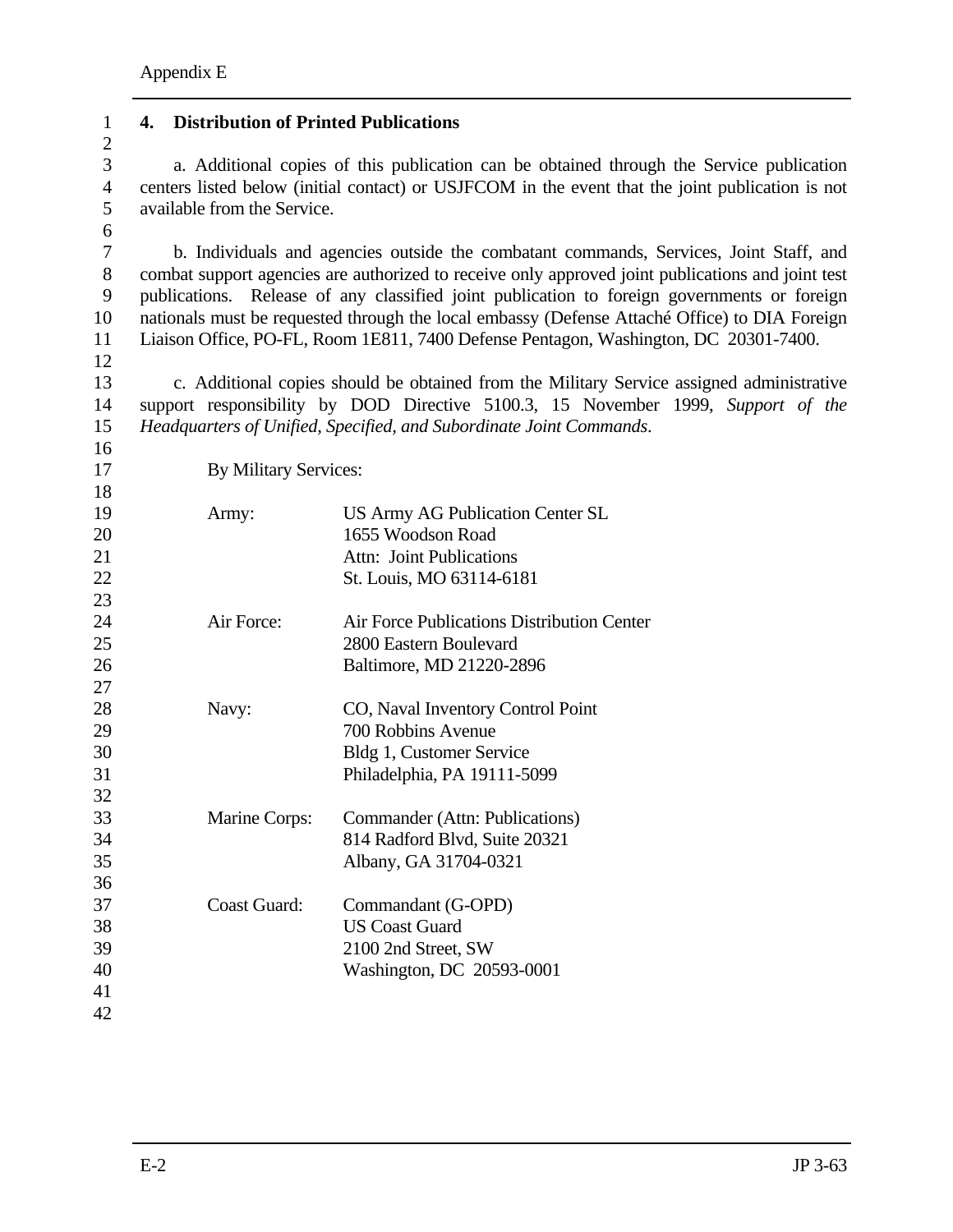| 1              | Commander                                                                                            |
|----------------|------------------------------------------------------------------------------------------------------|
| $\overline{2}$ | <b>USJFCOM JWFC Code JW2102</b>                                                                      |
| 3              | Doctrine and Education Division (Publication Distribution)                                           |
| $\overline{4}$ | 116 Lake View Parkway                                                                                |
| 5              | Suffolk, VA 23435-2697                                                                               |
| 6              |                                                                                                      |
| 7              | d. Local reproduction is authorized and access to unclassified publications is unrestricted.         |
| 8              | However, access to and reproduction authorization for classified joint publications must be in       |
| 9              | accordance with DOD Regulation 5200.1-R, Information Security Program.                               |
| 10             |                                                                                                      |
| 11             | <b>Distribution of Electronic Publications</b><br>5.                                                 |
| 12             |                                                                                                      |
| 13             | a. The Joint Staff will not print copies of electronic joint publications for distribution.          |
| 14             | available<br>www.dtic.mil/doctrine<br>Electronic<br>versions<br>(NIPRNET),<br>at<br>are<br><b>or</b> |
| 15             | http://nmcc20a.nmcc.smil.mil/dj9j7ead/doctrine/ (SIPRNET).                                           |
| 16             |                                                                                                      |
| 17             | b. Only approved joint publications and joint test publications are releasable outside the           |
| 18             | combatant commands, Services, and Joint Staff. Release of any classified joint publication to        |
| 19             | foreign governments or foreign nationals must be requested through the local embassy (Defense        |
| 20             | Attaché Office) to DIA Foreign Liaison Office, PO-FL, Room 1E811, 7400 Defense Pentagon,             |
| 21             | Washington, DC 20301-7400.                                                                           |
| 22             |                                                                                                      |
| າາ             |                                                                                                      |

23 24

 $\frac{21}{22}$ 

 $\frac{10}{11}$ 

 $\frac{12}{13}$ 

 $\frac{16}{17}$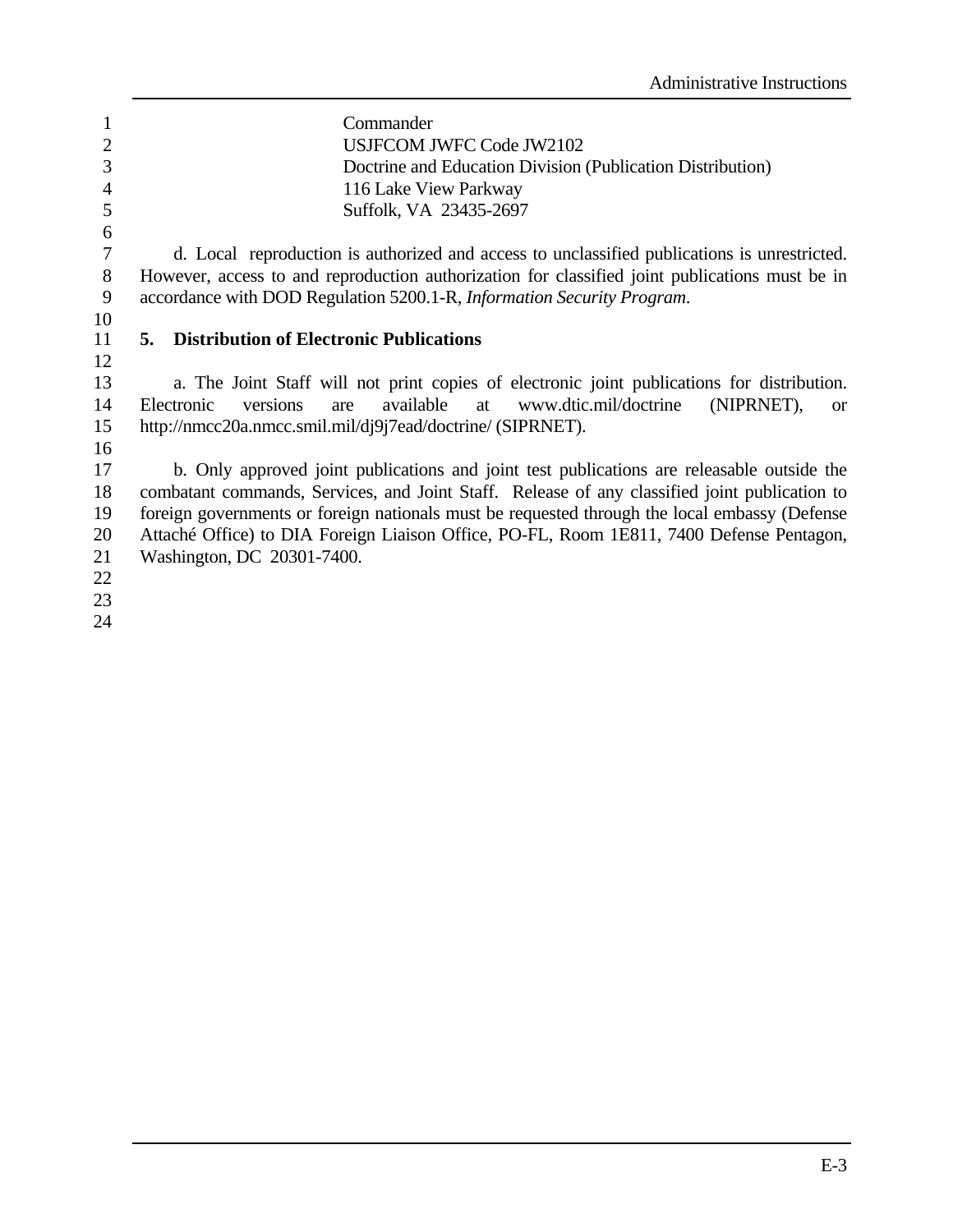| $\mathbf{1}$     |                            |
|------------------|----------------------------|
| $\sqrt{2}$       |                            |
| $\overline{3}$   |                            |
| $\overline{4}$   |                            |
| $\sqrt{5}$       |                            |
| 6                |                            |
| $\boldsymbol{7}$ |                            |
| $\, 8$           |                            |
| 9                |                            |
| 10               |                            |
| $11\,$           |                            |
| 12               |                            |
| 13               |                            |
| 14               |                            |
| 15               |                            |
| 16               |                            |
| $17\,$           |                            |
| 18               |                            |
| 19               |                            |
| $20\,$           |                            |
| 21               |                            |
| 22               | <b>Intentionally Blank</b> |
| 23               |                            |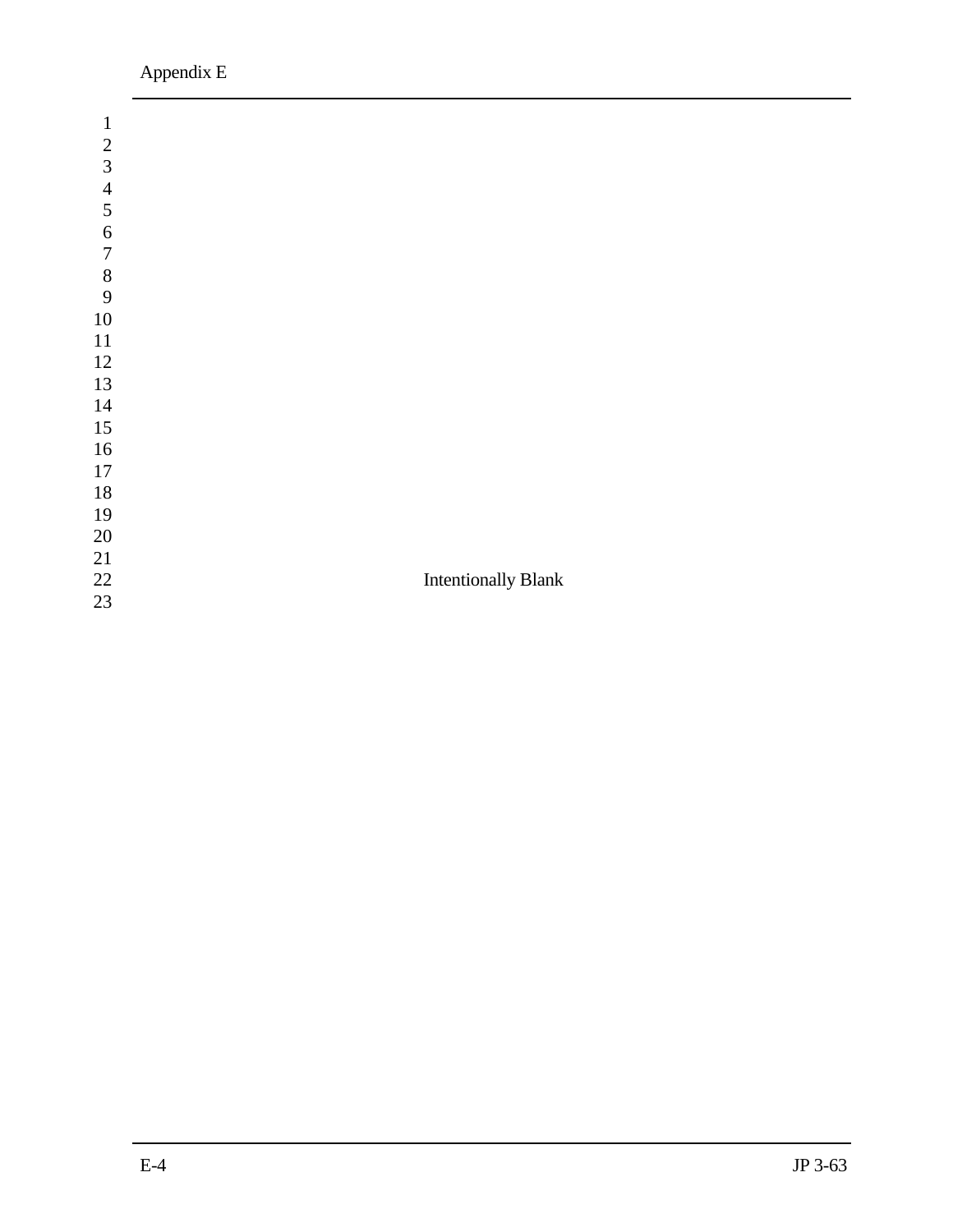### GLOSSARY **PART I — ABBREVIATIONS AND ACRONYMS**

| $\mathbf{1}$   | <b>ASG</b>   | area support group                                          |
|----------------|--------------|-------------------------------------------------------------|
| $\overline{c}$ | AO           | area of operations                                          |
| 3              | <b>AOR</b>   | area of responsibility                                      |
| 4              |              |                                                             |
| 5              | <b>CBRNE</b> | chemical, biological, radiological, nuclear, and high yield |
| 6              |              | explosives                                                  |
| 7              | <b>CCIR</b>  | commander's critical information requirements               |
| $8\,$          | CDO          | <b>Chief, Detainee Operations</b>                           |
| 9              | CI           | civilian internee; counterintelligence                      |
| 10             | <b>CMIC</b>  |                                                             |
| 11             | <b>CS</b>    | o-chlorobenzyl-malononitrile                                |
| 12             |              |                                                             |
| 13             | DASD DA      | Deputy Assistant Secretary of Defense for Detainee Affairs  |
| 14             | <b>DFC</b>   | <b>Detention Facility Commander</b>                         |
| 15             | <b>DICP</b>  | detainee initial collection point                           |
| 16             | <b>DHA</b>   | detainee holding area                                       |
| 17             | <b>DRS</b>   | <b>Detainee Reporting System</b>                            |
| 18             |              |                                                             |
| 19             | EA           | <b>Executive Agent</b>                                      |
| 20             | EC           | enemy combatant                                             |
| 21             | <b>EPOW</b>  | Enemy Prisoners of War                                      |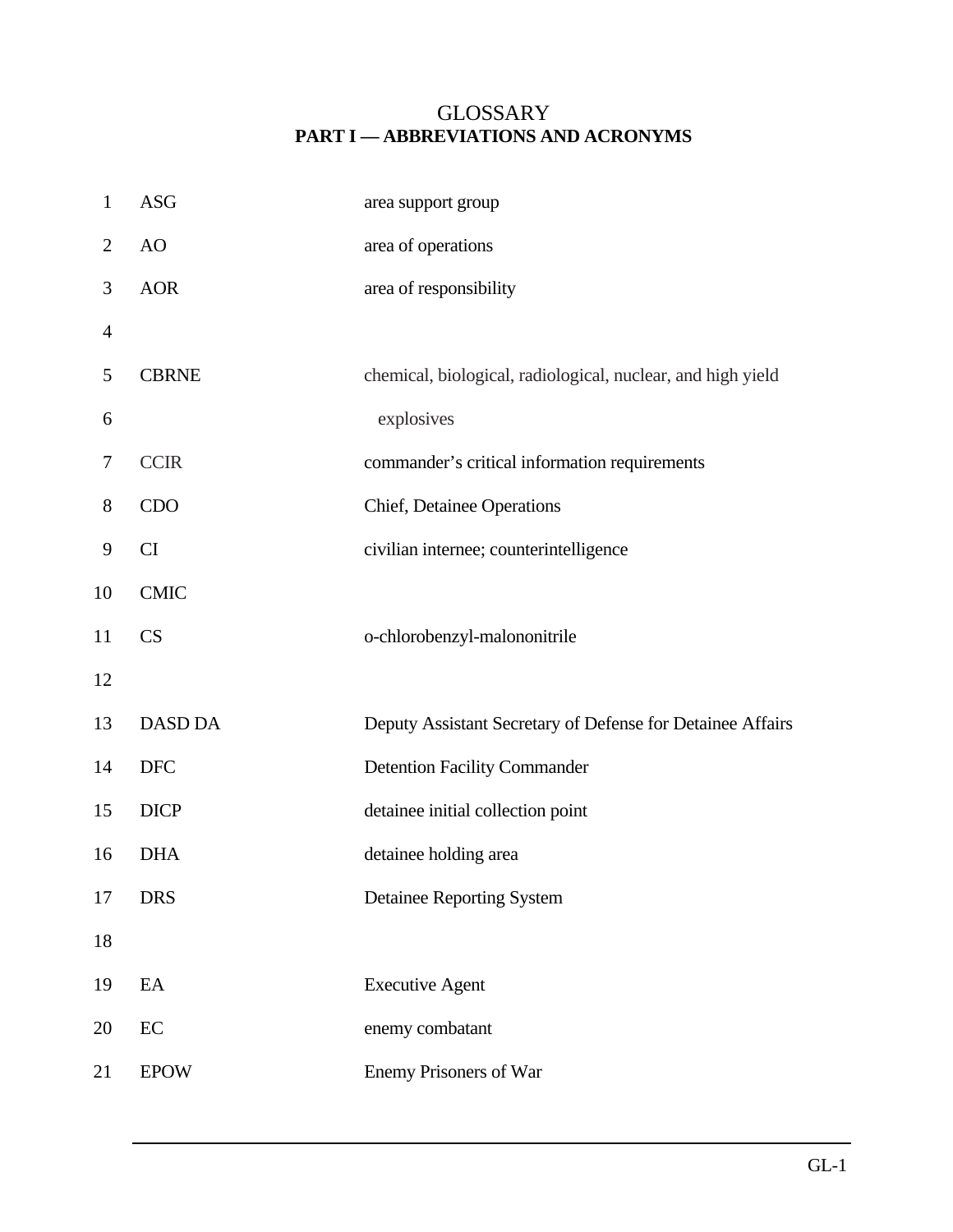| $\mathbf{1}$ | <b>EPW</b>    | Enemy Prisoner of War                                          |
|--------------|---------------|----------------------------------------------------------------|
| $\mathbf{2}$ |               |                                                                |
| 3            | <b>FCMT</b>   | Force Cell Move Team                                           |
| 4            | <b>FRAGO</b>  | fragmentary order                                              |
| 5            |               |                                                                |
| 6            | <b>HAC</b>    |                                                                |
| $\tau$       | <b>HARC</b>   |                                                                |
| $8\,$        | <b>HCR</b>    |                                                                |
| 9            | <b>HQDA</b>   | Headquarters, Department of the Army                           |
| 10           | <b>HUMINT</b> | human intelligence                                             |
| 11           | <b>HVC</b>    | high value criminal                                            |
| 12           | <b>HVD</b>    | high value detainee                                            |
| 13           |               |                                                                |
| 14           | GC            | Geneva Conventions Relative to the Protection of Civilian      |
| 15           |               | Persons in Time of War                                         |
| 16           | <b>GPW</b>    | Geneva Conventions Relative to the Treatment of Prisoners of   |
| 17           |               | War                                                            |
| 18           | <b>GWS</b>    | Geneva Convention for the Amelioration of the Condition of the |
| 19           |               | Wounded and Sick in Armed Forces in the Field                  |
| 20           | GWS (Sea)     | Geneva Convention for the Amelioration of the Condition of     |
| 21           |               | Wounded, Sick, and Shipwrecked Members of Armed Forces         |
| 22           |               | at Sea                                                         |
| 23           |               |                                                                |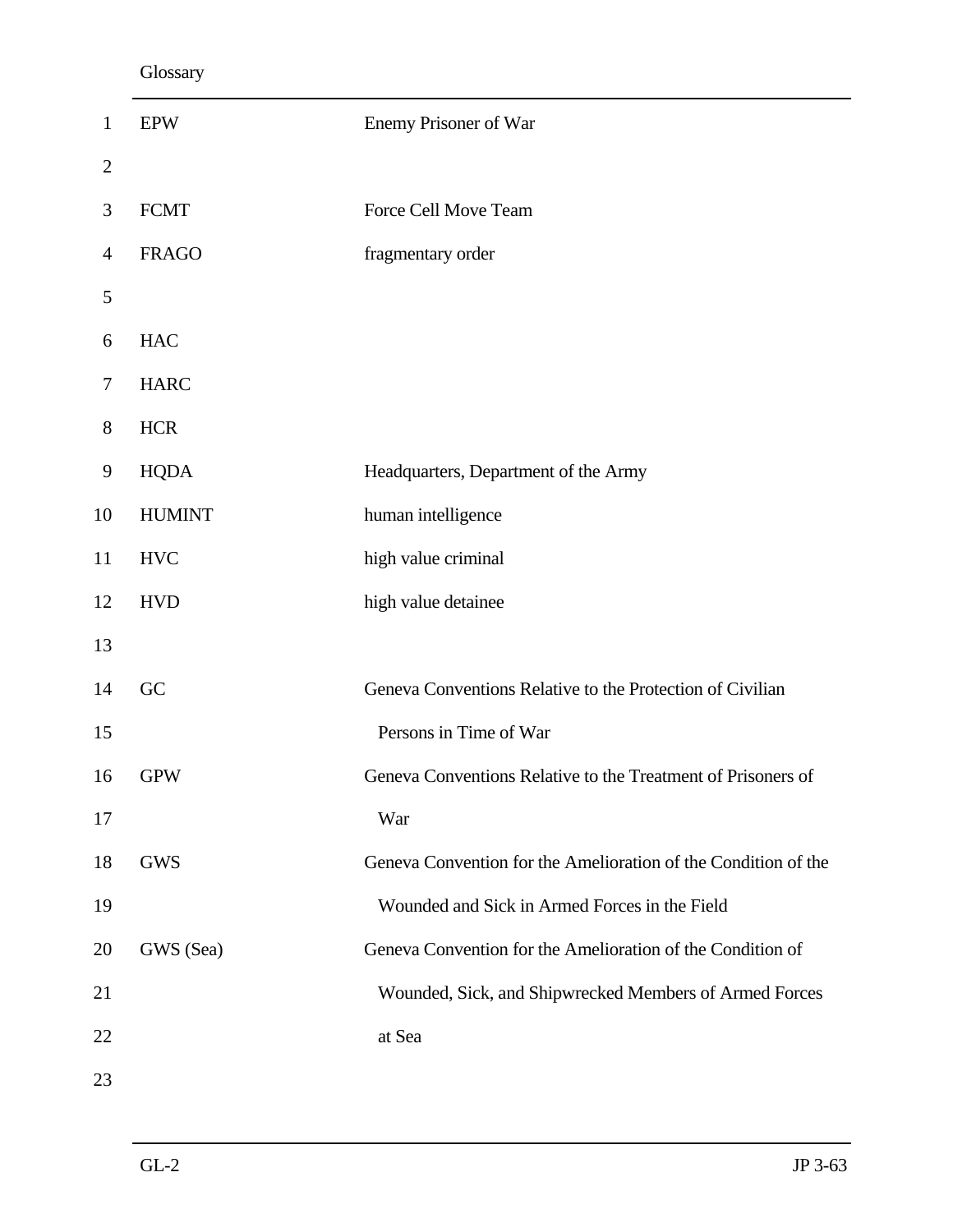| $\mathbf{1}$   | I/R BN       | internment and resettlement battalion                              |
|----------------|--------------|--------------------------------------------------------------------|
| $\overline{2}$ | <b>IAW</b>   | in accordance with                                                 |
| 3              | <b>ICRC</b>  | International Committee of the Red Cross                           |
| 4              | <b>ISN</b>   | <b>Internment Serial Numbers</b>                                   |
| 5              |              |                                                                    |
| 6              | J2X          | joint force intelligence directorate counterintelligence and human |
| 7              |              | intelligence staff element                                         |
| 8              | $_{\rm JFC}$ | joint force commander                                              |
| 9              | $\rm JIDC$   | joint interrogation and debriefing center                          |
| 10             | <b>JTF</b>   | joint task force                                                   |
| 11             | <b>JOA</b>   | Joint Operations Area                                              |
| 12             | <b>JVB</b>   | Joint Visitors Bureau                                              |
| 13             |              |                                                                    |
| 14             | <b>LLEC</b>  | Low Level Enemy Combatant                                          |
| 15             | <b>LOAC</b>  | law of armed conflict                                              |
| 16             |              |                                                                    |
| 17             | <b>MCIO</b>  | military criminal investigative organizations                      |
| 18             | <b>MEU</b>   | Marine Expeditionary Unit                                          |
| 19             | METT-TC      | mission, enemy, time, terrain, troops available and civilian       |
| 20             |              | considerations                                                     |
| 21             | MI           | military intelligence                                              |
| 22             | <b>MP</b>    | military police                                                    |
| 23             | <b>MWD</b>   | military working dogs                                              |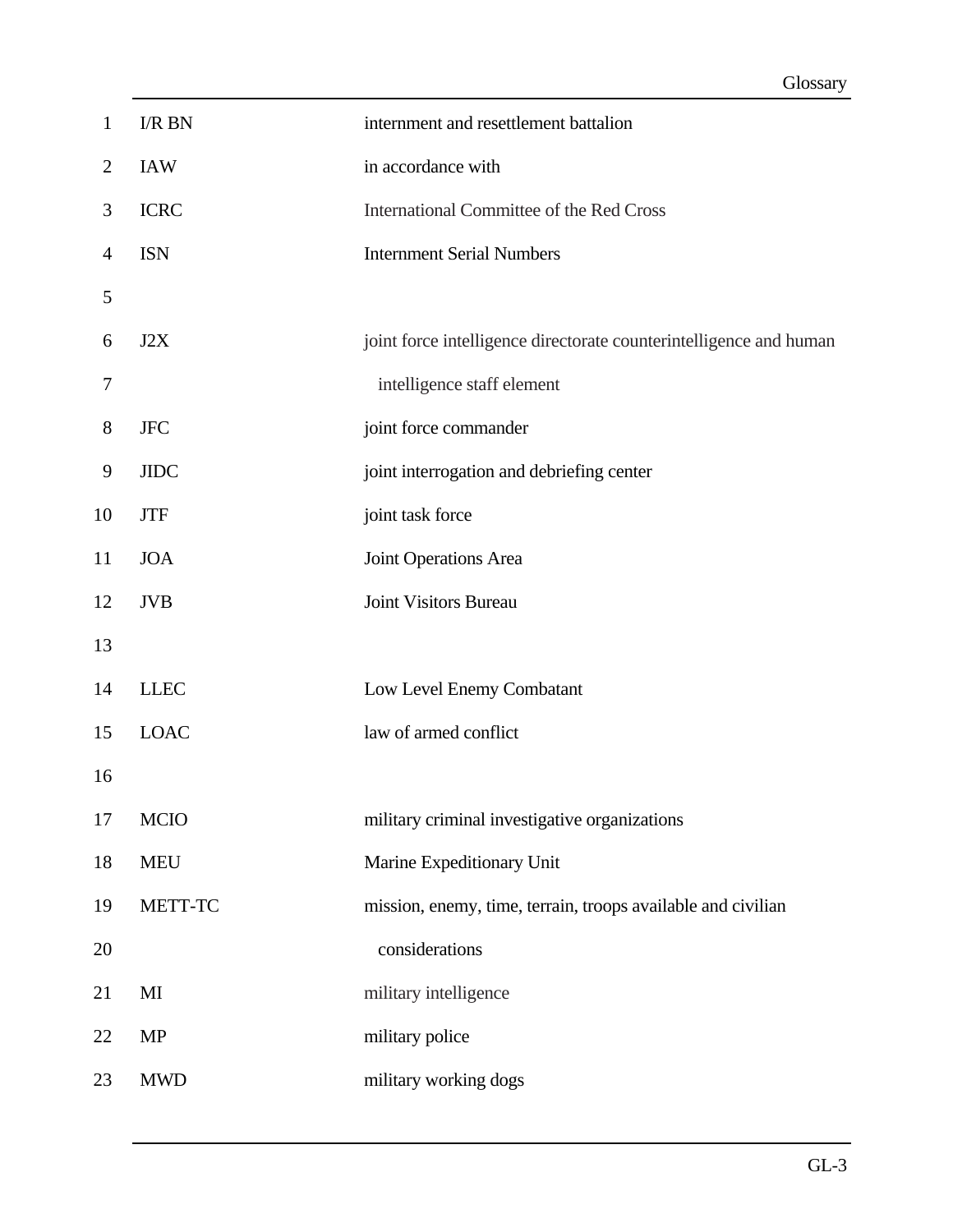| $\mathbf{1}$   |              |                                          |
|----------------|--------------|------------------------------------------|
| $\overline{2}$ | <b>NDRC</b>  | National Detainee Reporting Center       |
| 3              | <b>NGO</b>   | Nongovernmental Organizations            |
| $\overline{4}$ |              |                                          |
| 5              | <b>OC</b>    | oleoresin capsicum                       |
| 6              | <b>OD</b>    | other detainees                          |
| $\tau$         | <b>OPMG</b>  | Office of the Provost Marshal General    |
| $8\,$          | <b>OSD</b>   | Office of the Secretary of Defense       |
| 9              |              |                                          |
| 10             | PAO          | Public Affairs Officer                   |
| 11             |              |                                          |
| 12             | RP           | retained person                          |
| 13             |              |                                          |
| 14             | <b>SDR</b>   |                                          |
| 15             | <b>SIF</b>   | strategic detention facility             |
| 16             | SOP          | standing operating procedure             |
| 17             |              |                                          |
| 18             | <b>TCR</b>   |                                          |
| 19             | <b>TDRC</b>  | <b>Theater Detainee Reporting Center</b> |
| 20             | <b>TQ</b>    | tactical questioning                     |
| 21             | <b>TPFDD</b> | Time Phased Force and Deployment Data    |
| 22             |              |                                          |
| 23             | <b>UA</b>    | unit of action                           |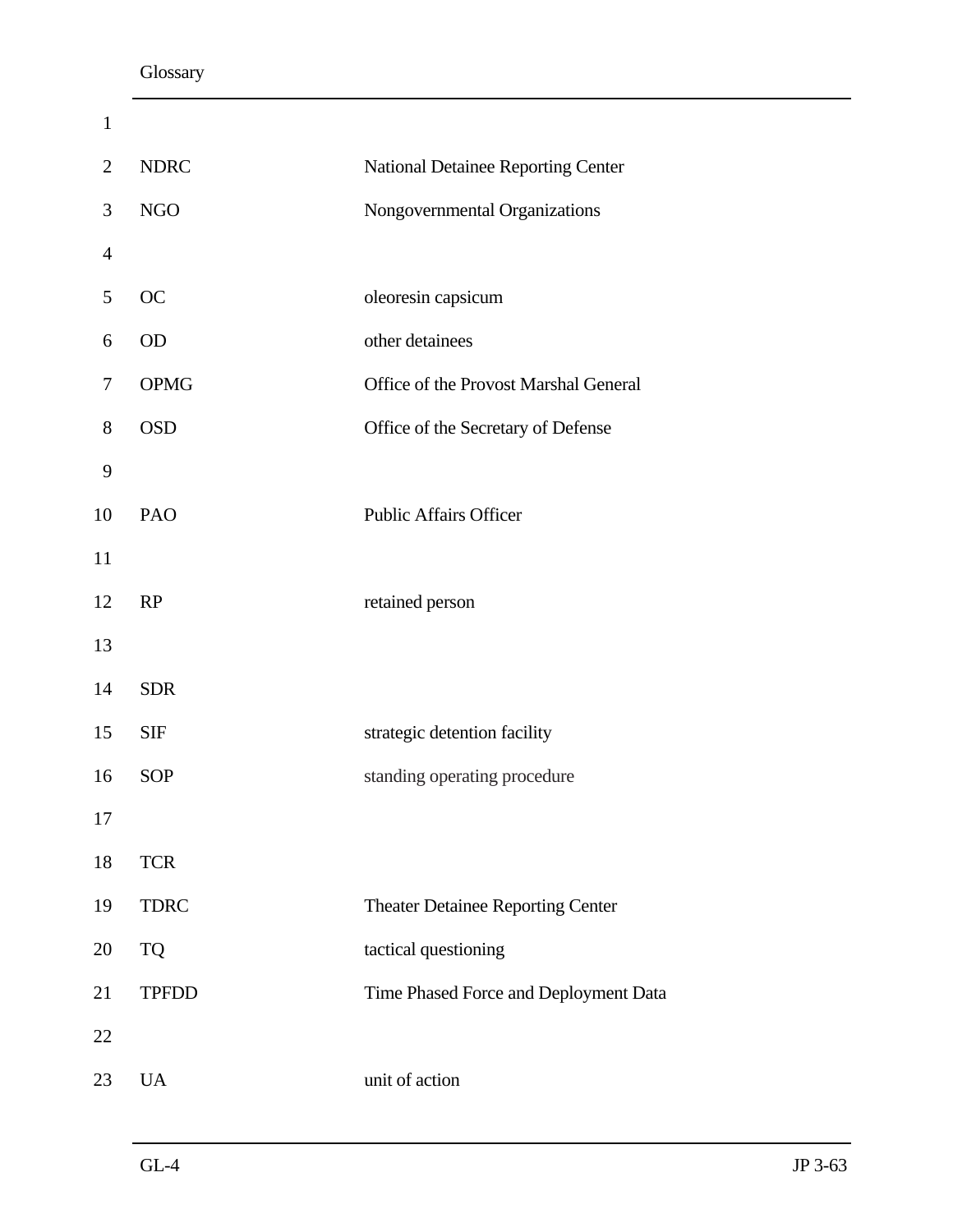| 1              | <b>UCMJ</b>      | Uniform Code of Military Justice           |
|----------------|------------------|--------------------------------------------|
| 2              | UOF              | Use of Force                               |
| 3              | <b>USDB</b>      | <b>United States Disciplinary Barracks</b> |
| $\overline{4}$ | USD(P)           | Under Secretary of Defense for Policy      |
| $\mathfrak{S}$ | <b>USSOCOM</b>   | <b>US Special Operations Command</b>       |
| 6              | <b>USCENTCOM</b> | <b>US Central Command</b>                  |
|                |                  |                                            |

- 7
- 8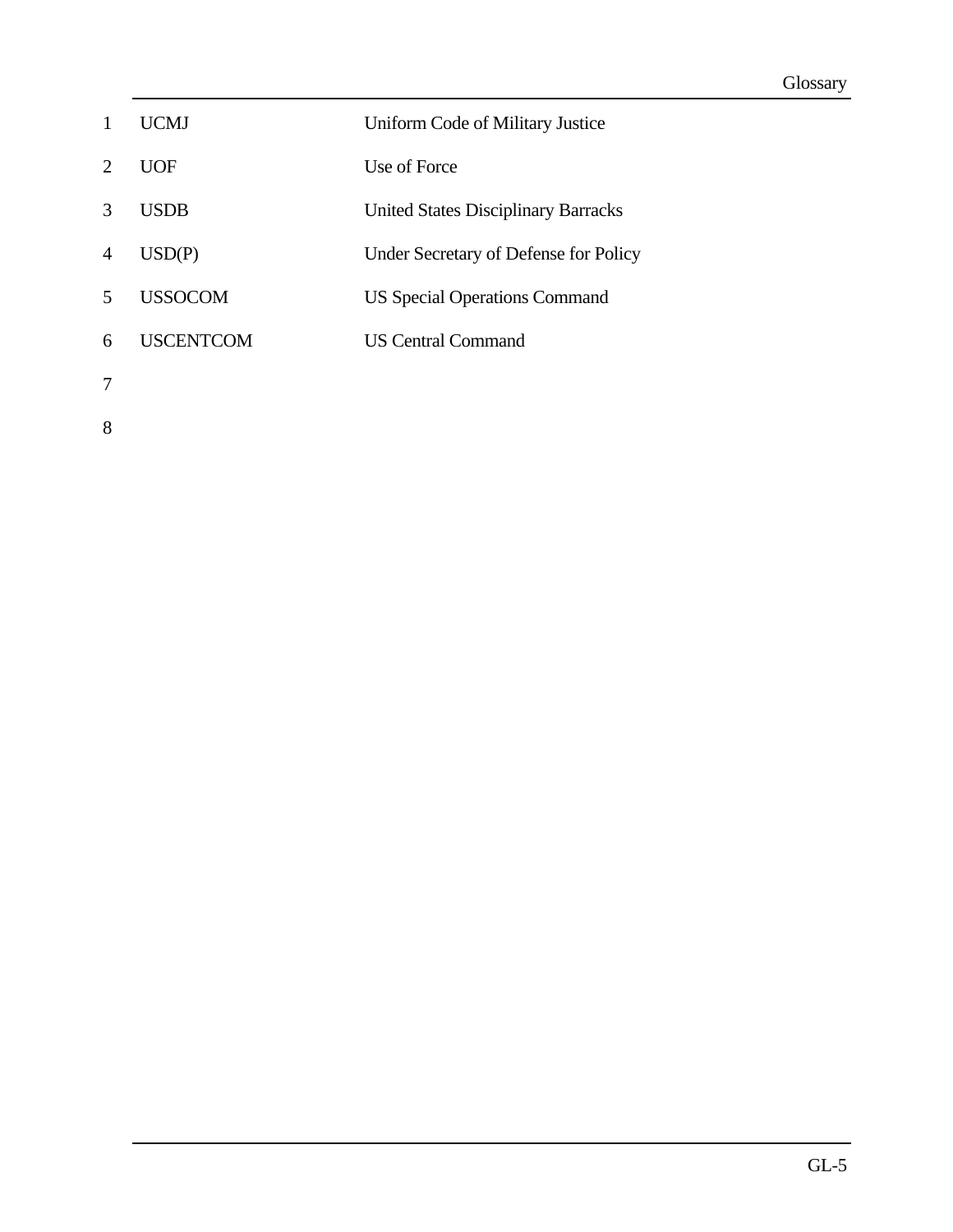| $\mathbf{1}$   |                                                                                                   |
|----------------|---------------------------------------------------------------------------------------------------|
| $\overline{2}$ | <b>PART II — TERMS AND DEFINITIONS</b>                                                            |
| $\mathfrak{Z}$ |                                                                                                   |
| $\overline{4}$ | area of operations. An operational area defined by the joint force commander for land and         |
| 5              | naval forces. Areas of operation do not typically encompass the entire operational area of        |
| 6              | the joint force commander, but should be large enough for component commanders to                 |
| 7              | accomplish their missions and protect their forces. Also called AO. (JP 1-02)                     |
| 8              |                                                                                                   |
| 9              | area of responsibility. The geographical area associated with a combatant command within          |
| 10             | which a combatant commander has authority to plan and conduct operations. Also called             |
| 11             | AOR. (JP 1-02)                                                                                    |
| 12             |                                                                                                   |
| 13             | civilian internee. 1. A civilian who is interned during armed conflict or occupation for security |
| 14             | reasons or for protection or because he or she has committed an offense against the               |
| 15             | detaining power. 2. A term used to refer to persons interned and protected in accordance          |
| 16             | with the Geneva Convention Relative to the Protection of Civilian Persons in Time of War,         |
| 17             | 12 August 1949 (Geneva Convention). Also called CI. (JP 1-02)                                     |
| 18             |                                                                                                   |
| 19             | commander's critical information requirements.<br>Commander's critical information                |
| 20             | requirements comprise information requirements identified by the commander as being               |
| 21             | critical in facilitating timely information management and the decision-making process that       |
| 22             | affect successful mission accomplishment. The two key subcomponents are critical friendly         |
| 23             | force information and priority intelligence requirements. Also called CCIRs. (JP 1-02)            |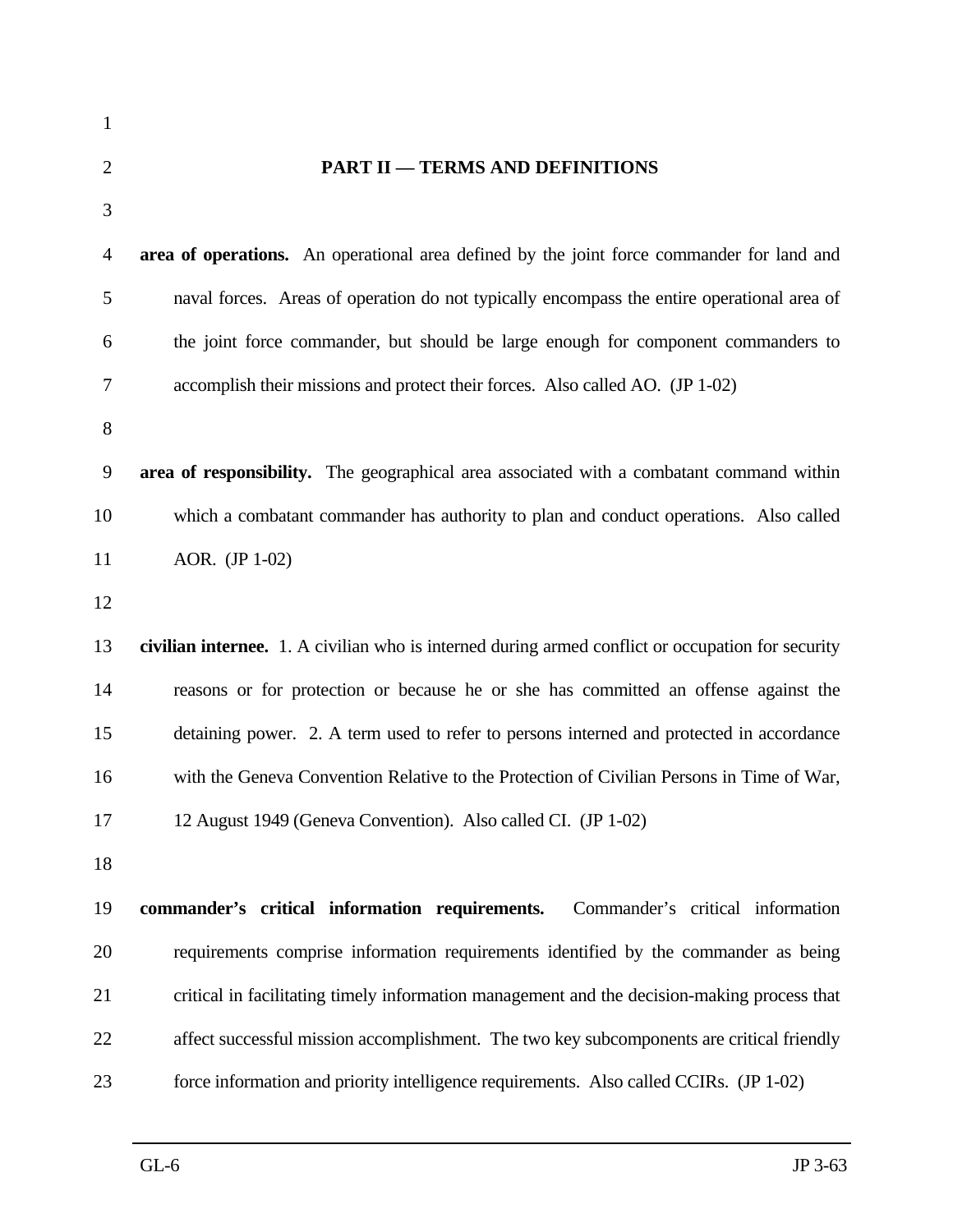| 2              | Information gathered and activities conducted to protect against<br>counterintelligence.              |
|----------------|-------------------------------------------------------------------------------------------------------|
| 3              | espionage, other intelligence activities, sabotage, or assassinations conducted by or on              |
| $\overline{4}$ | behalf of foreign governments or elements thereof, foreign organizations, or foreign                  |
| 5              | persons, or international terrorist activities. Also called CI. (JP 1-02)                             |
| 6              |                                                                                                       |
| 7              | <b>detainee collecting point.</b> A facility or other location where detainees are assembled for      |
| 8              | subsequent movement to a detainee processing station. (JP 1-02)                                       |
| 9              |                                                                                                       |
| 10             | <b>detainee processing station.</b> A facility or other location where detainees are administratively |
| 11             | processed and provided custodial care pending disposition and subsequent release, transfer,           |
| 12             | or movement to a prisoner-of-war or civilian internee camp. (JP 1-02)                                 |
| 13             |                                                                                                       |
| 14             | executive agent. A term used to indicate a delegation of authority by the Secretary of Defense        |
| 15             | to a subordinate to act on the Secretary's behalf. An agreement between equals does not               |
| 16             | create an executive agent. For example, a Service cannot become a Department of Defense               |
| 17             | executive agent for a particular matter with simply the agreement of the other Services; such         |
| 18             | authority must be delegated by the Secretary of Defense. Designation as executive agent, in           |
| 19             | and of itself, confers no authority. The exact nature and scope of the authority delegated            |
| 20             | must be stated in the document designating the executive agent. An executive agent may be             |
| 21             | limited to providing only administration and support or coordinating common functions, or             |
| 22             | it may be delegated authority, direction, and control over specified resources for specified          |
| 23             | purposes. Also called EA. (JP 1-02)                                                                   |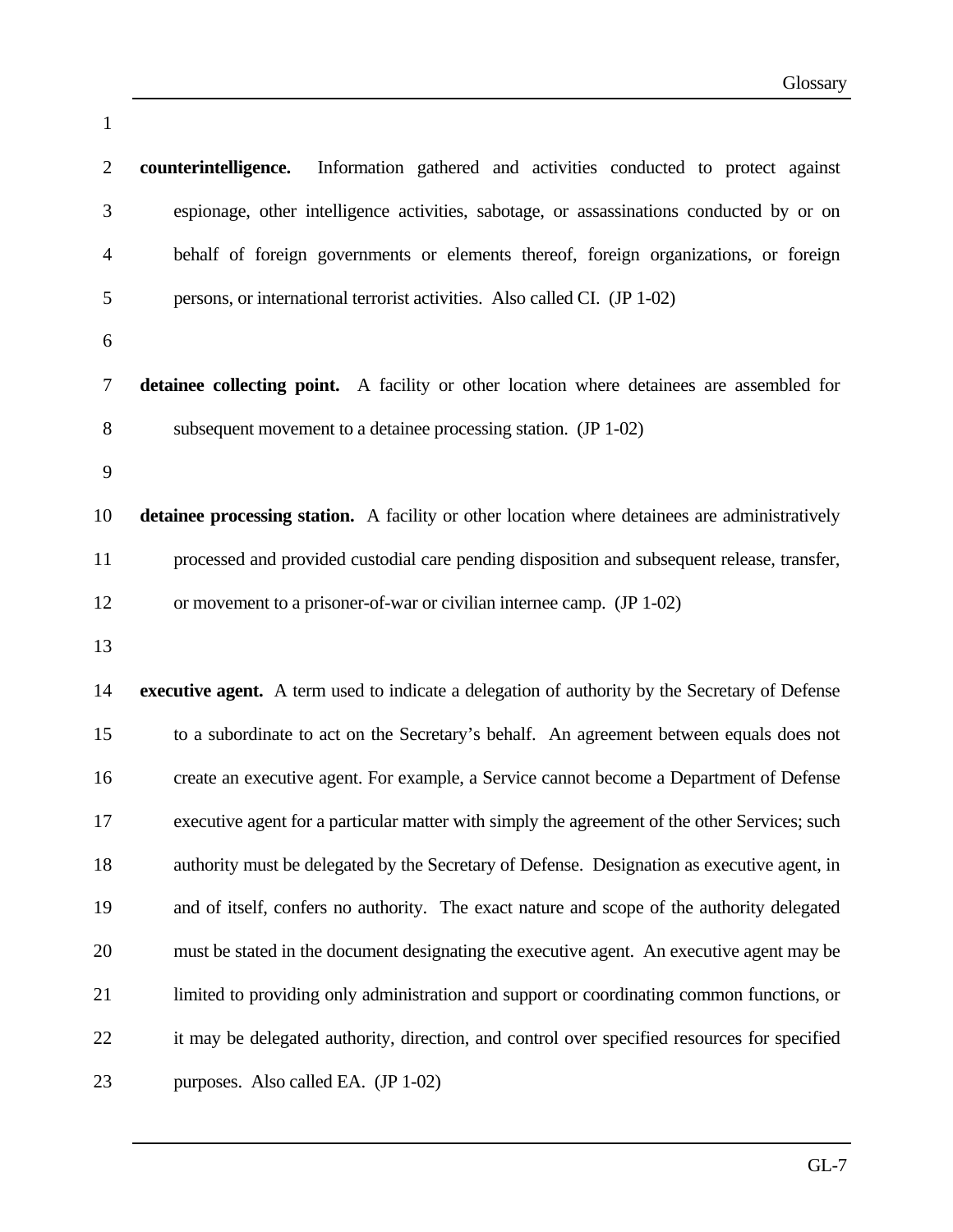| $\mathbf{1}$   |                                                                                                     |
|----------------|-----------------------------------------------------------------------------------------------------|
| $\mathfrak{2}$ | enemy combatant. Any person in an armed conflict who could be properly detained under the           |
| 3              | laws and customs of war. Also called EC. (JP 1-02)                                                  |
| $\overline{4}$ |                                                                                                     |
| 5              | human intelligence. A category of intelligence derived from information collected and               |
| 6              | provided by human sources. Also called HUMINT. (JP 1-02)                                            |
| 7              |                                                                                                     |
| $8\,$          | <b>J-2X.</b> A J-2 staff element normally associated with a deployed joint force, consisting of the |
| 9              | human intelligence operations cell and the task force counterintelligence coordinating              |
| 10             | authority. The J-2X is responsible for coordination and deconfliction of all human source           |
| 11             | related activity. (JP 1-02)                                                                         |
| 12             |                                                                                                     |
| 13             | joint force commander. A general term applied to a combatant commander, subunified                  |
| 14             | commander, or joint task force commander authorized to exercise combatant command                   |
| 15             | (command authority) or operational control over a joint force. Also called JFC. (JP 1-02)           |
| 16             |                                                                                                     |
| 17             | joint interrogation and debriefing center. A physical location for the exploitation of              |
| 18             | intelligence information from enemy prisoners of war and other nonprisoner sources. It is           |
| 19             | normally subordinate to the joint force/J-2. Also called JIDC. (JP 1-02)                            |
| 20             |                                                                                                     |
| 21             | joint interrogation operations. 1. Activities conducted by a joint or interagency organization      |
| 22             | to extract information for intelligence purposes from enemy prisoners of war, dislocated            |
| 23             | civilians, enemy combatants, or other uncategorized detainees. 2. Activities conducted in           |
|                |                                                                                                     |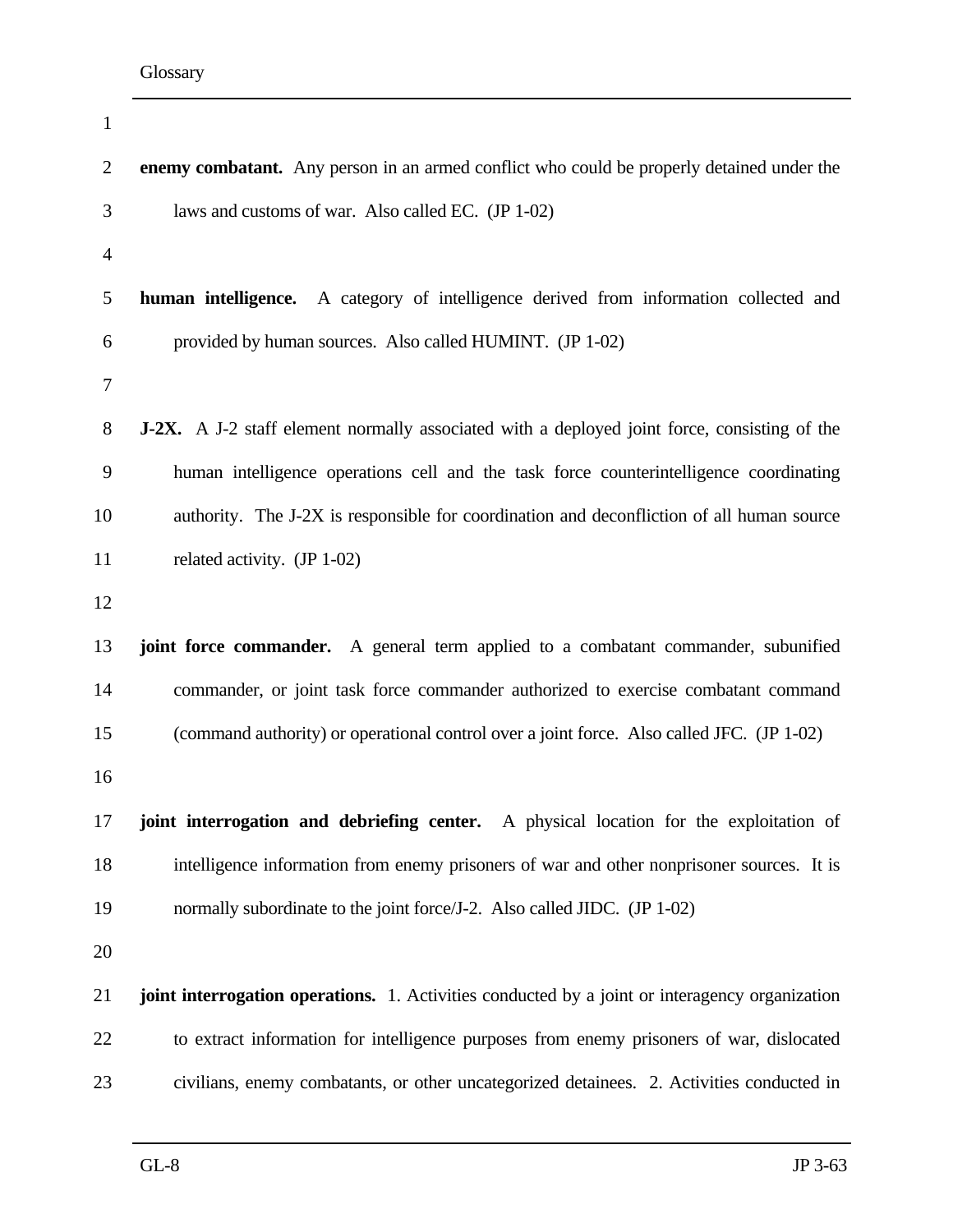| $\mathbf{1}$   | support of law enforcement efforts to adjudicate enemy combatants who are believed to              |
|----------------|----------------------------------------------------------------------------------------------------|
| $\overline{2}$ | have committed crimes against US persons or property. Also called JIO. (JP 1-02)                   |
| 3              |                                                                                                    |
| $\overline{4}$ | joint task force. A joint force that is constituted and so designated by the Secretary of Defense, |
| 5              | a combatant commander, a subunified commander, or an existing joint task force                     |
| 6              | commander. Also called JTF. (JP 1-02)                                                              |
| 7              |                                                                                                    |
| $8\,$          | joint operations area. An area of land, sea, and airspace, defined by a geographic combatant       |
| 9              | commander or subordinate unified commander, in which a joint force commander                       |
| 10             | (normally a joint task force commander) conducts military operations to accomplish a               |
| 11             | specific mission. Joint operations areas are particularly useful when operations are limited       |
| 12             | in scope and geographic area or when operations are to be conducted on the boundaries              |
| 13             | between theaters. Also called JOA. (JP 1-02)                                                       |
| 14             |                                                                                                    |
| 15             | law of war. That part of international law that regulates the conduct of armed hostilities. Also   |
| 16             | called the law of armed conflict. (JP 1-02)                                                        |
| 17             |                                                                                                    |
| 18             | other detainee. Person in the custody of the US Armed Forces who has not been classified as        |
| 19             | an enemy prisoner of war (article 4, Geneva Convention of 1949 Relative to the Treatment           |
| 20             | of Prisoners of War (GPW)), retained personnel (article 33, GPW), or civilian internee             |
| 21             | (article 78, Geneva Convention). Also called OD. (JP 1-02)                                         |
| 22             |                                                                                                    |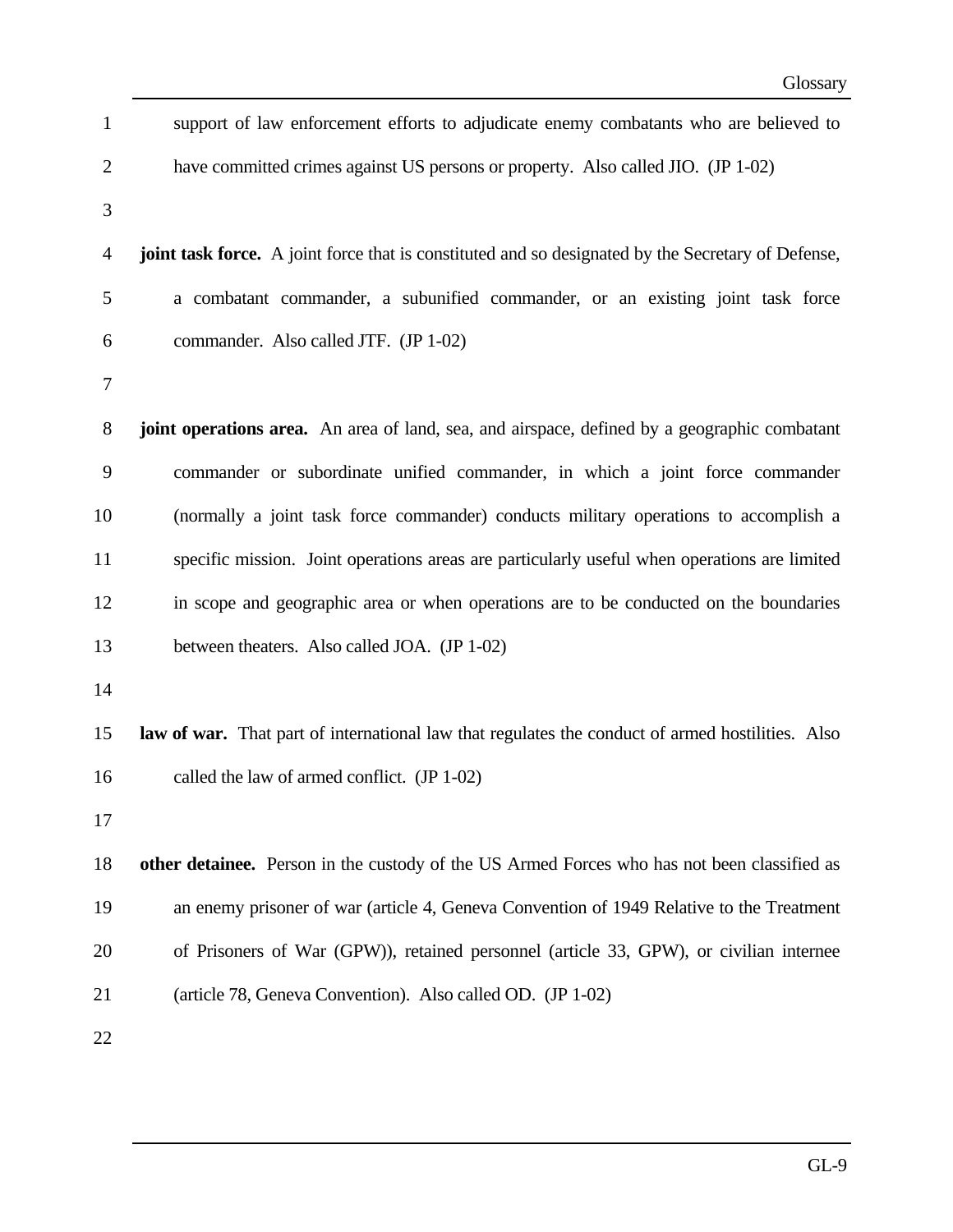| $\mathbf{1}$   | prisoner of war. A detained person as defined in Articles 4 and 5 of the Geneva Convention   |
|----------------|----------------------------------------------------------------------------------------------|
| $\overline{2}$ | Relative to the Treatment of Prisoners of War of August 12, 1949. In particular, one who,    |
| 3              | while engaged in combat under orders of his or her government, is captured by the armed      |
| $\overline{4}$ | forces of the enemy. As such, he or she is entitled to the combatant's privilege of immunity |
| 5              | from the municipal law of the capturing state for warlike acts which do not amount to        |
| 6              | breaches of the law of armed conflict. For example, a prisoner of war may be, but is not     |
| 7              | limited to, any person belonging to one of the following categories who has fallen into the  |
| 8              | power of the enemy: a member of the armed forces, organized militia or volunteer corps; a    |
| 9              | person who accompanies the armed forces without actually being a member thereof; a           |
| 10             | member of a merchant marine or civilian aircraft crew not qualifying for more favorable      |
| 11             | treatment; or individuals who, on the approach of the enemy, spontaneously take up arms to   |
| 12             | resist the invading forces. Also called POW or PW. (JP 1-02)                                 |

13

14 **retained personnel.** Enemy personnel who come within any of the categories below are 15 eligible to be certified as retained personnel. a. Medical personnel exclusively engaged in 16 the: (1) Search for collection, transport, or treatment of the wounded or sick; (2) Prevention 17 of disease; and/or (3) Staff administration of medical units and establishments exclusively. 18 b. Chaplains attached to enemy armed forces. c. Staff of national Red Cross societies and 19 other voluntary aid societies duly recognized and authorized by their governments. The 20 staffs of such societies must be subject to military laws and regulations. Also called RP. 21 (JP 1-02) 22

- 23
- 24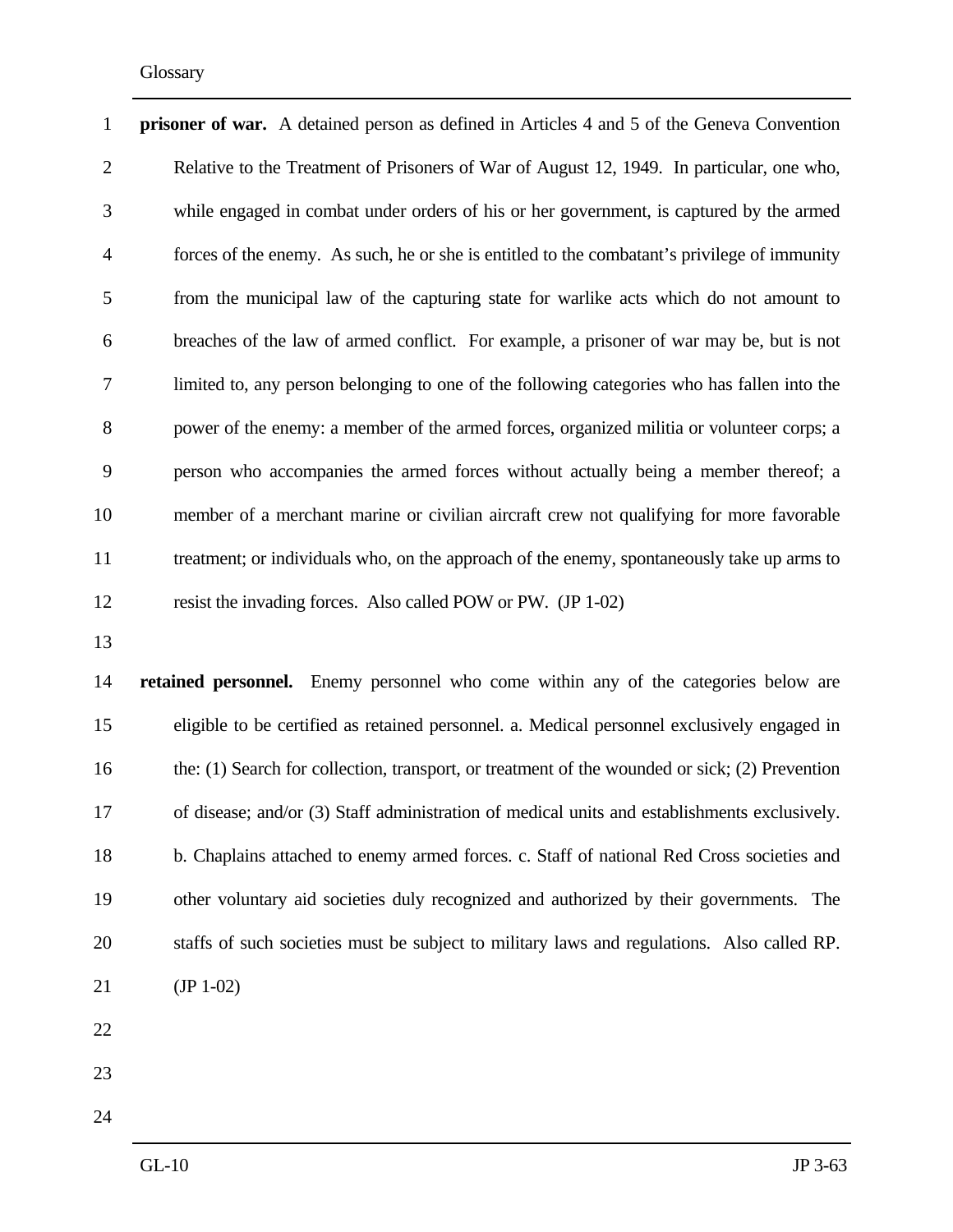| $\mathbf{1}$     |                            |
|------------------|----------------------------|
| $\sqrt{2}$       |                            |
| $\mathfrak{Z}$   |                            |
| $\overline{4}$   |                            |
| $\sqrt{5}$       |                            |
| $\sqrt{6}$       |                            |
| $\boldsymbol{7}$ |                            |
| $8\,$            |                            |
| $\overline{9}$   |                            |
| $10\,$           |                            |
| $11\,$           |                            |
| 12               | <b>Intentionally Blank</b> |
| 13               |                            |
|                  |                            |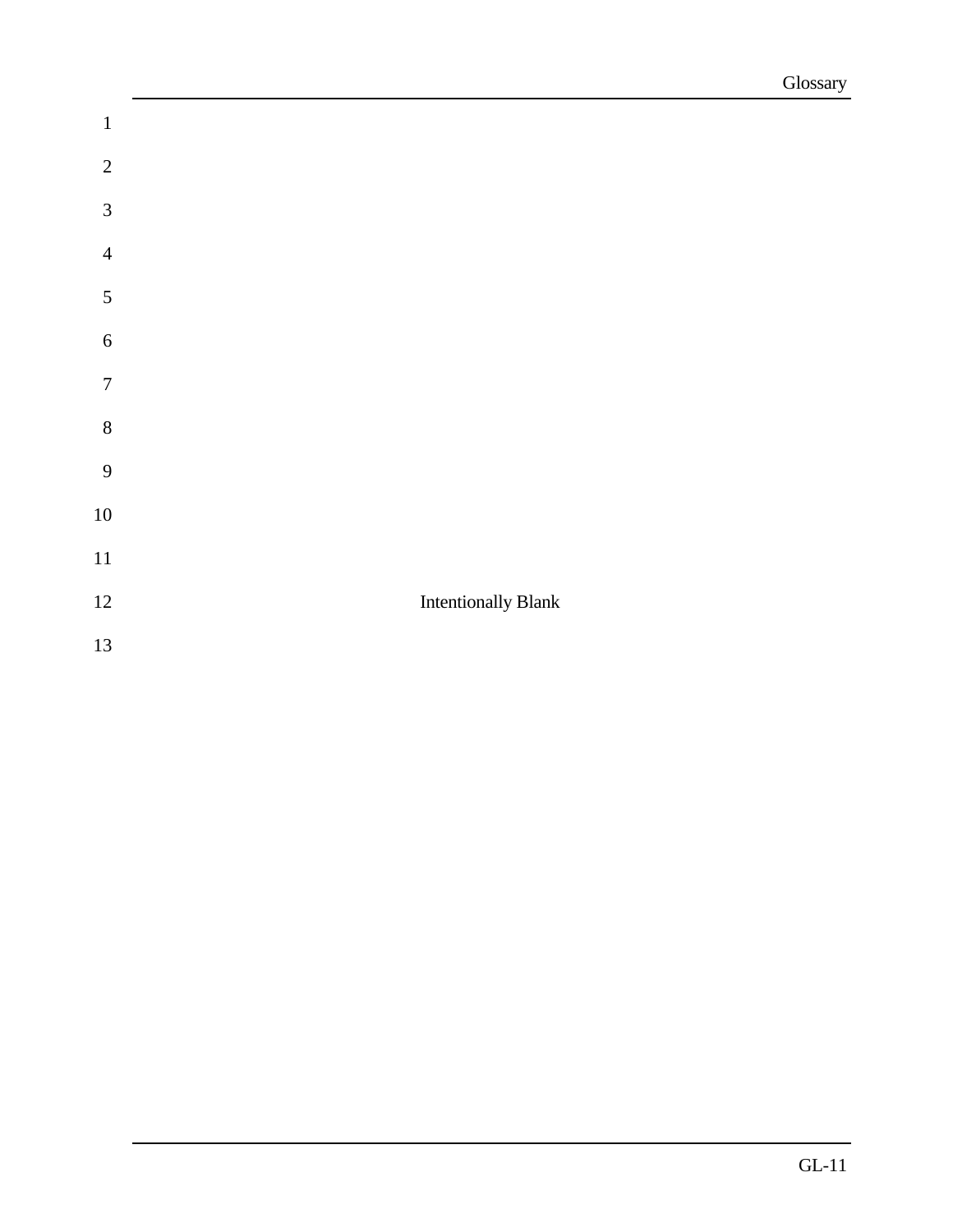